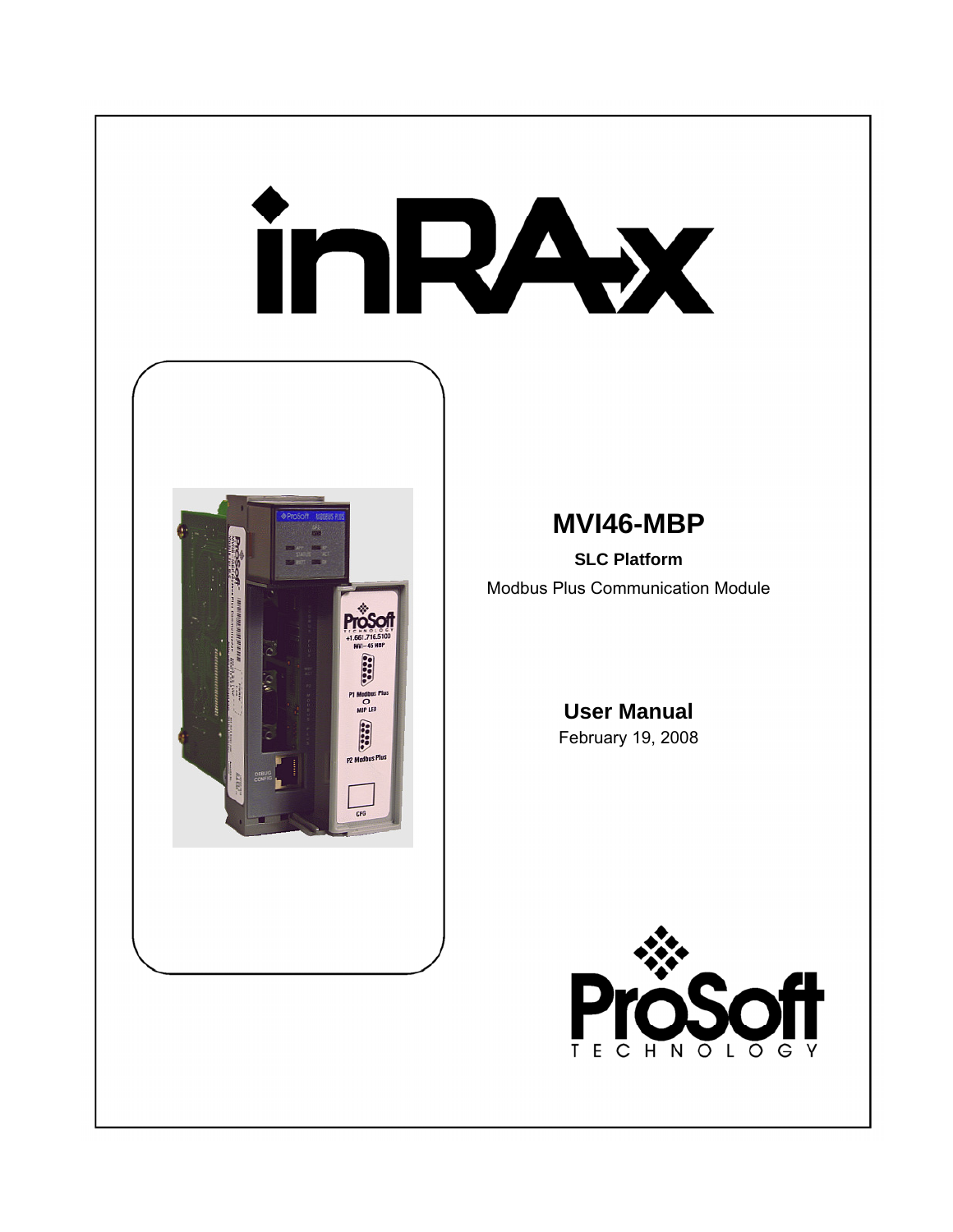# <span id="page-1-0"></span>**Please Read This Notice**

Successful application of this module requires a reasonable working knowledge of the Rockwell Automation SLC hardware, the MVI46-MBP Module and the application in which the combination is to be used. For this reason, it is important that those responsible for implementation satisfy themselves that the combination will meet the needs of the application without exposing personnel or equipment to unsafe or inappropriate working conditions.

This manual is provided to assist the user. Every attempt has been made to ensure that the information provided is accurate and a true reflection of the product's installation requirements. In order to ensure a complete understanding of the operation of the product, the user should read all applicable Rockwell Automation documentation on the operation of the Rockwell Automation hardware.

Under no conditions will ProSoft Technology be responsible or liable for indirect or consequential damages resulting from the use or application of the product.

Reproduction of the contents of this manual, in whole or in part, without written permission from ProSoft Technology is prohibited.

Information in this manual is subject to change without notice and does not represent a commitment on the part of ProSoft Technology Improvements and/or changes in this manual or the product may be made at any time. These changes will be made periodically to correct technical inaccuracies or typographical errors.

#### <span id="page-1-1"></span>**Your Feedback Please**

We always want you to feel that you made the right decision to use our products. If you have suggestions, comments, compliments or complaints about the product, documentation or support, please write or call us.

#### **ProSoft Technology**

1675 Chester Avenue, Fourth Floor Bakersfield, CA 93301 +1 (661) 716-5100 +1 (661) 716-5101 (Fax) [http://www.prosoft-technology.com](http://www.prosoft-technology.com/)

Copyright © ProSoft Technology, Inc. 2000 - 2008. All Rights Reserved.

MVI46-MBP User Manual February 19, 2008 PSFT.MBP.MVI46.UM.08.02.19

ProSoft Technology ®, ProLinx ®, inRAx ®, ProTalk® and RadioLinx ® are Registered Trademarks of ProSoft Technology, Inc.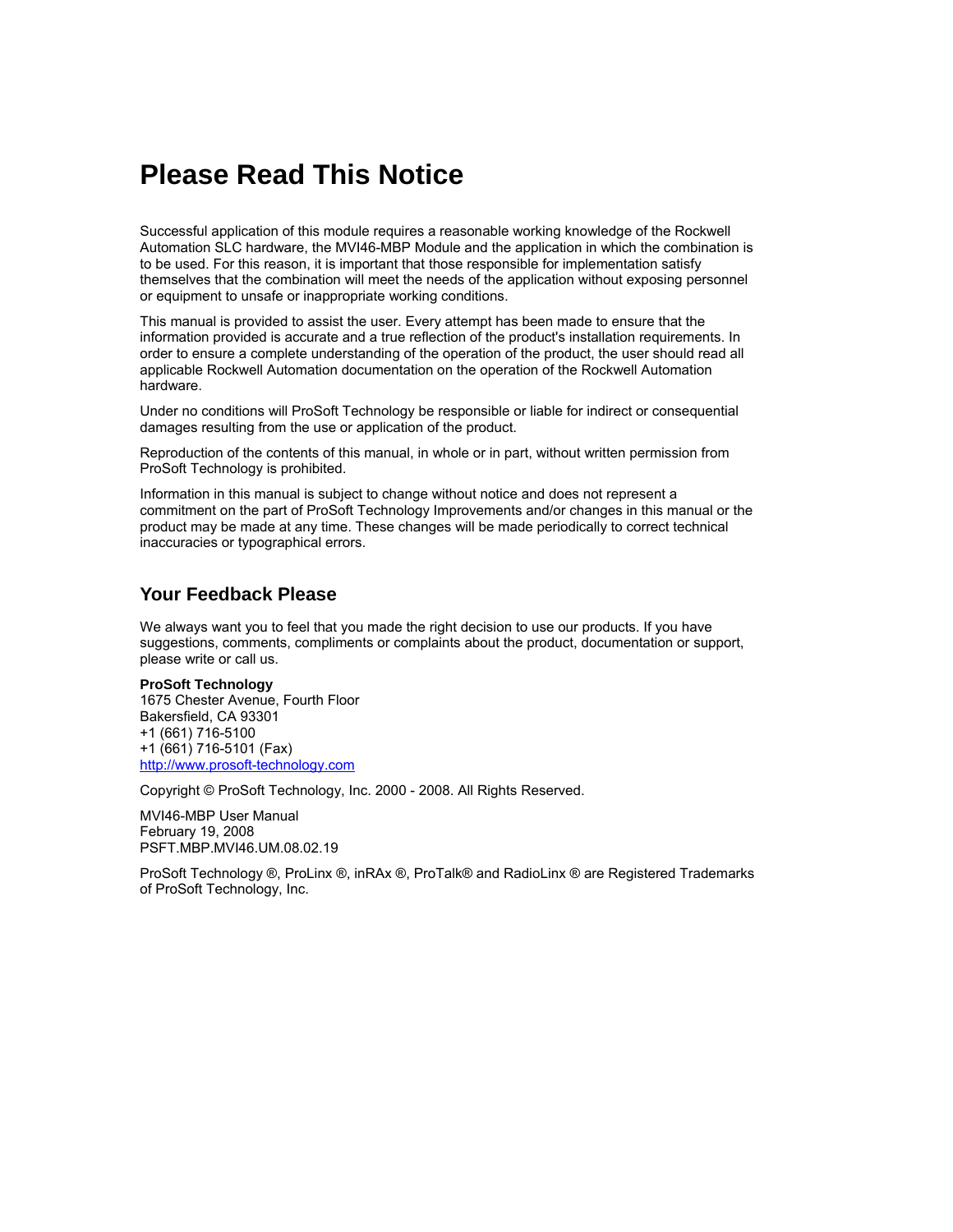# **Contents**

| 1            |                              |               |
|--------------|------------------------------|---------------|
|              |                              |               |
|              |                              |               |
|              |                              |               |
|              |                              |               |
|              |                              |               |
|              | 1.5.1                        |               |
|              |                              |               |
| $\mathbf{2}$ |                              |               |
|              |                              |               |
|              |                              |               |
| 3            |                              |               |
| 4            |                              |               |
|              |                              |               |
|              | 4.1.1                        |               |
|              | 4.1.2                        |               |
|              | 4.1.3                        |               |
|              | 4.1.4<br>4.1.5               |               |
|              | 4.1.6                        |               |
|              | 4.1.7                        |               |
|              | 4.1.8                        |               |
|              |                              |               |
|              | 4.2.1                        |               |
| 5            |                              |               |
|              |                              |               |
|              | 5.1.1                        |               |
|              | 5.1.2                        |               |
|              | 5.1.3                        |               |
|              | 5.1.4                        |               |
|              |                              |               |
|              | 5.2.1                        |               |
|              | 5.2.2<br>5.2.3               |               |
|              | 5.2.4                        |               |
|              |                              |               |
|              | 5.3.1                        |               |
|              |                              |               |
|              |                              |               |
|              |                              |               |
|              |                              |               |
|              | 5.7.1                        |               |
|              | 5.7.2                        |               |
|              | 5.7.3                        |               |
|              | 5.7.4                        |               |
|              | 5.7.5                        |               |
|              | 5.7.6<br>ft Tochnology, Inc. | Dogo 3 of 101 |
|              |                              |               |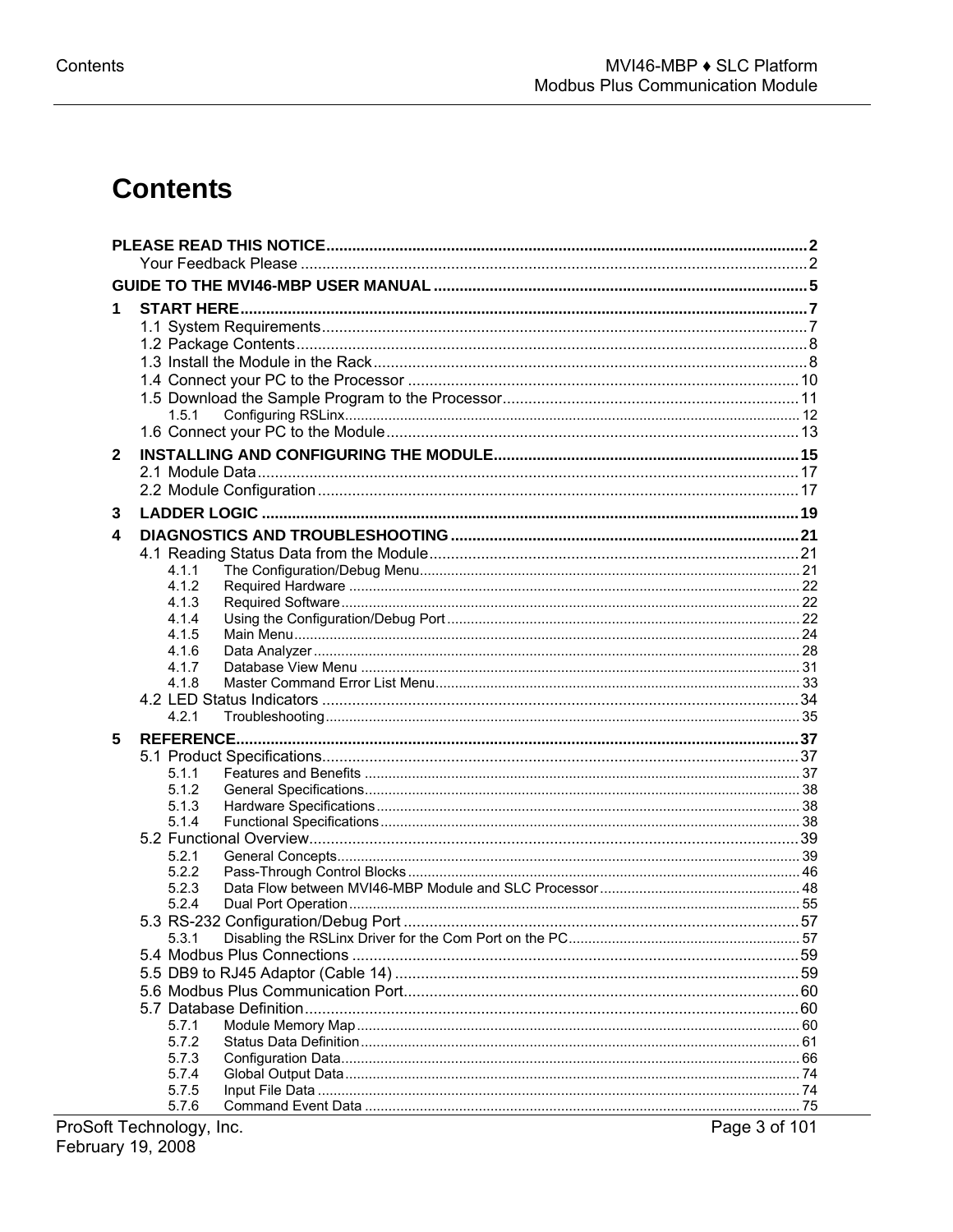|   | 5.8.1          |                                                                                                                                                                            |  |
|---|----------------|----------------------------------------------------------------------------------------------------------------------------------------------------------------------------|--|
|   |                |                                                                                                                                                                            |  |
|   | 5.9.1          |                                                                                                                                                                            |  |
|   | 5.9.2          |                                                                                                                                                                            |  |
|   | 5.9.3          |                                                                                                                                                                            |  |
|   | 5.9.4          |                                                                                                                                                                            |  |
|   | 5.9.5          | Why do I get an error code 3 every time I try to send configuration data from the module to the                                                                            |  |
|   |                |                                                                                                                                                                            |  |
|   | 5.9.6          |                                                                                                                                                                            |  |
|   | 5.9.7          |                                                                                                                                                                            |  |
|   | 5.9.8<br>5.9.9 | After I disable (or enable) a specific command, how do I check the status of the command? 88<br>What happens if the MVI46-MBP module performs a COLDBOOT or WARMBOOT after |  |
|   |                |                                                                                                                                                                            |  |
|   | 5.9.10         | Does the MVI46-MBP operate as a Master and Slave simultaneously?  88                                                                                                       |  |
| 6 |                |                                                                                                                                                                            |  |
|   |                |                                                                                                                                                                            |  |
|   |                |                                                                                                                                                                            |  |
|   | 6.2.1          |                                                                                                                                                                            |  |
|   |                |                                                                                                                                                                            |  |
|   |                |                                                                                                                                                                            |  |
|   | 6.4.1          |                                                                                                                                                                            |  |
|   | 6.4.2          |                                                                                                                                                                            |  |
|   |                |                                                                                                                                                                            |  |
|   | 6.5.1          |                                                                                                                                                                            |  |
|   | 6.5.2          |                                                                                                                                                                            |  |
|   | 6.5.3          |                                                                                                                                                                            |  |
|   | 6.5.4          |                                                                                                                                                                            |  |
|   | 6.5.5          |                                                                                                                                                                            |  |
|   | 6.5.6          |                                                                                                                                                                            |  |
|   | 6.5.7          |                                                                                                                                                                            |  |
|   | 6.5.8          |                                                                                                                                                                            |  |
|   | 6.5.9          | Additional Restrictions Relating To Software And Other Intellectual Property 96                                                                                            |  |
|   | 6.5.10         |                                                                                                                                                                            |  |
|   | 6.5.11         |                                                                                                                                                                            |  |
|   |                |                                                                                                                                                                            |  |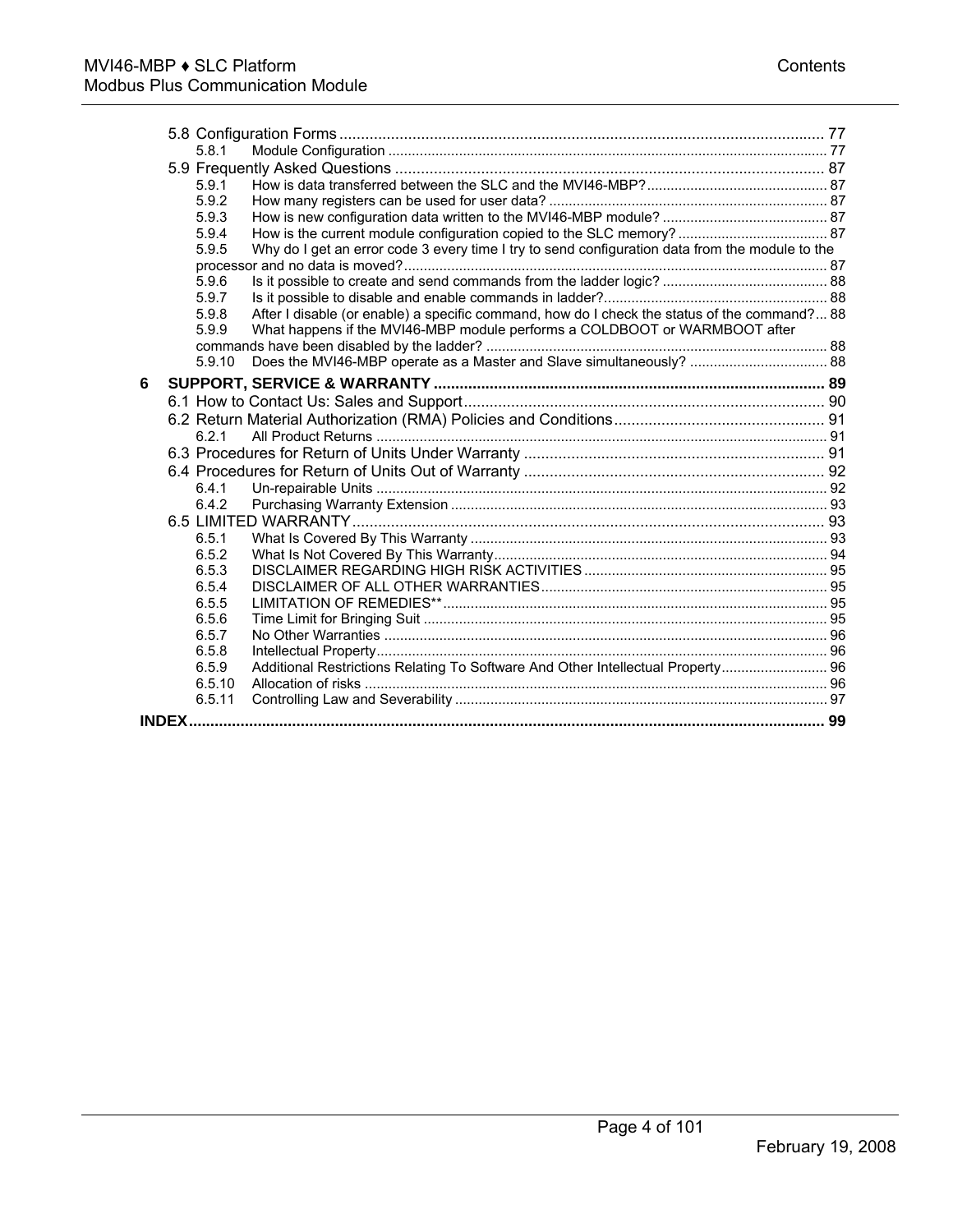# <span id="page-4-0"></span>**Guide to the MVI46-MBP User Manual**

| <b>Function</b>                                                                      |               | <b>Section to Read</b>                                                                               | <b>Details</b>                                                                                                                                                    |
|--------------------------------------------------------------------------------------|---------------|------------------------------------------------------------------------------------------------------|-------------------------------------------------------------------------------------------------------------------------------------------------------------------|
| Introduction<br>(Must Do)                                                            | $\rightarrow$ | Start Here (page 7)                                                                                  | This Section introduces the customer to the<br>module. Included are: package contents,<br>system requirements, hardware installation,<br>and basic configuration. |
| Verify Communication,<br>Diagnostic and<br>Troubleshooting                           | $\rightarrow$ | Verifying<br>Communication<br>(page 34)<br>Diagnostics and<br>Troubleshooting<br>(page 21)           | This section describes how to verify<br>communications with the network. Diagnostic<br>and Troubleshooting procedures.                                            |
| Reference<br><b>Product Specifications</b><br><b>Functional Overview</b><br>Glossary | $\rightarrow$ | Reference (page<br>37)<br>Functional<br>Overview (page 39)<br>Product<br>Specifications<br>(page 37) | These sections contain general references<br>associated with this product, Specifications,<br>and the Functional Overview.                                        |
| Support, Service, and<br>Warranty<br>Index                                           | $\rightarrow$ | Support, Service<br>and Warranty<br>(page 89)                                                        | This section contains Support, Service and<br>Warranty information.<br>Index of chapters.                                                                         |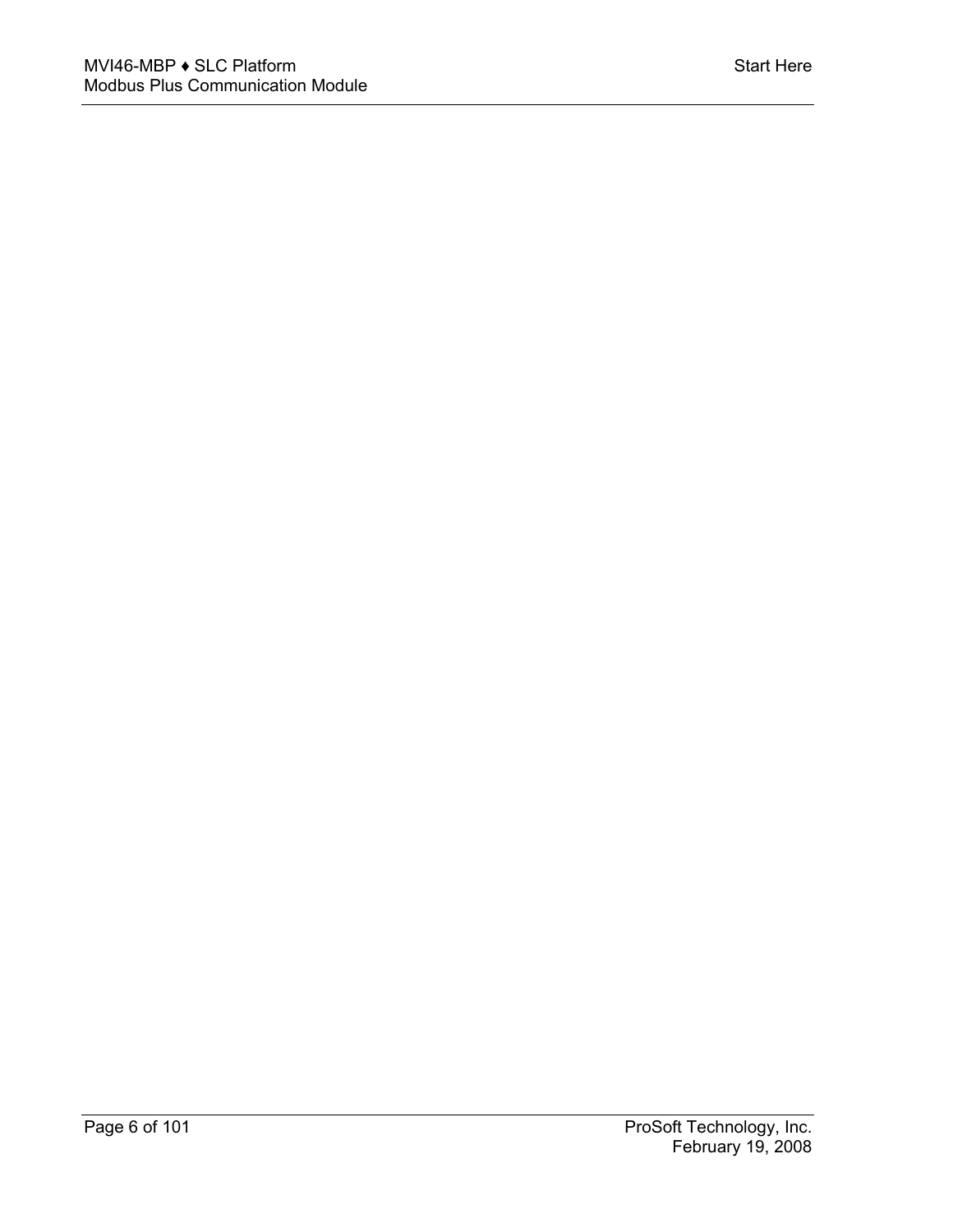# <span id="page-6-0"></span>**1 Start Here**

## *In This Chapter*

Installing the MVI46-MBP module requires a reasonable working knowledge of the Rockwell Automation hardware, the MVI46-MBP Module and the application in which they will be used.

**Caution:** It is important that those responsible for implementation can complete the application without exposing personnel, or equipment, to unsafe or inappropriate working conditions. Safety, quality and experience are key factors in a successful installation.

# **1.1 System Requirements**

<span id="page-6-1"></span>The MVI46-MBP module requires the following minimum hardware and software components:

- Rockwell Automation SLC 5/02 M0/M1 capable processors (or newer), with compatible power supply and one free slot in the rack, for the MVI46-MBP module. The module requires 800mA of available power.
- **Rockwell Automation RSLogix 500 programming software.**
- **Rockwell Automation RSLinx communication software**
- Pentium® II 500 MHz minimum. Pentium III 733 MHz (or better) recommended
- **Supported operating systems:** 
	- o Microsoft® Windows 98
	- o Windows NT® (version 4 with SP4 or higher)
	- o Windows 2000
	- o Windows XP
- 32 Mbytes of RAM minimum, 64 Mbytes of RAM recommended
- 50 Mbytes of free hard disk space (or more based on application requirements)
- 16-color VGA graphics adapter, 640 x 480 minimum resolution (256 Color  $800 \times 600$  recommended)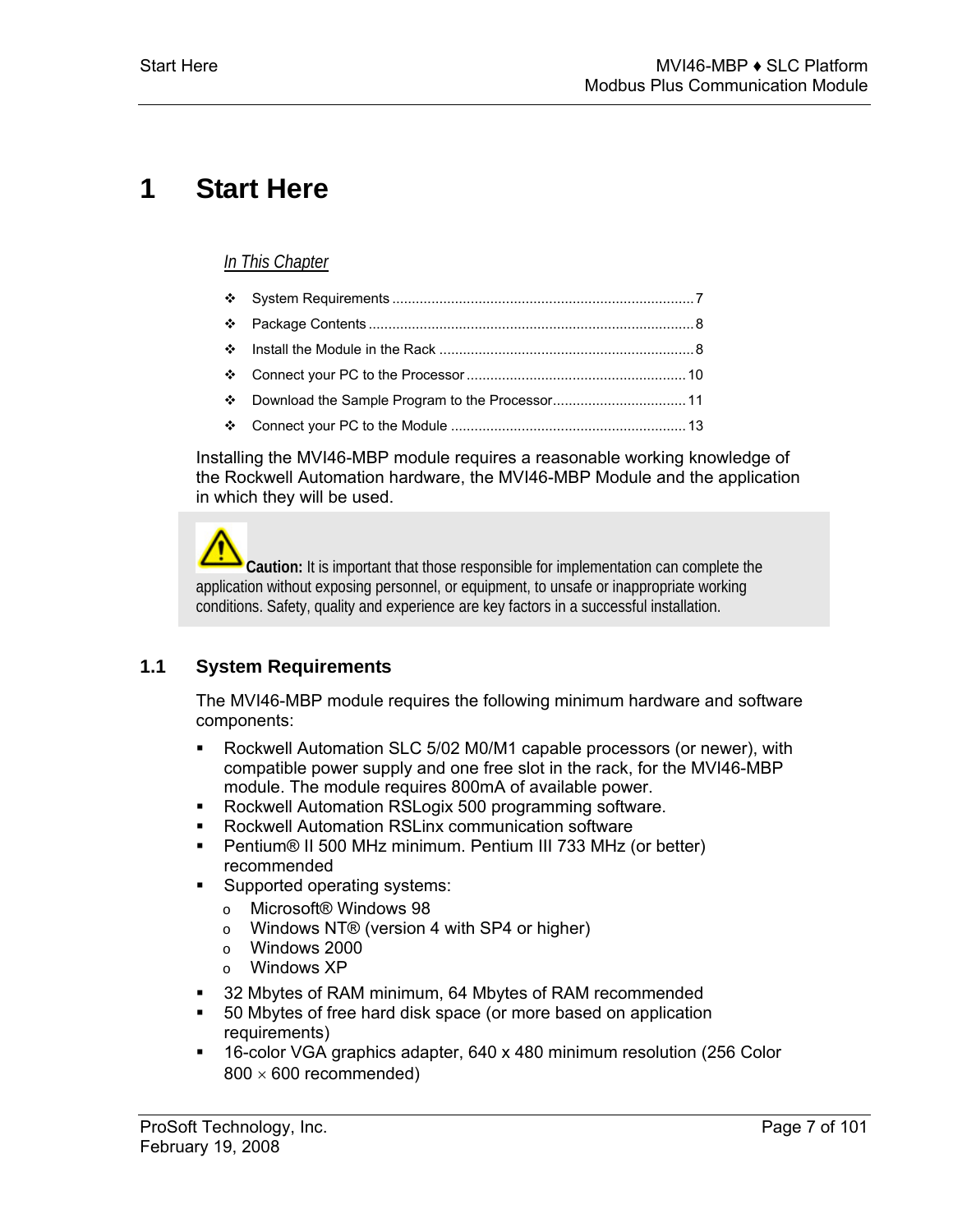- **CD-ROM drive**
- 3.5 inch floppy disk drive
- **HyperTerminal or other terminal emulator program capable of file transfers** using Ymodem protocol.

## **1.2 Package Contents**

<span id="page-7-0"></span>The following components are included with your MVI46-MBP module, and are all required for installation and configuration.

**Important:** Before beginning the installation, please verify that all of the following items are present.

| Qty. | <b>Part Name</b>           | <b>Part Number</b>                     | <b>Part Description</b>                                                            |
|------|----------------------------|----------------------------------------|------------------------------------------------------------------------------------|
|      | MVI46-MBP<br>Module        | MVI46-MBP                              | <b>Modbus Plus Communication Module</b>                                            |
|      | Cable                      | Cable #15, RS232<br>Null Modem         | For RS232 Connection to the CFG Port                                               |
|      | Cable                      | Cable #14, RJ45 to<br>DB9 Male Adapter | For DB9 Connection to the CFG Port                                                 |
|      | ProSoft<br>Solutions<br>CD |                                        | Contains sample programs, utilities and<br>documentation for the MVI46-MBP module. |

If any of these components are missing, please contact ProSoft Technology Support for replacement parts.

## **1.3 Install the Module in the Rack**

<span id="page-7-1"></span>If you have not already installed and configured your SLC processor and power supply, please do so before installing the MVI46-MBP module. Refer to your Rockwell Automation product documentation for installation instructions.

**Warning:** You must follow all safety instructions when installing this or any other electronic devices. Failure to follow safety procedures could result in damage to hardware or data, or even serious injury or death to personnel. Refer to the documentation for each device you plan to connect to verify that suitable safety procedures are in place before installing or servicing the device.

After you have checked the placement of the jumpers, insert MVI46-MBP into the SLC™ chassis. Use the same technique recommended by Rockwell Automation to remove and install SLC™ modules.

**Warning: This module is not hot-swappable!** Always remove power from the rack before inserting or removing this module, or damage may result to the module, the processor, or other connected devices.

## **1** Turn power OFF.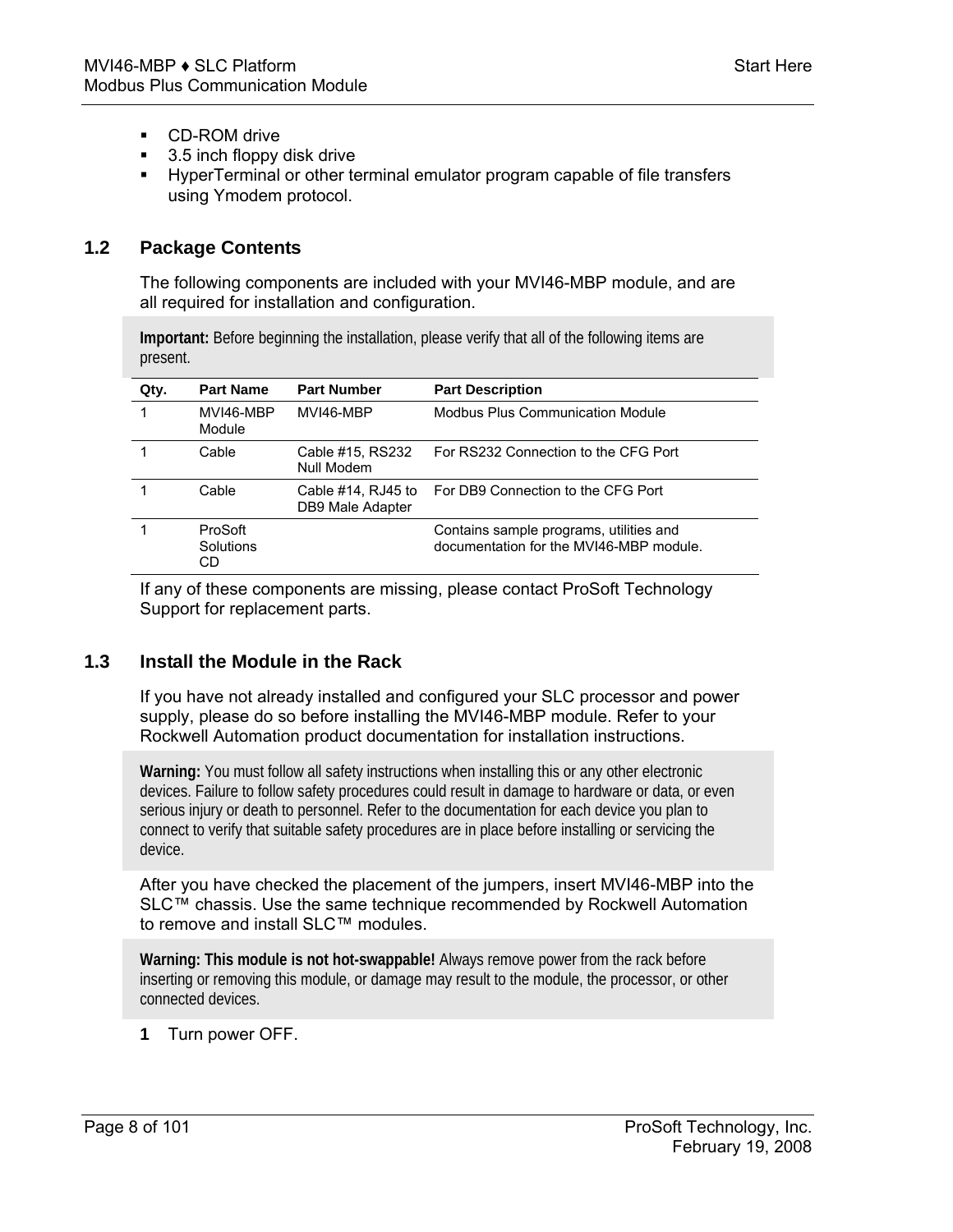**2** Align the module with the top and bottom guides, and slide it into the rack until the module is firmly against the backplane connector.



- **3** With a firm but steady push, snap the module into place.
- **4** Check that the holding clips on the top and bottom of the module are securely in the locking holes of the rack.
- **5** Make a note of the slot location. You will need to identify the slot in which the module is installed in order for the sample program to work correctly. Slot numbers are identified on the green circuit board (backplane) of the SLC rack.
- **6** Turn power ON.

**Note:** If you insert the module improperly, the system may stop working, or may behave unpredictably.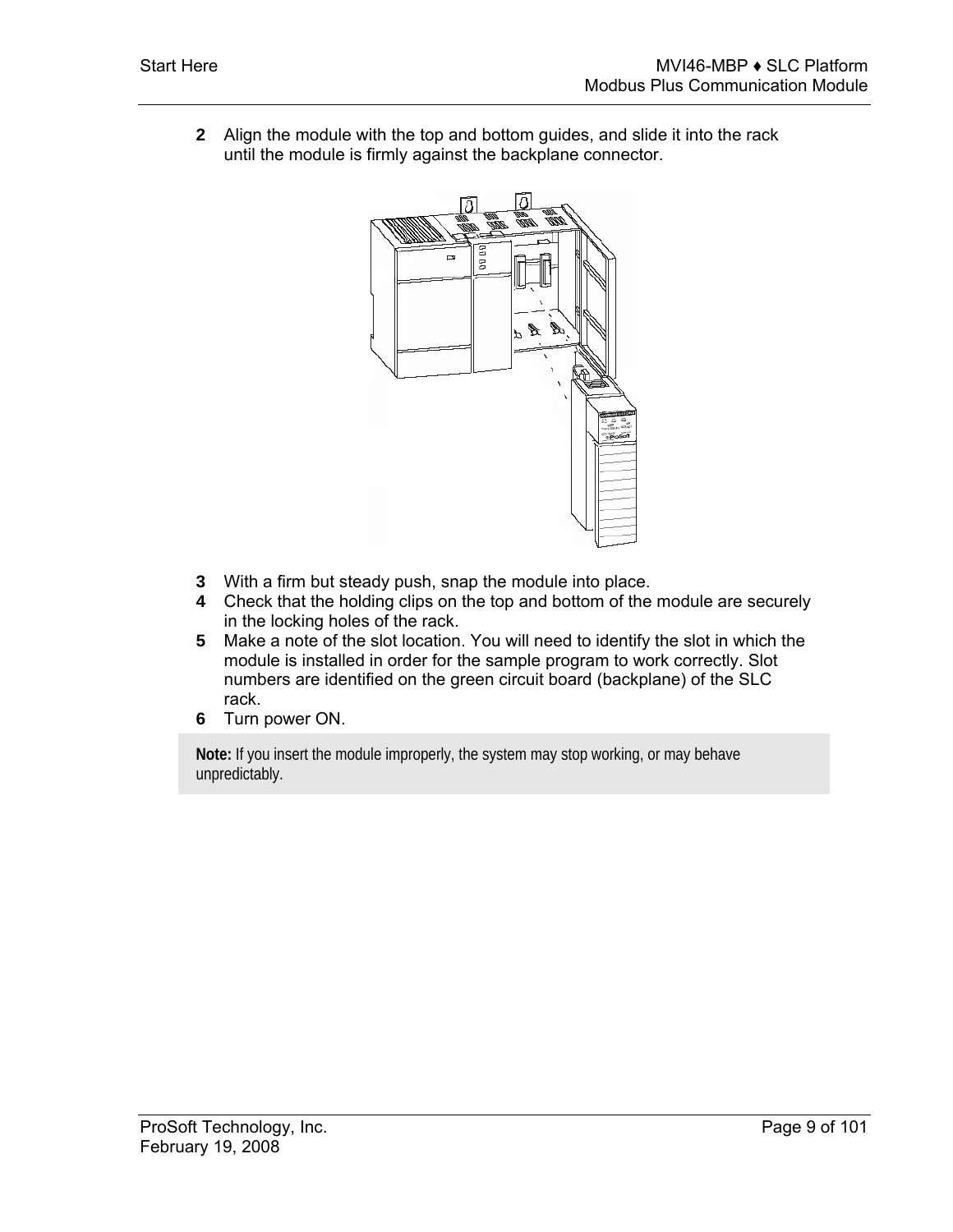# **1.4 Connect your PC to the Processor**

<span id="page-9-0"></span>**1** Connect the right-angle connector end of the cable to your controller at the communications port.



**2** Connect the straight connector end of the cable to the serial port on your computer.

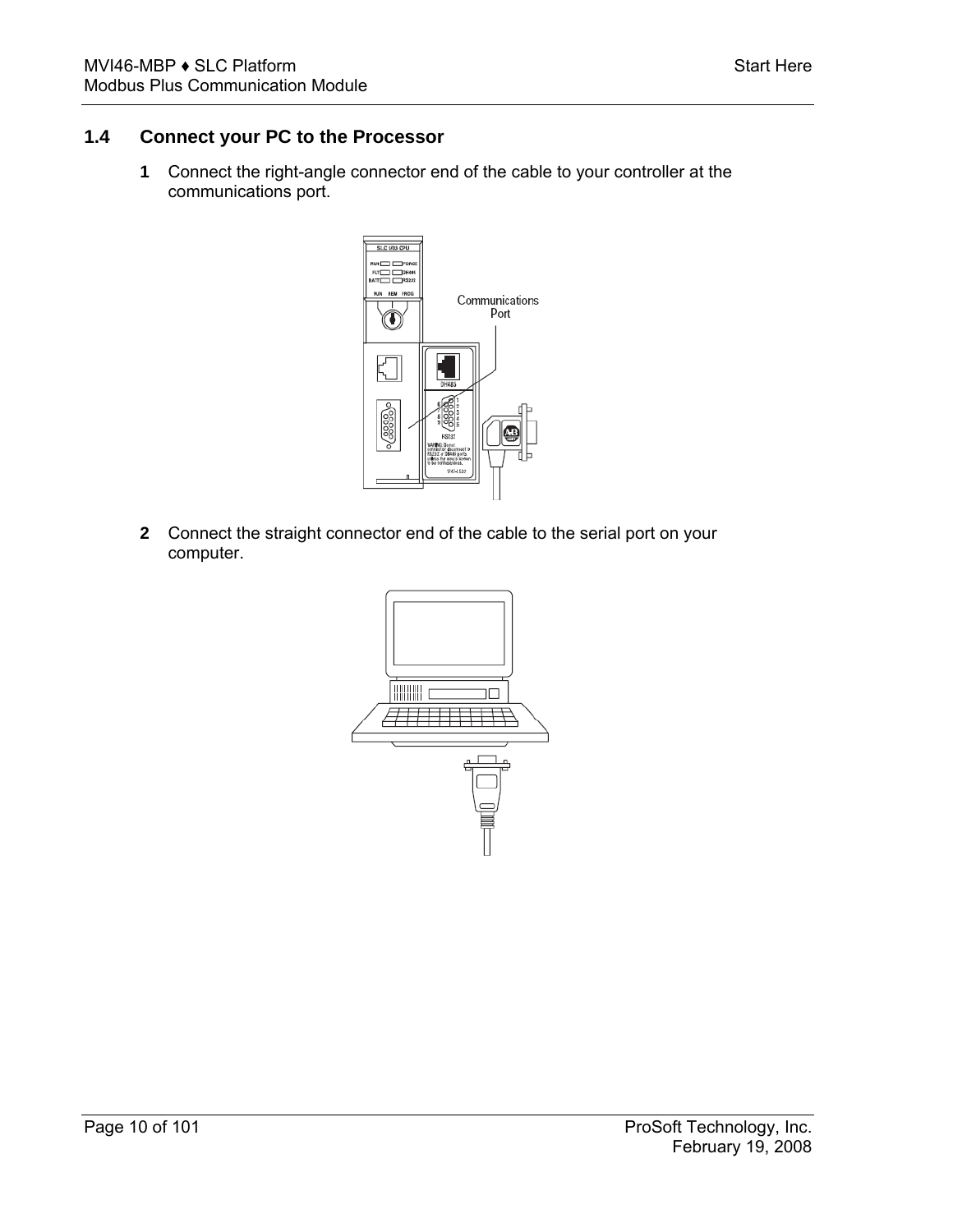## **1.5 Download the Sample Program to the Processor**

<span id="page-10-0"></span>*To download the sample program from RSLogix 500 to the SLC processor:*

Note: The key switch on the front of the SLC processor must be in the REM position.

**1** If you are not already online to the processor, open the Communications menu, and then choose Download. RSLogix will establish communication with the processor.

| <b>Communications</b>                                            |                                                                                    |                                                      |
|------------------------------------------------------------------|------------------------------------------------------------------------------------|------------------------------------------------------|
| $\overline{\mathbf{v}}$ Autobrowse<br>Refresh                    | Browsing - node 1 found<br>圃<br>$\overline{D}$                                     | 0K                                                   |
| Workstation                                                      | <b>Address</b><br>Online Name<br>Device Type  <br>Status                           | Cancel                                               |
| 볾<br>Linx Gateways, Ethernet<br>AB_DF1-2, DH-485<br>l÷a          | 鳳00<br>Workstation<br>DF1-COM9<br>Program<br>匍o1<br>SLC-5,03<br>Remote<br>UNTITLED | Help                                                 |
| 鳳 00, Workstation, DF1-COM9<br>$\boxed{01}$ , SLC-5/03, UNTITLED |                                                                                    | Online                                               |
| ዜጜ<br>AB ETHIP-1, Ethernet<br> 볾 PLC Controllogi, Ethernet       |                                                                                    | Upload                                               |
|                                                                  |                                                                                    | Download                                             |
| ШI                                                               |                                                                                    |                                                      |
| Current Selection                                                |                                                                                    |                                                      |
| Server: RSLinx API<br>Decimal [=1 Octal]<br>Node: 11             | Driver: AB_DF1-2<br>Type: SLC500                                                   | Reply Timeout:<br>[Sec.]<br>l1n.<br>Apply to Project |

- **2** Click the Download button to transfer the sample program to the processor.
- **3** RSLogix will compile the program and transfer it to the processor. This process may take a few minutes.

| <b>Downloading Processor Image</b> |  |
|------------------------------------|--|
| Cancel                             |  |
| Writing Data Tables                |  |
|                                    |  |

**4** When the download is complete, RSLogix will open another confirmation dialog box. Click Yes to switch the processor from Program mode to Run mode.

| RSLogix 500 |                           |
|-------------|---------------------------|
|             | Do you want to go Online? |
| Yes         | No                        |

**Note:** If you receive an error message during these steps, refer to your RSLogix documentation to interpret and correct the error.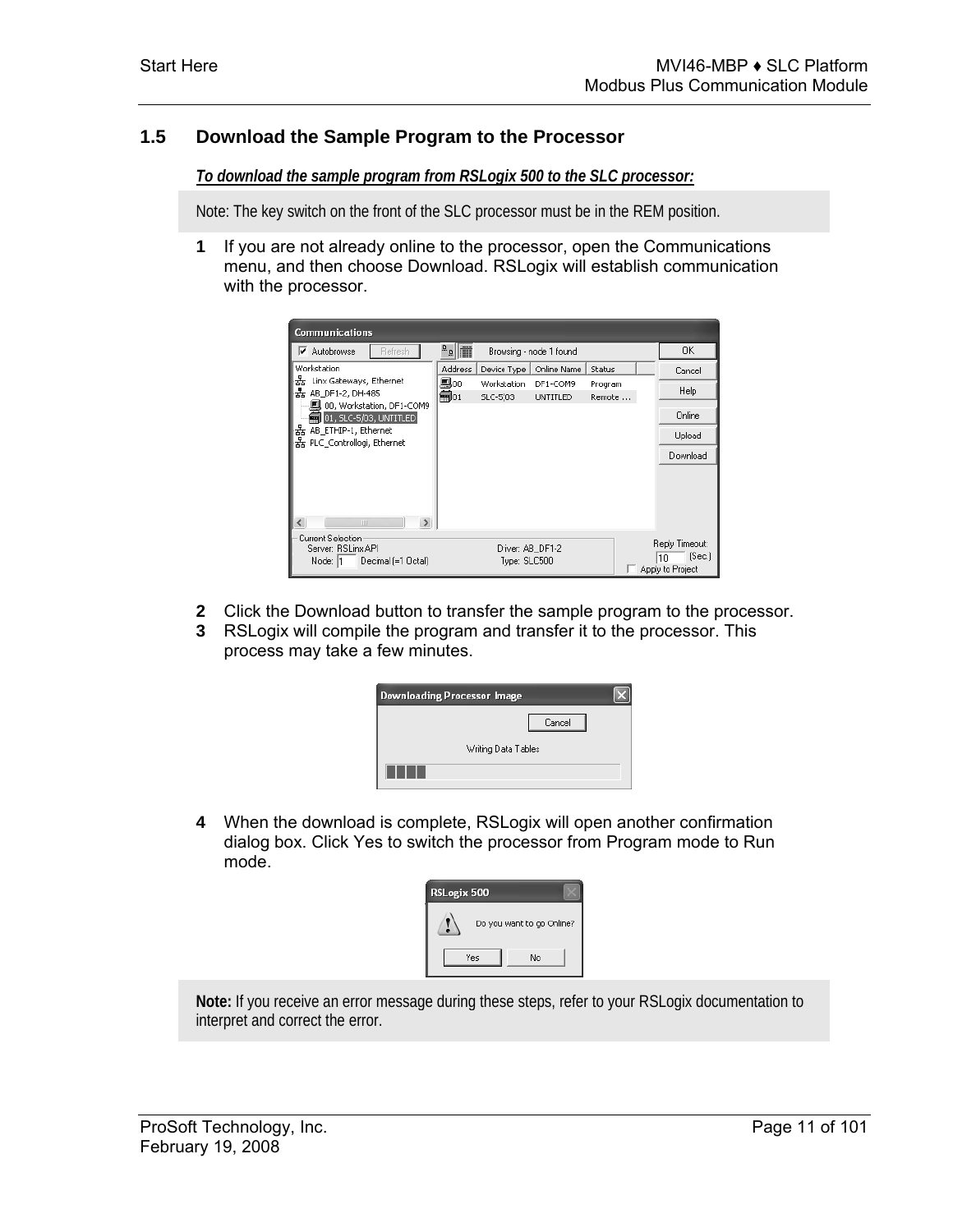## <span id="page-11-0"></span>*1.5.1 Configuring RSLinx*

*If RSLogix is unable to establish communication with the processor, follow these steps:*

- **1** Open RSLinx.
- **2** Open the Communications menu, and choose Configure Drivers.



This action opens the Configure Drivers dialog box.

| <b>Configure Drivers</b>                                                              |               |
|---------------------------------------------------------------------------------------|---------------|
| Available Driver Types:<br>Add New<br>RS-232 DF1 Devices<br>$\vert \cdot \vert$       | Close<br>Help |
| Configured Drivers:                                                                   |               |
| Name and Description<br><b>Status</b><br>AB_DF1-1 DH+ Sta: 0 COM1: RUNNING<br>Running | Configure     |
|                                                                                       | Startup       |
|                                                                                       | Start         |
|                                                                                       | Stop          |
|                                                                                       | Delete        |
|                                                                                       |               |
|                                                                                       |               |

**Note:** If the list of configured drivers is blank, you must first choose and configure a driver from the Available Driver Types list. The recommended driver type to choose for serial communication with the processor is "RS-232 DF1 Devices".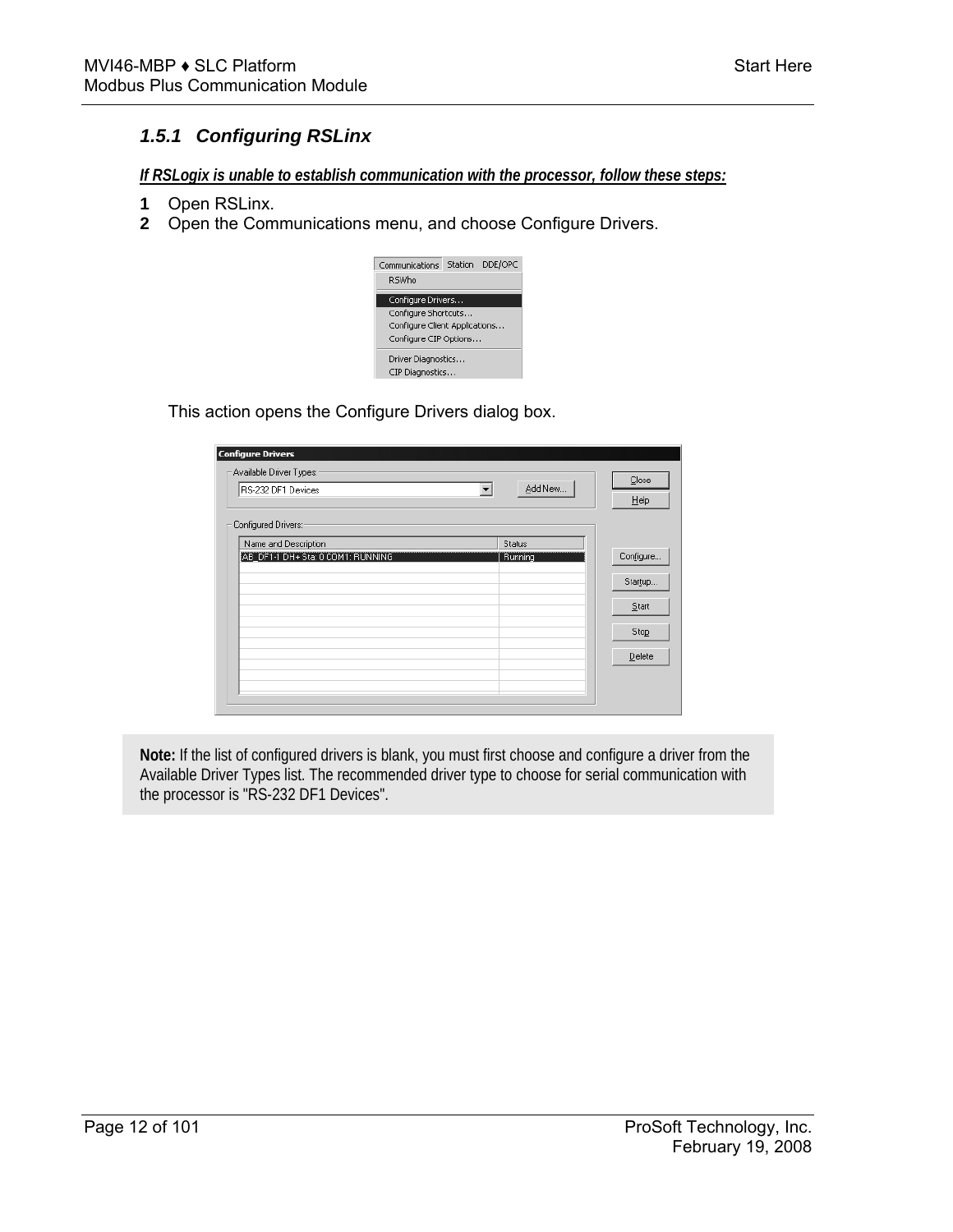**3** Click to select the driver, and then click Configure. This action opens the Configure Allen-Bradley DF1 Communications Device dialog box.

| <b>Configure Allen-Bradley DF1 Communications Device</b>   |
|------------------------------------------------------------|
| Device Name: AB_DF1-1                                      |
| Comm Port: COM1<br>Device: Logix 5550 - Serial Port        |
| Station Number:<br> ∞<br>Baud Rate: 19200<br>$[0$ ctal $]$ |
| Parity: None<br>Error Checking:<br><b>ICRC</b>             |
| Stop Bits: 1<br>Full Duplex<br>Protocol:                   |
| Auto-Configure                                             |
| Configure Dialer<br>Use Modem Dialer                       |
| Cancel<br>0k<br>Delete<br>Help                             |

- **4** Click the Auto-Configure button. RSLinx will attempt to configure your serial port to work with the selected driver.
- **5** When you see the message "Auto Configuration Successful", click the OK button to dismiss the dialog box.

**Note:** If the auto-configuration procedure fails, verify that the cables are connected correctly between the processor and the serial port on your computer, and then try again. If you are still unable to auto-configure the port, refer to your RSLinx documentation for further troubleshooting steps.

## **1.6 Connect your PC to the Module**

<span id="page-12-0"></span>With the module securely mounted, connect your PC to the Configuration/Debug port using the RJ45-DB-9 Serial Adapter Cable and the Null Modem Cable included in the package with the MVI46-MBP module.

- **1** Connect the RJ45-DB-9 Serial Adapter Cable to the Null Modem Cable.
- **2** Insert the RJ45 cable connector from the RJ45-DB-9 cable into the Configuration/Debug port of the module.
- **3** Attach the other end to the serial port on your PC or laptop.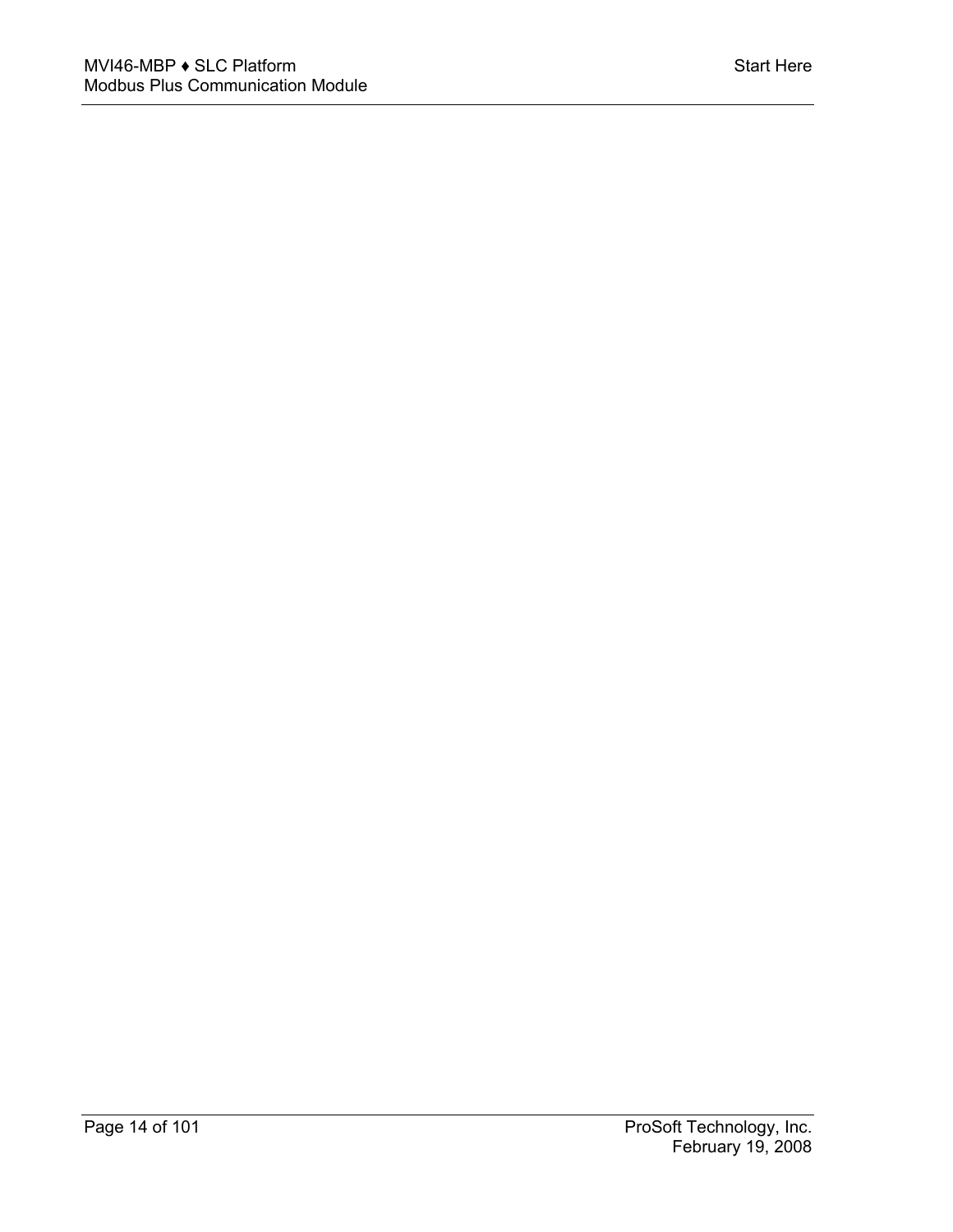# <span id="page-14-0"></span>**2 Installing and Configuring the Module**

## *In This Chapter*

- [Module Data.](#page-16-0).........................................................................................[17](#page-16-0)
- [Module Configuration .](#page-16-1)...........................................................................[17](#page-16-1)

This chapter describes how to install and configure the module to work with your application. The configuration process consists of the following steps.

**1** Use RSLogix 500 to identify the module to the processor and add the module to a project.

**Note:** The RSLogix 500 software must be in "offline" mode to add the module to a project.

**2** Modify the example ladder logic to meet the needs of your application, and copy the ladder logic to the processor. Example ladder logic files are provided on the CD-ROM.

**Note:** If you are installing this module in an existing application, you can copy the necessary elements from the example ladder logic into your application.

The rest of this chapter describes these steps in more detail.

The first step in installing and configuring the module is to define the module to the system. Select the I/O Configuration option from the program screen. This displays the following dialog box:

| <b>1/0 Configuration</b>                           |                         |                                    |
|----------------------------------------------------|-------------------------|------------------------------------|
| <b>Racks:</b>                                      | Current Cards Available |                                    |
| 1746-A4 4-Slot Rack                                |                         | Filter All IO                      |
|                                                    |                         |                                    |
| 170 Rack Not Installed<br>Read IO Config.          | Part #                  | Description<br>ᅬ                   |
| $\overline{\nabla}$<br>3<br>170 Rack Not Installed | 1746-0BP8               | 8-Dutput [2 A][TRANS-SRC] 24VDC    |
|                                                    | 1746-0BP16              | 16-Dutput [1 A][TRANS-SRC] 24VDC   |
| PowerSupply                                        | 1746-0616               | 16-Dutput (TTL-SINK) 5 VDC         |
|                                                    | 1746-0V8                | 8-Output (TRANS-SINK) 10/50 VDC    |
|                                                    | 1746-0V16               | 16-Dutput (TRANS-SINK) 10/50 VDC   |
| #<br>Part #<br><b>Description</b>                  | 1746-0VP16              | 16-Dutput [1 A][TRANS-SINK] 24VDC  |
| 5/05 CPU - 16K Mem, 0S501<br>1747-L551<br>n        | 1746-OV32               | 32-Dutput (TRANS-SINK) 10/50 VDC   |
|                                                    | 1746-DW4                | 4-Output (RLY) 240 VAC             |
| 2                                                  | 1746-0W8                | 8-Output (RLY) 240 VAC             |
| 3                                                  | 1746-0W16               | 16-Dutput (RLY) 240 VAC            |
|                                                    | 1746-0X8                | 8-Output Isolated Relay            |
|                                                    | 1746-OS                 | Synchronized Axes Module           |
|                                                    | 1746-QV                 | Open Loop Velocity Control         |
|                                                    | 1747-RCIF               | Robot Control Interface Module     |
|                                                    | 11747-SCNR              | ControlNet SLC Scanner             |
|                                                    | 1747-SDN                | DeviceNet Scanner Module           |
|                                                    | 1394-SJT                | <b>GMC Turbo System</b>            |
|                                                    | 1203-SM1                | SCANport Comm Module - Basic       |
|                                                    | 1203-SM1                | SCANport Comm Module - Enhanced    |
|                                                    | 1747-SN                 | <b>BIO</b> Scanner                 |
| Adv Config<br>Help<br>Hide All Cards               |                         | Other -- Requires I/O Card Type ID |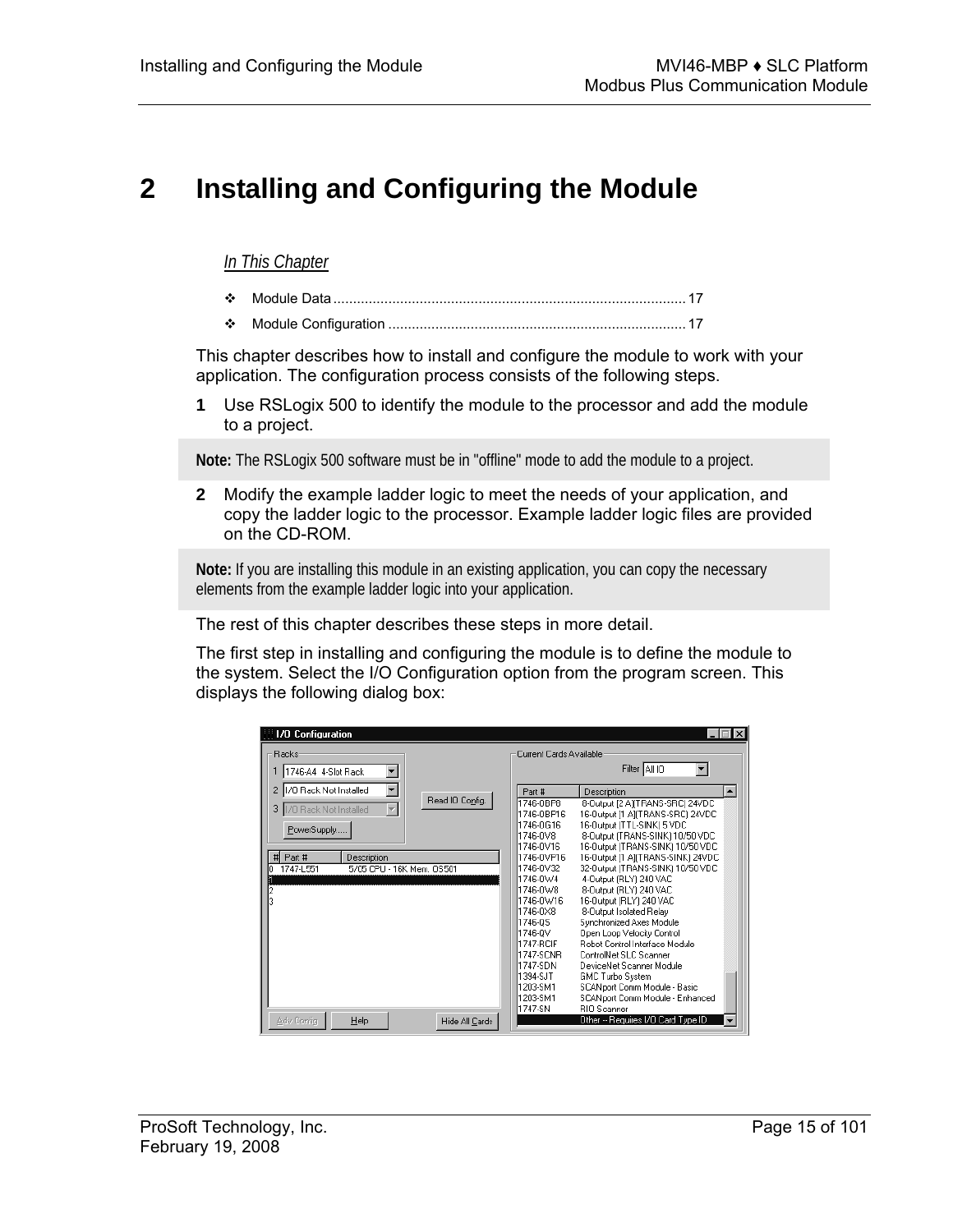Select the Other module from the list. This action opens the following dialog box.



Enter the module I/O card ID number as 13635, and then click OK. Double-click the mouse on the module just added to the rack. Fill in the following dialog box as shown in the following screen example:

|           | <b>Advanced I/O Configuration</b>    |              |             |
|-----------|--------------------------------------|--------------|-------------|
| Slot #: 1 | OTHER I/O Module - ID Code = 13635   |              | <b>OK</b>   |
|           | Maximum Input Words:                 |              | Cancel      |
|           | Maximum Output Words: 32             | 32           | Help        |
| Setup     |                                      |              |             |
|           | Scanned Input Words:                 | 32           |             |
|           | Scanned Output Words:                | $ 32\rangle$ |             |
|           | Interrupt Service Routine (ISR) #: 0 |              |             |
|           | MO Length:                           | 100          |             |
|           | M1 Length:                           | 7300         | Configure   |
|           | G File Length: 0                     |              | Edit G Data |

Click OK to apply these settings to the module. Then, close the I/O Configuration dialog box.

The next step is to define the user-defined files to hold status and read/write database areas.

The last step is to add the ladder logic. If the example ladder logic is used, adjust the ladder to fit the application. When the ladder example is not used, copy the example ladder logic to your application and alter as necessary.

The module is now set up and ready to use with your application. Insert the module in the rack, then attach the serial communication cable to the debug port and the cable from the application port to the Modbus Plus network. Download the new application to the controller and place the processor in run mode. If all the configuration parameters are set correctly, and the module is attached to a network, the module's Application LED (APP LED) should blink (6 times per second) and the backplane activity LED (BP ACT) should blink very rapidly. If you encounter errors, refer to the **Diagnostics and Troubleshooting** (page [21\)](#page-20-0) section for information on how to connect to the module's Config/Debug port to use its troubleshooting features.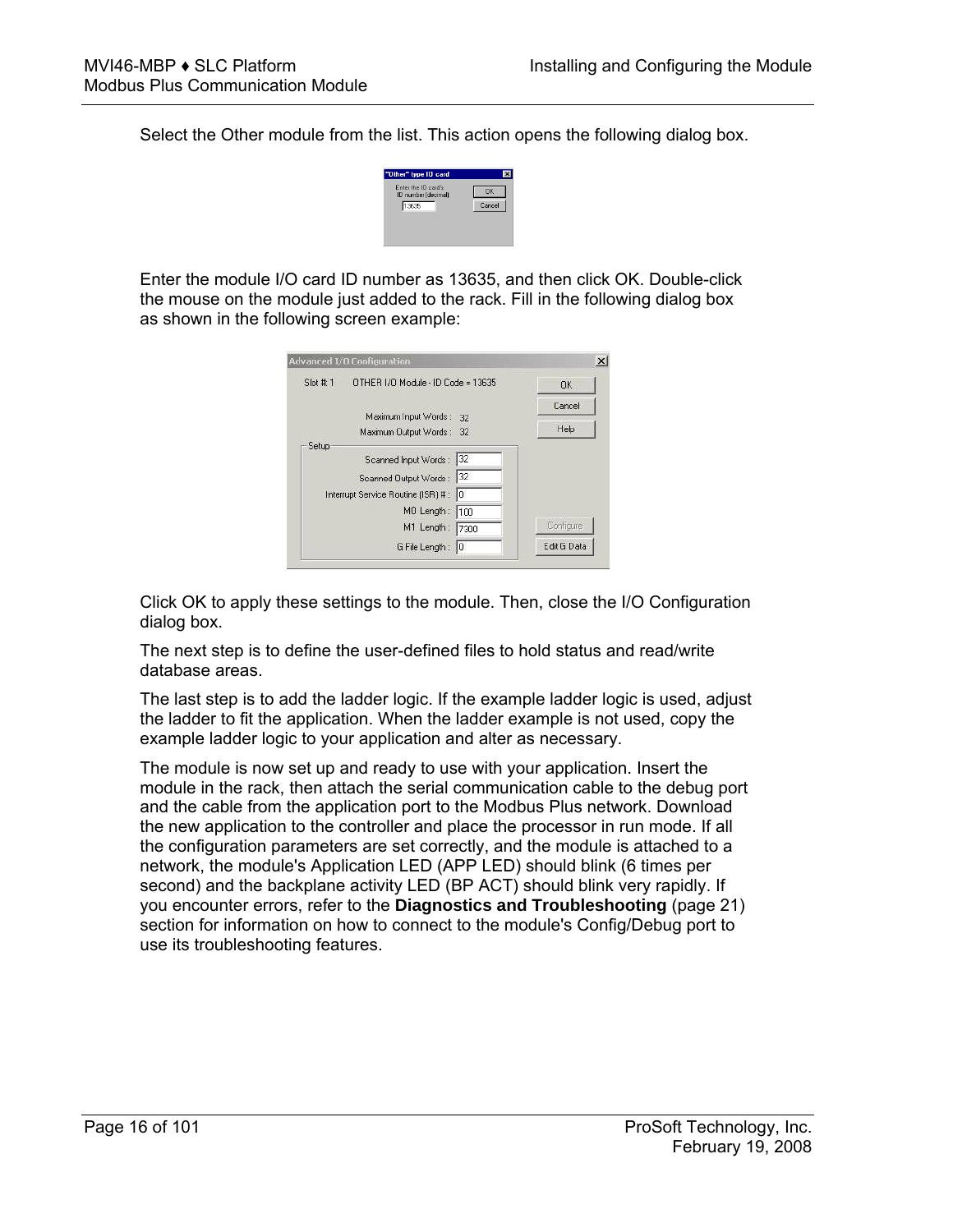## **2.1 Module Data**

<span id="page-16-0"></span>All data related to the MVI46-MBP module is stored in user defined data files and the module's M1 and M0 files. Files should be defined for each data type to be used with the module. Additionally, a file should be defined to hold the module status data. The status data should be copied from the M1 file and placed in the assigned status file. Read (monitor) data should be copied to the user files from the M1 file and write (control) data should be copied from the user files to the M1 file.

## **2.2 Module Configuration**

<span id="page-16-1"></span>In order for the MVI46-MBP module to function in any of its possible modes, a minimum amount of configuration data must be transferred to the module. The following table provides an overview of the different types of configuration data that the module will require, depending on the operating modes to be supported.

| Module<br>Register<br>Address | <b>Functional</b><br><b>Modes</b><br>Affected | Name                       | Description                                                                                                                                               |
|-------------------------------|-----------------------------------------------|----------------------------|-----------------------------------------------------------------------------------------------------------------------------------------------------------|
| 4370 to 4409                  | Global In                                     | General Module             | This section of the configuration data contains the generic                                                                                               |
|                               | Global Out                                    | Configuration              | module configuration data, and must be configured for the<br>module to operate.                                                                           |
|                               | <b>Slave</b>                                  |                            |                                                                                                                                                           |
|                               | Master                                        |                            |                                                                                                                                                           |
| 4410 to 4449                  | Global In                                     | Input File Map             | If the module's Input File is to be used to transfer data<br>from the module to the processor, then this section of<br>configuration data must be set up. |
| 4450 to 5089                  | Global In                                     | Device Definition          | If the module's Global Input or Master Mode functionality                                                                                                 |
|                               | Master                                        |                            | is to be used, then this section of configuration data must<br>be set up.                                                                                 |
| 5090 to 7089                  | Master                                        | <b>Master Command List</b> | If the module's Master Mode functionality is to be used,<br>then he Master Command List must be set up.                                                   |

Refer to the Reference chapter of this manual for a description of the configuration of the module.

**Important:** The module will not function correctly until the Module Configuration Data is received from the processor with at least the Local Modbus Plus Node Address set to a valid value.

The MVI46-MBP module must be configured at least once when the card is first powered, and any time thereafter when the parameters must be changed.

## **Power Up**

On power up, the module enters into a logical loop waiting to receive configuration data from the processor. Upon receipt, the module begins execution of the command list if present.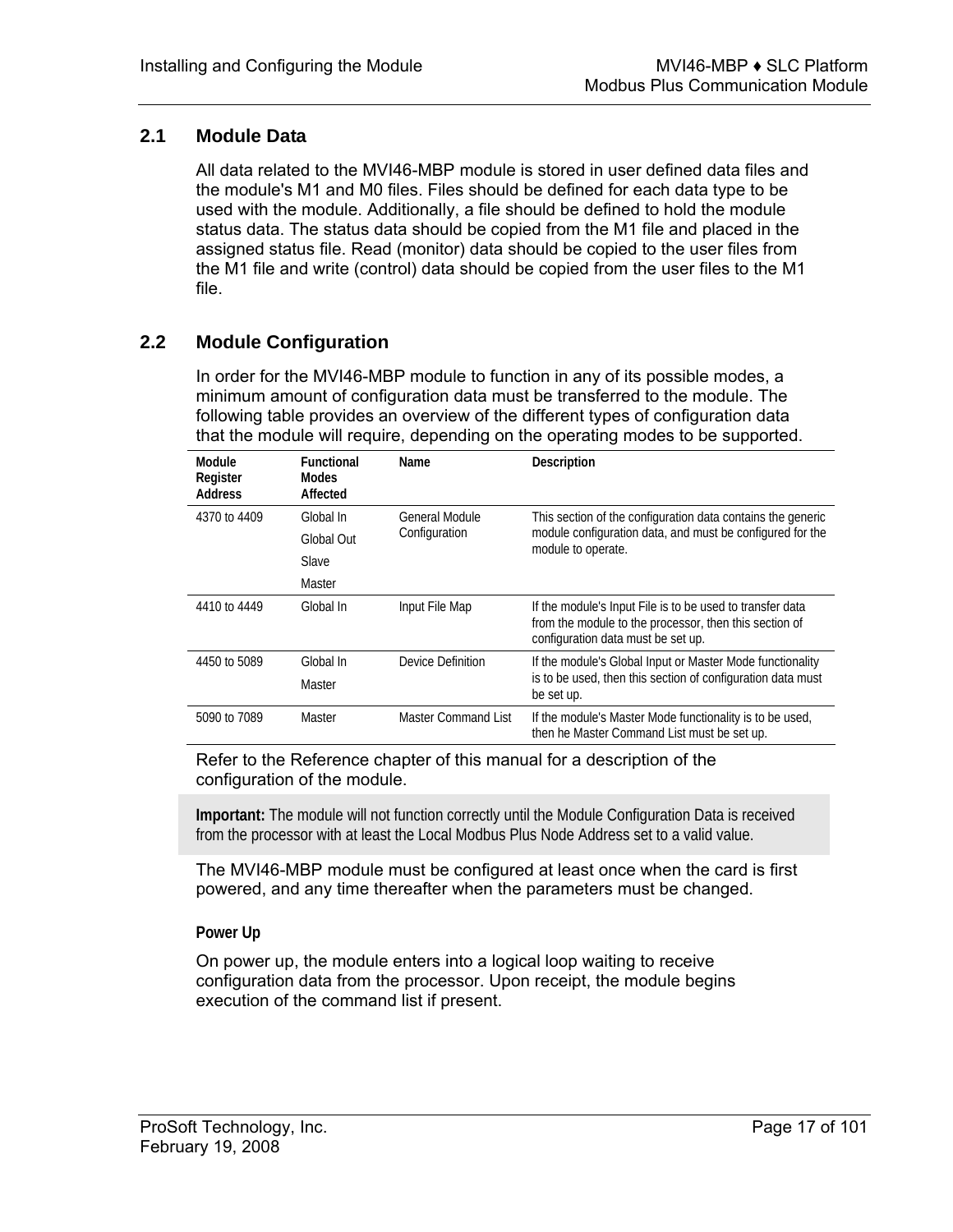**Changing Parameters During Operation** 

Changing values in the configuration table can be done at any time. Because the module is operating using the live data in the internal database, any changes made to the database become immediately active. This permits remote programming of the module by any node on the Modbus Plus network. Care must be taken when altering the parameters in an order that will not disturb any running processes. New configuration data can be downloaded from the database to the SLC processor by executing a write command with a value of 9997 to register 4370 in the module's internal database or M1 file. To force the module to perform a warm-boot or cold-boot operation, write to register 4370 with values of 9998 and 9999, respectively.

The only parameters that must be set through a restart of the module are related to the read and write data sizes and registers for data transfer. These parameters cannot be changed while the module is operating as it could place the module in an inoperable mode.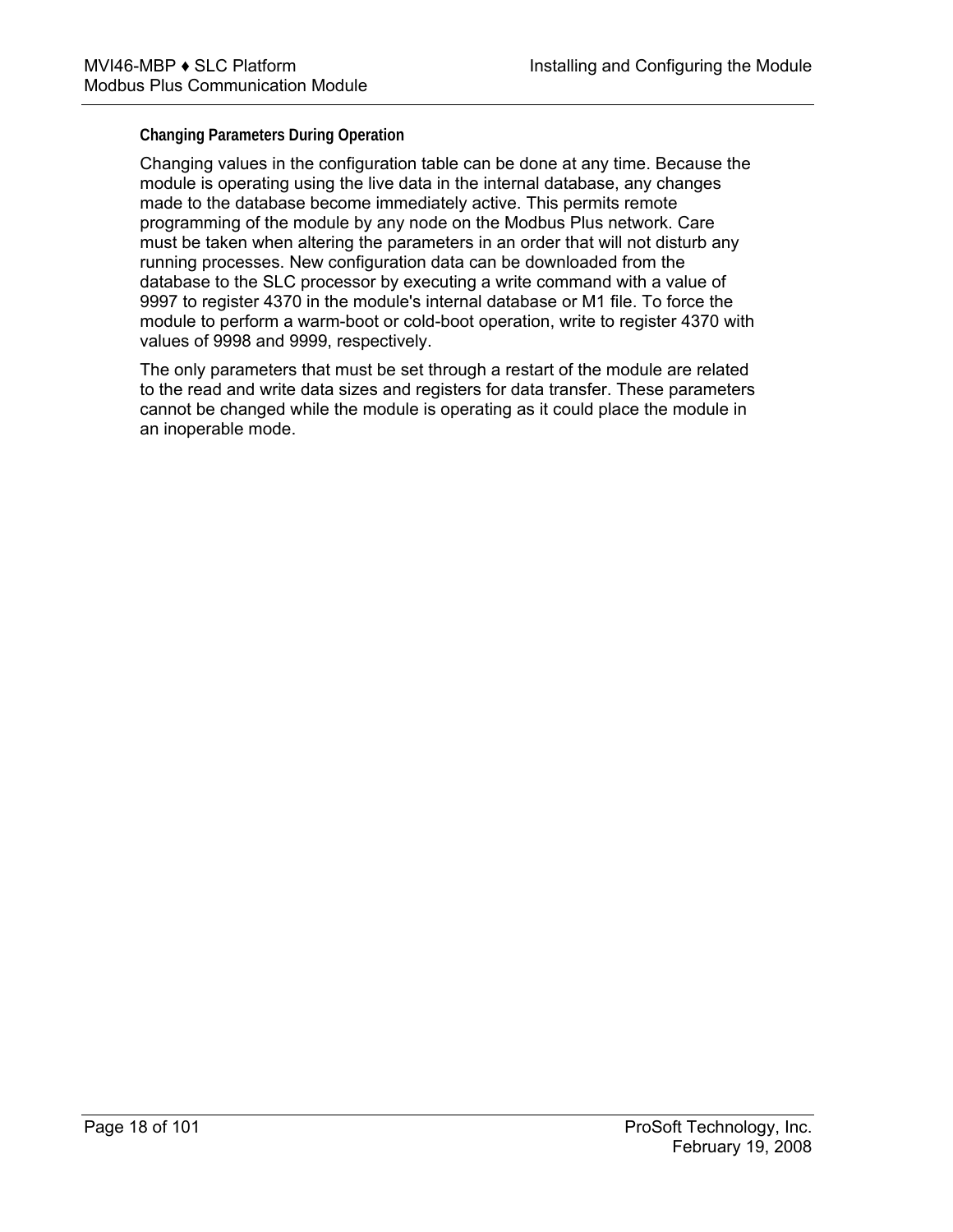# <span id="page-18-0"></span>**3 Ladder Logic**

Ladder logic is required for application of the MVI46-MBP module. Tasks that must be handled by the ladder logic are module data transfer, special block handling and status data receipt. Additionally, a power-up handler may be needed to handle the initialization of the module's data and to clear any processor fault conditions.

The sample ladder logic, on the ProSoft Solutions CD-ROM, is extensively commented, to provide information on the purpose and function of each rung. For most applications, the sample ladder will work without modification.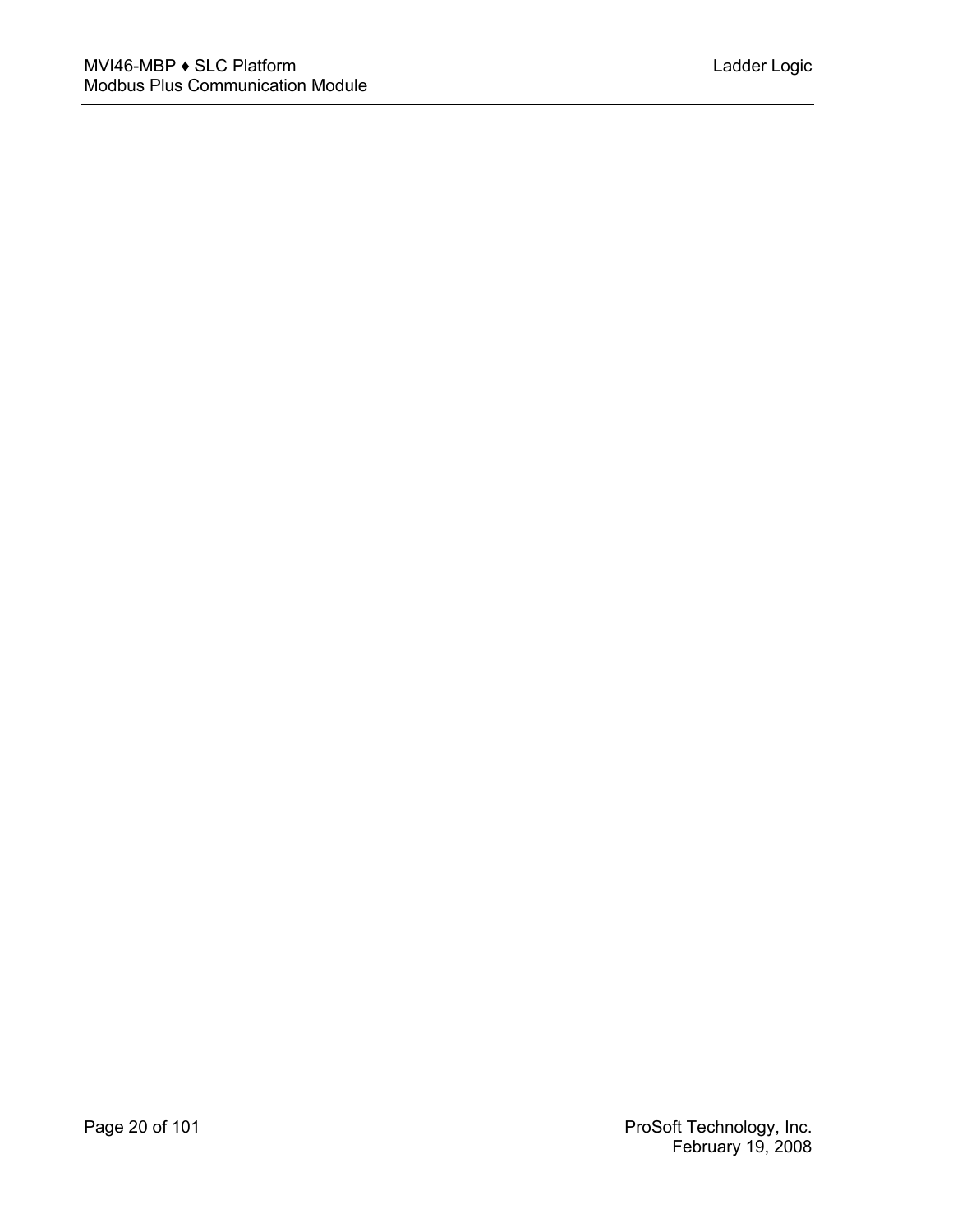# <span id="page-20-0"></span>**4 Diagnostics and Troubleshooting**

## *In This Chapter*

- [Reading Status Data from the Module](#page-20-1) ..................................................[21](#page-20-1)
- [LED Status Indicators.](#page-33-0)...........................................................................[34](#page-33-0)

The module provides information on diagnostics and troubleshooting in the following forms:

- Status data values are transferred from the module to the processor.
- Data contained in the module can be viewed through the Configuration/Debug port attached to a terminal emulator.
- LED status indicators on the front of the module provide information on the module's status.

## **4.1 Reading Status Data from the Module**

<span id="page-20-1"></span>The MVI46-MBP module returns a 365-word Status Data area that can be used to determine the module's operating status. This data is located in the module's database and the M1 file at registers 4000 to 4365. Nodes on the Modbus Plus network read this data area through the issuance of read commands to the module. For a complete listing of the status data objects, Refer to the Reference chapter.

The Configuration/Debug port provides the following functionality:

- Full view of the modules database
- **View of the module's status data**
- **View of the module's configuration**
- **•** Version Information
- Control over the module (that is, cold boot)

## <span id="page-20-2"></span>*4.1.1 The Configuration/Debug Menu*

The Configuration and Debug menu for this module is arranged as a tree structure, with the Main Menu at the top of the tree, and one or more sub-menus for each menu command. The first menu you see when you connect to the module is the Main menu.

Because this is a text-based menu system, you enter commands by typing the command letter from your computer keyboard in the terminal application (for example, HyperTerminal). The module does not respond to mouse movements or clicks. The command executes as soon as you press the command letter you do not need to press **[Enter]**. When you type a command letter, a new screen will be displayed in your terminal application.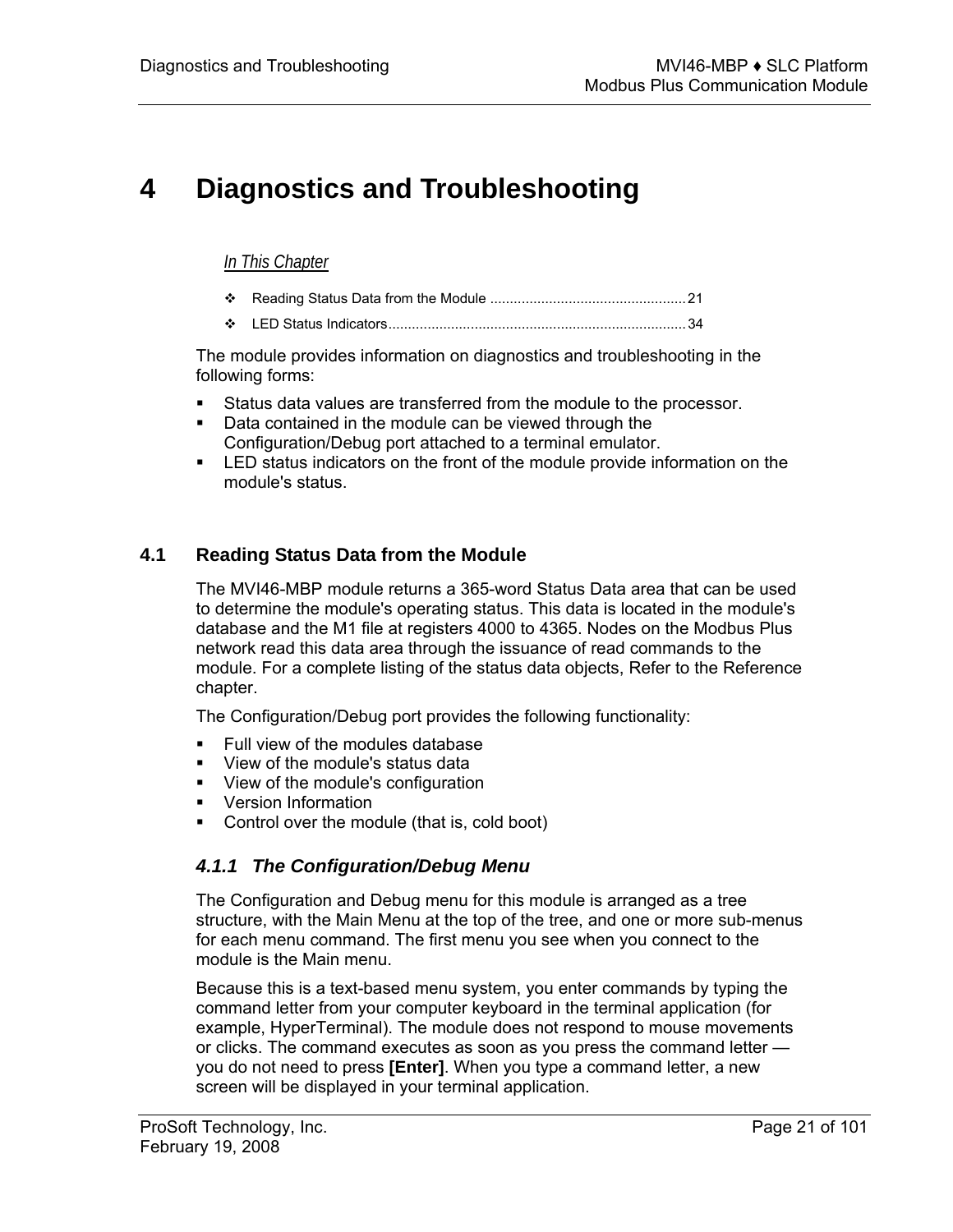# <span id="page-21-0"></span>*4.1.2 Required Hardware*

You can connect directly from your computer's serial port to the serial port on the module to view configuration information and perform maintenance.

ProSoft Technology recommends the following minimum hardware to connect your computer to the module:

- **80486 based processor (Pentium preferred)**
- 1 megabyte of memory
- At least one serial communications port available
- A null modem serial cable.

## <span id="page-21-1"></span>*4.1.3 Required Software*

In order to send and receive data over the serial port (COM port) on your computer to the module, you must use a communication program (terminal emulator).

A simple communication program called HyperTerminal is pre-installed with recent versions of Microsoft Windows operating systems. If you are connecting from a machine running DOS, you must obtain and install a compatible communication program. The following table lists communication programs that have been tested by ProSoft Technology.

| <b>DOS</b>         | ProComm, as well as several other terminal emulation programs |
|--------------------|---------------------------------------------------------------|
| Windows 3.1        | Terminal                                                      |
| Windows 95/98      | HyperTerminal                                                 |
| Windows NT/2000/XP | HyperTerminal                                                 |

# <span id="page-21-2"></span>*4.1.4 Using the Configuration/Debug Port*

To connect to the module's Configuration/Debug port:

- **1** Connect your computer to the module's port using a null modem cable.
- **2** Start the communication program on your computer and configure the communication parameters with the following settings:

| <b>Baud Rate</b>     | 57,600 |
|----------------------|--------|
| Parity               | None   |
| Data Bits            | 8      |
| Stop Bits            |        |
| Software Handshaking | None   |

**3** Open the connection. When you are connected, press the **[?]** key on your keyboard. If the system is set up properly, you will see a menu with the module name followed by a list of letters and the commands associated with them.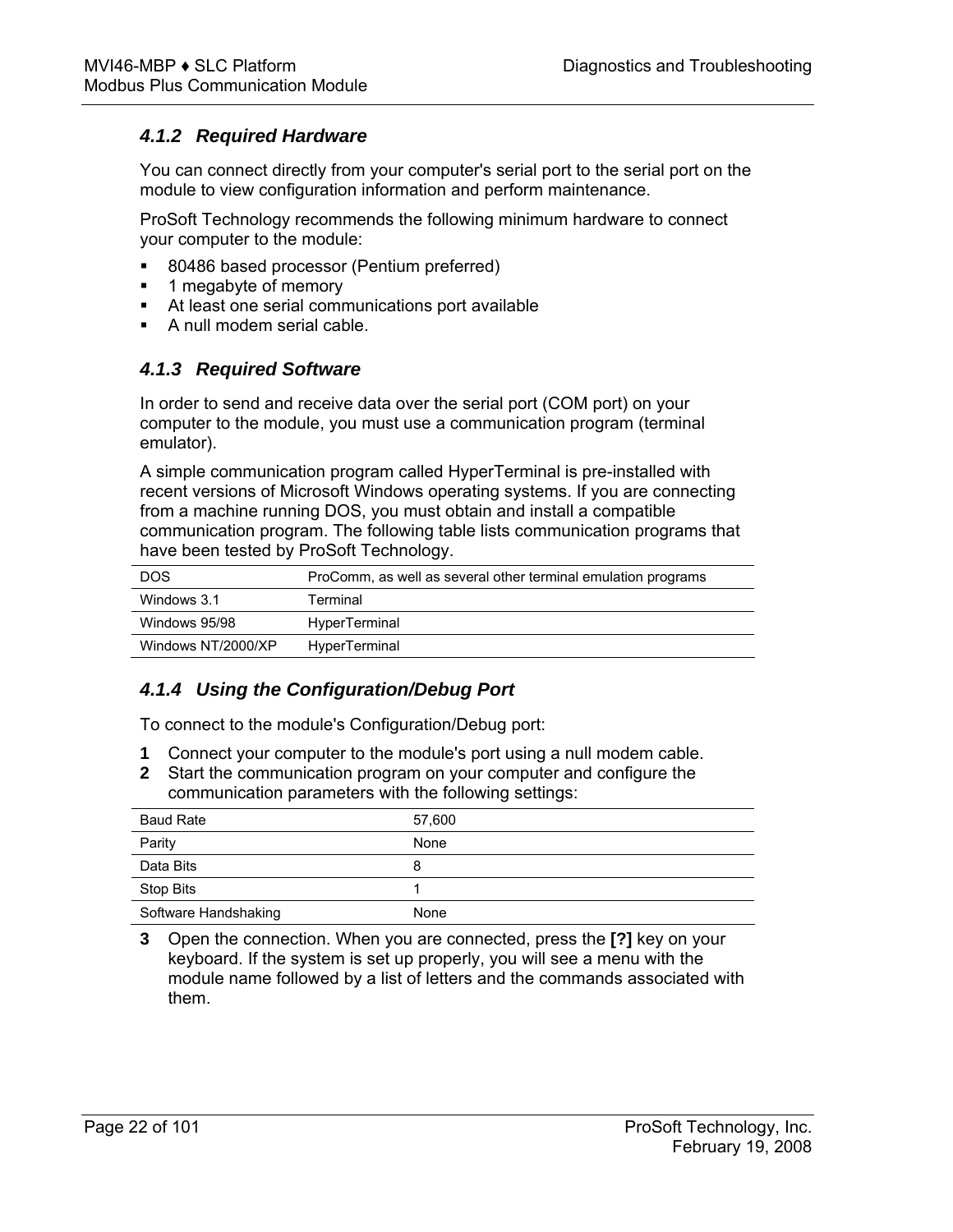If there is no response from the module, follow these steps:

- **1** Verify that the null modem cable is connected properly between your computer's serial port and the module. A regular serial cable will not work.
- **2** Verify that RSLinx is not controlling the COM port. Refer to Disabling the RSLinx Driver for the Com Port on the PC (page [57\)](#page-56-1).
- **3** Verify that your communication software is using the correct settings for baud rate, parity and handshaking.
- **4** On computers with more than one serial port, verify that your communication program is connected to the same port that is connected to the module.

If you are still not able to establish a connection, you can contact ProSoft Technology Technical Support for further assistance.

#### *Navigation*

All of the sub-menus for this module contain commands to redisplay the menu or return to the previous menu. You can always return from a sub-menu to the next higher menu by pressing **[M]** on your keyboard.

The organization of the menu structure is represented in simplified form in the following illustration:



The remainder of this section shows you the menus available for this module, and briefly discusses the commands available to you.

#### *Keystrokes*

The keyboard commands on these menus are almost always non-case sensitive. You can enter most commands in lower case or capital letters.

The menus use a few special characters (**[?]**, **[-]**, **[+]**, **[@]**) that must be entered exactly as shown. Some of these characters will require you to use the **[Shift]**, **[Ctrl]** or **[Alt]** keys to enter them correctly. For example, on US English keyboards, enter the **[?]** command as **[Shift][/]**.

Also, take care to distinguish capital letter **[I]** from lower case letter **[l]** (L) and number **[1]**; likewise for capital letter **[O]** and number **[0]**. Although these characters look nearly the same on the screen, they perform different actions on the module.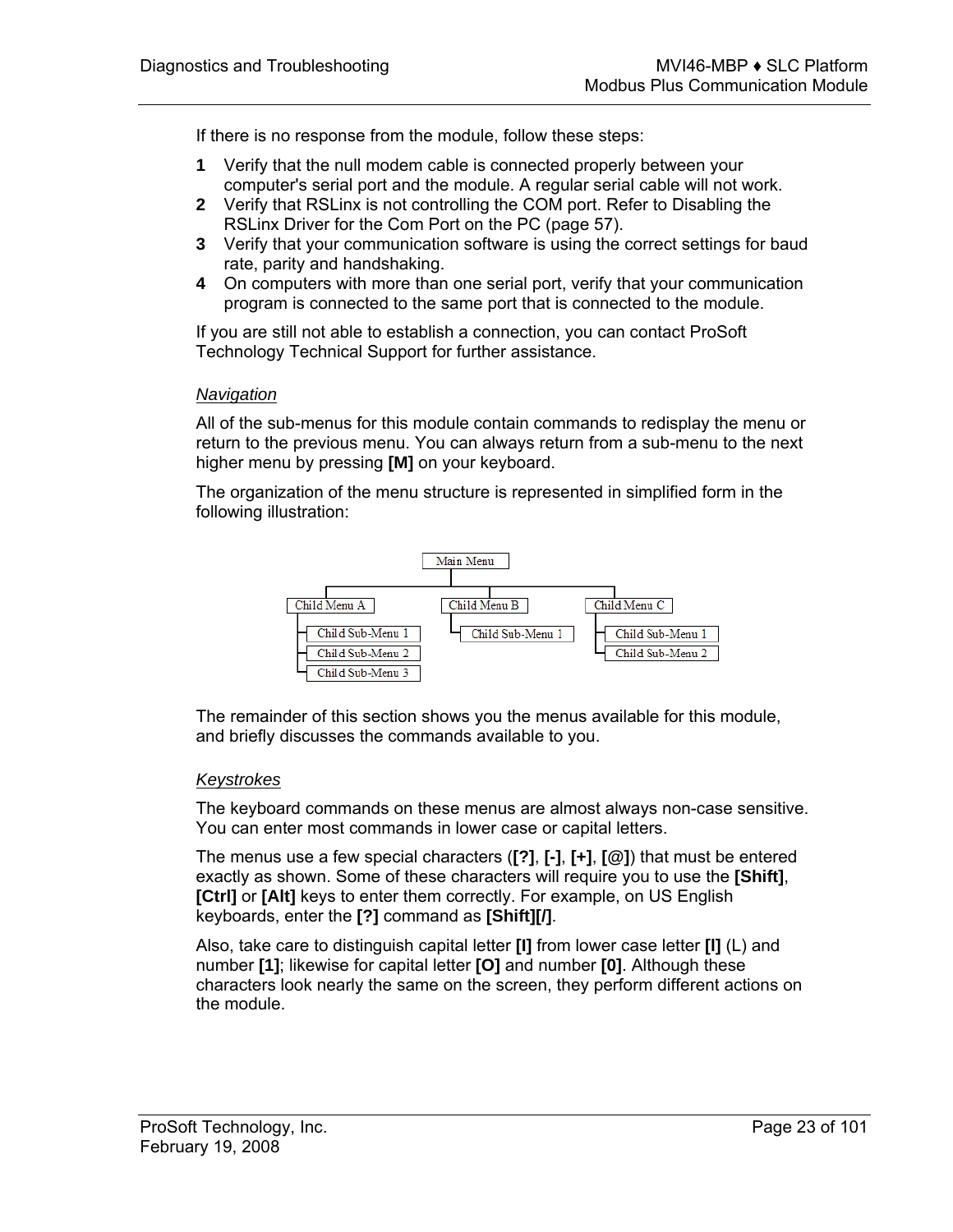# <span id="page-23-0"></span>*4.1.5 Main Menu*

When you first connect to the module from your computer, your terminal screen will be blank. To activate the main menu, press the **[?]** key on your computer's keyboard. If the module is connected properly, the following menu will appear on your terminal screen:



**Caution:** Some of the commands available to you from this menu are designed for advanced debugging and system testing only, and can cause the module to stop communicating with the processor or with other devices, resulting in potential data loss or other failures. Only use these commands if you are specifically directed to do so by ProSoft Technology, Inc. Technical Support staff. Some of these command keys are not listed on the menu, but are active nevertheless. Please be careful when pressing keys so that you do not accidentally execute an unwanted command.

# *Opening the Data Analyzer Menu*

Press **[A]** to open the Data Analyzer Menu. Use this command to view all bytes of data transferred on each port. Both the transmitted and received data bytes are displayed. Refer to Data Analyzer for more information about this menu.

**Important:** When in analyzer mode, program execution will slow down. Only use this tool during a troubleshooting session. Before disconnecting from the Config/Debug port, please be sure to press **[M]** to return to the main menu and disable the data analyzer. This action will allow the module to resume its normal operating mode.

## *Viewing Backplane Diagnostic Information*

Press **[B]** from the Configuration/Debug Menu to view the Backplane Diagnostic Information screen.

Use this command to display the configuration and statistics of the backplane data transfer operations between the module and the processor. The information on this screen can help determine if there are communication problems between the processor and the module.

**Tip:** Repeat this command at one-second intervals to determine the number of blocks transferred each second.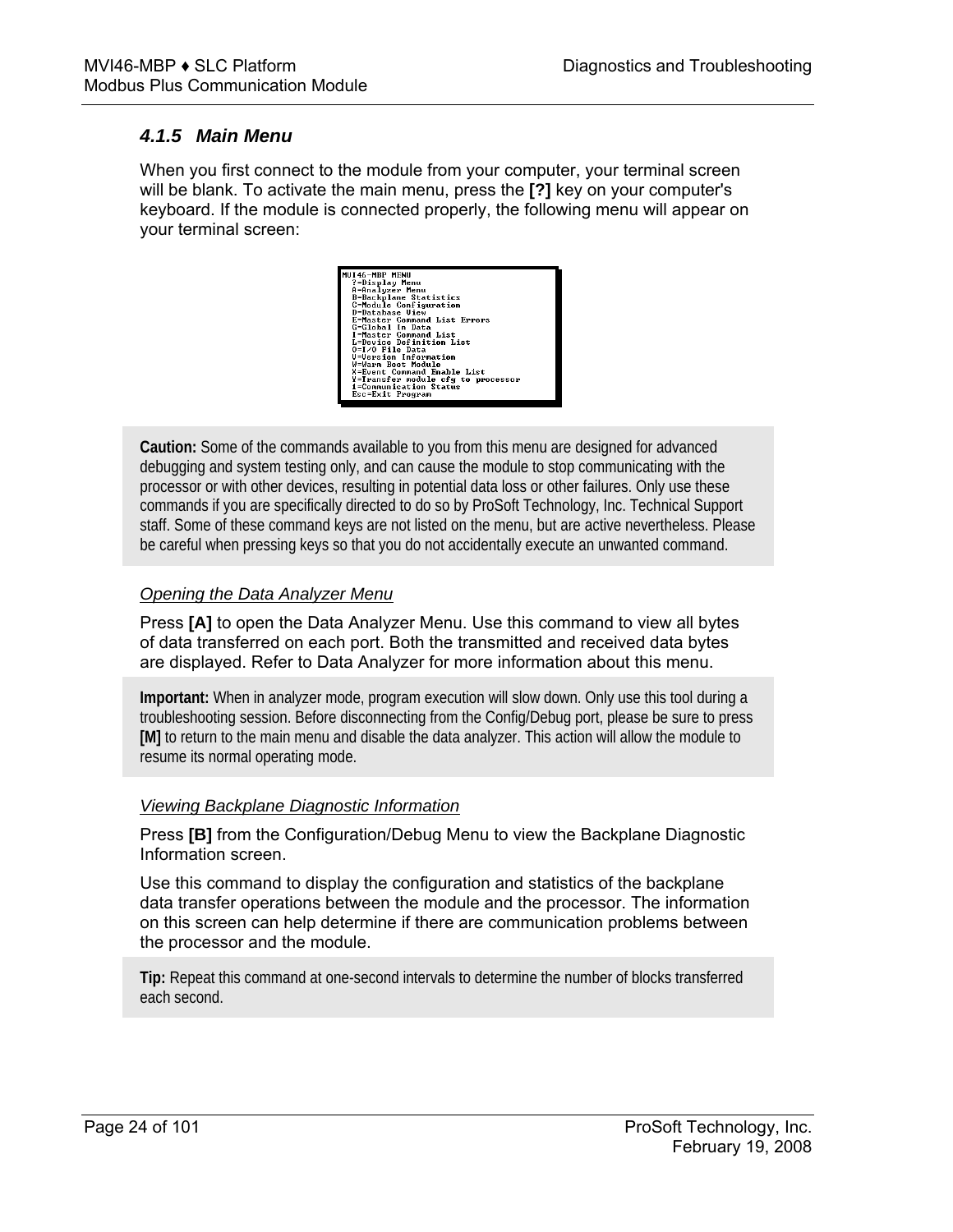## *Viewing Module Configuration*

Press **[C]** to view the Module Configuration screen.

Use this command to display the current configuration and statistics for the module.

## *Opening the Database Menu*

Press **[D]** to open the Database View menu. Use this menu command to view the current contents of the module's database.

#### *Opening the Command Error List Menu*

Press **[I]** to open the Command Error List. This list consists of multiple pages of command list error/status data. Press **[?]** to view a list of commands available on this menu.

#### *Viewing Global Input Status and Counter Data*

Press **[G]** to view the Global Input Status and Counter data for each Modbus Plus node defined in the Device Definition Table.

| <b>****** GLOBAL IN UPDATE</b> |   |   | DATA | инини |   |   |   |   |        |  |
|--------------------------------|---|---|------|-------|---|---|---|---|--------|--|
| <b>STATUS:</b>                 |   |   |      |       |   |   |   |   |        |  |
|                                | ø | Ø | ø    | Ø     | ø | ø | Ø | ø | ø      |  |
| Й                              | Ø | Ø | Й    | Ø     | Й | ø | Ø | Й | ø      |  |
| ø                              | Ø | Ø | Ø    | Ø     | Ø | Ø | Ø | Ø | Ø      |  |
| Ø                              | Ø | Ø | Ø    | Ø     | Ø | ø | Ø | Ø | Ø      |  |
| Ø                              | Ø | Ø | Ø    | Ø     | Ø | Ø | Ø | Ø |        |  |
| Й                              | Ø | Ø | Ø    | Й     | Й | Ñ | Й | Й | ō<br>0 |  |
| Й                              | Ø | Ø | ø    |       |   |   |   |   |        |  |
| <b>COUNTERS:</b>               |   |   |      |       |   |   |   |   |        |  |
|                                |   |   |      |       |   |   |   |   |        |  |
| 54123                          | ø | Ø | ø    | Ø     | Ø | Ø | Ø | ø | Ø      |  |
| Й                              | Й | Й | ø    | Й     | Ŋ | Ñ | Й | Й | Ø      |  |
| ø                              | Ø | Ø | Ø    | Ø     | ø | ø | ø | Ø | ø      |  |
| Ø                              | Ø | Ø | Ø    | Ø     | ø | ø | ø | ø | Ø      |  |
| Ø                              | Ø | Ø | ø    | Ø     | Ø | Ø | Ø | Ø | ø      |  |
| ø                              | Ø | Ø | ø    | Ø     | Й | Ñ | Ø | Й | ø      |  |
| Ø                              | Ø | Ø | Ø    |       |   |   |   |   |        |  |
|                                |   |   |      |       |   |   |   |   |        |  |
|                                |   |   |      |       |   |   |   |   |        |  |

The Status data area displays the current status of each node on the network. Refer to the Module Set Up section for a complete listing and definition of the status codes. The Counters section displays the number of Global Input data messages received from the device.

#### *Opening the Device Definition List Menu*

Press **[L]** to open the Device Definition List. This list consists of multiple pages of device definition data. Press **[?]** to view a list of commands available on this menu.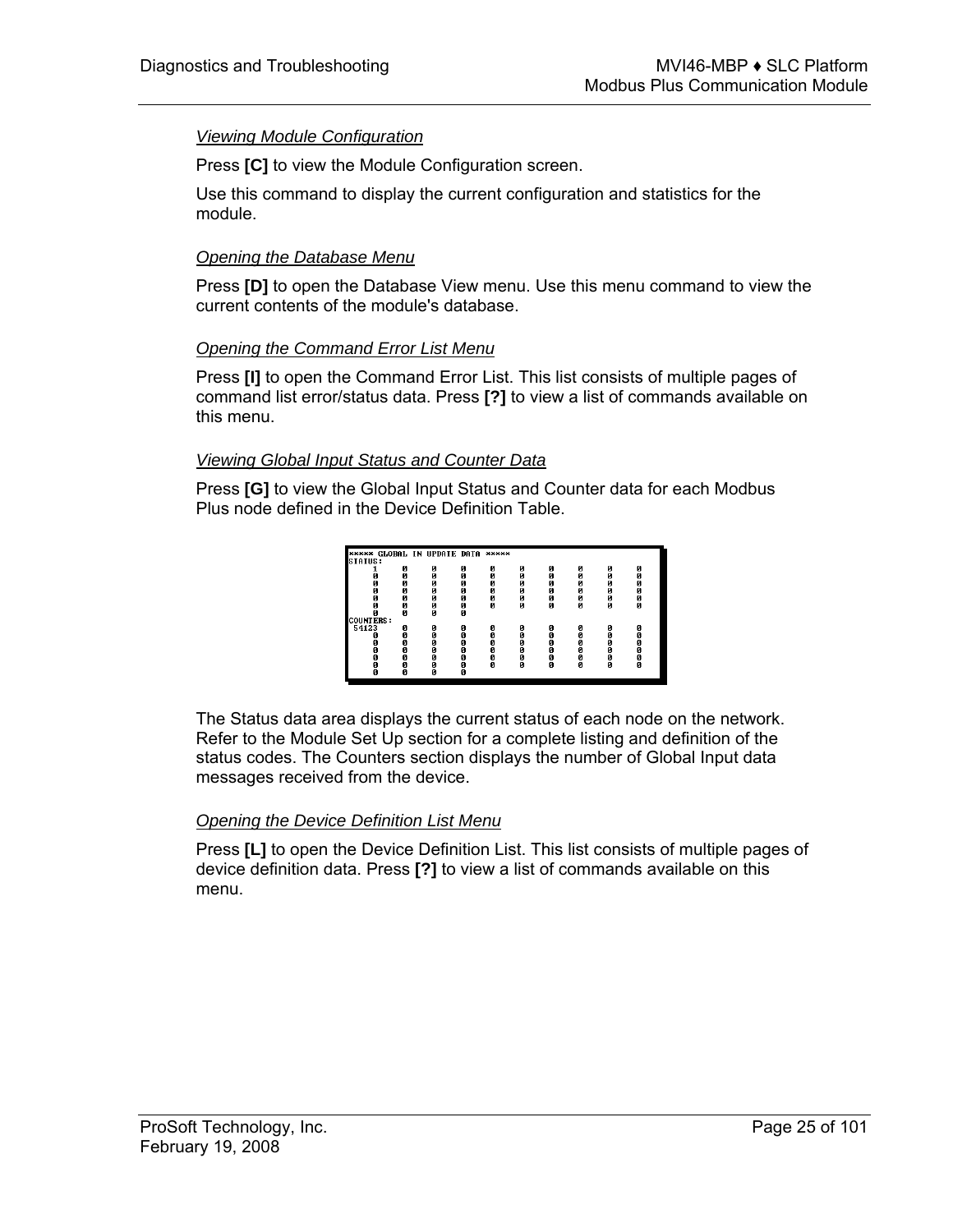## *Viewing I/O File Data*

Press [O] to display the module's global input and output data.

The **In File Address Map**, values represent the data set for selecting the registers in the module's database to transfer to the In File Data area. The **In File Data** section displays the current values transferred from the module to the SLC processor. The **Out File Data** section contains the values used for Global Output Data to be transferred from the module to the Modbus Plus network.

## *Viewing Version Information*

Press **[V]** to view Version information for the module.

Use this command to view the current version of the software for the module, as well as other important values. You may be asked to provide this information when calling for technical support on the product.

Values at the bottom of the display are important in determining module operation. The Program Scan Counter value is incremented each time a module's program cycle is complete.

**Tip:** Repeat this command at one-second intervals to determine the frequency of program execution.

## *Warm Booting the Module*

**Caution:** Some of the commands available to you from this menu are designed for advanced debugging and system testing only, and can cause the module to stop communicating with the processor or with other devices, resulting in potential data loss or other failures. Only use these commands if you are specifically directed to do so by ProSoft Technology Technical Support staff. Some of these command keys are not listed on the menu, but are active nevertheless. Please be careful when pressing keys so that you do not accidentally execute an unwanted command.

Press **[W]** from the Main Menu to warm boot (restart) the module. This command will cause the program to exit and reload, refreshing configuration parameters that must be set on program initialization. Only use this command if you must force the module to re-boot.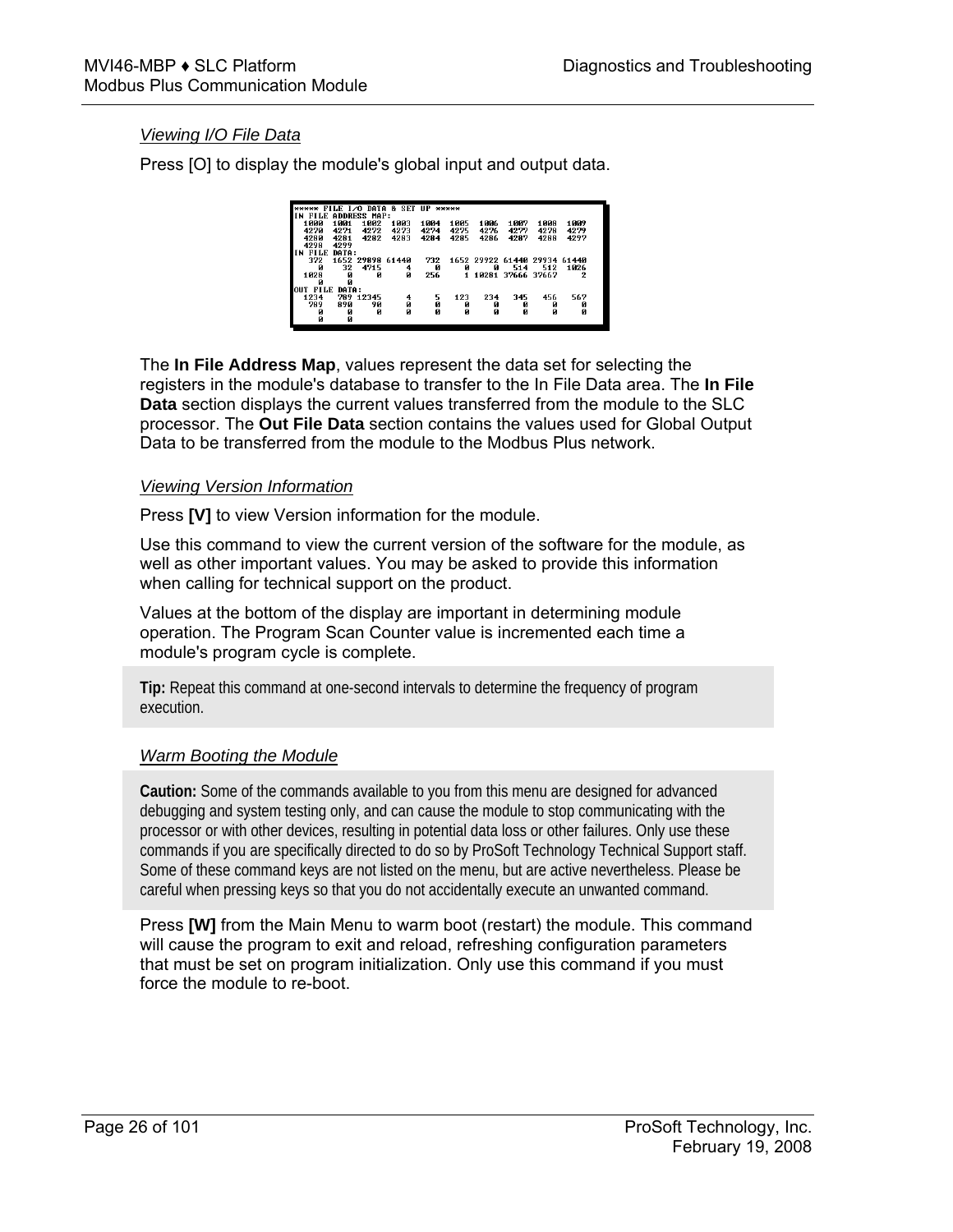## *Viewing the Event Command Enable List*

Press **[X]** to view the Event Command Enable List. Use this command to display the status of each of the event command enable bits received from the SLC processor.

|   |   |   |   |   |   |   |   |   |   |   |   |   |   |   | EUENT COMMAND ENABLE FLAG LIST |  |
|---|---|---|---|---|---|---|---|---|---|---|---|---|---|---|--------------------------------|--|
|   |   |   |   |   |   |   |   |   |   |   |   |   |   |   |                                |  |
| Й | Й | Й | п | Й | Й | Й | Й | Й | Й | Й | Й | п | Й | Й | Й                              |  |
| ø | ø | Й | Ø | ø | ø | Й | Й | ø | ø | ø | Й | Й | ø | ø | Й                              |  |
| ø | Й | ø | Й | Й | Й | Й | Й | ø | Й | ø | ø | ø | Ø | Й | Й                              |  |
| Й | Й | Й | Й | Й | Й | Й | Й | Й | Й | Й | Й | Й | Й | Й | Й                              |  |
| ø | ø | ø | Ø | ø | ø | Й | ø | Й | Ø | Ø | ø | ø | Ø | ø | Й                              |  |
| ø | ø | ø | ø | Й | Й | Й | Й | Й | Й | Й | ø | ø | ø | Й | Й                              |  |
| ø | Й | Й | Й | Й | Й | Й | Й | Й | Й | Й | Й | Й | Й | Й | Й                              |  |
| ø | ø | ø | ø | Й | ø | Й | ø | Ø | Ø | ø | ø | ø | Ø | Й | Й                              |  |
| Й | и | Й | п | Й | Й | и | и | и | и | Й | и | п | Й | и | и                              |  |
| ø | Й | ø | ø | Й | Й | Й | Й | Й | Й | Й | Й | Й | Ø | Й | Й                              |  |
| ø | Й | Й | Й | Й | Й | Й | Й | Й | Й | Й | Й | ø | Й | Й | Й                              |  |
| Й | и | Й | Й | Й | Й | и | и | и | Й | Й | и | Й | и | и | и                              |  |
| Й | Й | Й | Й | Й | Й | Й | Й | Й | Й | Й | Й | Й | Й |   |                                |  |
|   |   |   |   |   |   |   |   |   |   |   |   |   |   |   |                                |  |

If the event command bit is set, a value of 1 will be displayed. A value of 0 indicates the command event bit is clear. Each bit in the table corresponds to an associated command in the master command table. The bits displayed are shown with the high-bits in the word on the left side and the least-significant bit on the right side. Therefore, bit 15 (command 16) is the first bit displayed in the upper-right of the list and bit 0 (command 1) is the last bit of the first row of data.

## *Transferring Module Configuration to the Processor*

Press **[Y]** to transfer the module's configuration data to the processor. Ladder logic is required in the processor to receive and implement the updated configuration. You will be prompted to confirm the transfer.

| Code | <b>Description</b>                                                  |
|------|---------------------------------------------------------------------|
|      | Transfer successful                                                 |
|      | Error transferring module configuration data (block -9000)          |
|      | Error transferring device definition data (blocks -9100 to -9103)   |
| -3   | Error transferring master command list data (blocks -6000 to -6007) |
|      |                                                                     |

If the operation is not successful, an error code will be returned.

After successful data transfer, the module will perform a warm-boot operation to read in the new data.

## *Viewing Communication Status*

Press **[1]** to view the communication status and statistics of the Modbus Plus Network for the module's node address. This command is useful for troubleshooting purposes.

## *Exiting the Program*

**Caution:** Some of the commands available to you from this menu are designed for advanced debugging and system testing only, and can cause the module to stop communicating with the processor or with other devices, resulting in potential data loss or other failures. Only use these commands if you are specifically directed to do so by ProSoft Technology Technical Support staff. Some of these command keys are not listed on the menu, but are active nevertheless. Please be careful when pressing keys so that you do not accidentally execute an unwanted command.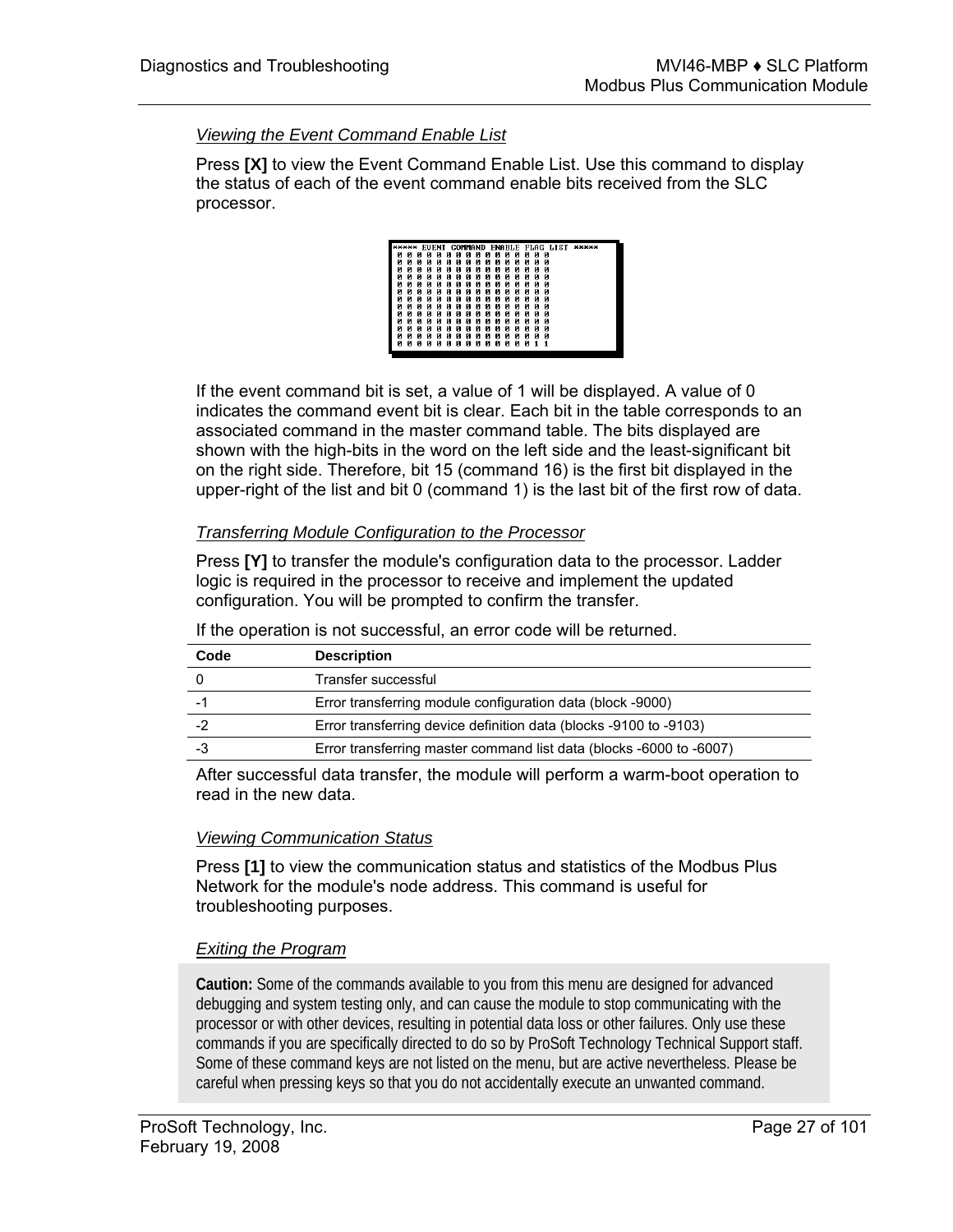Press **[Esc]** to restart the module and force all drivers to be loaded. The module will use the configuration stored in the module's Flash ROM to configure the module.

# <span id="page-27-0"></span>*4.1.6 Data Analyzer*

Use this menu to display Modbus Plus messages generated and received by the module. This tool is extremely useful in determining the operation of the module and nodes on the network. Press **[?]** to view the list of commands available on this menu. In the following illustration, master command status errors can be resolved.



Use the commands on this menu to choose the type of data to view. You can view more than one type of data at the same time. For example, to view the master command processing of messages from the MVI46-MBP module to other nodes on the network, press **[2]**, and then press **[5]**. All master Put and Get messages handled by the module will be displayed on the screen.

The **Current Debug Level** parameter displayed at the bottom of the display shows the current debug level being monitored by the analyzer. A value of 0000 indicates that the analyzer is not monitoring any messages.

## *(0x0000) Turn Debug off*

Press **[0]** (zero) to turn the analyzer off. This is useful to freeze the analyzer screen with the last values displayed. If you are using a terminal emulation program that buffers previously received data, you can scroll through the acquired data to view the transactions that occurred on the Modbus Plus interface by the module.

## *(0x0001) Service Requests*

Press **[1]** to view all service request operations performed. After selecting the option, the screen should scroll very rapidly as these messages are trapped. An example display is shown below:

|                                           | IMBP Get Service RequestMBP Get Service Request Response : 0 80 0 0 3 0 |  |  |  |  |  |  |
|-------------------------------------------|-------------------------------------------------------------------------|--|--|--|--|--|--|
| I A A S A A A                             |                                                                         |  |  |  |  |  |  |
| <b>1</b> 8 8 8 8 8 9                      | IMBP Get Service RequestMBP Get Service Request Response : 0 80 0 0 3 0 |  |  |  |  |  |  |
|                                           | MBP Get Service RequestMBP Get Service Request Response : 0 80 0 0 3 0  |  |  |  |  |  |  |
| <b>1</b> <i><b>0</b></i> <b>0 8 0 0 0</b> |                                                                         |  |  |  |  |  |  |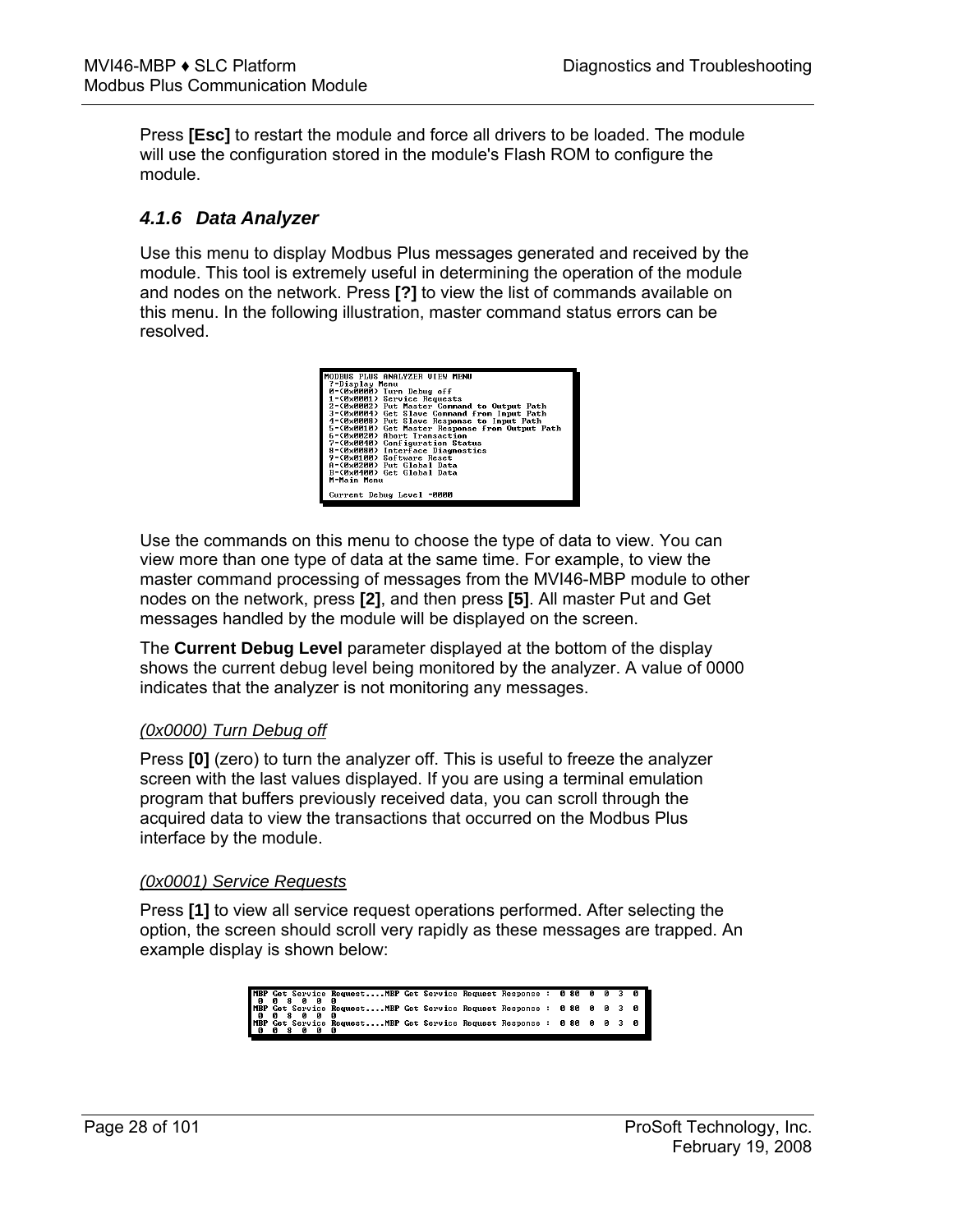## *(0x0002) Put Master Command to Output Path*

Press **[2]** to display master command requests sent from the module to the network. Example output of this option is shown below:

|  | <b>MBP</b> Put Master Command: 4 FF 2 24 11 22 0 4 0 0 2 0 0 0 0 10 2 8A         |  |  |  |  |  |  |  |  |  |  |  |
|--|----------------------------------------------------------------------------------|--|--|--|--|--|--|--|--|--|--|--|
|  | 10 8 14 0 1 0 2 0 3 0 4 0 5 0 6 0 7 0 8 0 64 0 65                                |  |  |  |  |  |  |  |  |  |  |  |
|  | MBP Put Master Command Response (4)MBP Put Master Command: 5 FF 2 24 11 D        |  |  |  |  |  |  |  |  |  |  |  |
|  | <b>85002000032800A</b>                                                           |  |  |  |  |  |  |  |  |  |  |  |
|  | <b>MBP Put Master Command Response (5)MBP Put Master Command: 6 FF 2 24 11 D</b> |  |  |  |  |  |  |  |  |  |  |  |
|  | <b>1060020000328A0A</b>                                                          |  |  |  |  |  |  |  |  |  |  |  |

## *(0x0004) Get Slave Command from Input Path*

Press **[3]** to display slave request messages received for the module. Example output of this option is shown below:

|                | <b>MBP</b> Get Slave Command (72)MBP Get Slave Command Response : 48 FF 24 2 11 D                        |  |  |  |  |  |  |  |  |  |
|----------------|----------------------------------------------------------------------------------------------------------|--|--|--|--|--|--|--|--|--|
|                | 1080C2240000300014<br><b>MBP</b> Get Slave Command (72)MBP Get Slave Command Response : 48 FF 24 2 11 36 |  |  |  |  |  |  |  |  |  |
|                | <b>0</b> 5 6 EE 24 6 6 6 6 10 2 BC 6 14 28 6 1 6 2 6 3 6 4 6 5 6                                         |  |  |  |  |  |  |  |  |  |
| $\blacksquare$ |                                                                                                          |  |  |  |  |  |  |  |  |  |

## *(0x0008) Put Slave Response to Input Path*

Press **[4]** to display slave response messages sent to requests made by other nodes on the network to the module. Example output of this option is shown below:

| MBP Put Slave Response : 48 FF 2 24 16 D 0 5 1 12 24 0 0 0 0 10 2 BC         |  |  |  |  |  |  |  |  |  |  |  |
|------------------------------------------------------------------------------|--|--|--|--|--|--|--|--|--|--|--|
| 0 14                                                                         |  |  |  |  |  |  |  |  |  |  |  |
| MBP Put Slave Command Response (72)MBP Put Slave Response : 48 FF 2 24 16 32 |  |  |  |  |  |  |  |  |  |  |  |
| 0 8 1 E6 24 0 0 0 0 3 28 0 1 0 2 0 3 0 4 0 5 0 6 0 7 0                       |  |  |  |  |  |  |  |  |  |  |  |
|                                                                              |  |  |  |  |  |  |  |  |  |  |  |
|                                                                              |  |  |  |  |  |  |  |  |  |  |  |
| <b>0 5 1 13 24 0 0 0 0 10 2 BC 0 14</b>                                      |  |  |  |  |  |  |  |  |  |  |  |

## *(0x0010) Get Master Response from Output Path*

Press **[5]** to display master response messages received from other nodes on the network in response to command requests made by the module. Example output of this option is shown below:

> IBP Get Master Response (6)....MBP Get Master Response : 6 FF 24 296 D 0<br>11 3 2 0 0 0 0 10 286 0 11 286 0 1<br>IBP Get Master Response (7)....MBP Get Master Response : 7 FF 24 296 1E 0<br>1 3 2 0 0 0 0 3 14 0 1 0 2 0 3 0 4 0 5 0 Master Response (8)....MBP Get Master Response : 8 FF 24 2 96 1E 0<br>2 0 0 0 0 3 14 0 1 0 2 0 3 0 4 0 5 0 6 0 7 0 8 0

## *(0x0020) Abort Transaction*

Press **[6]** to display any abort transaction messages processed on the Modbus Plus network by the module.

## *(0x0040) Configuration Status*

Press **[7]** to display any configuration status messages processed by the module.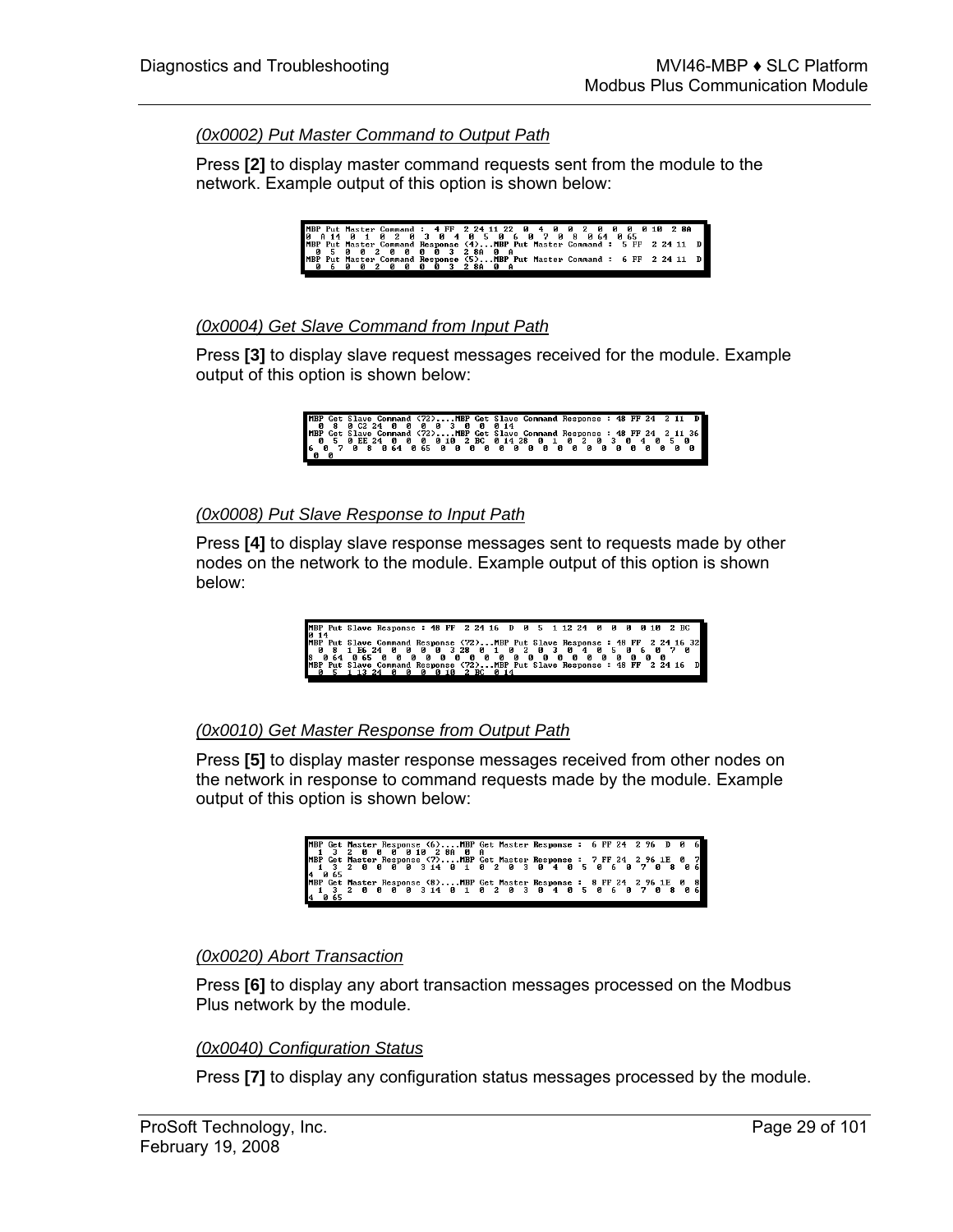## *(0x0080) Interface Diagnostics*

Press **[8]** to display any interface diagnostic messages processed by the module.

#### *(0x0100) Software Reset*

Press **[9]** to display any software-reset commands sent from the module to the Modbus Plus Chipset.

#### *(0x0200) Put Global Data*

Press **[A]** to display any global output messages processed by the module. The following illustration shows an example of the output.



## *(0x0400) Get Global Data*

Press **[B]** to display any global input messages processed by the module. The following illustration shows an example of the output.



## *Returning to the Main Menu*

Press **[M]** to return to the Main Menu.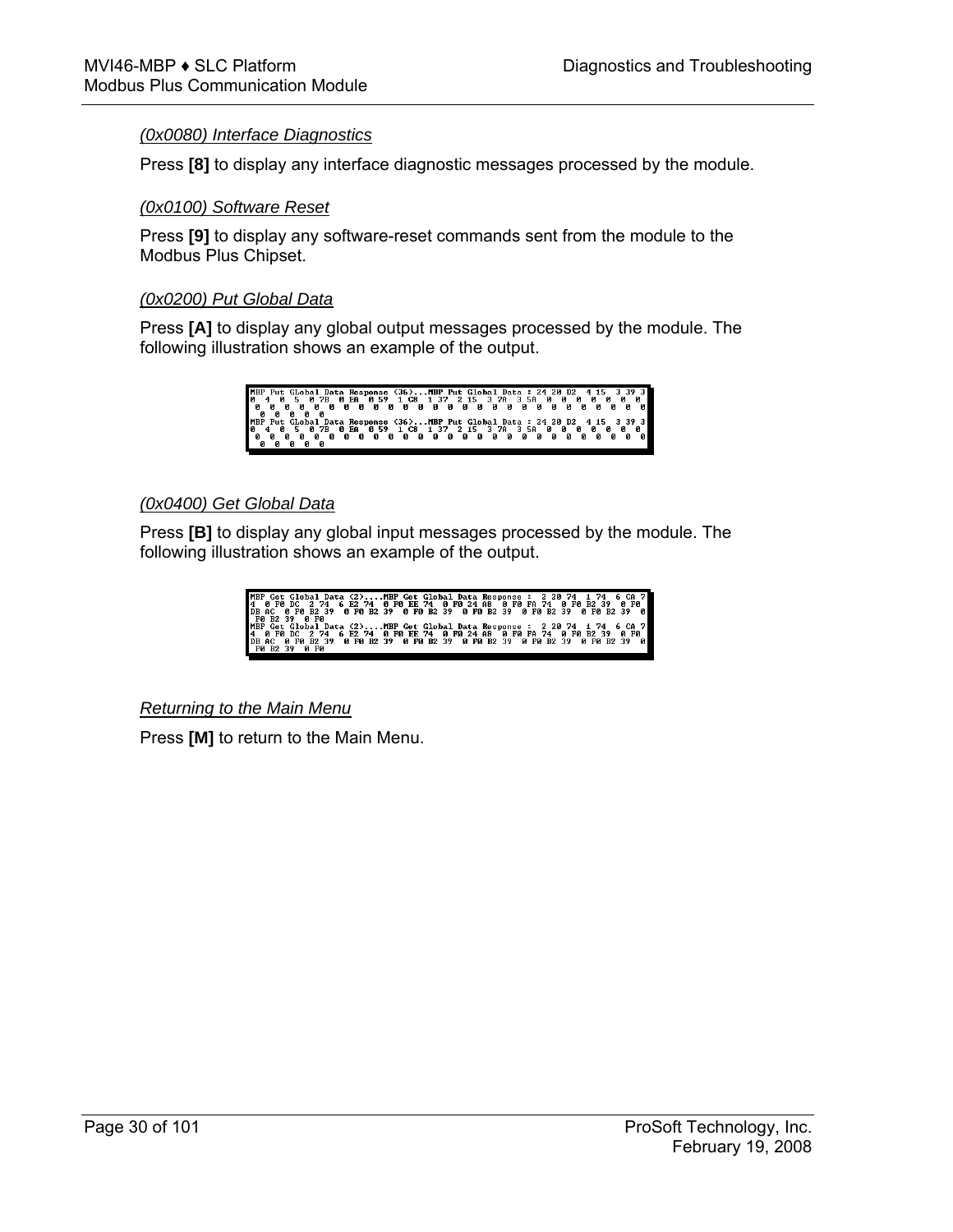# <span id="page-30-0"></span>*4.1.7 Database View Menu*

Press **[D]** from the Main Menu to open the Database View menu. Use this menu command to view the current contents of the module's database. Press **[?]** to view a list of commands available on this menu.

| M = Main Menu             |                                        |
|---------------------------|----------------------------------------|
| D = Database Menu         |                                        |
| ? = Display Menu          | Redisplays (refreshes) this menu       |
| $0 - 3 =$ Pages 0 to 3000 | Selects page 0, 1000, 2000 or 3000     |
| $S =$ Show Again          | Redisplays last selected page of data  |
| - Back 5 Pages            | Goes back five pages of data           |
| P = Previous Page         | Goes back one page of data             |
| $+$ = Skip 5 Pages        | Goes forward five pages of data        |
| $N = Next Page$           | Goes forward one page of data          |
| D = Decimal Display       | Displays data in decimal format        |
| H = Hexadecimal Display   | Displays data in hex format            |
| F = Float Display         | Displays data in floating point format |
| A = ASCII Display         | Displays data in text format           |
| $M = Main Menu$           | Goes up one level to main menu         |

## *Viewing Register Pages*

To view sets of register pages, use the keys described below:

| Command | <b>Description</b>             |
|---------|--------------------------------|
| [0]     | Display registers 0 to 99      |
|         | Display registers 1000 to 1099 |
| $[2]$   | Display registers 2000 to 2099 |
|         |                                |

And so on. The total number of register pages available to view depends on your module's configuration.

*Displaying the Current Page of Registers Again*

|     | TABASE DISPLAY 0 TO 99 (DECIMAL) |     |    |  |   |  |
|-----|----------------------------------|-----|----|--|---|--|
| 100 | 101                              | 102 |    |  |   |  |
|     | 12                               |     | 15 |  |   |  |
|     |                                  |     |    |  |   |  |
|     |                                  |     |    |  | и |  |
|     |                                  |     |    |  | и |  |
|     |                                  |     |    |  | И |  |
|     |                                  |     |    |  | и |  |
|     |                                  |     |    |  | и |  |
|     |                                  |     |    |  | Й |  |
|     |                                  |     |    |  |   |  |
|     |                                  |     |    |  |   |  |

This screen displays the current page of 100 registers in the database.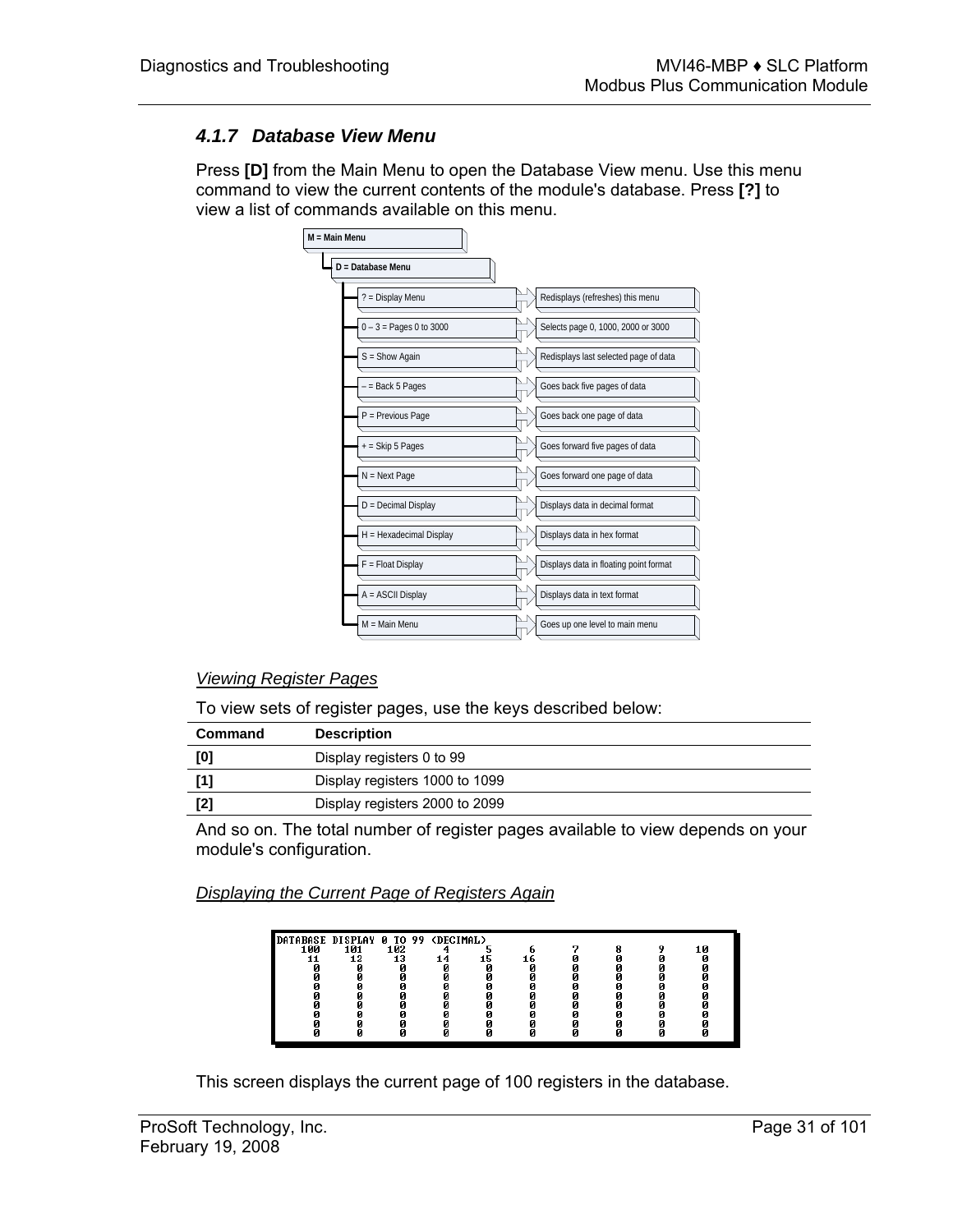## *Moving Back Through 5 Pages of Registers*

Press **[-]** from the Database View menu to skip back to the previous 500 registers of data.

#### *Viewing the Previous 100 Registers of Data*

Press **[P]** from the Database View menu to display the previous 100 registers of data.

#### *Skipping 500 Registers of Data*

Hold down **[Shift]** and press **[=]** to skip forward to the next 500 registers of data.

#### *Viewing the Next 100 Registers of Data*

Press **[N]** from the Database View menu to select and display the next 100 registers of data.

#### *Viewing Data in Decimal Format*

Press **[D]** to display the data on the current page in decimal format.

#### *Viewing Data in Hexadecimal Format*

Press **[H]** to display the data on the current page in hexadecimal format.

#### *Viewing Data in Floating Point Format*

Press **[F]** from the Database View menu. Use this command to display the data on the current page in floating point format. The program assumes that the values are aligned on even register boundaries. If floating-point values are not aligned as such, they are not displayed properly.

#### *Viewing Data in ASCII (Text) Format*

Press **[A]** to display the data on the current page in ASCII format. This is useful for regions of the database that contain ASCII data.

#### *Returning to the Main Menu*

Press **[M]** to return to the Main Menu.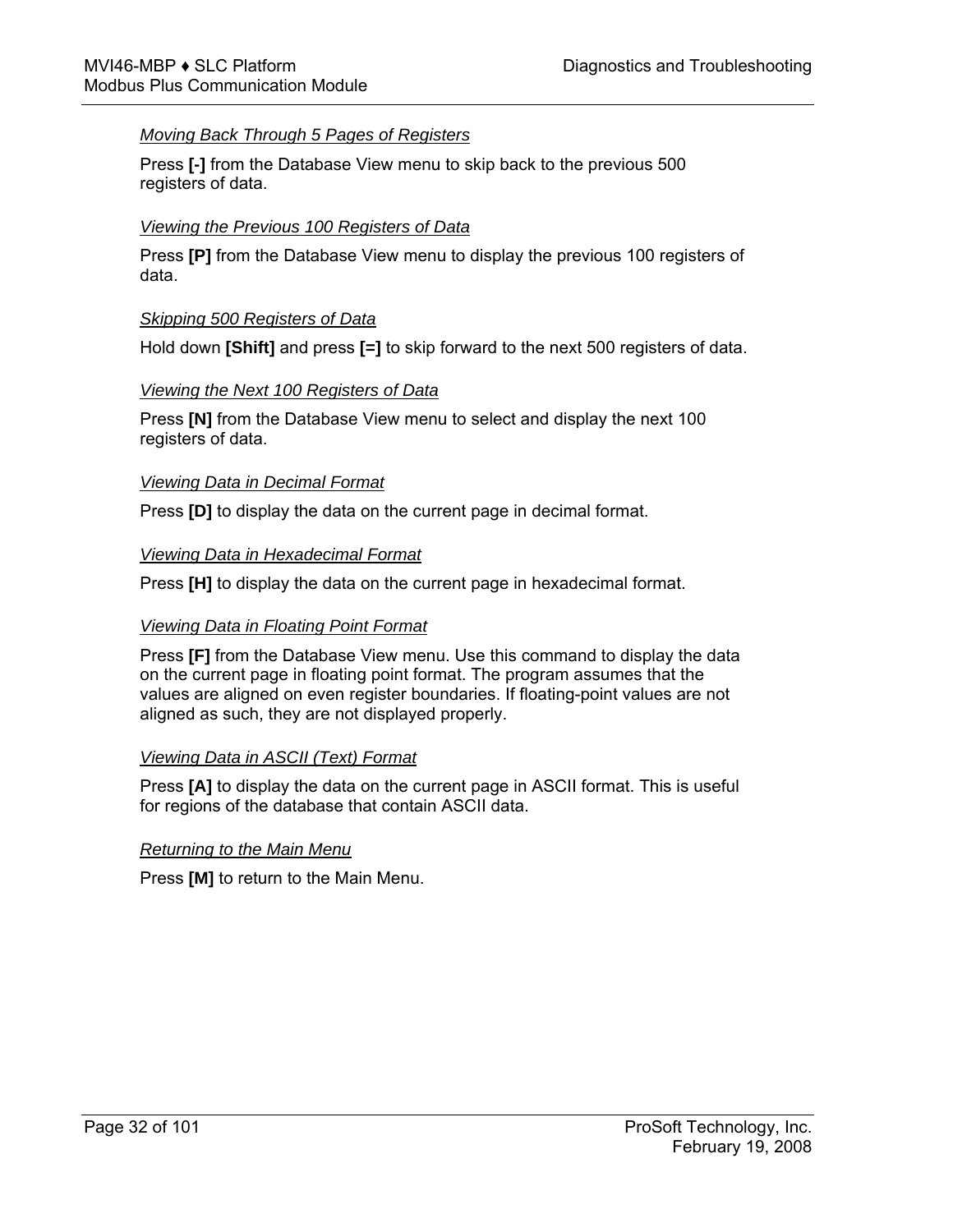# <span id="page-32-0"></span>*4.1.8 Master Command Error List Menu*

Use this menu to view the command error list for the module. Press **[?]** to view a list of commands available on this menu.

| $M = Main Menu$          |                                       |
|--------------------------|---------------------------------------|
| <b>Protocol Menu</b>     |                                       |
| <b>Command List Menu</b> |                                       |
| ? = Display Menu         | Redisplays (refreshes) this menu      |
| $S =$ Show Again         | Redisplays last selected page of data |
| P = Previous Page        | Goes back one page of data            |
| $N = Next Page$          | Goes forward one page of data         |
| $M = Main Menu$          | Goes up one level to main menu        |

## *Redisplaying the Current Page*

Press **[S]** to display the current page of data.

## *Viewing the Previous 20 Commands*

Press **[-]** to display data for the previous 20 commands.

## *Viewing the Previous Page of Commands*

Press **[P]** to display the previous page of commands.

## *Viewing the Next 20 Commands*

Press **[+]** to display data for the next 20 commands.

## *Viewing the Next Page of Commands*

Press **[N]** to display the next page of commands.

## *Returning to the Main Menu*

Press **[M]** to return to the Main Menu.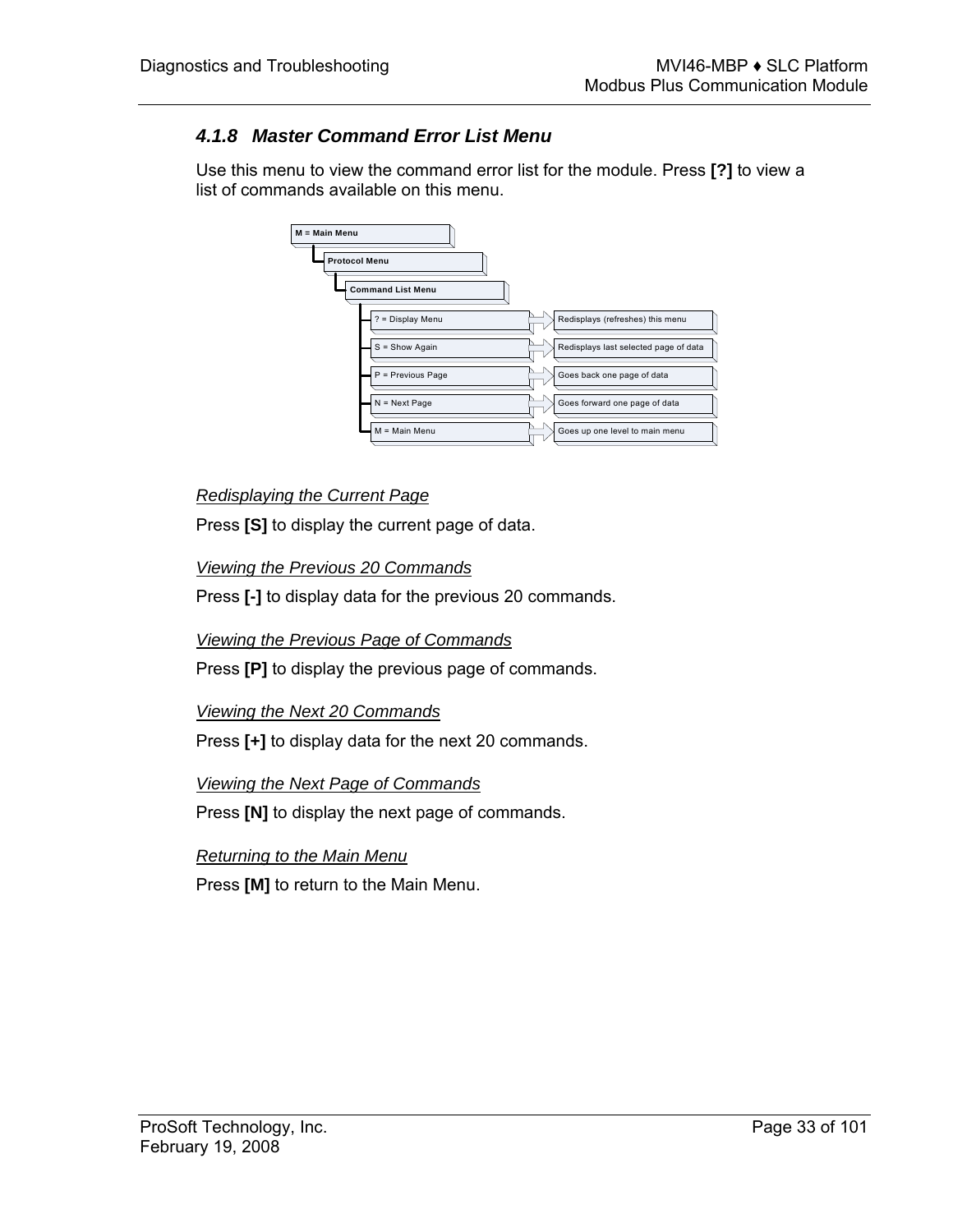# **4.2 LED Status Indicators**

<span id="page-33-0"></span>The LEDs indicate the module's operating status as shown in the following table:

| ProSoft<br>Module           | Color         | <b>Status</b>                                             | Indication                                                                                                                                                                                                                                                                                                                  |  |
|-----------------------------|---------------|-----------------------------------------------------------|-----------------------------------------------------------------------------------------------------------------------------------------------------------------------------------------------------------------------------------------------------------------------------------------------------------------------------|--|
| <b>CFG</b>                  | Green         | On                                                        | Data is being transferred between the module and a remote terminal using<br>the Configuration/Debug port.                                                                                                                                                                                                                   |  |
|                             |               | Off                                                       | No data is being transferred on the Configuration/Debug port.                                                                                                                                                                                                                                                               |  |
| P <sub>1</sub>              | Green         | Off                                                       | This LED should always be off, as port 2 on the module is not used.                                                                                                                                                                                                                                                         |  |
|                             |               | On                                                        | Hardware problem or you have connected to the wrong port. Connect your<br>terminal to port 1.                                                                                                                                                                                                                               |  |
| P <sub>2</sub>              | Green         | Off                                                       | This LED should always be off, as port 3 on the module is not used.                                                                                                                                                                                                                                                         |  |
|                             |               | <b>On</b>                                                 | Hardware problem or you have connected to the wrong port. Connect your<br>terminal to port 1.                                                                                                                                                                                                                               |  |
| APP (Modbus<br>Plus Status) | Amber         | 6 flashes<br>per second                                   | The MVI46-MBP is working normally in that it is successfully receiving and<br>passing the token. All nodes on the link should be flashing this pattern.                                                                                                                                                                     |  |
|                             |               | 1 flash per<br>second                                     | This node is off-line after just being powered up, or after exiting the four<br>flashes per second mode. In this state, the node monitors the network and<br>builds a table of active nodes and token-holding nodes. It remains in this<br>state for five seconds, then attempts to go to its normal operating state.       |  |
|                             |               | Two<br>Flashes<br>then OFF<br>for two sec                 | The node is hearing the token being passed among other nodes, but is<br>never receiving the token. Check the network for an open circuit or<br>defective termination.                                                                                                                                                       |  |
|                             |               | <b>Three</b><br><b>Flashes</b><br>then OFF<br>for 1.7 sec | The node is not hearing any other nodes. It is periodically claiming the<br>token but finding no other node to which to pass it. Check the network for<br>an open circuit or defective termination.                                                                                                                         |  |
|                             |               | Four<br>Flashes<br>then OFF<br>for 1.4 sec                | The node has heard a valid message from another node that is using the<br>same address as this node. The node remains in this state as long as it<br>continues to hear the duplicate address. If the duplicate address is not<br>heard for five seconds, the node then changes to the pattern of one flash<br>every second. |  |
| <b>BP ACT</b>               | Amber         | <b>On</b>                                                 | The LED is on when the module is performing a write operation on the<br>backplane.                                                                                                                                                                                                                                          |  |
|                             |               | Off                                                       | The LED is off when the module is performing a read operation on the<br>backplane. Under normal operation, the LED should blink rapidly on and<br>off.                                                                                                                                                                      |  |
| OK                          | Red/<br>Green | Off                                                       | The card is not receiving any power and is not plugged securely into the<br>rack.                                                                                                                                                                                                                                           |  |
|                             |               | Green                                                     | The module is operating normally.                                                                                                                                                                                                                                                                                           |  |
|                             |               | Red                                                       | The program has detected an error or is being configured. If the LED<br>remains red for over 10 seconds, the program has probably halted.<br>Remove the card from the rack and re-insert the card to restart the<br>module's program.                                                                                       |  |
| <b>BAT</b>                  | Red           | Off                                                       | The battery voltage is OK and functioning.                                                                                                                                                                                                                                                                                  |  |
|                             |               | On                                                        | The battery voltage is low or battery is not present. Allow battery to charge<br>by keeping module plugged into rack for 24 hours. If BAT LED still does not<br>go off, contact ProSoft Technology, as this is not a user serviceable item.                                                                                 |  |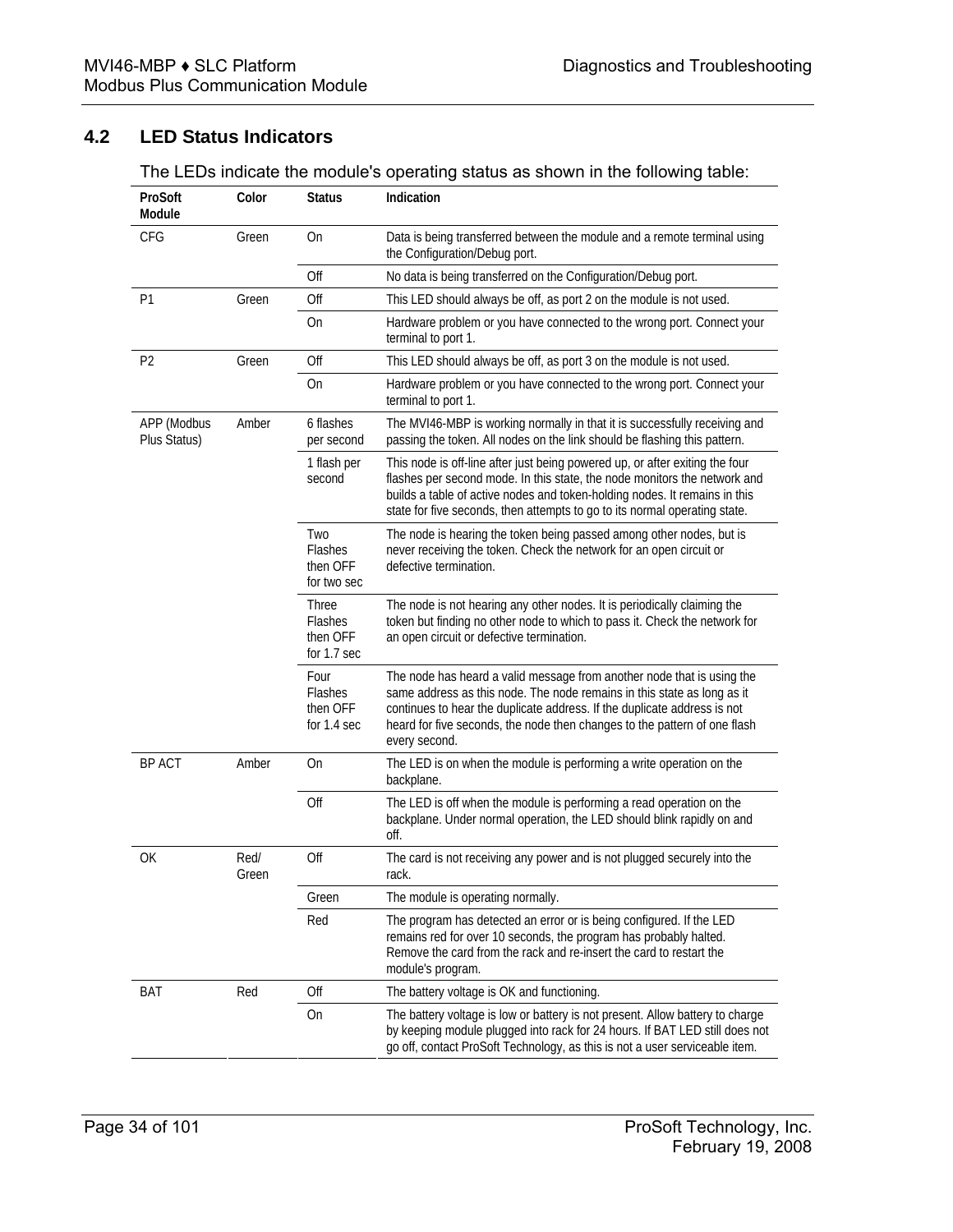# <span id="page-34-0"></span>*4.2.1 Troubleshooting*

Use the following troubleshooting steps if you encounter problems when the module is powered up. If these steps do not resolve your problem, please contact ProSoft Technology Technical Support.

#### **Processor Errors**

| <b>Problem Description</b>   | <b>Steps to take</b>                                                                                                               |
|------------------------------|------------------------------------------------------------------------------------------------------------------------------------|
| <b>Processor Fault</b>       | Verify that the module is plugged into the slot that has been configured<br>for the module.                                        |
|                              | Verify that the slot in the rack configuration has been set up correctly in<br>the ladder logic.                                   |
| Processor I/O LED<br>flashes | This indicates a problem with backplane communications. Verify that all<br>modules in the rack are configured in the ladder logic. |

#### **Module Errors**

| <b>Problem Description</b>                 | Steps to take                                                                                                                                                                                                                                                                                           |  |
|--------------------------------------------|---------------------------------------------------------------------------------------------------------------------------------------------------------------------------------------------------------------------------------------------------------------------------------------------------------|--|
| BP ACT LED remains<br>off or blinks slowly | This indicates that backplane transfer operations are failing. Connect to<br>the module's Configuration/Debug port to check this.                                                                                                                                                                       |  |
|                                            | To establish backplane communications, verify the following items:                                                                                                                                                                                                                                      |  |
|                                            | The processor is in Run mode.                                                                                                                                                                                                                                                                           |  |
|                                            | The backplane driver is loaded in the module.                                                                                                                                                                                                                                                           |  |
|                                            | The module is configured for read and write block data transfer.                                                                                                                                                                                                                                        |  |
|                                            | The ladder logic handles all read and write block situations.                                                                                                                                                                                                                                           |  |
|                                            | The module is configured in the processor.                                                                                                                                                                                                                                                              |  |
| OK LED remains red                         | The program has halted or a critical error has occurred. Connect to the<br>Configuration/Debug port to see if the module is running. If the program<br>has halted, turn off power to the rack, remove the card from the rack<br>and re-insert the card in the rack, and then restore power to the rack. |  |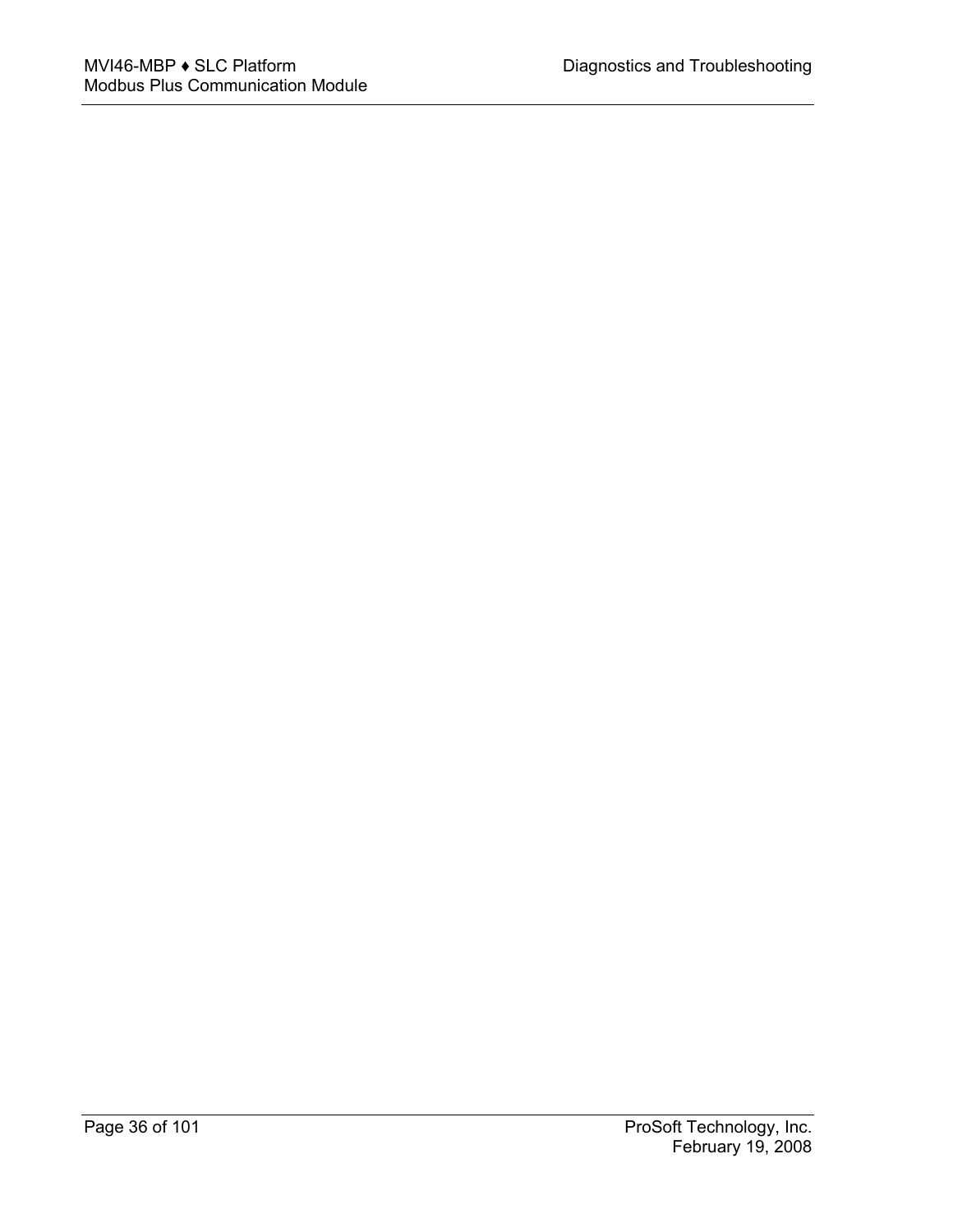# **5 Reference**

# *In This Chapter*

| $\mathcal{L}_{\mathcal{P}}$ |  |
|-----------------------------|--|
| $\mathcal{L}_{\mathcal{C}}$ |  |
|                             |  |
| $\mathcal{L}_{\mathcal{C}}$ |  |
| $\mathcal{L}_{\mathcal{C}}$ |  |
| ❖                           |  |
|                             |  |

# **5.1 Product Specifications**

<span id="page-36-0"></span>The MVI46 Modbus Plus Communication Module allows Rockwell Automation SLC I/O compatible processors to interface easily with other Modbus Plus protocol compatible devices.

The Modbus Plus module is a powerful module designed with both Master and Slave support, enabling easy connection to other Modbus devices (Modicon processors and many others).

# *5.1.1 Features and Benefits*

Compatible devices include not only Modicon PLCs (which all support the Modbus Plus protocol) but also a wide assortment of end devices licensed through the ModConnect Program. The MVI46-MBP module acts as an input/output module between the Modbus Plus network and the SLC backplane. The data transfer from the SLC processor is asynchronous from the actions on the Modbus Plus network. A 4000-word register space in the module exchanges data between the processor and the Modbus Plus network.

These modules allow Rockwell Automation platforms to connect directly on Modbus Plus networks as a peer. In addition, the modules act as slaves to processors that must read/write data from the module's memory.

Crossing all industrial boundaries, potential applications include the connection of Rockwell Automation processors to Modicon processors, and the connection of Modbus Plus speaking devices such as drives, relays, and power monitor hardware to the SLC backplanes.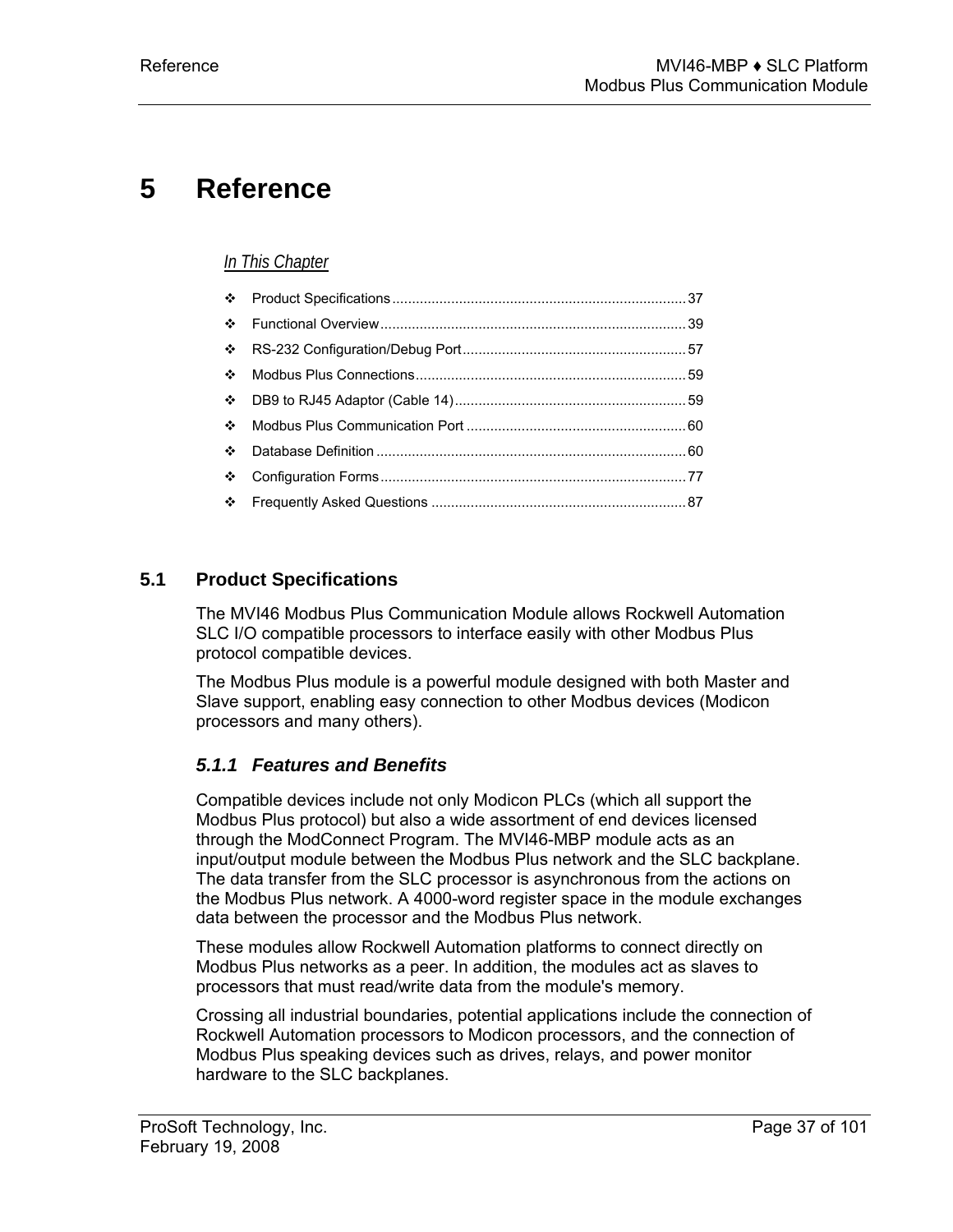# *5.1.2 General Specifications*

- Single Slot 1746 backplane compatible (Local or extended I/O rack only. Remote rack not supported)
- The module is recognized as an Input/Output module and has access to processor memory for data transfer between processor and module using M0/M1 files
- **Ladder Logic is used for data transfer between module and processor**
- Configuration data obtained through user-defined ladder. Sample ladder file included

| <b>Specification</b>                  | <b>Description</b>                                                                                    |
|---------------------------------------|-------------------------------------------------------------------------------------------------------|
| Backplane Current Load                | 800 ma @ 5V (from backplane)                                                                          |
| <b>Operating Temperature</b>          | 0 to $60^{\circ}$ C (32 to 140 $^{\circ}$ F)                                                          |
| Storage Temperature                   | -40 to 85 $^{\circ}$ C (-40 to 185 $^{\circ}$ F)                                                      |
| Shock                                 | 30g operational, 50g non-operational                                                                  |
| <b>Relative Humidity</b>              | 5% to 95% (non-condensing)                                                                            |
| Vibration                             | 5 g from 10150 Hz                                                                                     |
| Processor                             | Compatible with Rockwell Automation SLC 5/02 M0/M1<br>capable processors or newer                     |
| <b>LED</b> indicators                 | Module status, Backplane transfer status, Application<br>status, Serial activity and error LED status |
| <b>Debug/Configuration port (CFG)</b> |                                                                                                       |
| CFG Port (CFG)                        | RJ45 (DB-9M with supplied cable)                                                                      |
|                                       | RS-232 only                                                                                           |
| <b>Configuration Connector</b>        | RJ45 RS-232 Connector (RJ45 to DB-9 cable shipped<br>with unit)                                       |
| <b>Application Ports</b>              |                                                                                                       |
| Modbus Plus ports                     | Dual DB9 Application ports for redundant operation                                                    |

# *5.1.3 Hardware Specifications*

# *5.1.4 Functional Specifications*

- Communication parameters
	- o Baud: 57,600 (fixed)
	- o Parity: none (fixed)
	- o Stop: 1 (fixed)
- Modbus Plus ports
	- o User-definable module memory usage
	- o Support for the storage and transfer of up to 4,000 registers across the backplane
	- o 100 word reads and writes (max. allowed)
	- o Supports all five levels of Modbus Plus routing
	- o Software configurable parameters Node address: 1 to 64
	- o Global out size: 0 to 32 words
	- o Global in size: 0 to 32 words
	- o Module data transfer: 0 to 4,000 words
	- o Master command count: 0 to 100 commands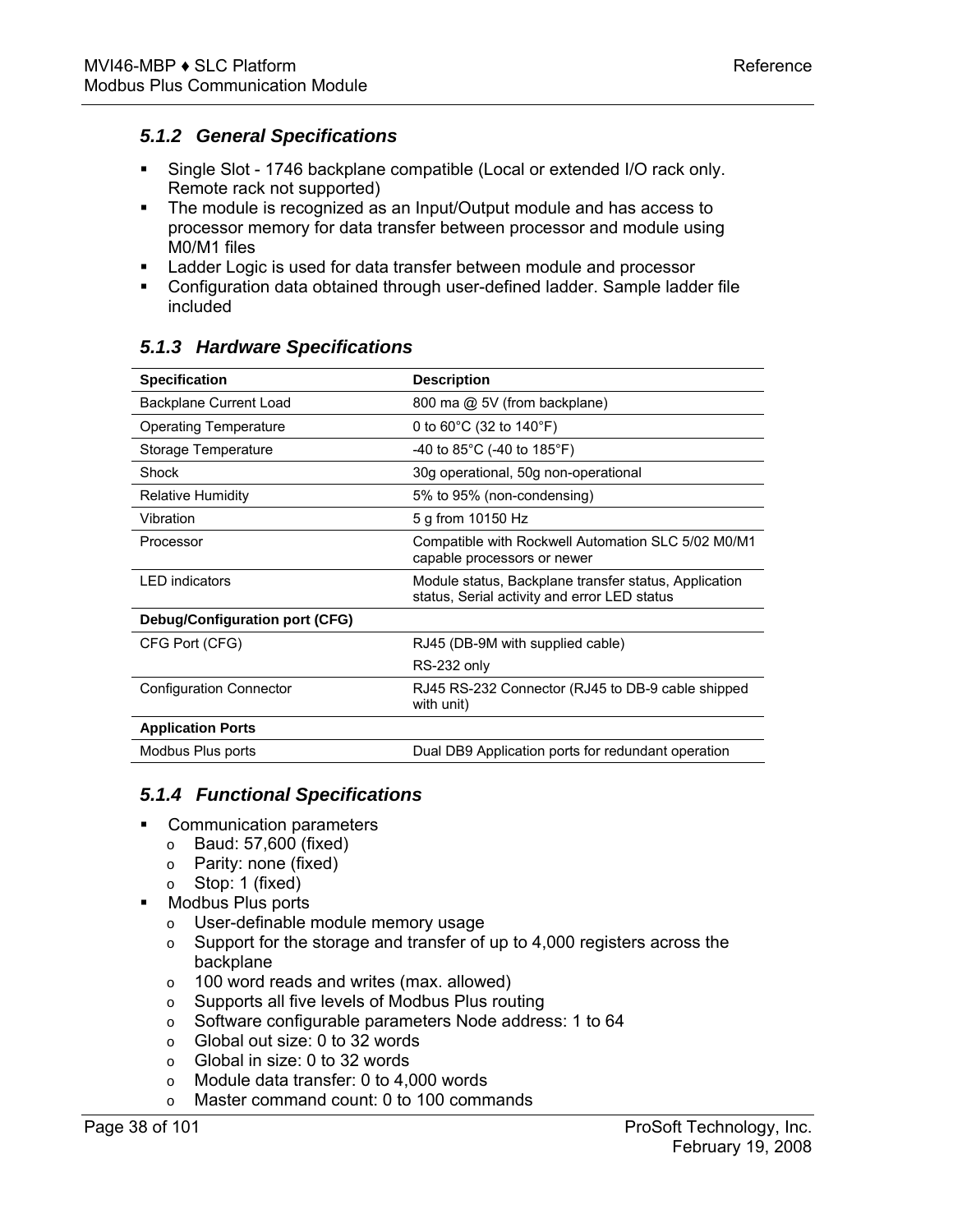- Function codes accepted (as a Slave): 1, 2, 3, 4, 5, 6, 15, 16
- **Function codes transmitted (as a Master): 3, 16**

#### **Global Data Specifications**

The MBP module actively exchanges global in (32 words max. per node) and global out (32 words max.) data on the Modbus Plus network. Priority is given to these data types to provide a high speed mechanism for the transfer of control data.

**Modbus Slave Mode Specifications** 

- Supports broadcast commands from host
- **EXECOMMUNICATE:** Communication error codes returned to ladder logic

**Modbus Master Mode Specifications** 

- Command list support of up to 100 commands
- Conditional and continuous command list polling
- **Each command list entry is fully configurable for function register to/from** addressing and word/bit count/word and byte swap
- Event driven bit and register write commands (ladder logic controlled)
- **Supports sending of broadcast commands**
- Communication status error codes returned to ladder logic on a per command basis

#### **5.2 Functional Overview**

<span id="page-38-0"></span>This section provides an overview of how the MVI46-MBP module transfers data using the MBP protocol. You should understand the important concepts in this chapter before you begin installing and configuring the module.

# *5.2.1 General Concepts*

The following discussion explains several concepts that are important for understanding the operation of the MVI46-MBP module.

#### *Module Power Up*

On power up the module begins performing the following logical functions:

- **1** Initialize hardware components
	- o Initialize SLC backplane driver
	- o Test and Clear all RAM
	- o Reset Modbus Plus Chipset
- **2** Wait for Module Configuration from SLC processor
- **3** Initialize Module Register space
- **4** Initialize Modbus Plus Chipset
- **5** Enable Global Input task
- **6** Enable Global Output task
- **7** Enable Slave Driver
- **8** Enable Master Driver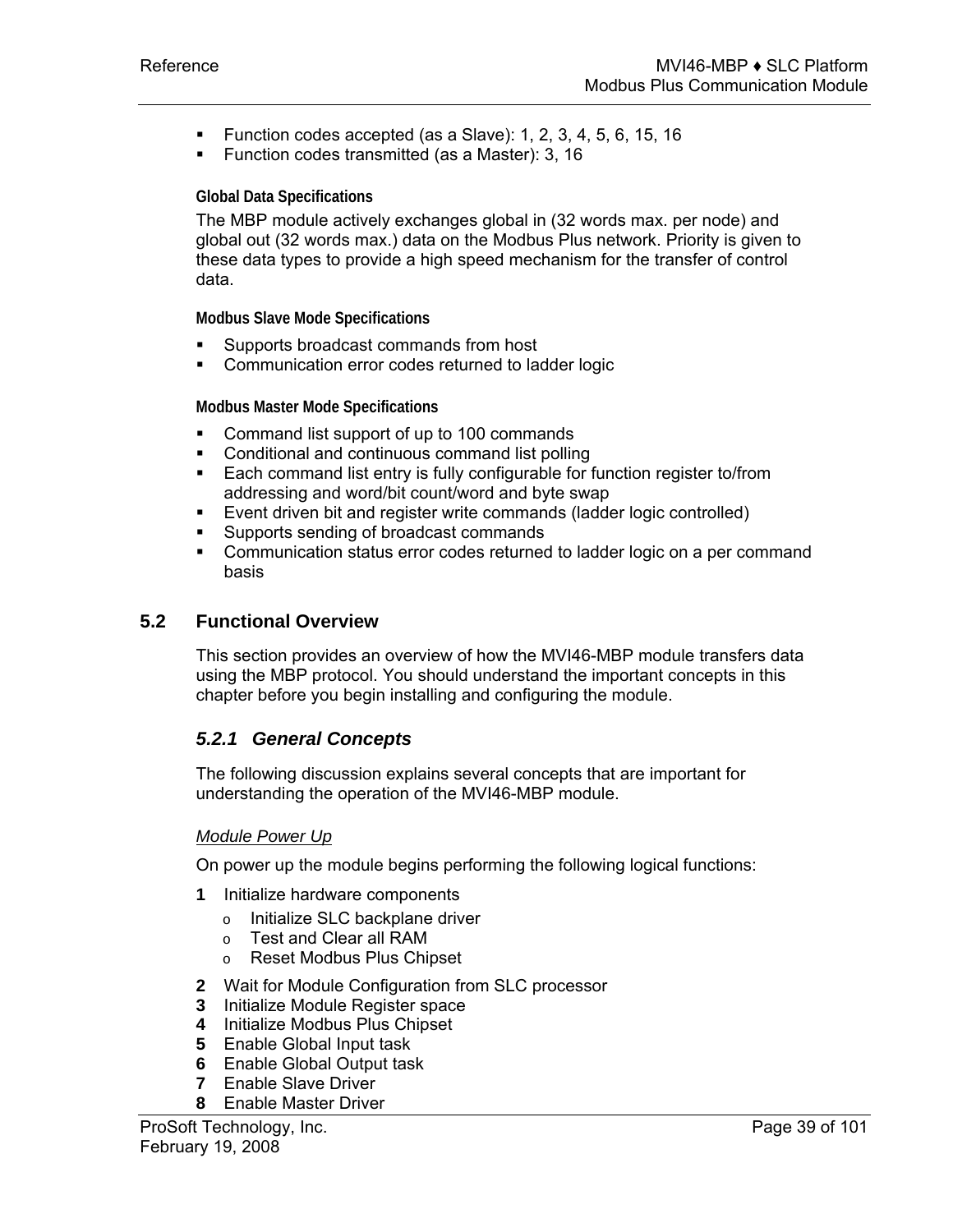After the module receives the module configuration from the processor, the Modbus Plus chipset is enabled (presuming valid configuration values were received), and begins communicating with other nodes on the network, depending on the configuration.

### *Main Logic Loop*

Upon completing the power up configuration process, the module enters an infinite loop that performs the following functions:



# *Processor Not in Run*

Whenever the module detects that the processor has gone out of the Run mode (that is, Fault or PGM), the Modbus Plus port can be shut down as prescribed in the user configuration. When the processor is returned to a running state, the module resumes communications on the network.

# *Backplane Data Transfer*

The MVI46-MBP module communicates directly over the SLC backplane. All data for the module is contained in the module's M0 and M1 files and the input and output files. Data is moved between the module and the SLC processor across the backplane using the module's M-files. The SLC scan rate and the communication load on the module determine the update frequency of the M1 file. The COP instruction can be used to move data between user data files and the module's M0 file and the M1 file and the user files. All register data travels between the module and the processor using the M1 file. The M0 file is used for special command control of the module from the ladder logic. High-speed data transfer between the processor and the module is accomplished using the module's input and output files.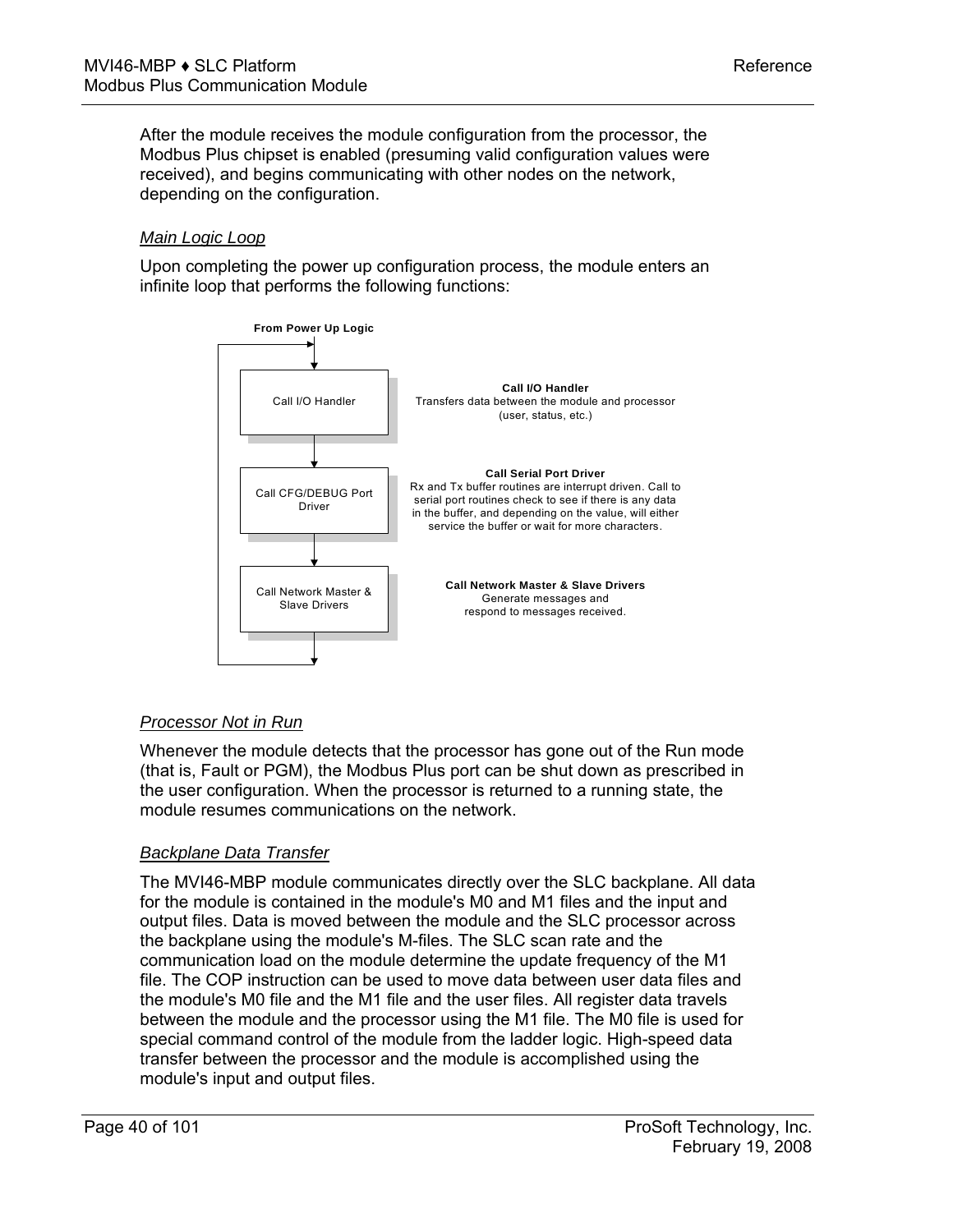The following illustration shows the data transfer method used to move data between the SLC processor, the MVI46-MBP module, and the Modbus Plus network:



As shown in the data flow diagram, all register data transferred between the module and the processor over the backplane is through the M1 file. Ladder logic must be written in the SLC processor to interface the M1 file data with data defined in the user-defined data files in the SLC. All data used by the module is stored in its internal database. The data transferred from the module to the M1 file is updated when new data becomes available from the Modbus Plus network.

The ladder logic in the SLC can control the module by using M files for command and module control.

| File           | <b>Offset</b> | <b>Description</b>     |
|----------------|---------------|------------------------|
| M <sub>0</sub> |               | <b>Command Control</b> |
| M <sub>1</sub> | 4370          | Module Control         |

A value of 9999 in this word (4370 of the M1 file) causes the module to perform a cold-boot operation.

All data used by the module is stored in its internal database. This database is defined as a virtual Modbus data table with addresses from 0 (40001 Modbus) to 7221 (4222 Modbus). The following illustration shows the layout of the database:

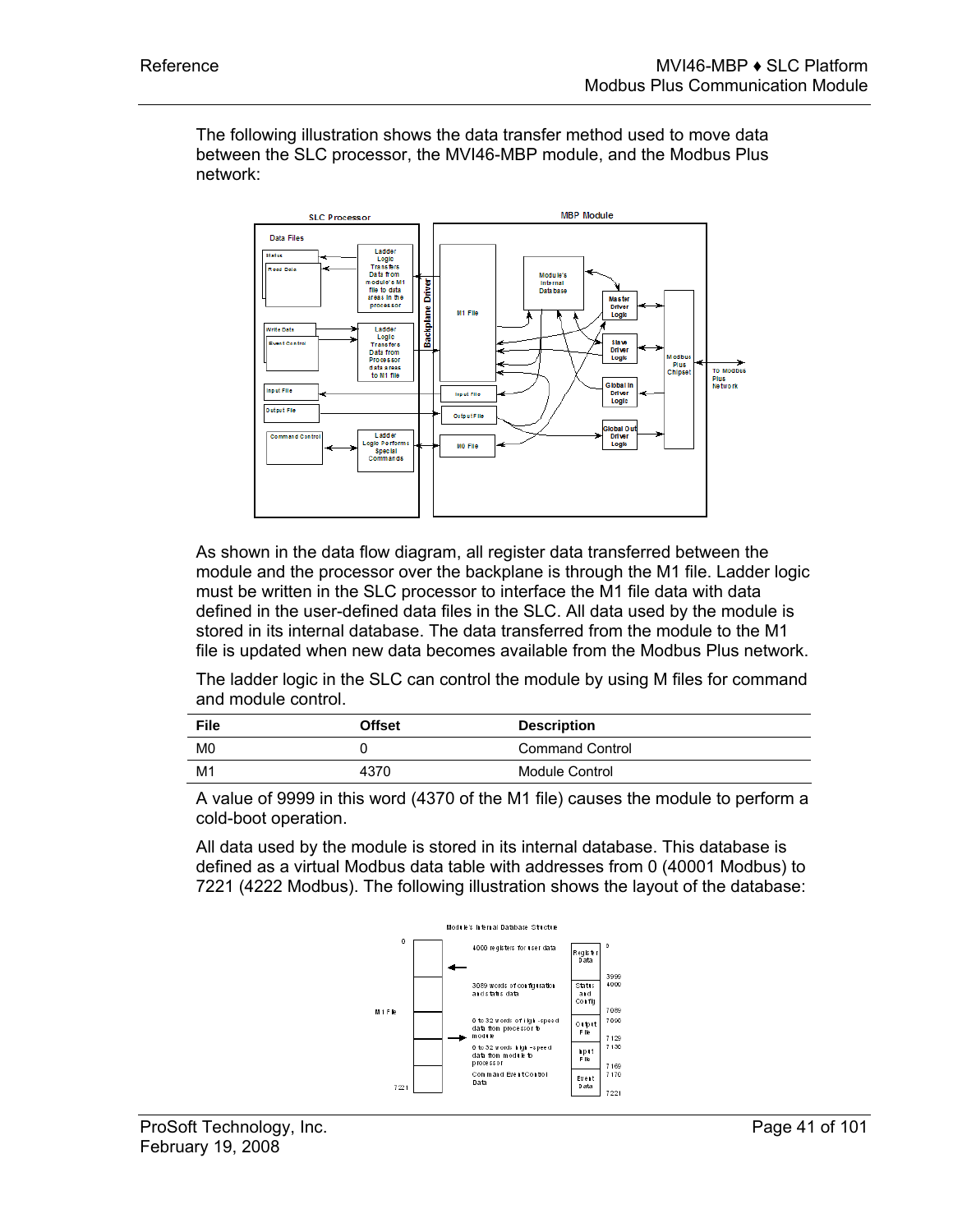This database is stored in the M1 file of the module and the internal database of the module. Data contained in this database is paged from the M1 file to the module. When data is received on the network for the database, it is copied to both the M1 file and the internal database. If this data is overwritten in the M1 file, it is also overwritten in the internal database. To move data from a user file to the M1 file, use the COP instruction. This data is then copied to the module's database. To read data from the module, use the COP instruction to copy data from the M1 file to the user data file.

### **Configuration Data Transfer**

#### Writing the Configuration to the MVI46-MBP

When the module performs a restart operation, it requests configuration information from the SLC processor. This data is transferred to the module in the M1 file. When the ladder logic recognizes a value of 9000 in register 4370 of the M1 file, it should copy all configuration information into the M1 file. After the operation is complete, the ladder logic should place a value of 9001 into the control register (4370) of the M1 file. The module will recognize the configuration completion code (9001) and configure the module using the data contained in the M1 file.

The Reference chapter contains a complete listing of the configuration information of the M1 file, and design forms to aid in the module configuration process.

#### Reading the Configuration from the MVI46-MBP

Option "Y" (Transfer Module Cfg to Processor) when using the Debug port, allows the transfer of configuration data from the MVI module to the SLC. When the user presses the "Y" key, the module forms a block  $(M1:x.4370 = -9000)$  with the configuration. Ladder logic should copy the data from the M1 file to the SLC data file. The ladder logic should then move 0 to M1:x.4370 in order to clear the module.

# **Status Blocks**

Status data is placed in the M1 file to determine the "health" of the module and the activity of the Modbus Plus network. The format of this data area is shown in the Reference chapter. Registers 4000 to 4369 in the M1 file contain the module's status data.

# **Command Control Blocks**

Command control blocks are special blocks used to control the module or request special data from the module. The current version of the software supports eight command control blocks:

- User Command Block (9002)
- Command Execution Block (9003)
- Command Enable/Disable Blocks (9010, 9011, 9012)
- M0 Pass-Through Control (9956, 9958, 9959)
- **Write Configuration (9997)**
- Warm Boot (9998)
- Cold Boot (9999)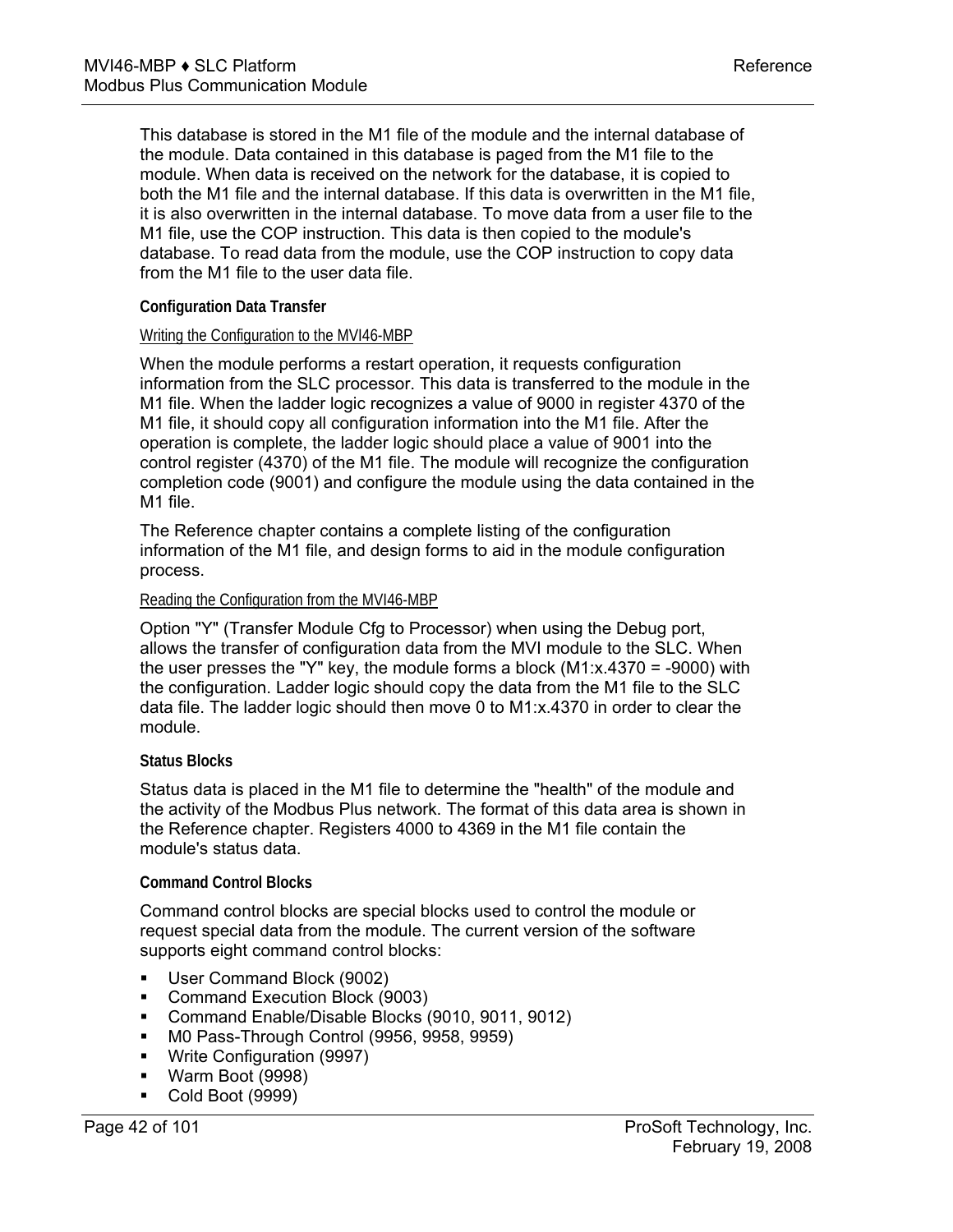### User Command Block

This block is sent from the SLC processor to the module to execute up to six commands generated from the ladder logic using the M0 file. These commands are placed in the command queue and executed at a high priority in the module. The format of the block used for this control process is shown in the following table:

| <b>Offset</b> | <b>Description</b>        | Length |
|---------------|---------------------------|--------|
| $\Omega$      | 9002                      |        |
|               | Number of commands to add |        |
| 2 to 11       | User Command 1            | 10     |
| 12 to 21      | User Command 2            | 10     |
| 22 to 31      | User Command 3            | 10     |
| 32 to 41      | User Command 4            | 10     |
| 42 to 51      | User Command 5            | 10     |
| 52 to 61      | User Command 6            | 10     |

Word 1 of the block sets the number of commands present in the block. This word should be set to a value from 1 to 6. The format of each command in the block is shown in the following table:

| <b>Word Offset</b> | <b>Parameter</b>                  |
|--------------------|-----------------------------------|
| 0                  | Module's Database Register Number |
|                    | Register Count                    |
| 2                  | Swap Code                         |
| 3                  | Device Index                      |
|                    | <b>Function Code</b>              |
| 5                  | Register Address in Device        |
| 6                  | Spare                             |
|                    | Spare                             |
| 8                  | Spare                             |
| 9                  | Spare                             |

The definition of each parameter is that given in the command list description in this manual. After the module completes processing the command block, the M0 file is set with the following data:

| <b>Offset</b> | <b>Description</b>                    | Length |
|---------------|---------------------------------------|--------|
|               | Done Flag (0)                         |        |
|               | 9002                                  |        |
|               | Number of commands added to the queue |        |

#### Command Execution Block

This command block inserts commands from the command list into the module's command queue. The command queue is executed at a high priority. Commands with enable codes set to zero, can be executed by the module using this feature. The format of the block sent by the processor to the module in the M0 file has the following format: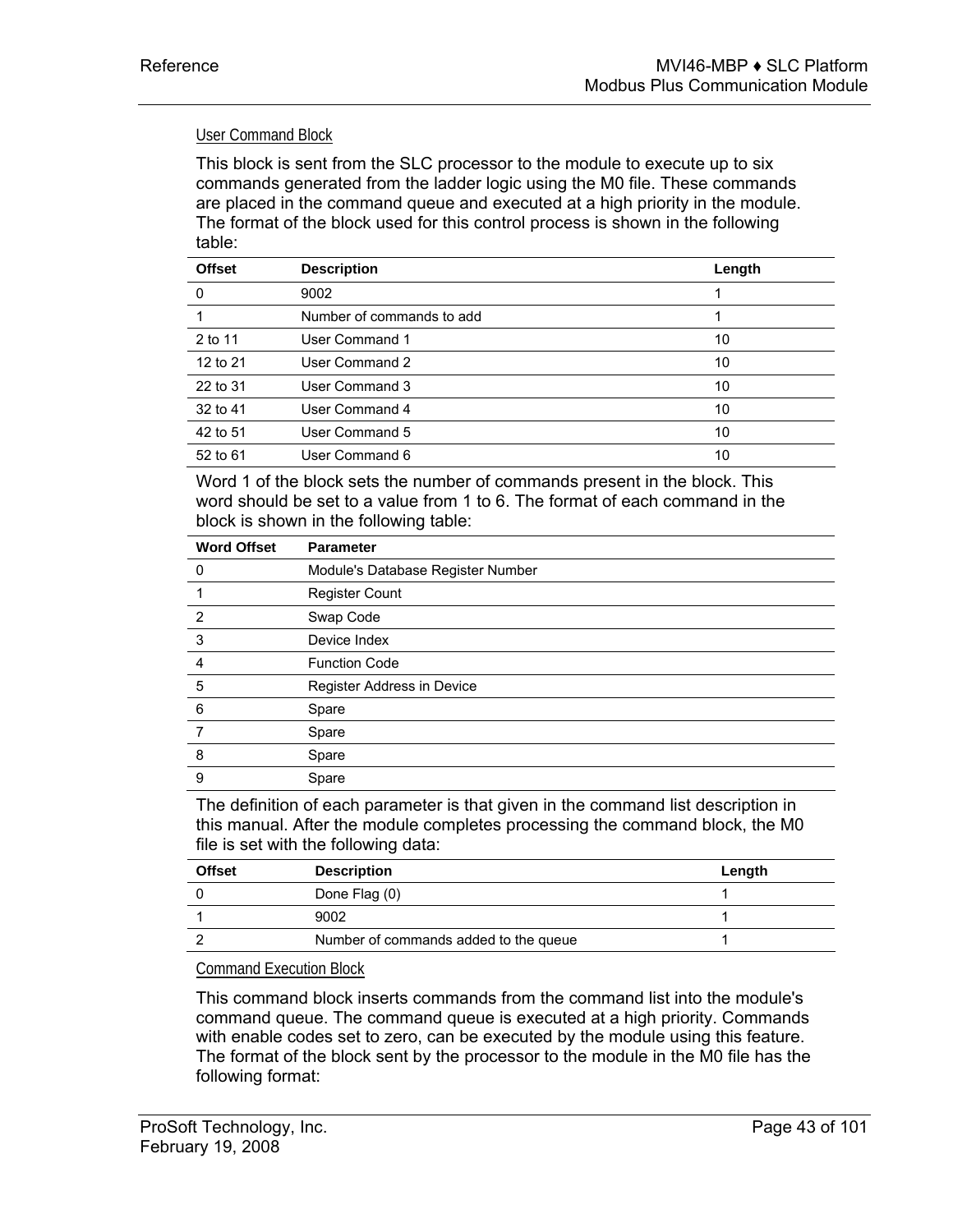| <b>Offset</b> | <b>Description</b>        | Length |
|---------------|---------------------------|--------|
|               | 9003                      |        |
|               | Number of commands to add |        |
| 2 to 61       | List of command indexes   | 60     |

Word 1 of the block sets the number of commands listed in the block. Up to 60 commands can be sent to the command queue using this block. Words 2 to 61 contain the command indexes to be added to the queue. After the module has processed the block, the M0 file is set with the following data:

| <b>Offset</b> | <b>Description</b>                    | Length |
|---------------|---------------------------------------|--------|
|               | Done Flag (0)                         |        |
|               | 9003                                  |        |
|               | Number of commands added to the queue |        |

Command Enable/Disable Blocks

Block codes 9010, 9011 and 9012 alter the enable code for a set of commands in the module's command list. Word 1 in each block defines the number of commands to be considered by the module in the list of command indexes provided. This data is passed to the module in the M0 file.

Block 9010 disables one or more commands in the command list by setting the enable code to a value of zero. The format of the block is as follows:

| <b>Offset</b> | <b>Description</b>            | Length |
|---------------|-------------------------------|--------|
|               | 9010                          |        |
|               | Number of commands to disable |        |
| 2 to 61       | List of command indexes       | 60     |

Block 9011 sets the enable code for the commands in the list to a value of one. The format of the block is as follows:

| <b>Offset</b> | <b>Description</b>           | Length |
|---------------|------------------------------|--------|
|               | 9011                         |        |
|               | Number of commands to enable |        |
| 2 to 61       | List of command indexes      | 60     |

Block 9012 sets the enable code for the commands in the list to a value of two. The format of the block is as follows:

| <b>Offset</b> | <b>Description</b>           | Length |
|---------------|------------------------------|--------|
|               | 9012                         |        |
|               | Number of commands to enable |        |
| 2 to 61       | List of command indexes      | 60     |

After the command blocks are processed by the module, word zero of the M0 file will be set to a value of zero.

You can look at the enable code to determine if the enable code has changed or to see the value of the code by using the Debug port. You can restore the original command enable code forcing the module to perform a cold boot and thereby copying the new commands to the MVI46-MBP module.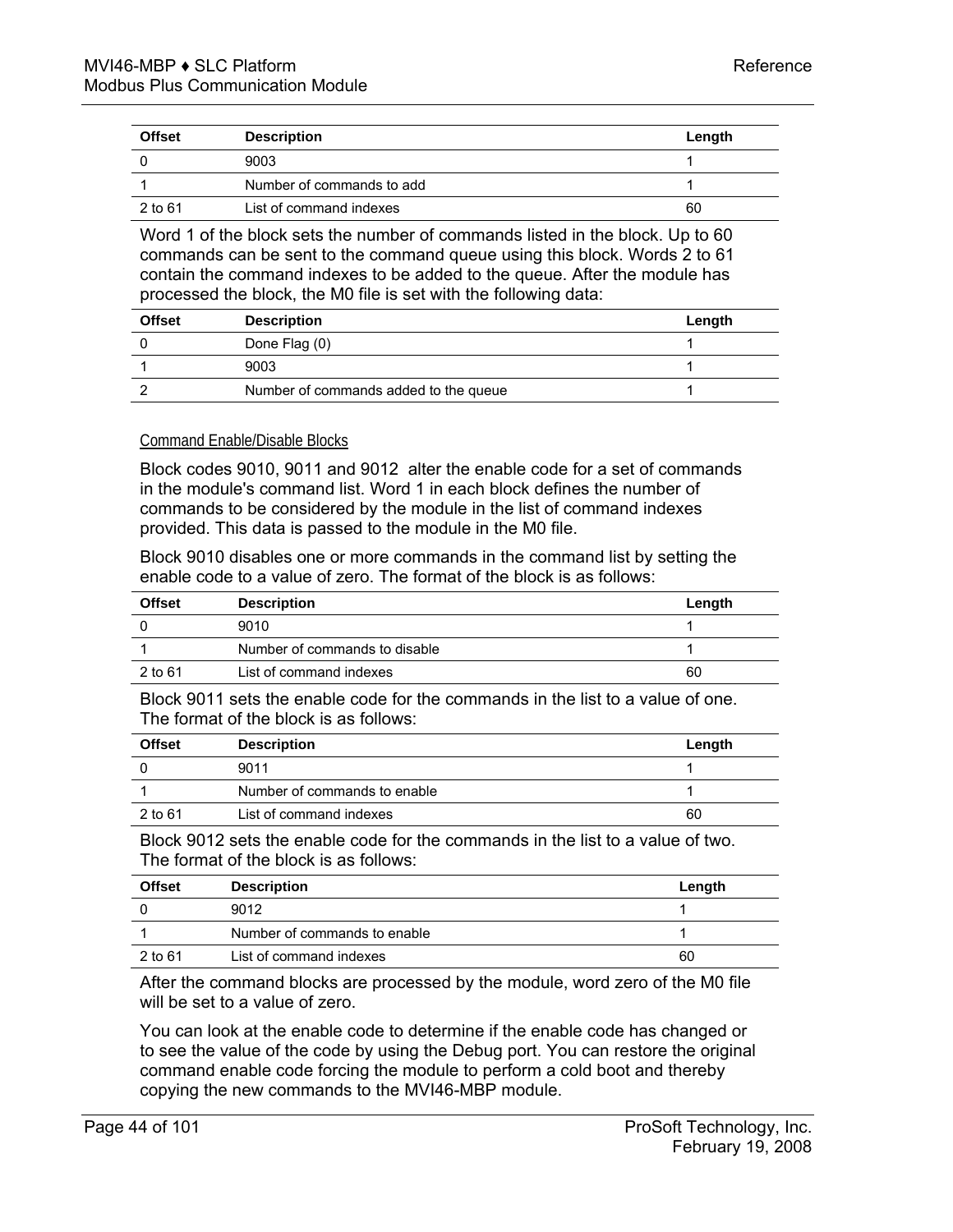| M0 Pass-Through Control |                                                                                                                                                                                                |        |
|-------------------------|------------------------------------------------------------------------------------------------------------------------------------------------------------------------------------------------|--------|
|                         | M0 PASS_THROUGH CONTROL (REGISTER 100)                                                                                                                                                         |        |
| <b>Block Code</b>       | <b>Descriptions</b>                                                                                                                                                                            |        |
| 9956                    | Formatted pass-through block from function 6 or 16 with word data.                                                                                                                             |        |
| 9958                    | Formatted pass-through block from function 5.                                                                                                                                                  |        |
| 9959                    | Formatted pass-through block from function 15.                                                                                                                                                 |        |
|                         | <b>Formatted Pass-Through Command Blocks (Read Block)</b>                                                                                                                                      |        |
| <b>Offset</b>           | <b>Description</b>                                                                                                                                                                             | Length |
| 100                     | 9956 or 9958                                                                                                                                                                                   | 1      |
| 101                     | Number of word registers in Modbus data set                                                                                                                                                    | 1      |
| 102                     | Starting address for Modbus data set                                                                                                                                                           | 1      |
| 103 to 366              | Modbus data set                                                                                                                                                                                | 264    |
|                         |                                                                                                                                                                                                |        |
|                         | <b>Formatted Pass-Through Response (Write Block)</b>                                                                                                                                           |        |
| <b>Offset</b>           | <b>Description</b>                                                                                                                                                                             | Length |
| 100                     | Place a zero in this word after the SLC has processed the pass-<br>through message block.                                                                                                      | 1      |
|                         |                                                                                                                                                                                                |        |
|                         | <b>Formatted Pass-Through Command Blocks (Read Block)</b>                                                                                                                                      |        |
| <b>Offset</b>           | <b>Description</b>                                                                                                                                                                             | Length |
| 100                     | 9959                                                                                                                                                                                           | 1      |
| 101                     | Number of word registers in Modbus data set                                                                                                                                                    | 1      |
| 102                     | Starting word address for Modbus data set                                                                                                                                                      | 1      |
| 103 to 152              | Modbus data set                                                                                                                                                                                | 50     |
| 153 to 202              | Bit mask to use with the data set. Each bit to be considered with 50<br>the data set will have a value of 1 in the mask. Bits to ignore in<br>the data set will have a value of 0 in the mask. |        |
|                         |                                                                                                                                                                                                |        |

| <b>Formatted Pass-Through Response (Write Block)</b> |                                                                                           |        |
|------------------------------------------------------|-------------------------------------------------------------------------------------------|--------|
| <b>Offset</b>                                        | <b>Description</b>                                                                        | Length |
| 100                                                  | Place a zero in this word after the SLC has processed the pass-<br>through message block. |        |

#### Write Configuration

This command is sent from the SLC processor to the module to force the module to write its current configuration back to the processor. This function is used when the module's configuration has been altered remotely using database write operations. The ladder logic generates the request by placing a value of 9997 in register 4370 (control register) of the M1 file. The module places all configuration data in the M1 file and places a value of 0 in the control register after completion. The ladder logic copies the configuration data in the M1 file to the user data files.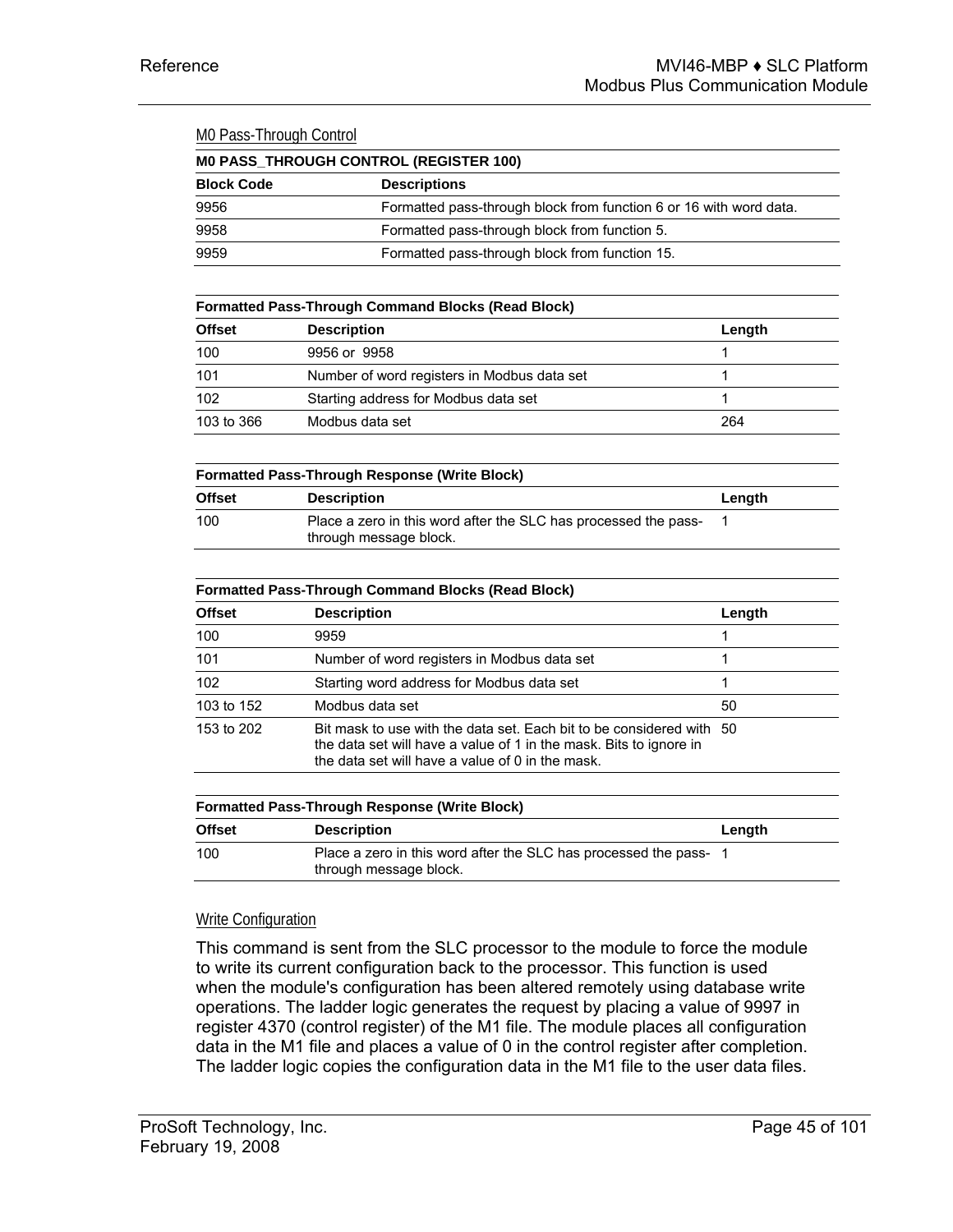#### Warm Boot

This command is sent from the SLC processor to the module's control register (4370) in the M1 file by inserting a value of 9998 into the register. When the module recognizes this value in the control register it performs the warm-boot operation and sets the register to a value of zero.

### Cold Boot

This command is sent from the SLC processor to the module's control register (4370) in the M1 file by inserting a value of 9999 into the register. When the module recognizes this value in the control register it performs the cold-boot operation and sets the register to a value of zero.

# *5.2.2 Pass-Through Control Blocks*

# *Formatted Pass Through Control Blocks*

If the port on the module is configured for the formatted pass-through mode, the module will pass blocks with identification codes of 9956 = FC16, and 9958 = FC5, and 9959 = FC15 to the processor for each received write command. Any Modbus Function 5, 15, or 16 commands will be passed from the port to the processor using this block identification number. Ladder logic must handle the receipt of all Modbus write functions to the processor and to respond as expected to commands issued by the remote Modbus Master device. The format of the formatted pass-through control block is shown in the following tables:

| <b>Offset</b> | Length                                      |  |
|---------------|---------------------------------------------|--|
| 100           | 9958                                        |  |
| 101           | Number if word registers in Modbus data set |  |
| 102           | Starting Address fro Modbus data set        |  |
| 103 to 366    | 264<br>Modbus data set                      |  |

**Function 5** 

The ladder logic will be responsible for parsing and copying the received message and performing the proper control operation as expected by the master device. The processor must then respond to the pass-through control block with a write block with the following format.

| <b>Offset</b> | <b>Description</b>                                                                       | Length |
|---------------|------------------------------------------------------------------------------------------|--------|
| 100           | Place a zero in this word after the SLC has processed the pass-<br>through message block |        |

This will inform the module that the command has been processed and can be cleared from the pass-through queue.

#### **Function 6 and 16**

| <b>Description</b><br><b>Offset</b> |                                             | Length |
|-------------------------------------|---------------------------------------------|--------|
| 100                                 | 9956                                        |        |
| 101                                 | Number if word registers in Modbus data set |        |
| 102                                 | Starting Address fro Modbus data set        |        |
| 103 to 366                          | Modbus data set                             | 264    |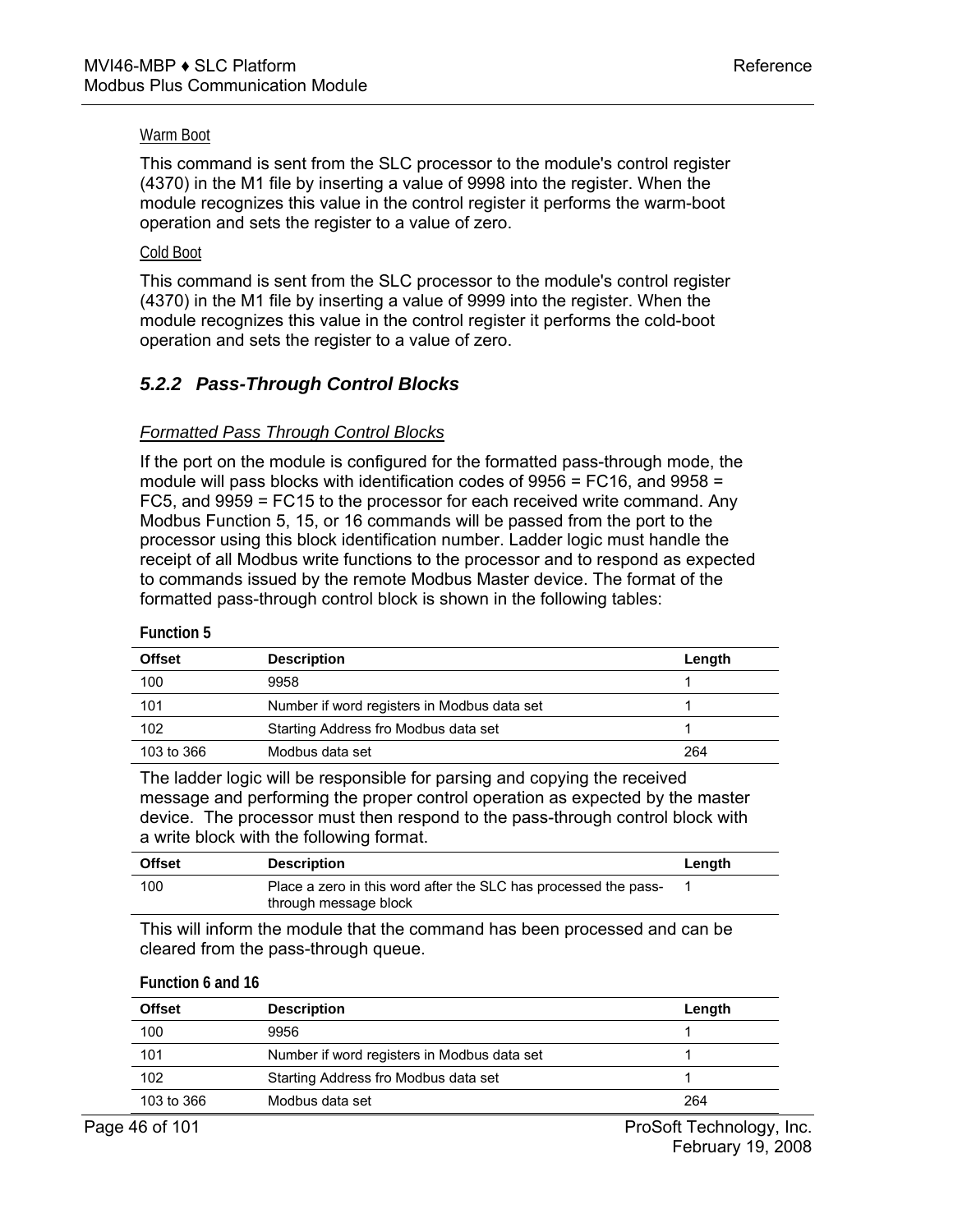The ladder logic will be responsible for parsing and copying the received message and performing the proper control operation as expected by the master device. The processor must then respond to the pass-through control block with a write block with the following format.

| <b>Offset</b> | <b>Description</b>                                                                       | Length |
|---------------|------------------------------------------------------------------------------------------|--------|
| 100           | Place a zero in this word after the SLC has processed the pass-<br>through message block |        |

This will inform the module that the command has been processed and can be cleared from the pass-through queue.

#### **Function 15**

When the module receives a function code 15 when in pass-through mode, the module will write the data using block ID 9959 for multiple-bit data. First the bit mask clears the bits to be updated. This is accomplished by ANDing the inverted mask with the existing data. Next the new data ANDed with the mask is ORed with the existing data. This protects the other bits in the INT registers from being affected.

| <b>Offset</b> | <b>Description</b>                                                                                                                                                                          | Length |
|---------------|---------------------------------------------------------------------------------------------------------------------------------------------------------------------------------------------|--------|
| 100           | 9959                                                                                                                                                                                        |        |
| 101           | Number of word registers in Modbus data set                                                                                                                                                 |        |
| 102           | Starting word address for Modbus data set                                                                                                                                                   |        |
| 103 to 152    | Modbus data set                                                                                                                                                                             | 50     |
| 153 to 202    | Bit mask to use with the data set. Each bit to be considered with<br>the data set will have a value of 1 in the mask. Bits to ignore in<br>the data set will have a value of 0 in the mask. | 50     |

The ladder logic will be responsible for parsing and copying the received message and performing the proper control operation as expected by the master device. The processor must then respond to the pass-through control block with a write block with the following format.

| <b>Offset</b> | <b>Description</b>                                                                        | Length |
|---------------|-------------------------------------------------------------------------------------------|--------|
| 100           | Place a zero in this word after the SLC has processed the pass-<br>through message block. |        |

This will inform the module that the command has been processed and can be cleared from the pass-through queue.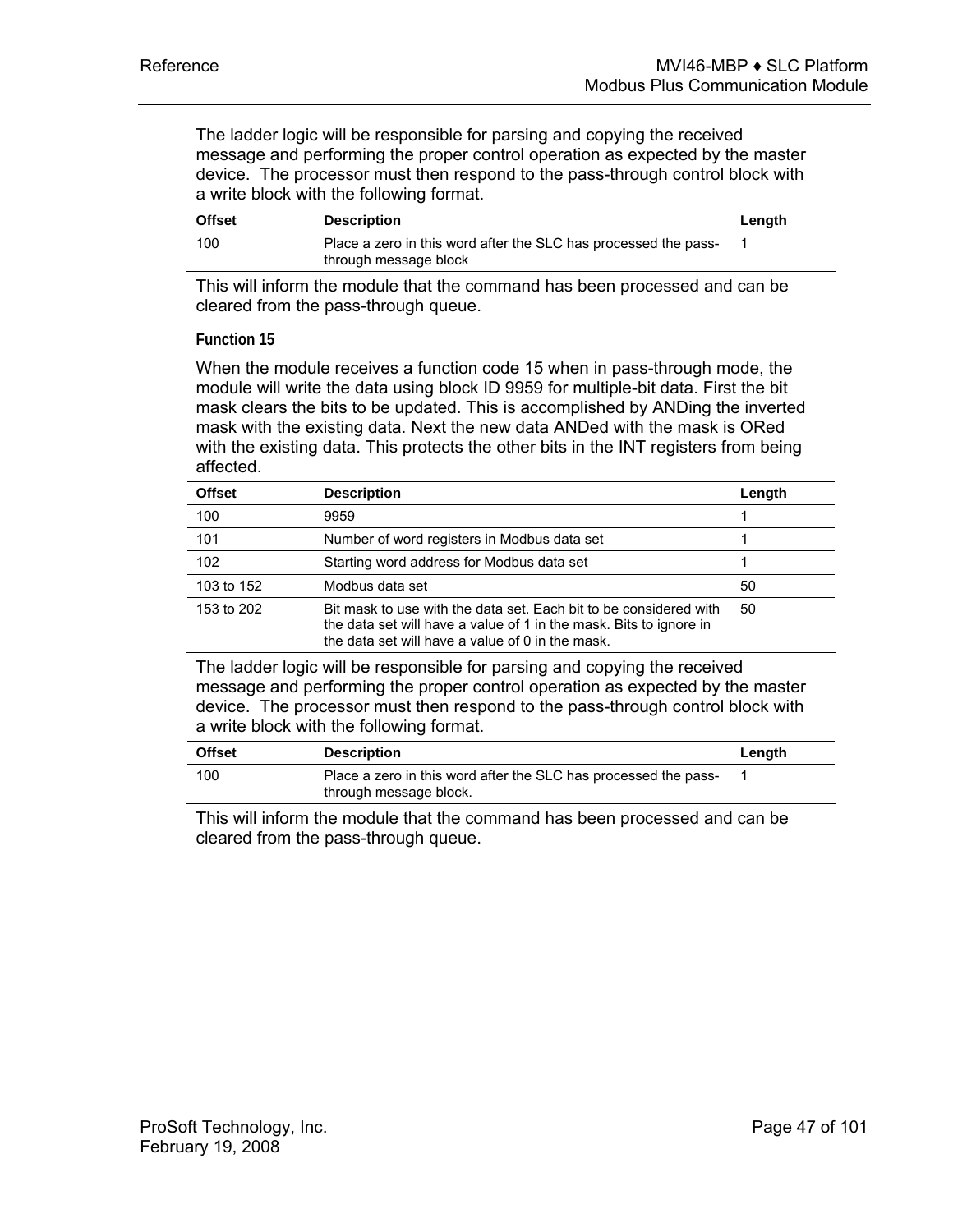# *5.2.3 Data Flow between MVI46-MBP Module and SLC Processor*

The following topics describe the flow of data between the two pieces of hardware (SLC processor and MVI46-MBP module) and other nodes on the Modbus Plus network under the module's different operating modes. Note that all four modes can operate effectively simultaneously if desired. Under most likely operating cases, the Global Input and Global Output tasks operate in conjunction with either the Master or the Slave driver.

# *Global Data In Mode*

When the Global Data In mode is operational, the MVI46-MBP module is receiving Global Input data from up to 64 other nodes on the Modbus Plus network. Each node is capable of transferring up to 32 words, and therefore, the MVI46-MBP module is capable of accepting up to 2048 words in this manner. The amount of data, and which slaves to collect it from, are all user-defined through the Device Definition File. The following flow chart and associated table show the flow of data into and out of the module.



| <b>Step</b> | <b>Description</b>                                                                                                                                                                                                                                                                                                                                                                              |
|-------------|-------------------------------------------------------------------------------------------------------------------------------------------------------------------------------------------------------------------------------------------------------------------------------------------------------------------------------------------------------------------------------------------------|
|             | The Global In driver reads configuration data from the processor. This data includes the<br>Device Definition File that includes the node address data, the number of Global In words<br>and where to put this data in the module's internal database.                                                                                                                                          |
| 2           | During the configuration process, the Input File Map is updated out of the configuration<br>file. The Input File Map informs the module which data registers in the internal database to<br>feed into the module's input image. This operational mode is independent of the Global In<br>mode but is commonly used to transfer global input data from other nodes directly to the<br>processor. |
| 3           | The Global In Driver monitors Global In data from other nodes on the network. If the data<br>matches one of the node addresses in the Device Definition File and is qualified in terms<br>of length, etc. the data is accepted.                                                                                                                                                                 |
| 4           | After the data is accepted, the data is transferred into the module's internal database. The<br>user via configuration in the Device Definition File determines the location of the data.                                                                                                                                                                                                       |
| 5           | As data is read from the other nodes on the network into the module, an asynchronous<br>process moves the data from the database into the module's input image. The values to<br>be moved are user determined via configuration of the Input File Map. Up to 32 words of<br>data can be transferred in this fashion.                                                                            |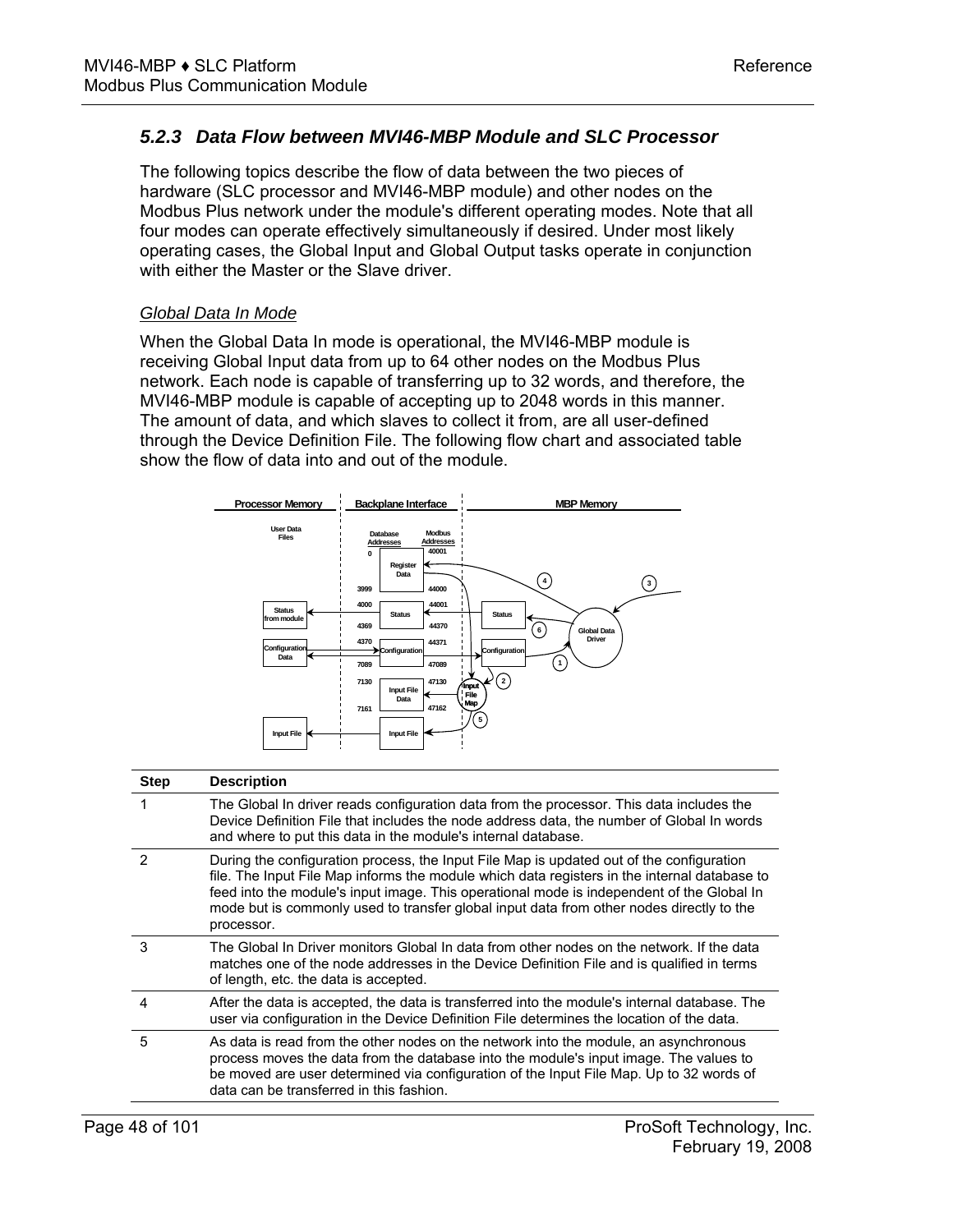| <b>Step</b> | <b>Description</b>                                                                                                                                                                                                                                                                                                                                  |
|-------------|-----------------------------------------------------------------------------------------------------------------------------------------------------------------------------------------------------------------------------------------------------------------------------------------------------------------------------------------------------|
| 6           | Status is monitored for each device in the Device Definition File that is expected to return<br>Global In data to the module. This status is updated on an on-going basis and is<br>transferred to the SLC processor for processing. This data includes the node status value<br>and a counter incremented each time global input data is received. |

In order for the Global Data In mode to operate, the minimum configuration includes setting the Device Definition File and the Global Input Timeout values. If this or other data is to transfer to the SLC processor using the Input File, the Input File Map, Input File Size, and Input File Update parameters must also be set.

It is important to understand how the Input File Map determines what data is transferred from the module to the processor. The Input File Map is a 32-word data block that selects the module's internal data registers to transfer to the Input File. The Input File Map is copied to the module during module configuration. The structure of this data block is as follows:



Each scan of the module's program places the data into the input image using this Input File Map to select data out of the module's database. Any data in the module's database can be assigned to the high-speed Input File data using this map.

# *Global Data Out Mode*

When the MVI46-MBP module's Global Output capability is enabled, up to 32 words of data can be transferred onto the Modbus Plus network by the module. This data, typically reserved for high-speed data such as for application control data, is transmitted each time the module receives the network token.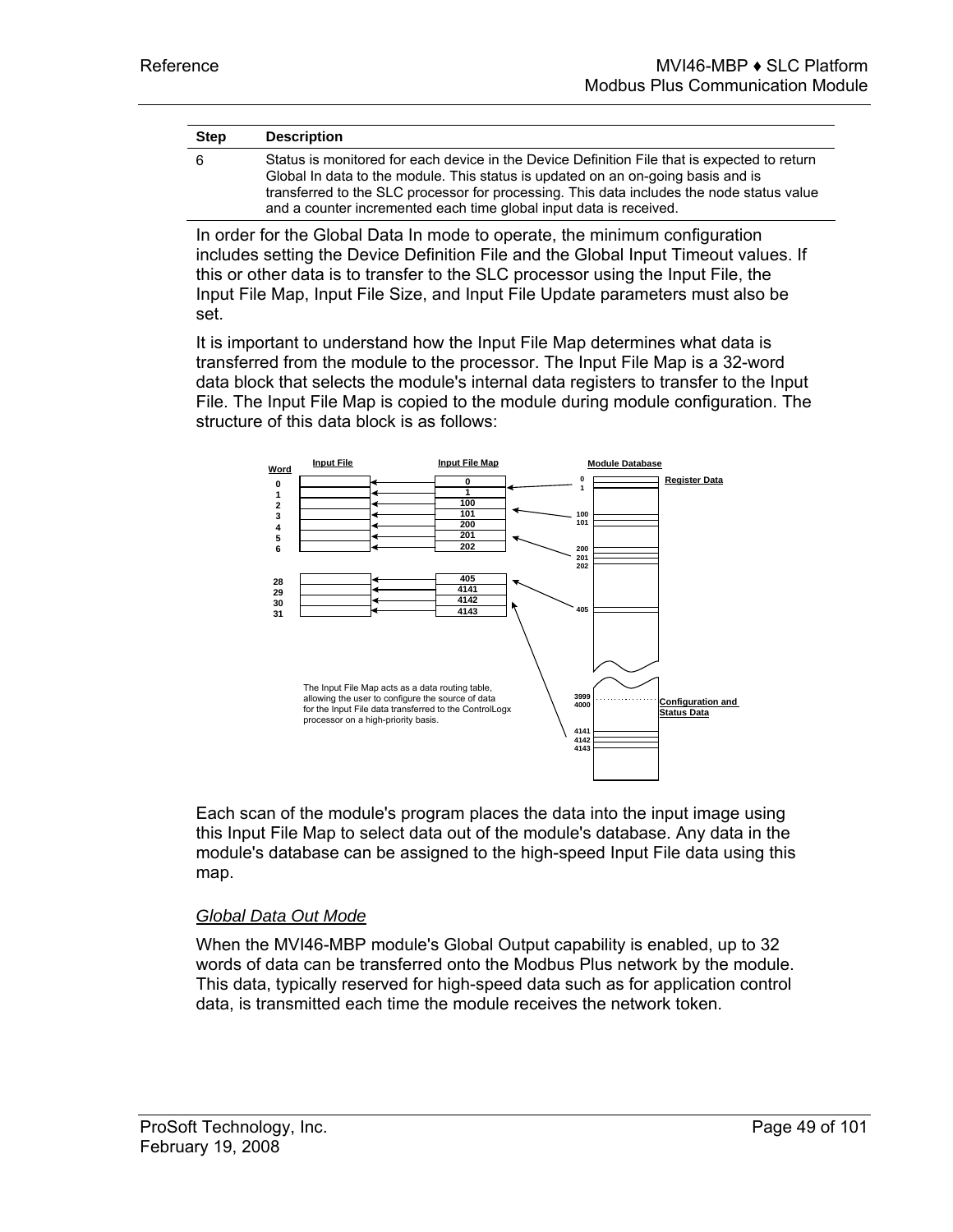The number of words transferred to the Modbus Plus network is user determined through the Module Configuration Block described in the Reference chapter. The following flow chart and associated table describe the flow of data into and out of the module.



| <b>Step</b> | <b>Description</b>                                                                                                                                                                                                                                                                                                         |
|-------------|----------------------------------------------------------------------------------------------------------------------------------------------------------------------------------------------------------------------------------------------------------------------------------------------------------------------------|
|             | The Global Output driver reads configuration data from the SLC processor. This data<br>consists of the number of words to be transmitted by the module each time the module<br>has the token. In addition, timing data on the update rate for the Global Out transmission<br>is also obtained from the configuration data. |
|             | The Global Out data image is updated from the processor through the module's output<br>image. Based on the update rate configured by the user, the Global Out image in the<br>Modbus Plus chipset will also be updated.                                                                                                    |
|             | The Global Output driver in the Modbus Plus chipset will transmit the Global Out data<br>each time the token is received by the module.                                                                                                                                                                                    |
|             | The Global Output driver status is updated in the module's database.                                                                                                                                                                                                                                                       |
|             |                                                                                                                                                                                                                                                                                                                            |

To enable the Global Output Mode, set the Global Output Length parameter to a value between 1 and 32. To disable this feature, set the parameter to a value of zero. Status information about the global output data is found in the status block transferred from the module to the SLC processor.

# *Slave Driver Mode*

Slave Driver Mode allows the MVI46-MBP module to respond to data read and write commands issued by other nodes on the Modbus Plus network. Two aspects of the module's operation must be kept in mind when considering using this mode:

- **1** The module supports MSTR Type 1 and Type 2 commands issued from a Modicon processor or another device acting in a similar capacity.
- **2** The module is a Modbus Plus Host type of node, therefore any device wishing to read or write data from the module **must** be able to define a Data Slave Input Path in the Routing Path. The module supports all 8 Data Slave Input paths, **but a Data Slave Path of 0 (zero) will cause the command to be rejected**.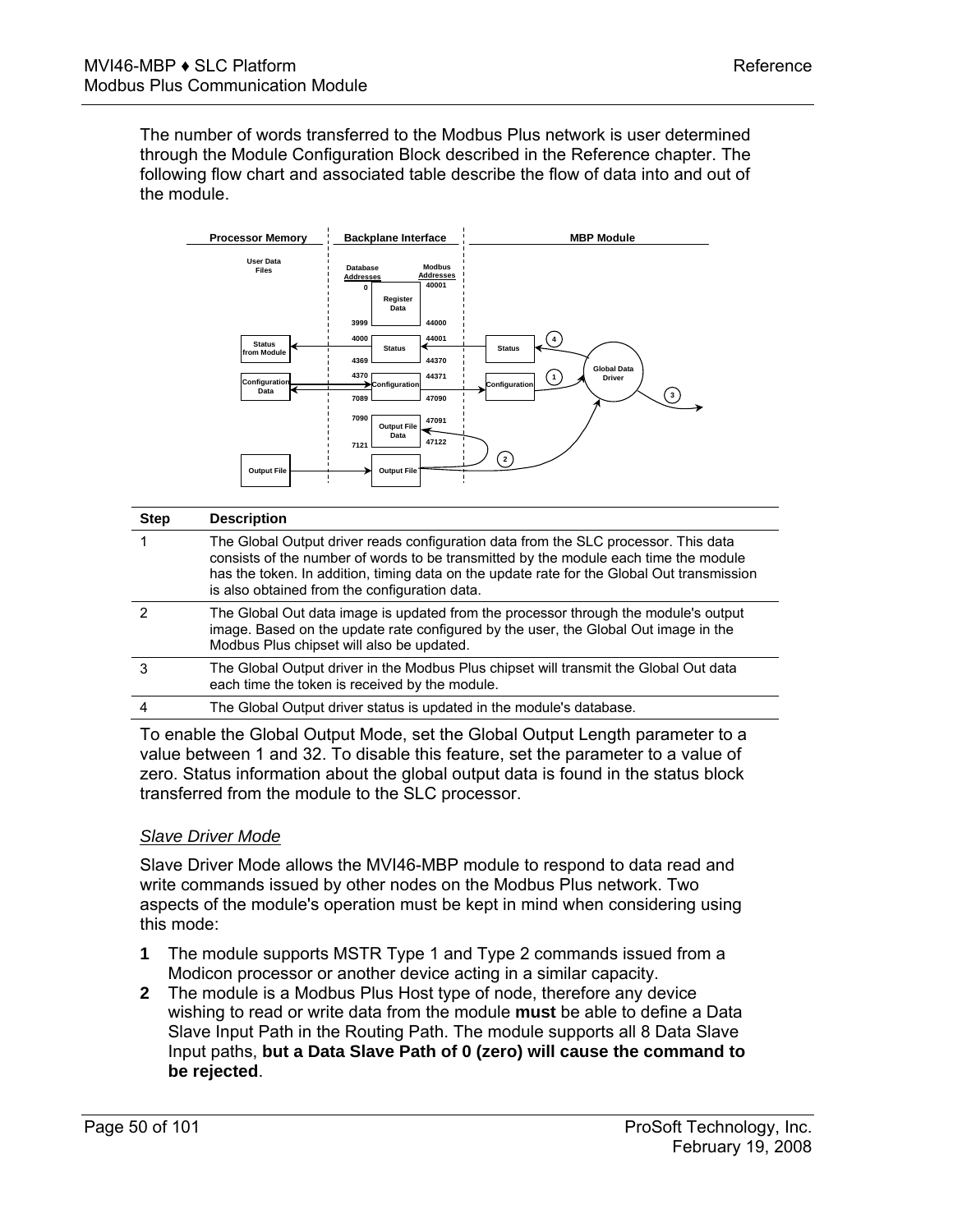

The following flow chart and associated table show the flow of data into and out of the module.

| <b>Step</b> | <b>Description</b>                                                                                                                                                                                                                                                                                                             |
|-------------|--------------------------------------------------------------------------------------------------------------------------------------------------------------------------------------------------------------------------------------------------------------------------------------------------------------------------------|
|             | A Host device, such as a Modicon PLC or an HMI application issues a read or write<br>command to the module's node address. The Modbus Plus chipset qualifies the<br>message before accepting it into the module.                                                                                                               |
|             | After the module accepts the command, the data is immediately transferred to or from<br>the internal database in the module. If the command is a Read command, the data is<br>read out of the database and appended to the response, and if the command is a Write<br>command, the data is written directly into the database. |
|             | After the data processing has been completed in Step 2, the response is issued to the<br>originating node.                                                                                                                                                                                                                     |
|             | Several counters are available in the Status Block that permit the ladder logic program to<br>determine the level of activity of the Slave Driver.                                                                                                                                                                             |
|             |                                                                                                                                                                                                                                                                                                                                |

There are no special module configuration requirements to place the module in the Slave Operating Mode. When the module is operating in the slave mode, external devices act as masters by polling for data from the module or writing to the module. As such, the module needs to only respond to read and write commands, transferring data to/from the module's database depending on the command type.

In order for a Modicon PLC to read data from the MVI46-MBP module, a MSTR Type 2 instruction must be entered in the Modicon's ladder program. This instruction initiates a Modbus Plus network transaction between the PLC and the module. In the configuration of the command, the programmer can specifically choose the location and amount of data to be read from the module and returned to the Modicon's memory.

The following illustration shows an example configuration for a MSTR Type 2 command.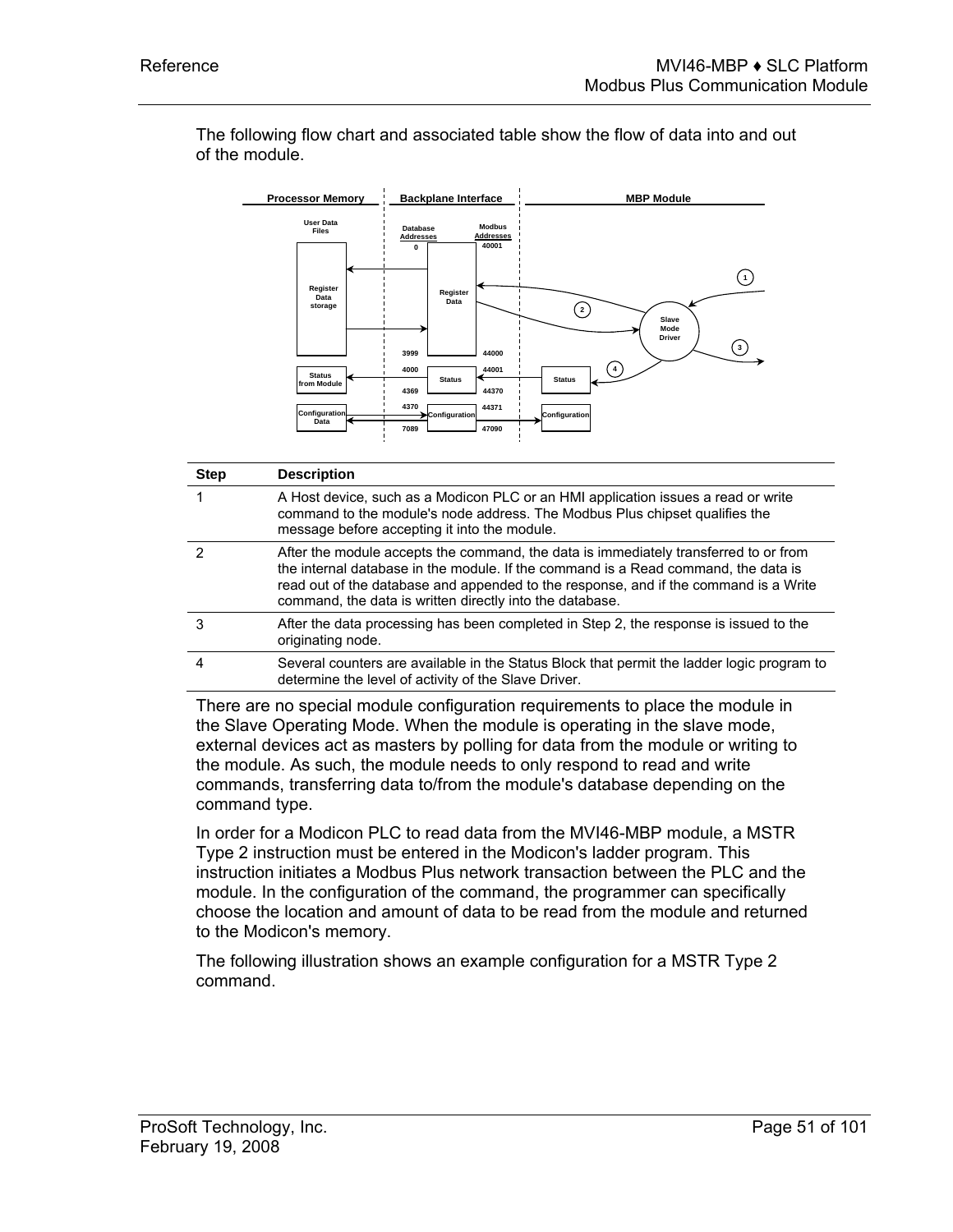| --------+  |  |                     |                     | Contents of registers in the control block                                               |
|------------|--|---------------------|---------------------|------------------------------------------------------------------------------------------|
| enable $-$ |  |                     | - active            | $40050 = 2$ Read instruction                                                             |
|            |  | 40050               |                     | $40051 = 0$ Error code                                                                   |
|            |  | $+ - - - - - - - -$ |                     | $40052 = 20$ Length of the read                                                          |
| abort $-$  |  |                     | $\vert$ - error     | $40053 = 50$ slave register to read (module address 50)                                  |
|            |  | 40060               |                     | $40054 = 6$ MVI46-MBP Node address to retrieve data from                                 |
|            |  | $+ - - - - - - - -$ |                     | $40055 = 1$ Slave Input Path for routing                                                 |
|            |  | MSTR                | $\vert$ $\vert$ $-$ | $40056 = 0$ Routing Address 3                                                            |
| success    |  |                     |                     | $40057 = 0$ Routing Address 4                                                            |
|            |  | 00020               |                     | $40058 = 0$ Routing Address 5                                                            |
|            |  |                     |                     | 40060 = Destination address in the Modicon PLC for the<br>data from the MVI46-MBP module |

The MSTR 2 instruction shown in the previous example reads 20 words from the MVI46-MBP module beginning at address 50 and places the data in the Modicon PLC beginning at address 40060.

Note that the Slave Input Path value must be entered in order for the command to execute successfully. Valid values are from 1 to 8. Any other values will cause the command to fail.

In order for a Modicon PLC to write data to the module, a MSTR Type 1 instruction must be entered in the Modicon's ladder program. This instruction initiates a Modbus Plus network transaction between the PLC and the module. In the configuration of the command, the programmer can specifically choose the destination address and the amount of data to be written to the module from the Modicon's memory.

The following illustration shows an example configuration for a MSTR Type 1 command.

| $+ - - - - - - - - +$ |  |                     |                 | Contents of registers in the control block                                         |
|-----------------------|--|---------------------|-----------------|------------------------------------------------------------------------------------|
|                       |  | $enable -$          | - active        | $40001 = 1$ Write instruction                                                      |
| 40001                 |  |                     |                 | $40002 = 0$ Error code                                                             |
|                       |  | $+ - - - - - - - -$ |                 | $40003 = 30$ Length of the write                                                   |
| $abort -$             |  |                     | $\vert$ - error | $40004 = 100$ register to Write to in module                                       |
|                       |  | 40010               |                 | $40005 = 6$ MVI46-MBP Node address to write to                                     |
|                       |  | +---------          |                 | $40006 = 1$ Slave Input Path for routing                                           |
|                       |  | $MSTR$ $ -$         |                 | $40007 = 0$ Routing Address 3                                                      |
| success               |  |                     |                 | $40008 = 0$ Routing Address 4                                                      |
|                       |  | 00002               |                 | $40009 = 0$ Routing Address 5                                                      |
|                       |  | ---------+          |                 | $40010$ = Source of the data in the Modicon PLC to send to<br>the MVI46-MBP module |

This instruction will write 30 words (from 40010 to 40039) in the PLC to the MVI46-MBP module's database beginning at Data Register address 100.

Note that the Slave Input Path value must be entered in order for the command to execute successfully. Valid values are from 1 to 8. Any other values will cause the command to fail.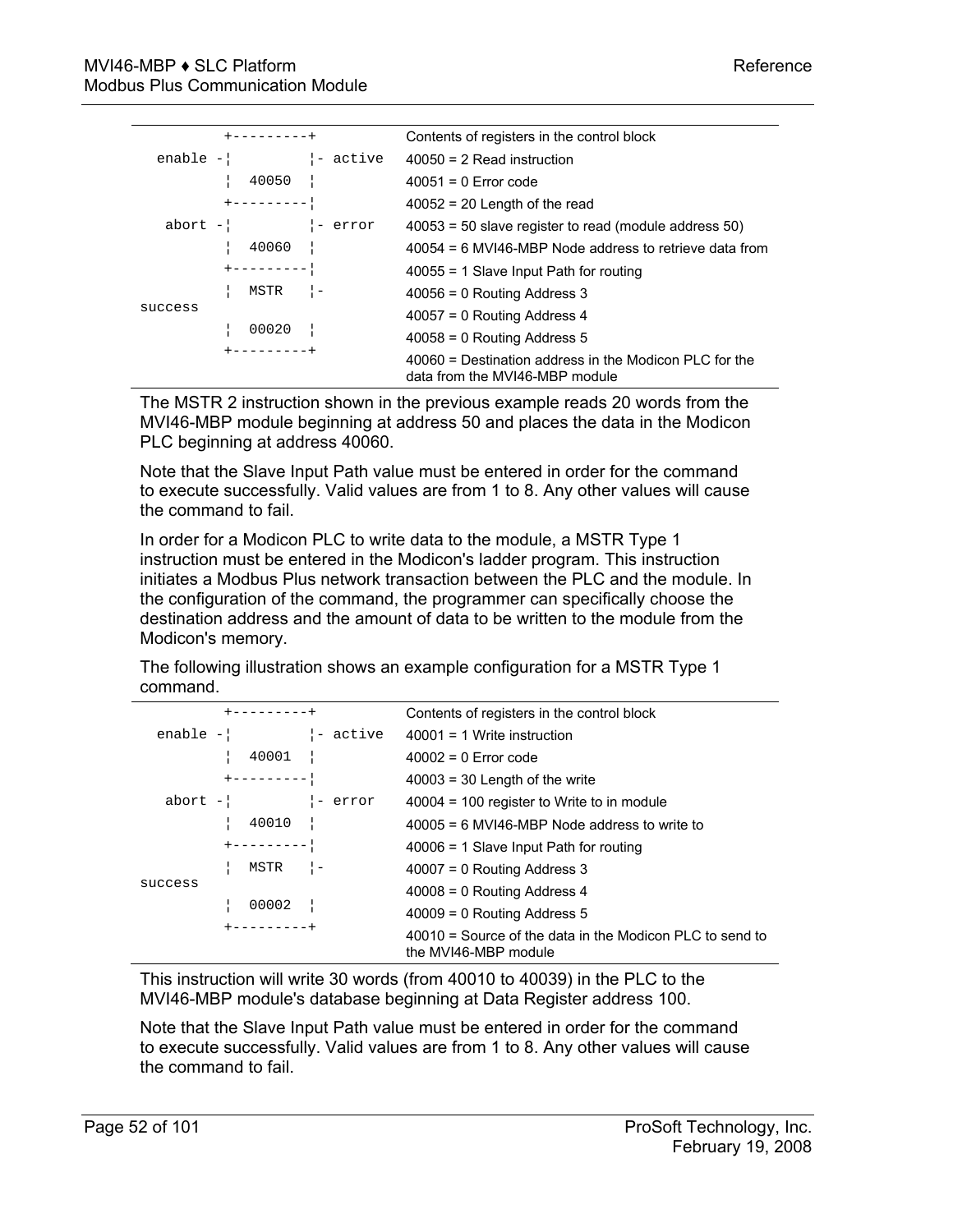# *Master Driver Mode*

In the Master mode, the MVI46-MBP module issues read or write commands to other devices on the Modbus Plus network. These commands are userconfigured in the module via the Master Command List received from the SLC processor or using the command control blocks. Command status is returned to the processor for each individual command in the command list status block. The module emulates the MSTR Type 1 and Type 2 commands in terms of data read and write functionality. The following flow chart and associated table describe the flow of data into and out of the module.



| <b>Step</b>   | <b>Description</b>                                                                                                                                                                                                                                                                                                                                                                                                                                      |
|---------------|---------------------------------------------------------------------------------------------------------------------------------------------------------------------------------------------------------------------------------------------------------------------------------------------------------------------------------------------------------------------------------------------------------------------------------------------------------|
| 1             | The Master driver obtains configuration data from the SLC processor. The configuration<br>data obtained includes the number of commands, the Device Definition File, and the<br>Master Command List. These values are used by the Master driver to determine the type<br>of commands to issue to the other nodes on the Modbus Plus network. In addition, Event<br>Command control bits are available to control individual commands from ladder logic. |
| $\mathcal{P}$ | After configuration, the Master driver begins transmitting read and/or write commands to<br>the other nodes on the network. If writing data to another node, the data for the write<br>command is obtained from the module's internal database to build the command.                                                                                                                                                                                    |
| 3             | Presuming successful processing by the other nodes, responses are received into the<br>Master driver for processing.                                                                                                                                                                                                                                                                                                                                    |
| 4             | Data received from the other nodes on the network is passed into the module's internal<br>database, assuming a read command.                                                                                                                                                                                                                                                                                                                            |
| 5             | Status is returned to the SLC processor for each command in the Master Command List.                                                                                                                                                                                                                                                                                                                                                                    |
| 6             | Ladder logic can alter the enable code for commands or cause the master driver to<br>execute user commands or commands in the list by placing the commands in the<br>command queue.                                                                                                                                                                                                                                                                     |
|               | In order for the MVI46-MRP module to operate in the Master Mode (actively)                                                                                                                                                                                                                                                                                                                                                                              |

In order for the MVI46-MBP module to operate in the Master Mode (actively reading/writing data with other nodes on the network), several user configurable parameters must be received from the SLC processor. The following topics detail these configuration requirements.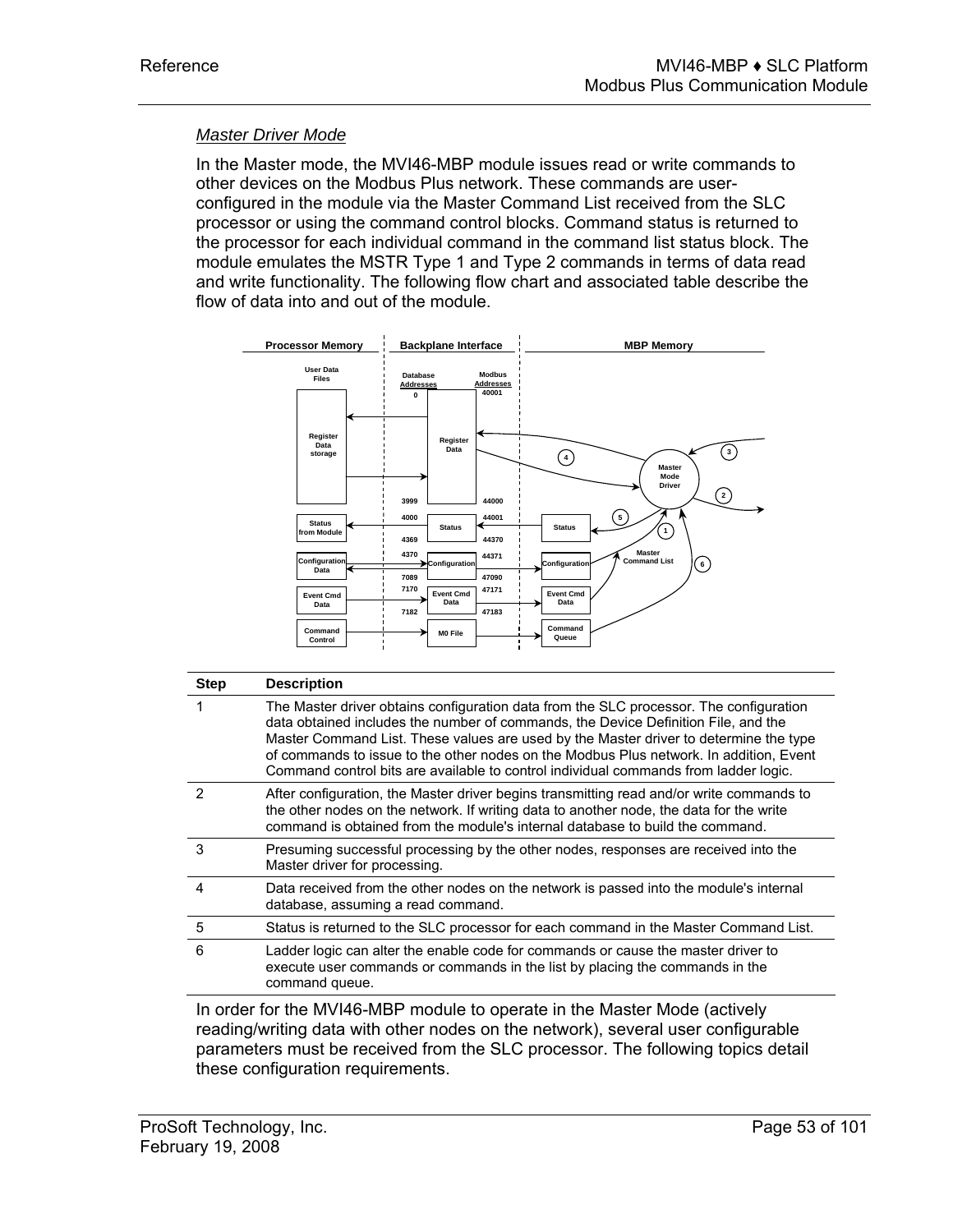### **Device Definition File**

An entry must be made in the Device Definition File for each node on the network that is to be addressed by the module's Master Command List. The entry in the Device Definition File must consist of at least the Routing Path, **including a valid Data Slave Input path if the device is not a Modicon PLC**.

#### **Master Command List**

In order to function in the Master Mode, the module's Master Command List must be defined. This list contains up to 200 individual entries, with each entry containing the information required to construct a valid command. This includes the following:

- Command enable mode (disabled, continuous or event control)
- Node Route Path: From Device Definition File (index in Device Definition File)
- Command Type: Read or Write up to 100 words per command
- Source and Destination Register Address: Determines where data will be placed and/or obtained
- Count: Select the number of words to be transferred 1 to 100

### **Event Command Control**

Commands can be entered in the command list to operate either continuously or under ladder logic control. The operating mode is selected when entering the command in the Master Command List.

If a command is configured as an Event Command, the module looks to the Event Command Control words received from the SLC processor to determine when to execute set in the M1 file. The following table describes the structure of the Control words:

| <b>Event Command Control</b>      |                                               |                            |                                                                |  |  |  |
|-----------------------------------|-----------------------------------------------|----------------------------|----------------------------------------------------------------|--|--|--|
| <b>Database</b><br><b>Address</b> | <b>Bit Offset for</b><br><b>Event Control</b> | <b>Name</b>                | <b>Description</b>                                             |  |  |  |
| 7170                              | 0 to 15                                       | Event Commands #1 to 16    | This block of data consists of 13                              |  |  |  |
| 7171                              | 16 to 31                                      | Event Commands #17 to 32   | words of bits that are mapped to<br>individual commands in the |  |  |  |
| 7172                              | 32 to 47                                      | Event Commands #33 to 48   | Master Command List.                                           |  |  |  |
| 7173                              | 48 to 63                                      | Event Commands #49 to 64   | Setting a bit will trigger the                                 |  |  |  |
| 7174                              | 64 to 79                                      | Event Commands #65 to 80   | corresponding command and will                                 |  |  |  |
| 7175                              | 80 to 95                                      | Event Commands #81 to 96   | set a one-shot bit for the<br>command in the module. This bit  |  |  |  |
| 7176                              | 96 to 111                                     | Event Commands #97 to 112  | must be reset before being set                                 |  |  |  |
| 7177                              | 112 to 127                                    | Event Commands #113 to 128 | again in order for the command to<br>execute again.            |  |  |  |
| 7178                              | 128 to 143                                    | Event Commands #129 to 144 | This data is transferred                                       |  |  |  |
| 7179                              | 144 to 159                                    | Event Commands #145 to 160 | continuously to the module in the                              |  |  |  |
| 7180                              | 160 to 175                                    | Event Commands #161 to 176 | module's output image.                                         |  |  |  |
| 7181                              | 176 to 191                                    | Event Commands #177 to 192 |                                                                |  |  |  |
| 7182                              | 192 to 199                                    | Event Commands #193 to 200 |                                                                |  |  |  |

There is a one-to-one relationship between each bit in the table and a command in the Master Command List based on the bit position in the table. The following table shows this relationship: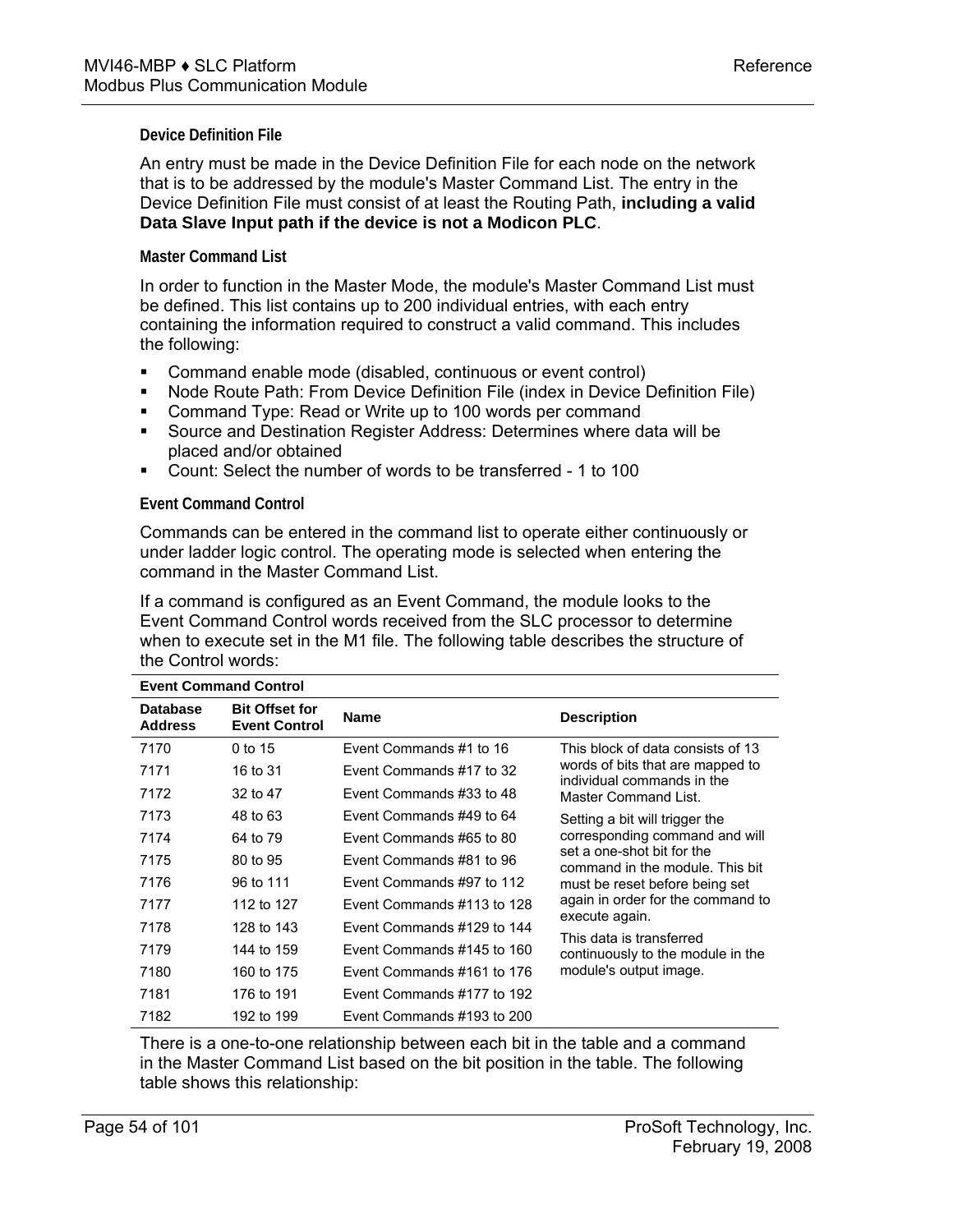| <b>Bit Position</b> | <b>Name</b>         |
|---------------------|---------------------|
| 0                   | Event Commands #1   |
|                     | Event Commands #2   |
| 2                   | Event Commands #3   |
| 3                   | Event Commands #4   |
| 4                   | Event Commands #5   |
| 5                   | Event Commands #6   |
|                     |                     |
|                     |                     |
|                     | -                   |
| 199                 | Event Commands #200 |

Execution status can be monitored in the same fashion as other commands in the Master Command List, via the Master Command Status block.

#### **Successful Execution**

If the command was successful (Status Code =  $0x01$ ), the status will be maintained as long as the Event Command bit is set. After the enable bit is cleared, the Status Code field will go to zero (0).

#### **Unsuccessful Execution**

If the command was unsuccessful (Status Code > 0x01), the status will be maintained until the command executes successfully. The ladder logic must 'resubmit' the command (clear the enable bit and set it again) in order for the command to execute again.

# *5.2.4 Dual Port Operation*

Some Modbus Plus modules are equipped with a second, redundant Modbus Plus port. A Dual Port Modbus Plus network is implemented in the following way:

- **The primary network connects to Port 1 on all modules.**
- The secondary (backup) network connects to Port 2 on all modules.

If the primary network connected through Port 1 fails (for example, if a cable is cut or disconnected), the network connected through Port 2 will become active, maintaining the connection between devices.

**Important:** All Modbus Plus nodes on a network must be equipped with dual ports in order to implement redundant port operation.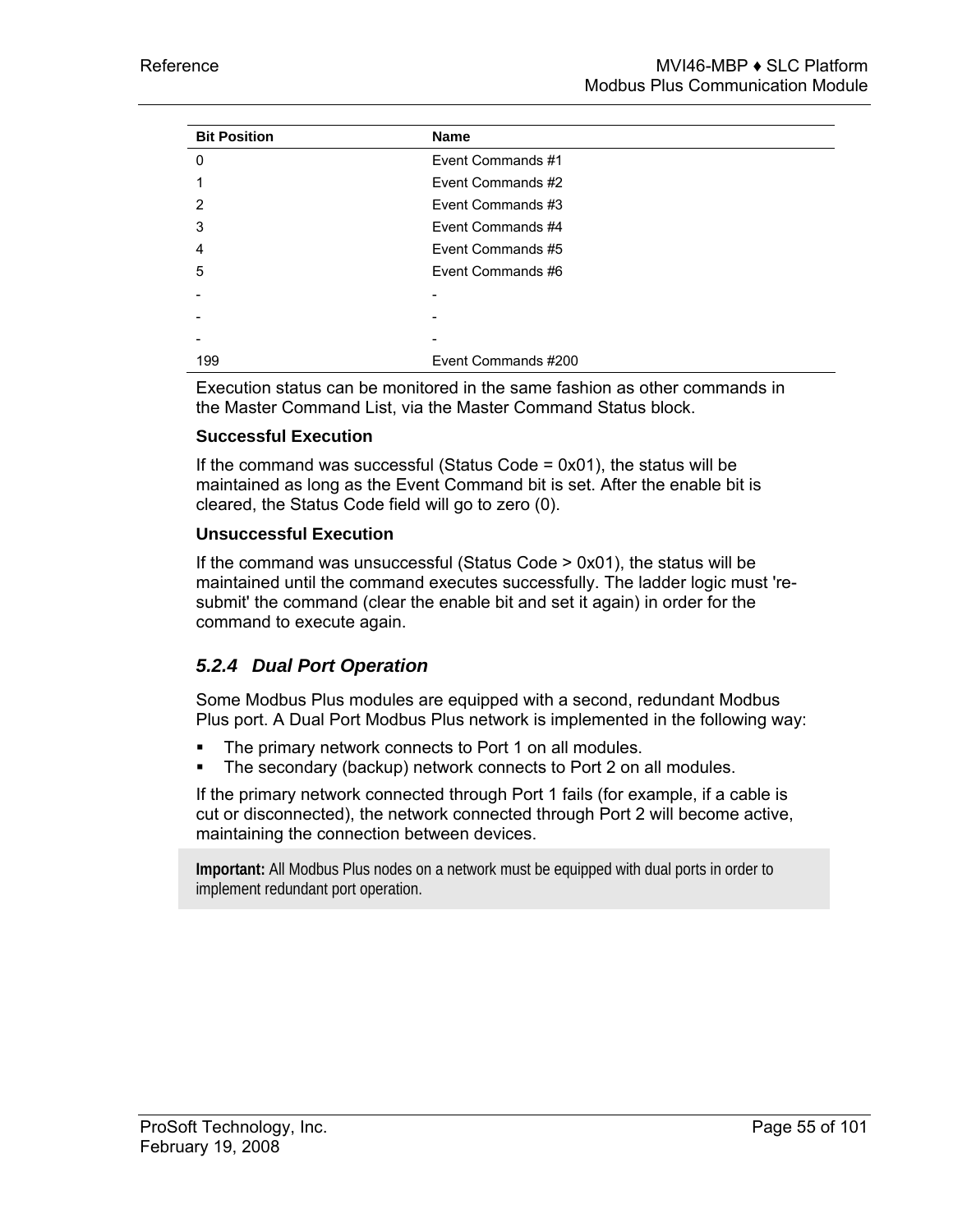Refer to the following illustration for an example of redundant port operation on a Modbus Plus network.

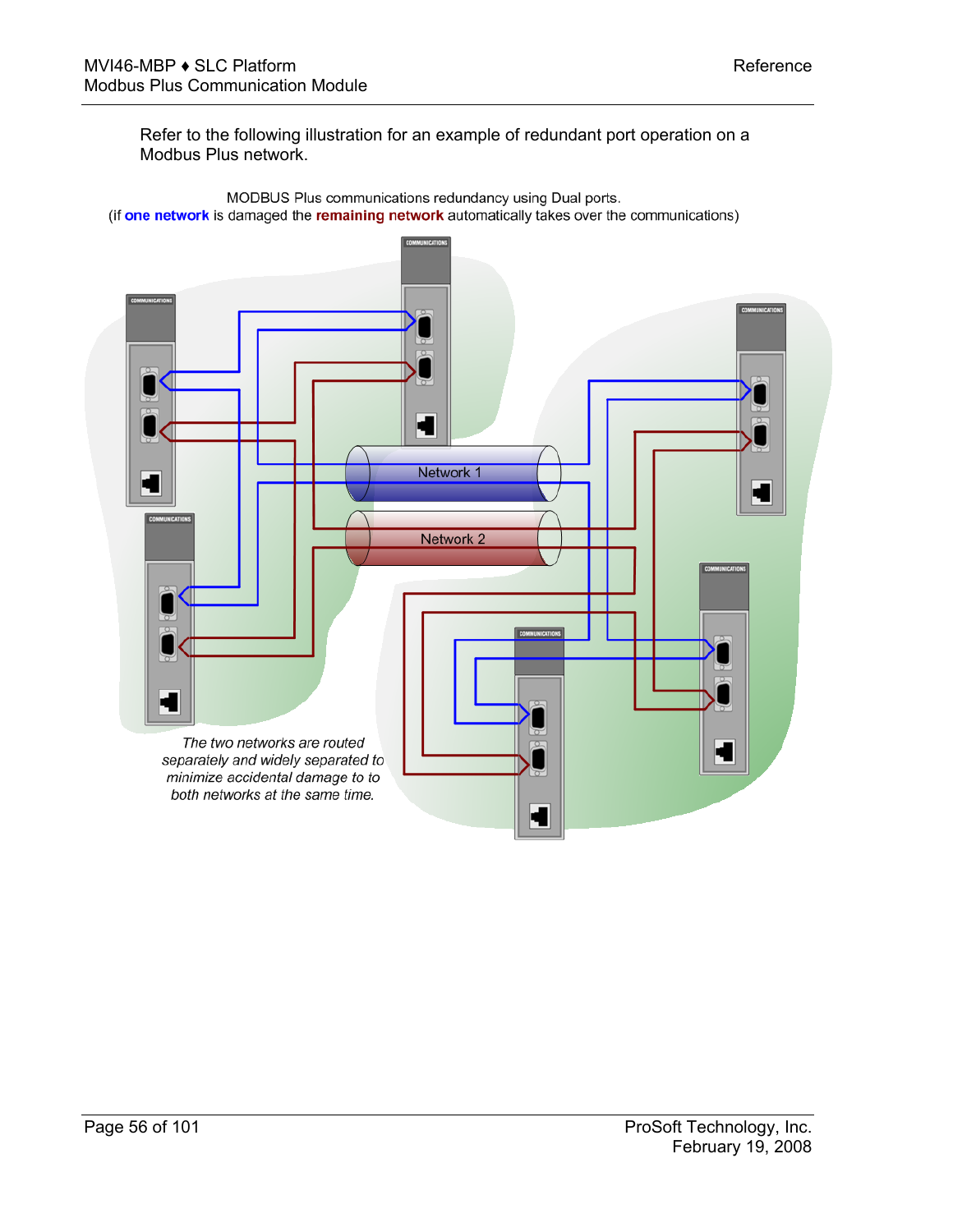# **5.3 RS-232 Configuration/Debug Port**

<span id="page-56-0"></span>This port is physically an RJ45 connection. An RJ45 to DB-9 adapter cable is included with the module. This port permits a PC based terminal emulation program to view configuration and status data in the module and to control the module. The cable for communications on this port is shown in the following diagram:





# *5.3.1 Disabling the RSLinx Driver for the Com Port on the PC*

The communication port driver in RSLinx can occasionally prevent other applications from using the PC's COM port. If you are not able to connect to the module's configuration/debug port using ProSoft Configuration Builder (PCB), HyperTerminal or another terminal emulator, follow these steps to disable the RSLinx Driver.

- **1** Open RSLinx and go to Communications>RSWho
- **2** Make sure that you are not actively browsing using the driver that you wish to stop. The following shows an actively browsed network:

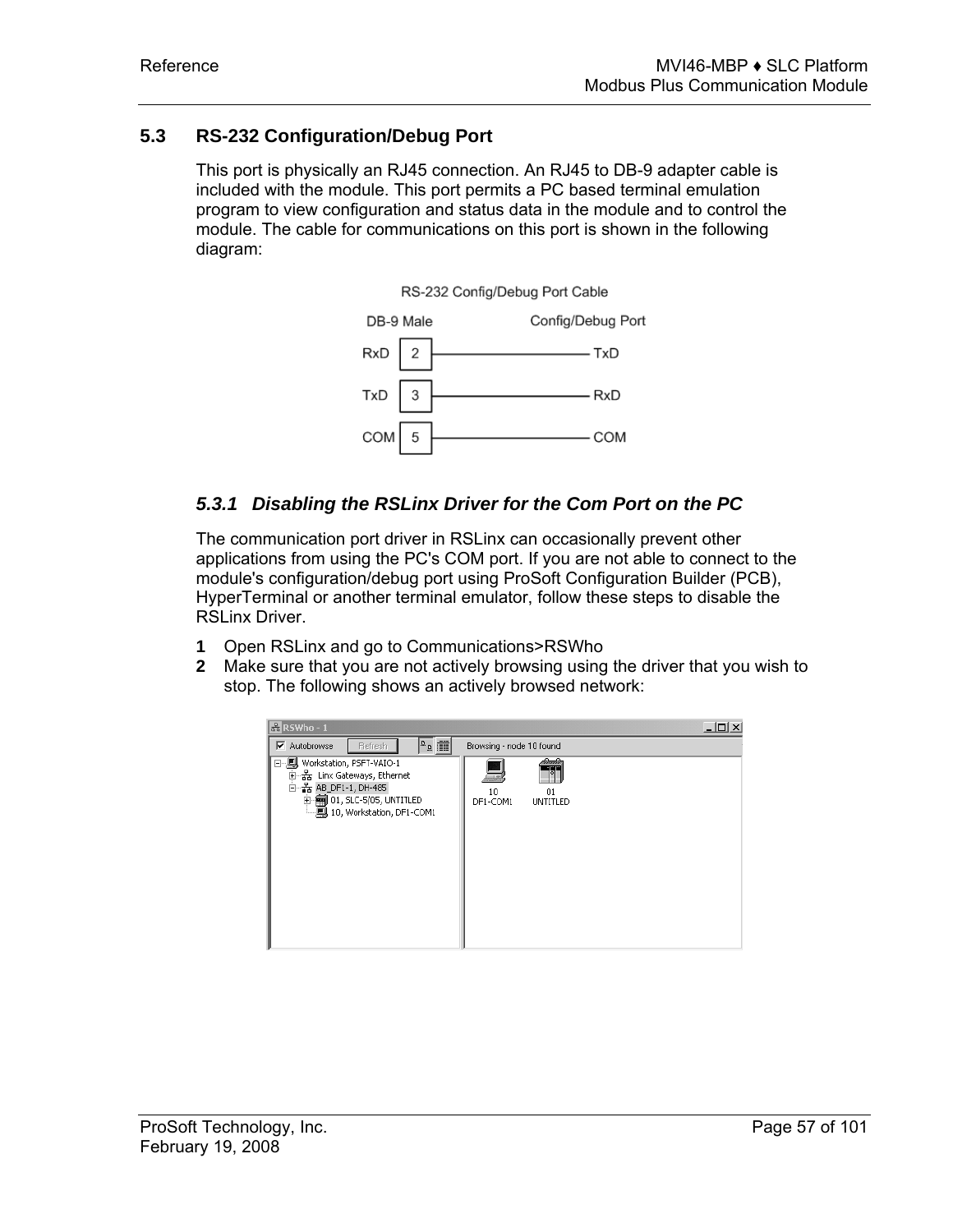**3** Notice how the DF1 driver is opened, and the driver is looking for a processor on node 1. If the network is being browsed, then you will not be able to stop this driver. To stop the driver your RSWho screen should look like this:

| $\frac{1}{200}$ RSWho - 1                                                           |                     |               |                    |  |
|-------------------------------------------------------------------------------------|---------------------|---------------|--------------------|--|
| Autobrowse<br>⊽<br>Refresh                                                          | 面<br>$\overline{v}$ | Not Browsing  |                    |  |
| 日-只 Workstation, PSFT-VAIO-1<br>由 품 Linx Gateways, Ethernet<br>由 器 AB DF1-1, DH-485 |                     | Linx<br>Gatew | AB_DF1-1<br>DH-485 |  |

Branches are displayed or hidden by clicking on the  $\blacksquare$  or the  $\blacksquare$  icons.



**4** When you have verified that the driver is not being browsed, go to

#### **Communications>Configure Drivers**

You may see something like this:

| <b>Configure Drivers</b>                      |         |
|-----------------------------------------------|---------|
| Available Driver Types:                       |         |
|                                               | Add New |
|                                               |         |
|                                               |         |
| - Configured Drivers:<br>Name and Description | Status  |

If you see the status as running, you will not be able to use this com port for anything other than communication to the processor. To stop the driver press the "Stop" on the side of the window:

| Configure |
|-----------|
| Startup   |
| Start     |
| Stop      |
| Delete    |

**5** After you have stopped the driver you will see the following:

| <b>Configure Drivers</b>             |         |
|--------------------------------------|---------|
| ⊢Available Driver Types: ·           |         |
|                                      | Add New |
|                                      |         |
| ⊢ Configured Drivers: ∘              |         |
| Name and Description                 | Status  |
| AB DF1-1 DH485 Sta: 10 COM1: STOPPED | Stopped |
|                                      |         |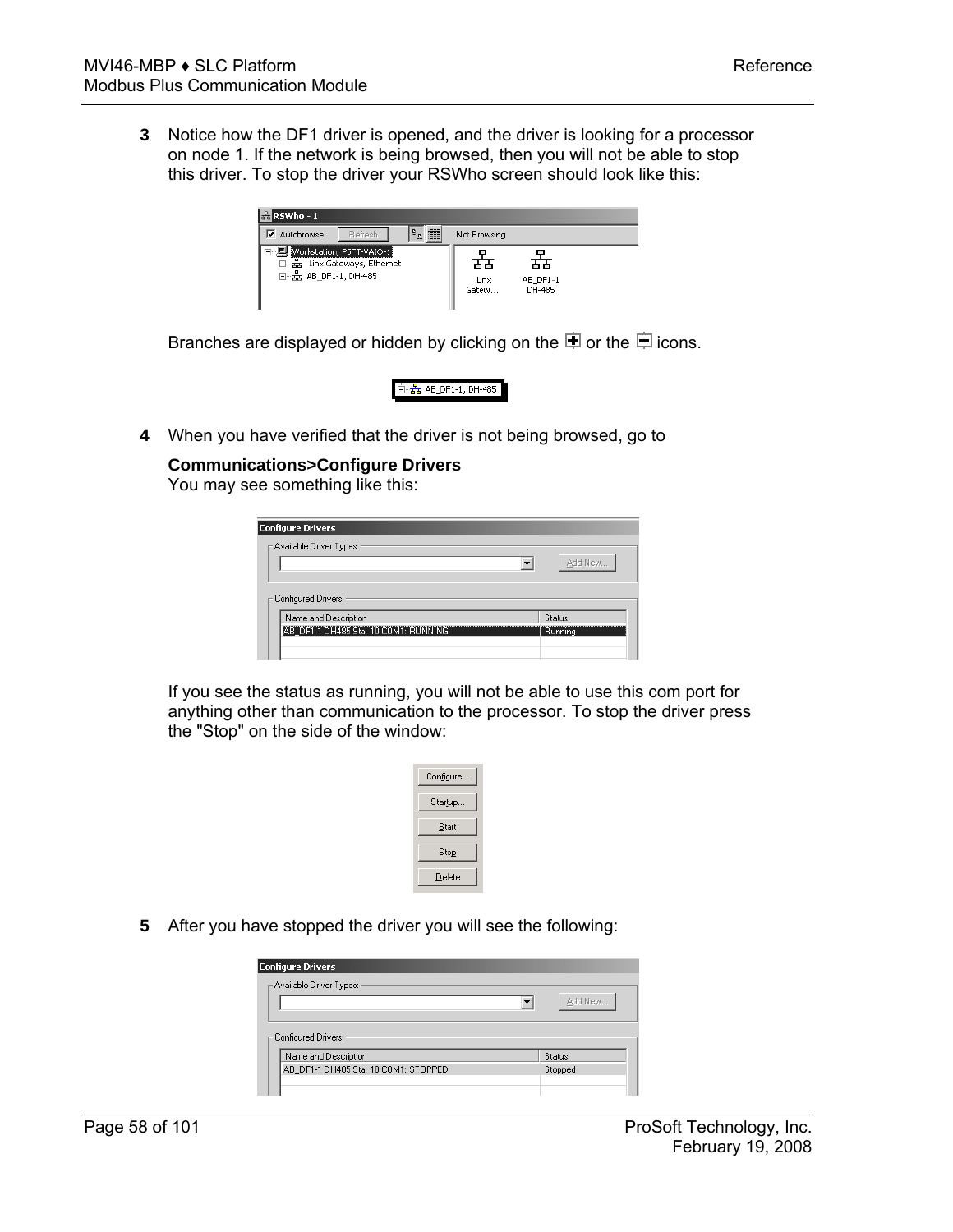#### **6** Upon seeing this, you may now use that com port to connect to the debug port of the module.

**Note:** You may need to shut down and restart your PC before it will allow you to stop the driver (usually only on Windows NT machines). If you have followed all of the above steps, and it will not stop the driver, then make sure you do not have RSLogix open. If RSLogix is not open, and you still cannot stop the driver, then reboot your PC.

# **5.4 Modbus Plus Connections**

<span id="page-58-0"></span>The MVI46-MBP module has one or two physical Modbus Plus connectors (depending on hardware configuration) with a DB-9 Female plug located on the front of the module.

Modicon provides two different Modbus Plus connectors to ease installation. These connectors are as follows:

| <b>Modicon Part Number</b> | <b>Description</b>           |
|----------------------------|------------------------------|
| AS-MBKT-085                | Inline Connector             |
| AS-MBKT-185                | <b>Terminating Connector</b> |

The actual cable installation and the wiring of the cable to the connectors is fully documented in the Modicon publication *Modicon Modbus Plus Network Planning and Installation Guide - Pub No. GM-Modbus Plus L-001*.

If the Modicon connectors are not available during installation, the following pin out applies to the DB-9 Modbus Plus port connections:



# **5.5 DB9 to RJ45 Adaptor (Cable 14)**

<span id="page-58-1"></span>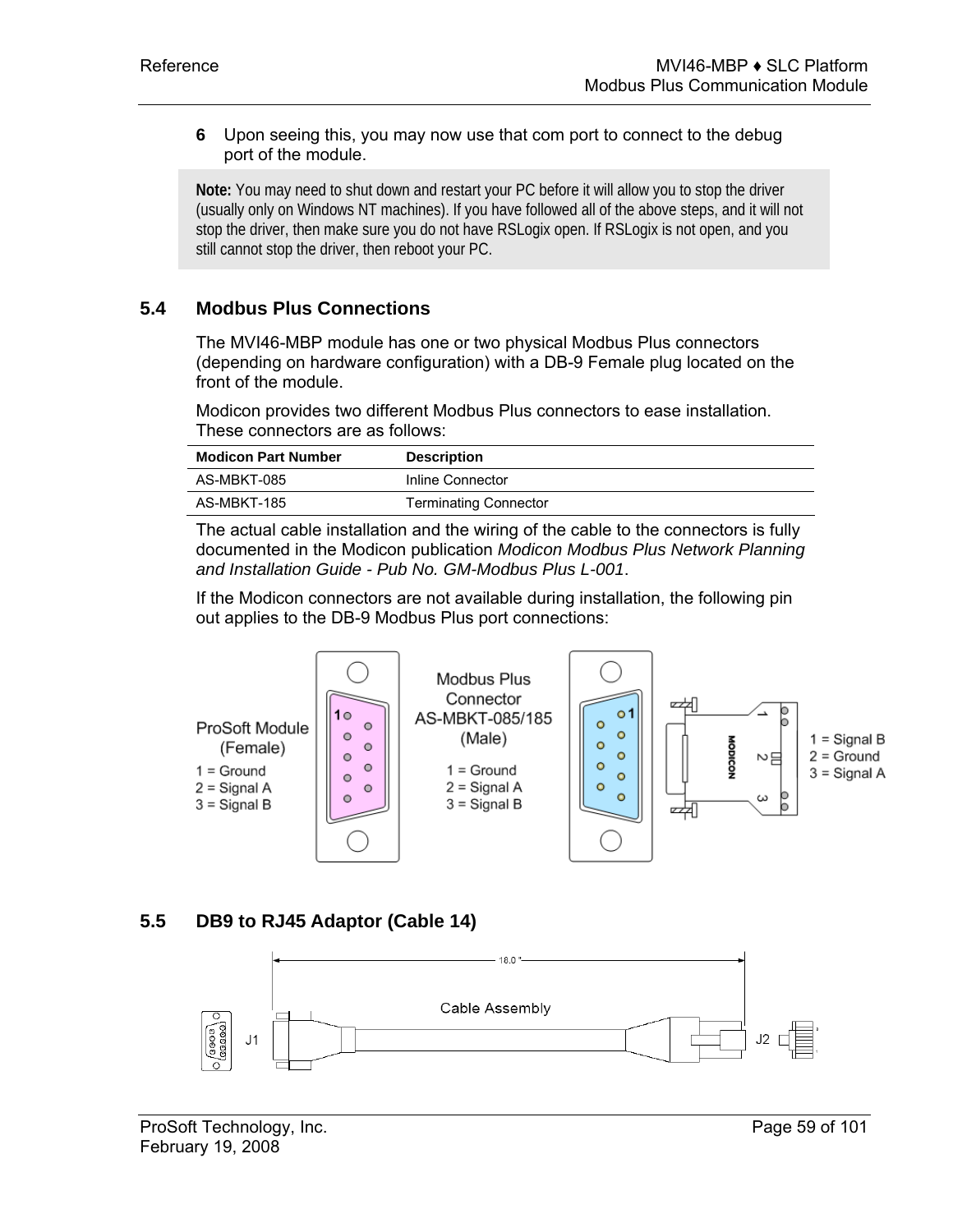

# **5.6 Modbus Plus Communication Port**

<span id="page-59-0"></span>The MVI46-MBP module has two physical Modbus Plus connectors with two DB-9 Female plugs located on the front of the module.

# **5.7 Database Definition**

<span id="page-59-1"></span>This section contains a listing of the internal database of the MVI46-MBP module. This information can be used to interface other devices to the data contained in the module.

# *5.7.1 Module Memory Map*

| .             |                                |      |                                |       |                              |              |  |  |
|---------------|--------------------------------|------|--------------------------------|-------|------------------------------|--------------|--|--|
| <b>Access</b> | <b>Module Address</b><br>Range |      | <b>Modbus Address</b><br>Range |       | <b>Description</b>           | <b>Block</b> |  |  |
|               | Low                            | High | Low                            | High  |                              | <b>Size</b>  |  |  |
| R/W           | 0                              | 3999 | 40001                          | 44000 | Data Registers               | 4000         |  |  |
| R             | 4000                           | 4069 | 44001                          | 44070 | Global In Update Status      | 70           |  |  |
| R             | 4070                           | 4269 | 44071                          | 44270 | <b>Master Command Status</b> | 200          |  |  |
| R             | 4270                           | 4299 | 44271                          | 44300 | Misc Module Status           | 30           |  |  |
| R             | 4300                           | 4369 | 44301                          | 44370 | Global In Update Counters    | 70           |  |  |
| R/W           | 4370                           | 4409 | 44371                          | 44410 | Module Configuration Block   | 40           |  |  |
| R/W           | 4410                           | 4449 | 44411                          | 44450 | Global In File Map           | 40           |  |  |
| R/W           | 4450                           | 5089 | 44451                          | 45090 | Device Definition            | 640          |  |  |
| R/W           | 5090                           | 7089 | 45091                          | 47090 | <b>Master Command List</b>   | 2000         |  |  |
| O File        | 7090                           | 7129 | 47091                          | 47130 | Global Out Image             | 40           |  |  |
| I File        | 7130                           | 7169 | 47131                          | 47170 | Global In Image              | 40           |  |  |
| R             | 7170                           | 7221 | 47171                          | 47222 | <b>Command Event Data</b>    | 52           |  |  |

*Overview*

The Data Registers area holds data collected from other nodes on the network (master read commands or global input data) or data received from the processor (write blocks). Additionally, this data area is used as a data source for the processor (read blocks) or other nodes on the network (master write commands).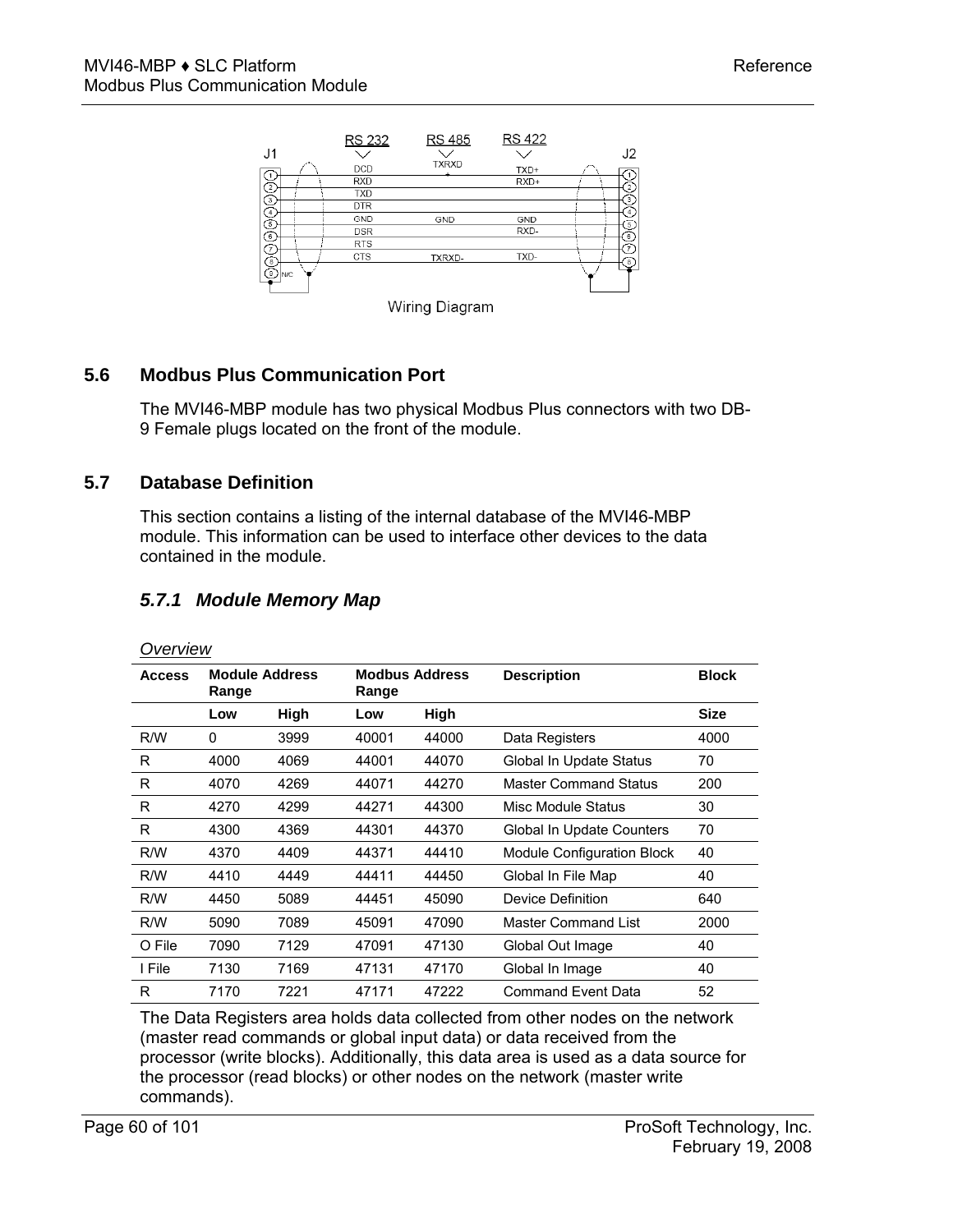Detailed definition of the status data area can be found in Status Data Definition (page [61\)](#page-60-0). These areas include the following: Global In Update Status, Master Command Status, Misc Module Status and Global In Update Counters.

Definition of the configuration data areas can be found in Configuration Data Definition. These data areas include the following: Module Configuration Block, Global In File Map, Device Definition, Master Command List.

The Global Out Image is a data area of 40 words. Only the first 32 words are filled with data. This data is transferred from the processor to the module on each write block command and placed on the Modbus Plus network. This data area is used for high-speed data that must be passed to other nodes on the network at a high frequency.

The Global In Image is a data area of 40 words. Only the first 32 words are filled with data. This data is transferred from the module to the processor on each block read command. Data in the block is determined by the Global In File Map data set. This data area is used for high-speed data that must be passed to the processor at the highest frequency.

The Command Event Data area controls master commands under processor control. This data area is updated on each write block transfer from the processor to the module. Each bit in the data area corresponds to a command in the master command list. When the bit is set high, the command will be issued. When the bit is clear, the command will not execute. Event command control bits apply only to commands that have a value of two for their **Enable** parameter in the master command list

# <span id="page-60-0"></span>*5.7.2 Status Data Definition*

This section contains a description of the members present in the **MBPStat** object. This data is transferred from the module to the processor approximately every second.

| <b>Element</b> | <b>DB Address</b> | <b>Description</b>                 |
|----------------|-------------------|------------------------------------|
| 0              | 4000              | Global In Update Stat - Device #1  |
|                | 4001              | Global In Update Stat - Device #2  |
| $\overline{2}$ | 4002              | Global In Update Stat - Device #3  |
| 3              | 4003              | Global In Update Stat - Device #4  |
| 4              | 4004              | Global In Update Stat - Device #5  |
| 5              | 4005              | Global In Update Stat - Device #6  |
| 6              | 4006              | Global In Update Stat - Device #7  |
| 7              | 4007              | Global In Update Stat - Device #8  |
| 8              | 4008              | Global In Update Stat - Device #9  |
| 9              | 4009              | Global In Update Stat - Device #10 |
| 10             | 4010              | Global In Update Stat - Device #11 |
|                |                   |                                    |
|                |                   |                                    |
|                |                   |                                    |
| 60             | 4060              | Global In Update Stat - Device #61 |

# *Global In Update Status*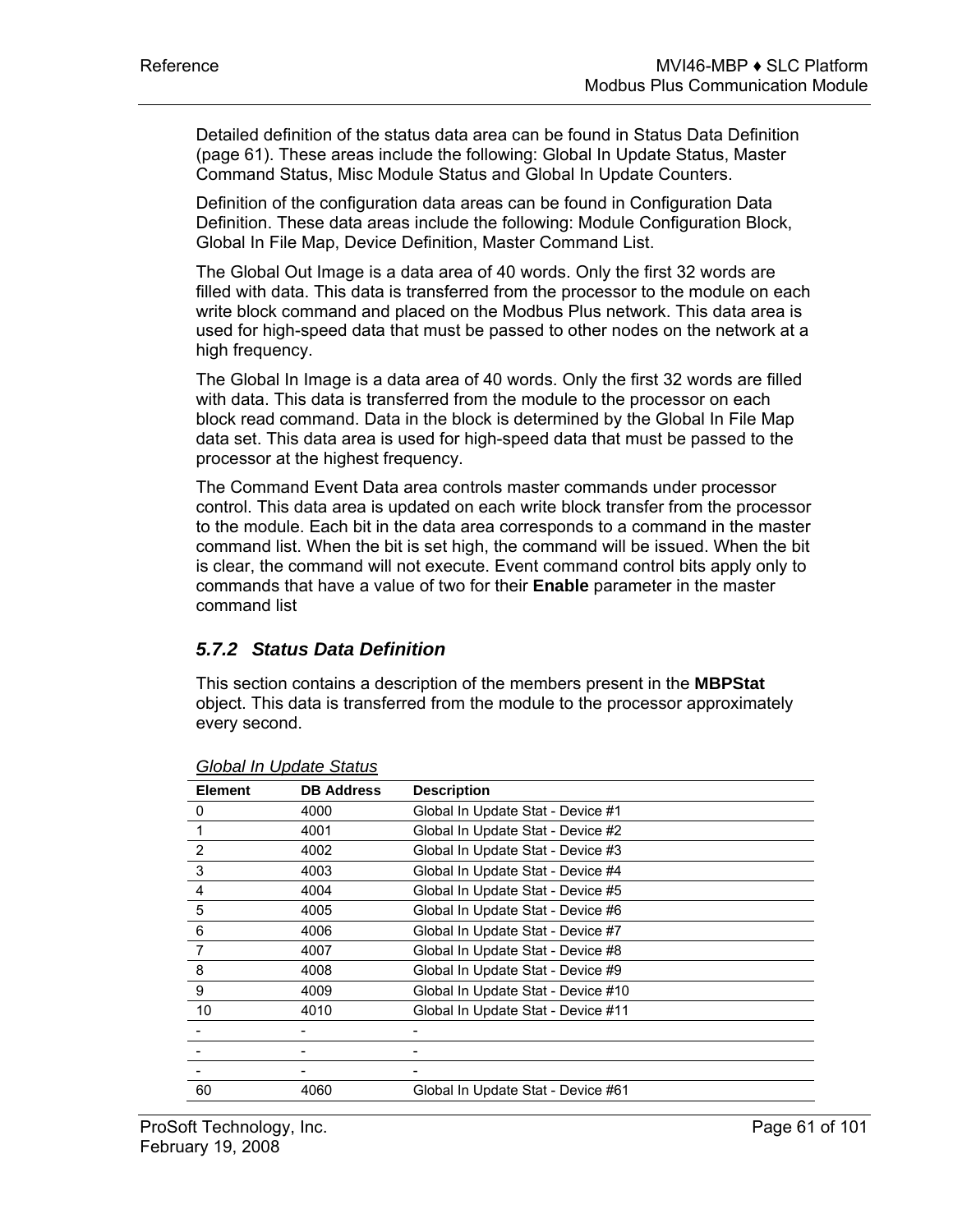| <b>Element</b> | <b>DB Address</b> | <b>Description</b>                 |
|----------------|-------------------|------------------------------------|
| 61             | 4061              | Global In Update Stat - Device #62 |
| 62             | 4062              | Global In Update Stat - Device #63 |
| 63             | 4063              | Global In Update Stat - Device #64 |
| 64             | 4064              | Spare                              |
| 65             | 4065              | Spare                              |
| 66             | 4066              | Spare                              |
| 67             | 4067              | Spare                              |
| 68             | 4068              | Spare                              |
| 69             | 4069              | Spare                              |

# *Status Code Definitions*

| Code | <b>Definition</b>                     |
|------|---------------------------------------|
| 0x01 | Updating: All okay                    |
| 0x02 |                                       |
| 0x04 |                                       |
| 0x08 | Global Update Timeout in milliseconds |
| 0x10 | Global Data Not Configured            |
| 0x20 |                                       |
| 0x40 | Invalid Global Data Length            |
| 0x80 |                                       |

# *Master Command Status*

| <b>Element</b> | <b>DB Address</b> | <b>Description</b>          |
|----------------|-------------------|-----------------------------|
| 0              | 4070              | Master Command Status: #1   |
| 1              | 4071              | Master Command Status: #2   |
| 2              | 4072              | Master Command Status: #3   |
| 3              | 4073              | Master Command Status: #4   |
| $\overline{4}$ | 4074              | Master Command Status: #5   |
| 5              | 4075              | Master Command Status: #6   |
| 6              | 4076              | Master Command Status: #7   |
| 7              | 4077              | Master Command Status: #8   |
| 8              | 4078              | Master Command Status: #9   |
| 9              | 4079              | Master Command Status: #10  |
|                |                   |                             |
|                |                   |                             |
|                |                   |                             |
|                |                   | -                           |
|                |                   | $\overline{\phantom{0}}$    |
| 195            | 4265              | Master Command Status: #196 |
| 196            | 4266              | Master Command Status: #197 |
| 197            | 4267              | Master Command Status: #198 |
| 198            | 4268              | Master Command Status: #199 |
| 199            | 4269              | Master Command Status: #200 |

Page 62 of 101 ProSoft Technology, Inc. February 19, 2008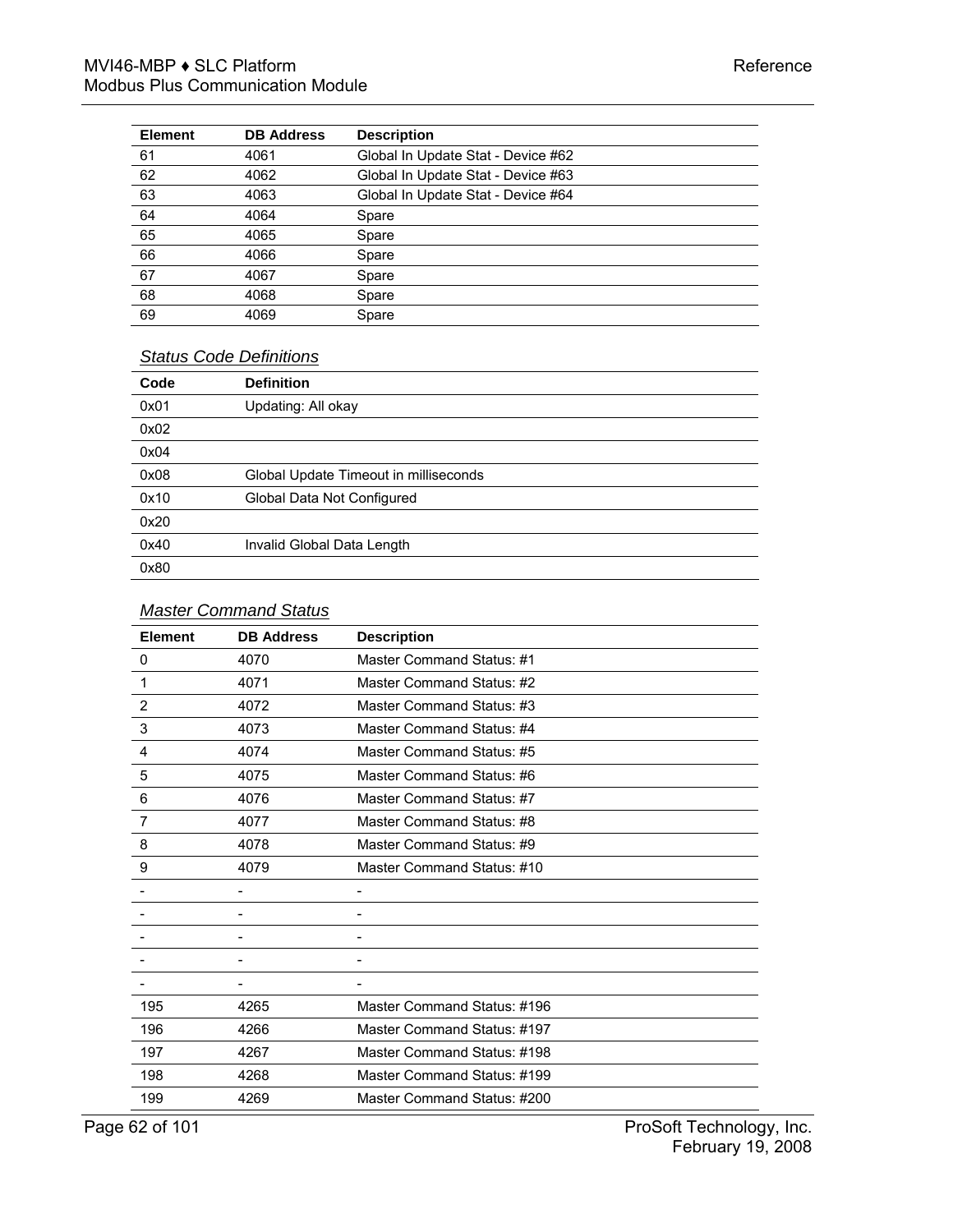| LIIVI VVUU DUIIIIIUII |          |                                                                   |
|-----------------------|----------|-------------------------------------------------------------------|
| <b>High Byte</b>      | Low Byte | <b>Description</b>                                                |
| 0x00                  | 0x00     | Normal - Driver will reset when processing command                |
|                       | 0x01     | Command has completed successfully                                |
|                       |          |                                                                   |
| 0x02                  |          | <b>Routing Errors</b>                                             |
|                       | 0x01     | No response received - Is addressed unit online                   |
|                       | 0x02     | program access denied                                             |
|                       | 0x04     | exception response received                                       |
|                       | 0x08     | invalid node type in routing path                                 |
|                       | 0x10     | slave rejected the Modbus command - invalid input path??          |
|                       | 0x20     | initiated transaction forgotten by slave                          |
|                       | 0x40     | unexpected master output path received                            |
|                       | 0x80     | unexpected response received                                      |
|                       |          |                                                                   |
| 0x04                  |          | <b>Configuration Errors</b>                                       |
|                       | 0x01     | Invalid Configuration for Command                                 |
|                       | 0x02     | Invalid Command Type - $1 = Write$ , $2 = Read$ , All other error |
|                       | 0x04     |                                                                   |
|                       | 0x08     |                                                                   |
|                       | 0x10     |                                                                   |
|                       | 0x20     |                                                                   |
|                       | 0x40     |                                                                   |
|                       | 0x80     |                                                                   |

# *Error Code Definition*

# *Miscellaneous Module Status*

| <b>Element</b> | <b>DB Address</b> | <b>Description</b>                               |
|----------------|-------------------|--------------------------------------------------|
| 0              | 4270              | Module Status - Software Reset Response          |
| $\mathbf{1}$   | 4271              | Peer Status                                      |
| $\overline{2}$ | 4272              | <b>Token Pass Counter</b>                        |
| $\mathsf 3$    | 4273              | Token Rotation Time in milliseconds              |
| $\overline{4}$ | 4274-H            | <b>Communication Failed Error Counter</b>        |
| 4              | 4274-L            | <b>Communication Retry Counter</b>               |
| 5              | 4275-H            | No Response Received Error Counter               |
| 5              | 4275-L            | Good Received Packet Success Counter             |
| 6              | 4276-H            | Unexpected Path Error Counter                    |
| $\,6\,$        | 4276-L            | <b>Exception Response Received Error Counter</b> |
| $\overline{7}$ | 4277              | Data master output path 1 & 2 counter            |
| 8              | 4278              | Data master output path 3 & 4 counter            |
| 9              | 4279              | Data master output path 5 & 6 counter            |
| 10             | 4280              | Data master output path 7 & 8 counter            |
| 11             | 4281              | Data slave output path 1 & 2 counter             |
| 12             | 4282              | Data slave output path 3 & 4 counter             |
| 13             | 4283              | Data slave output path 5 & 6 counter             |
| 14             | 4284              | Data slave output path 7 & 8 counter             |
| 15             | 4285              | Global Out Update Status                         |
| 16             | 4286              | Global Out Update Counter                        |
| 17             | 4287              | Data transfer read counter                       |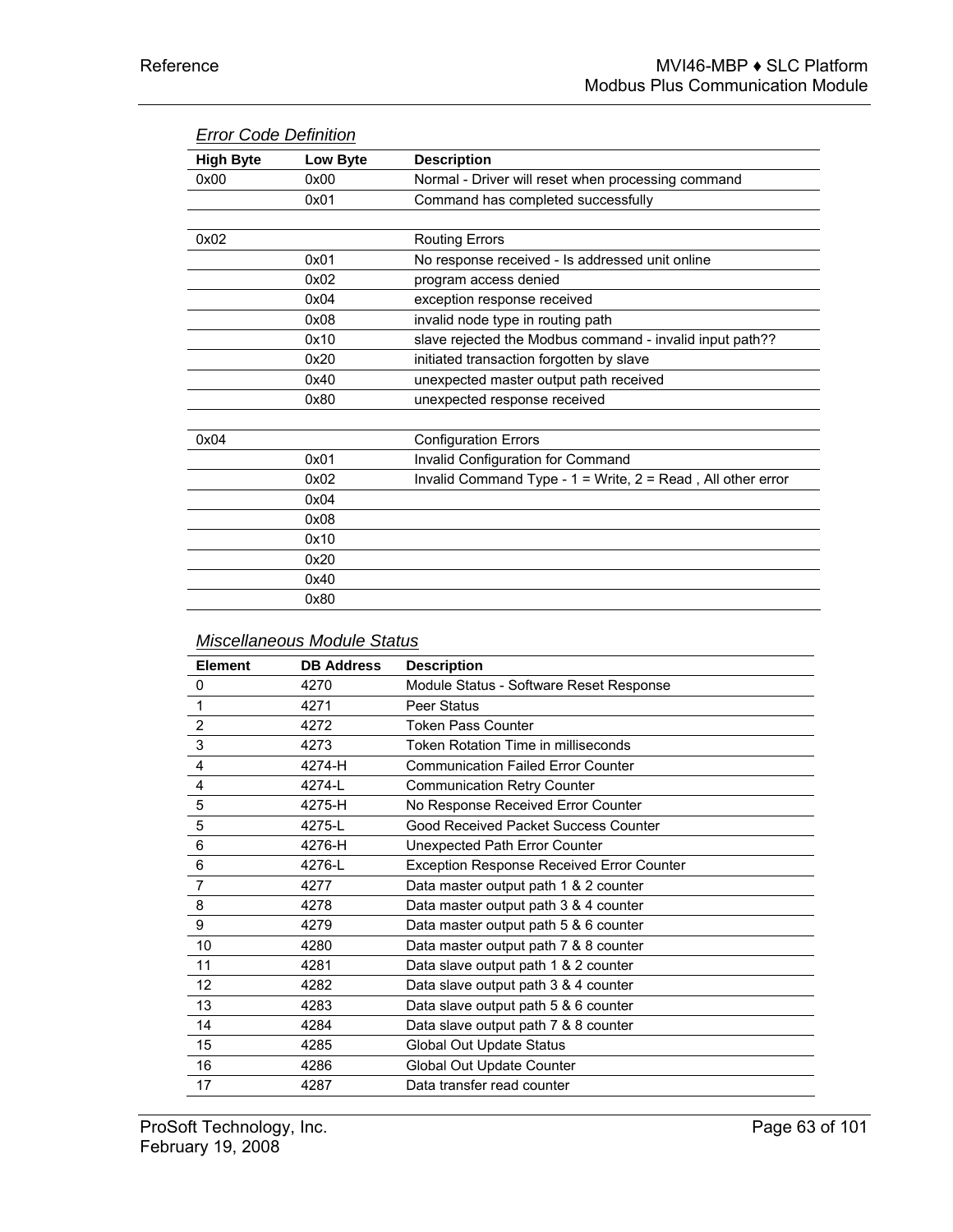| <b>Element</b> | <b>DB Address</b> | <b>Description</b>                |
|----------------|-------------------|-----------------------------------|
| 18             | 4288              | Data transfer write counter       |
| 19             | 4289              | Data parse counter                |
| 20             | 4290              | Spare                             |
| 21             | 4291              | Spare                             |
| 22             | 4292              | Data transfer error counter       |
| 23             | 4293              | Product ID                        |
| 24             | 4294              | Product ID                        |
| 25             | 4295              | <b>Revision Level</b>             |
| 26             | 4296              | <b>Batch Number</b>               |
| 27             | 4297              | <b>MBP Update Processing Time</b> |
| 28             | 4298              | Global In Update Time             |
| 29             | 4299              | Global Out Update Time            |

# *Module Status Values*

# **Normal Operation**

| Code | <b>Description</b>    |
|------|-----------------------|
| 0x00 | Interface operational |

#### **Interface Crash Codes**

| Code | <b>Description</b>         |
|------|----------------------------|
| 0x01 | 2-second interface timeout |
| 0x02 | Bad interface opcode       |
| 0x03 | Interface data error       |
| 0x04 | Interface test error       |
| 0x05 | Interface x-fer done error |
| 0x06 | Bad interface path         |
| 0x07 | Bad interface state        |
| 0x08 | Bad interface length       |
| 0x09 | Global data length error   |
| 0x0A | Global data address error  |
| 0X0B | Global data not present    |

#### **Fatal Crash Codes**

| Code | <b>Description</b>                    |
|------|---------------------------------------|
| 0x81 | PROM checksum error                   |
| 0x82 | Internal RAM data test error          |
| 0x83 | External RAM data test error          |
| 0x84 | External RAM address test error       |
| 0x85 | Bad confidence test index             |
| 0x86 | External Int <sub>0</sub> event error |
| 0x87 | External Int1 event error             |
| 0x88 | DMA Int0 event error                  |
| 0x89 | Comm. Int event error                 |
| 0x8A | Xmit-no good event error              |
| 0X8B | No response timeout MAC State         |
| 0X8C | No response timeout MAC idle          |
| 0X8D | Receive OK MAC state                  |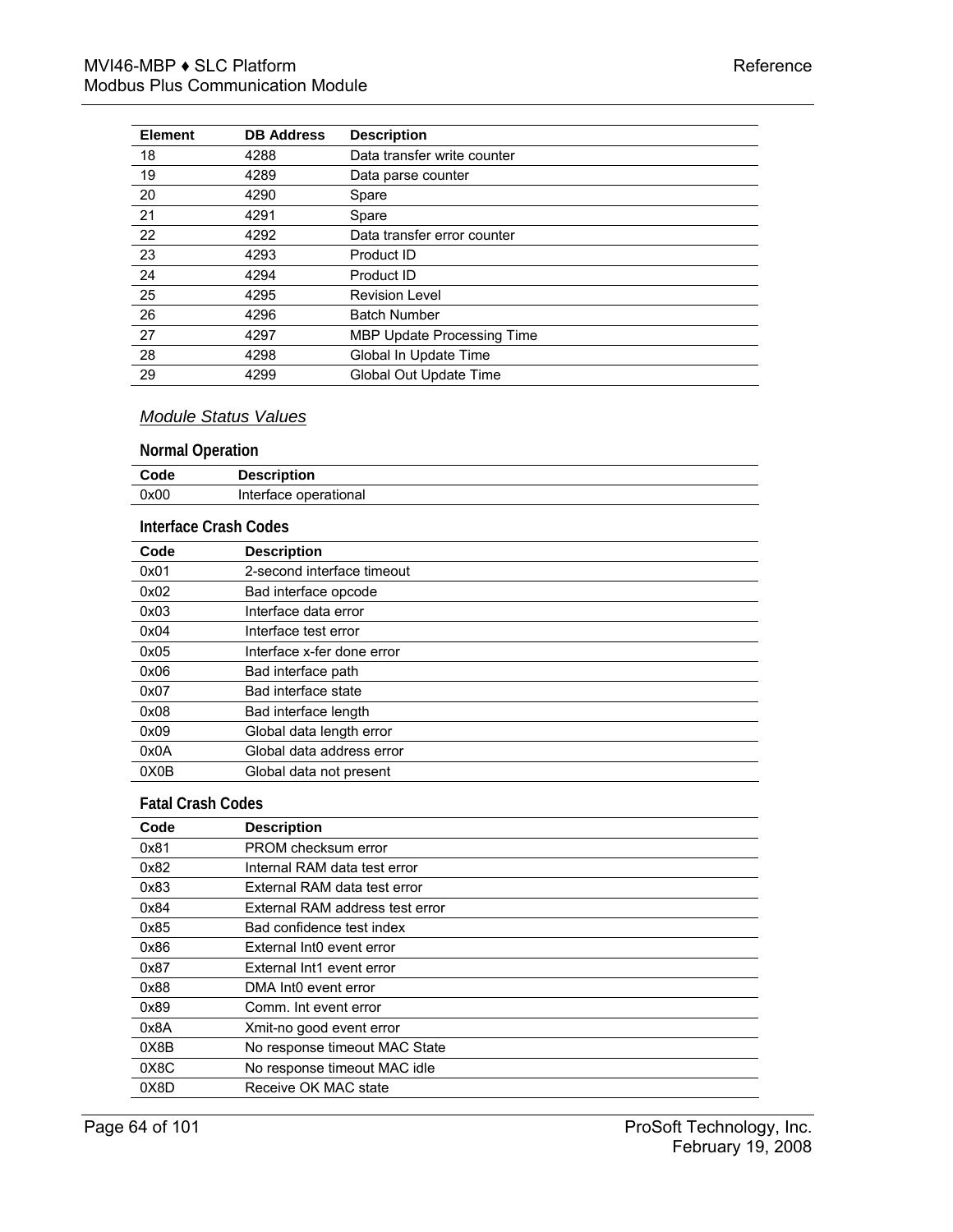| Code | <b>Description</b>        |
|------|---------------------------|
| 0X8E | Transmit OK MAC state     |
| 0X8F | No receive buffer free    |
| 0X90 | Bad input transfer length |
| 0X91 | Reserved rev buffer error |
| 0X92 | Bad trans control state   |
| 0X93 | Bad word request bit      |
| 0X94 | Node queue overflow       |
| 0X95 | Bad data queue error      |
| 0X96 | Empty data path error     |
| 0X97 | Bad path search index     |
| 0X98 | Bad data slave path       |
|      |                           |

# **Peer Status Codes**

| Code | <b>Description</b>     |
|------|------------------------|
|      | Monitor link operation |
| 32   | Normal link operation  |
| 64   | Never getting token    |
| 96   | Sole station           |
| 128  | Duplicate station      |

# **Global Out Update Status**

| Code | <b>Description</b>                                          |
|------|-------------------------------------------------------------|
| 0x01 | Updating all OK                                             |
| 0x02 | Not assigned                                                |
| 0x04 | Not assigned                                                |
| 0x08 | Global update timeout (not transmitted in 500 milliseconds) |
| 0x10 | Global data not configured (length set to zero)             |
| 0x20 | Not assigned                                                |
| 0x40 | Invalid Global Data Length (Length > 32 words)              |
| 0x80 | Not assigned                                                |

# *Global In Update Counters*

| <b>Element</b> | <b>DB Address</b> | <b>Description</b>                    |
|----------------|-------------------|---------------------------------------|
| 0              | 4300              | Global In Update Counter - Device #1  |
|                | 4301              | Global In Update Counter - Device #2  |
| 2              | 4302              | Global In Update Counter - Device #3  |
| 3              | 4303              | Global In Update Counter - Device #4  |
| 4              | 4304              | Global In Update Counter - Device #5  |
| 5              | 4305              | Global In Update Counter - Device #6  |
| 6              | 4306              | Global In Update Counter - Device #7  |
| 7              | 4307              | Global In Update Counter - Device #8  |
| 8              | 4308              | Global In Update Counter - Device #9  |
| 9              | 4309              | Global In Update Counter - Device #10 |
| 10             | 4310              | Global In Update Counter - Device #11 |
|                |                   |                                       |
|                |                   |                                       |
|                |                   |                                       |
| 60             | 4360              | Global In Update Counter - Device #61 |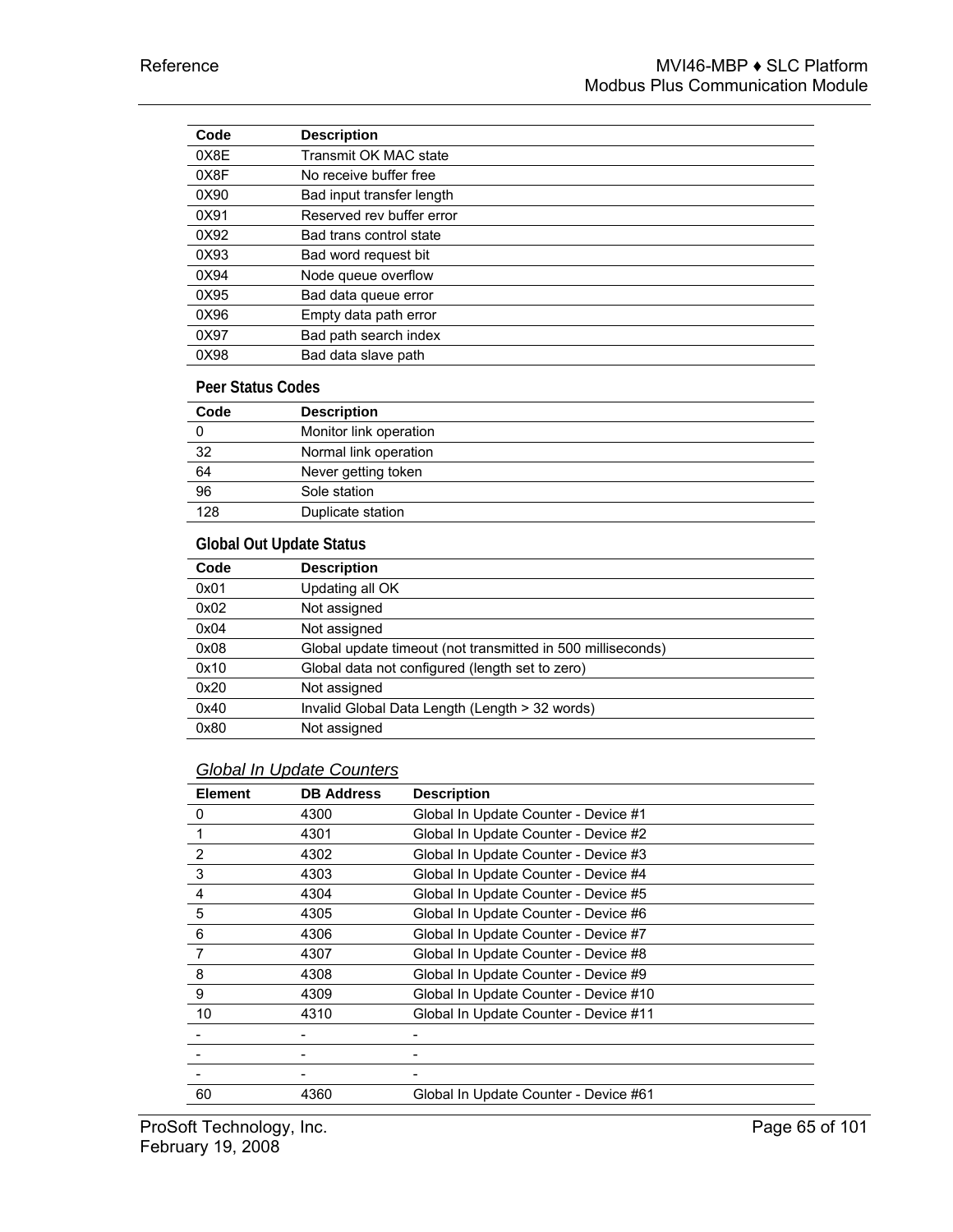| <b>Element</b> | <b>DB Address</b> | <b>Description</b>                    |
|----------------|-------------------|---------------------------------------|
| 61             | 4361              | Global In Update Counter - Device #62 |
| 62             | 4362              | Global In Update Counter - Device #63 |
| 63             | 4363              | Global In Update Counter - Device #64 |
| 64             | 4364              | Spare                                 |
| 65             | 4365              | Spare                                 |
| 66             | 4366              | Spare                                 |
| 67             | 4367              | Spare                                 |
| 68             | 4368              | Spare                                 |
| 69             | 4369              | Spare                                 |

# *5.7.3 Configuration Data*

This section contains listings of the MVI46-MBP module's database that is related to the module's configuration. This data is available to any node on the network.

*General Configuration*

| <b>DB</b><br><b>Address</b> | <b>Modbus</b><br><b>Address</b> | <b>Parameter</b>                                      | <b>Description</b>                                                                                                                                                                                                                                                                                                                                            |
|-----------------------------|---------------------------------|-------------------------------------------------------|---------------------------------------------------------------------------------------------------------------------------------------------------------------------------------------------------------------------------------------------------------------------------------------------------------------------------------------------------------------|
| 4370                        | 44371                           | Module Command<br>Word                                | This register controls the module from a remote<br>device. The value placed in the register will be<br>processed and then set to zero after the function<br>requested has been performed. The following<br>function codes are currently supported:<br>9997=transfer module configuration to processor,<br>9998=warm boot module and 9999=cold boot<br>module. |
| 4371                        | 44372                           | Local Modbus<br>Plus Node<br>Address (1 to 64)        | This value defines the Modbus Plus Node Address<br>for the module. A valid node address must be<br>entered for the module to operate, and the<br>address must be unique on the network. Valid<br>values are between 1 and 64, inclusive.                                                                                                                      |
| 4372                        | 44373                           | <b>Global Output File</b><br>Length (0 or 1 to<br>32) | This value defines the number of Global Output<br>words to be placed on the Modbus Plus network. If<br>the value is set to 0, no global output data will be<br>placed on the network. Values of 1 to 32 represent<br>the number of words to be used by the module.<br>This data must be transferred from the processor<br>to the module.                      |
| 4373                        | 44374                           | Global Out<br><b>Update Timing</b>                    | This parameter determines the frequency of<br>update of the Global Output Data from the<br>processor to the Modbus Plus Chipset. This value<br>should be set to zero to provide the fastest<br>possible update of this data from the processor to<br>the network. Valid values for this parameter are 0<br>to 65535 milliseconds.                             |
| 4374                        | 44375                           | Input File Length<br>(0 or 1 to 32)                   | This value defines the number of words to be<br>transferred by the module to the processor in the<br>In File section of the input image. Valid values for<br>this parameter are 0 to 32. For most applications,<br>a value of 32 is used.                                                                                                                     |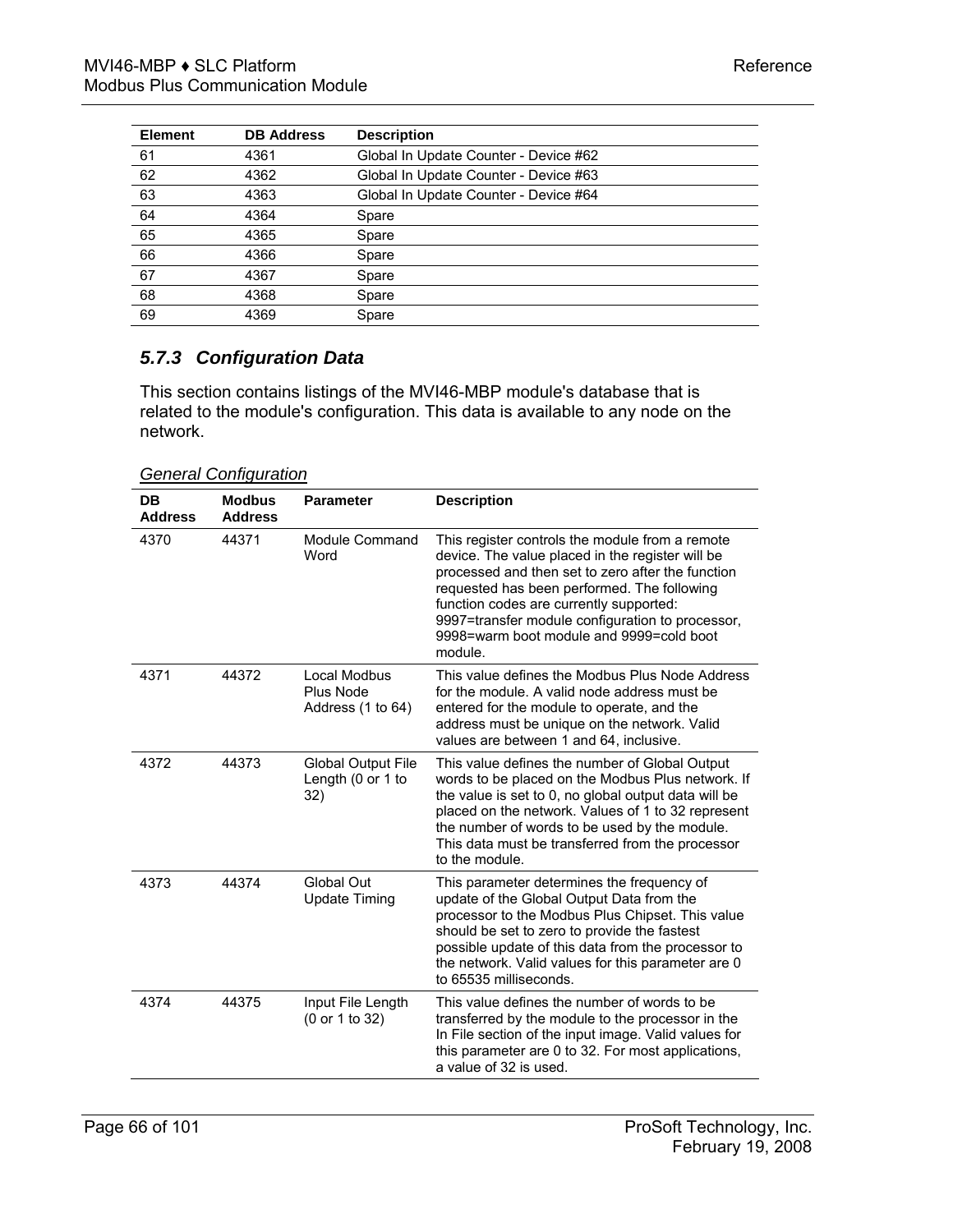| <b>DB</b><br><b>Address</b> | <b>Modbus</b><br><b>Address</b> | <b>Parameter</b>                                                      | <b>Description</b>                                                                                                                                                                                                                                                                                                                                        |
|-----------------------------|---------------------------------|-----------------------------------------------------------------------|-----------------------------------------------------------------------------------------------------------------------------------------------------------------------------------------------------------------------------------------------------------------------------------------------------------------------------------------------------------|
| 4375                        | 44376                           | Input File Update<br>Timing                                           | This parameter is not used by the MVI46-MBP<br>module as the In File data is updated with each<br>new input image sent to the processor.                                                                                                                                                                                                                  |
| 4376                        | 44377                           | Global In Update<br>Timeout                                           | This value defines the timeout period (0 to 65535<br>milliseconds) for receiving Global Input Data from<br>other nodes on the network. After the timeout<br>period has been exceeded, the Timeout Error will<br>be returned in the Global In Update Status data<br>set. A value of 0 will result in the default value of<br>1000 milliseconds (1 second). |
| 4377                        | 44378                           | Spare                                                                 | Not used                                                                                                                                                                                                                                                                                                                                                  |
| 4378                        | 44379                           | Spare                                                                 | Not used                                                                                                                                                                                                                                                                                                                                                  |
| 4379                        | 44380                           | Spare                                                                 | Not used                                                                                                                                                                                                                                                                                                                                                  |
| 4380                        | 44381                           | Number of Nodes<br>Defined in the<br><b>Device Definition</b><br>File | This value specifies the number of devices to<br>consider in the Device Definition Table, Valid<br>range for this parameter is 0 to 64 inclusive. These<br>node definitions are used by several modes of<br>operation of the module.                                                                                                                      |
| 4381                        | 44382                           | Number of Master<br>Commands                                          | This parameter specifies the number of<br>commands to be processed in the Master<br>Command List. The module will only process this<br>many commands starting with the first one in the<br>list. If the value is set to zero, the Master<br>Command Mode will be disabled. Valid values for<br>this parameter are 0 to 200.                               |
| 4382                        | 44383                           | Number of Master<br>Data Paths<br>Maximum                             | This value defines the number of Master Data<br>Paths that will be made available to the module's<br>Master Mode Driver by the Modbus Plus Chipset.<br>Valid values for this parameter are 1 to 8. A value<br>of zero will result in the default value of 8.                                                                                              |
| 4383                        | 44384                           | <b>Master Command</b><br><b>Timeout Preset</b>                        | This parameter defines the number of milliseconds<br>(0 to 65535) to wait for a response to a master<br>command issued by the module on the network. If<br>a timeout condition exists for a command, it will be<br>reflected in the Master Command List Status data<br>area. A value of 0 will result in a value of 1000 (1<br>second) for the parameter. |
| 4384                        | 44385                           | <b>Read Block Start</b><br>Register                                   | This parameter specifies the module's start<br>address where data will be read from and<br>transferred to the processor. Valid values for this<br>parameter are 0 to 3999. This is a read-only value<br>and can only be set in the processor.                                                                                                             |
| 4385                        | 44386                           | Read Block<br>Register Count                                          | This parameter specifies the number of registers<br>to transfer from the module's database to the<br>processor. This is a read-only value and can only<br>be set in the processor.                                                                                                                                                                        |
| 4386                        | 44387                           | <b>Read Block</b><br>Maximum Count                                    | This read-only value specifies the number of<br>blocks of 200-word data are to be transferred from<br>the module to the processor.                                                                                                                                                                                                                        |
| 4387                        | 44388                           | <b>Write Block Start</b><br>Register                                  | This read-only parameter specifies the starting<br>register in the module's database where data will<br>be transferred from the processor to the module.                                                                                                                                                                                                  |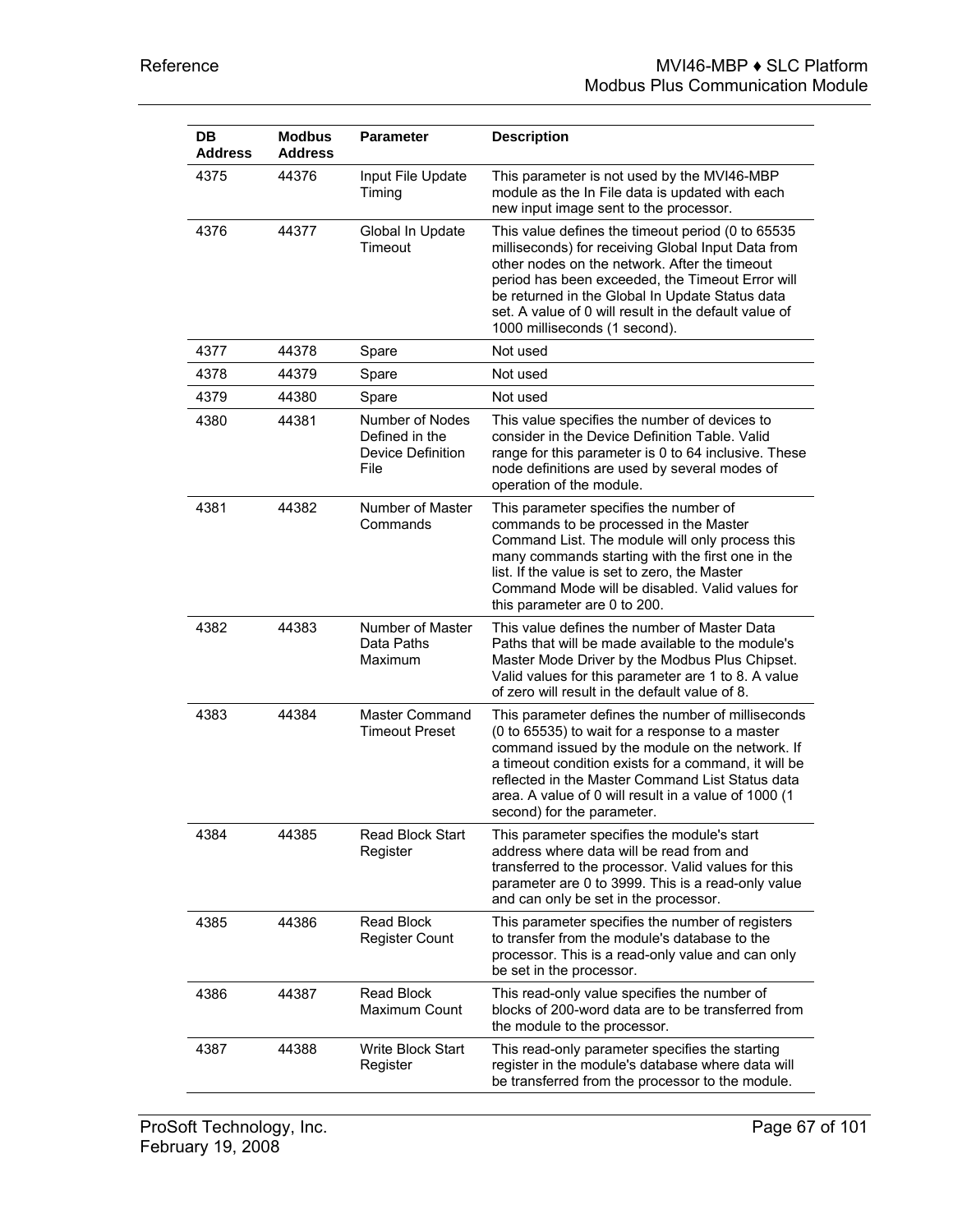| DB<br><b>Address</b> | <b>Modbus</b><br><b>Address</b> | <b>Parameter</b>                              | <b>Description</b>                                                                                                                                                                                                                                                                                                                                    |
|----------------------|---------------------------------|-----------------------------------------------|-------------------------------------------------------------------------------------------------------------------------------------------------------------------------------------------------------------------------------------------------------------------------------------------------------------------------------------------------------|
| 4388                 | 44389                           | Write Block<br>Register Count                 | This read-only parameter specifies the number of<br>registers to set in the module's database from the<br>processor.                                                                                                                                                                                                                                  |
| 4389                 | 44390                           | Write Block<br>Maximum Count                  | This read-only value specifies the number of<br>blocks of 200-word data are to be transferred from<br>the processor to the module.                                                                                                                                                                                                                    |
| 4390                 | 44391                           | <b>Block Transfer</b><br><b>Failure Count</b> | This read-only parameter specifies the number of<br>successive transfer errors must occur before the<br>Modbus Plus network communications ceases. If<br>the value is set to zero, communications will never<br>be disabled. A value from 1 to 65535 indicates the<br>number of successive errors that will result in the<br>communications shutdown. |
| 4391                 | 44392                           | Spare                                         | These registers are not assigned for use in the<br>MVI46-MBP database                                                                                                                                                                                                                                                                                 |
|                      |                                 |                                               |                                                                                                                                                                                                                                                                                                                                                       |
| 4409                 | 44410                           | Spare                                         |                                                                                                                                                                                                                                                                                                                                                       |

# *Global In File Map*

| <b>DB</b><br><b>Address</b> | <b>Modbus</b><br><b>Address</b> | <b>Parameter</b> | <b>Description</b>                                                    |
|-----------------------------|---------------------------------|------------------|-----------------------------------------------------------------------|
| 4410                        | 44411                           | Word 0           | Module's database register address for Word 0 of<br>Input File Data.  |
| 4411                        | 44412                           | Word 1           | Module's database register address for Word 1 of<br>Input File Data.  |
| 4412                        | 44413                           | Word 2           | Module's database register address for Word 2 of<br>Input File Data.  |
| 4413                        | 44414                           | Word 3           | Module's database register address for Word 3 of<br>Input File Data.  |
| 4414                        | 44415                           | Word 4           | Module's database register address for Word 4 of<br>Input File Data.  |
|                             |                                 |                  |                                                                       |
| 4439                        | 44440                           | Word 29          | Module's database register address for Word 29 of<br>Input File Data. |
| 4440                        | 44441                           | Word 30          | Module's database register address for Word 30 of<br>Input File Data. |
| 4441                        | 44442                           | Word 31          | Module's database register address for Word 31 of<br>Input File Data. |
| 4442                        | 44443                           | Spare            |                                                                       |
|                             |                                 |                  |                                                                       |
| 4449                        | 44450                           | Spare            |                                                                       |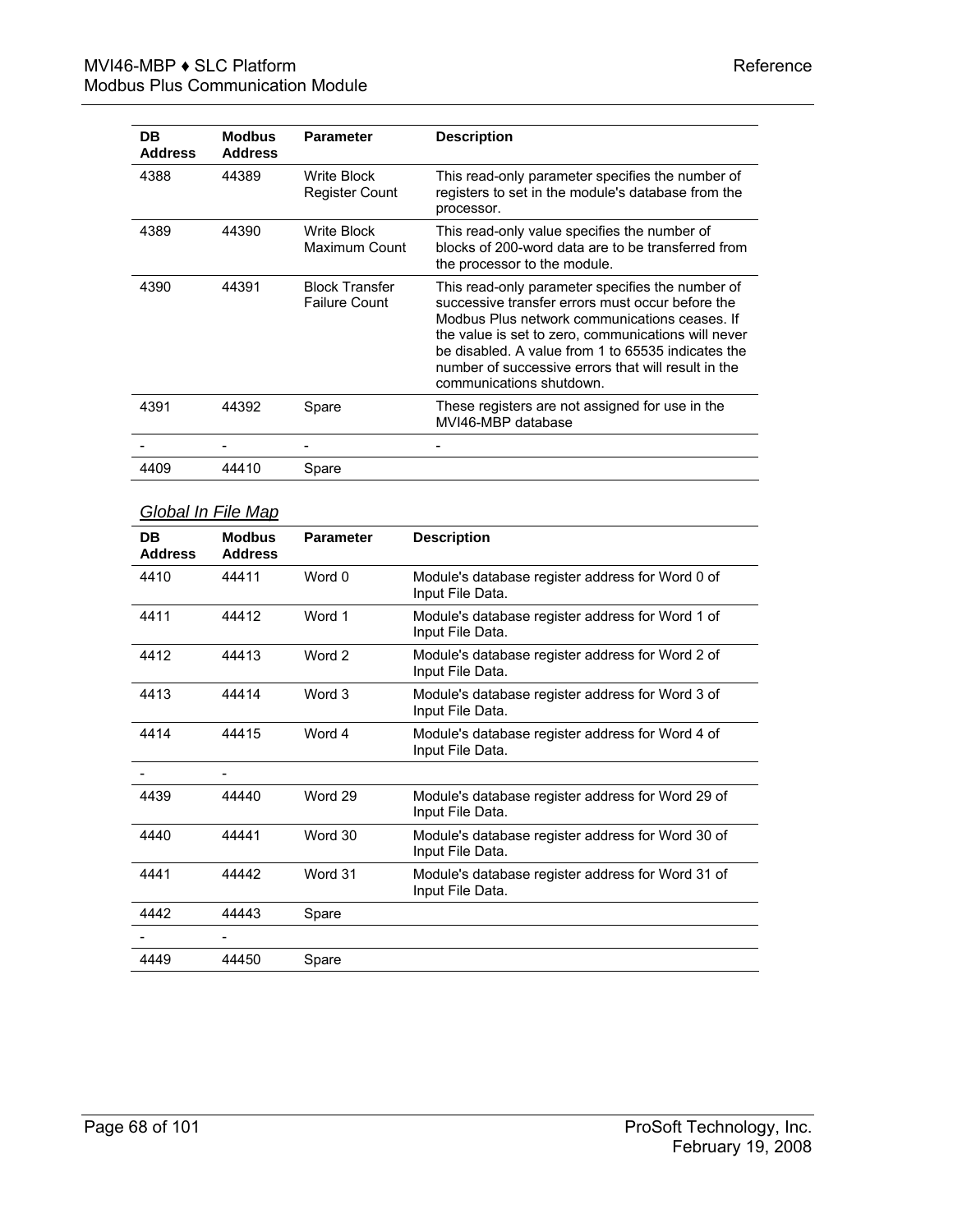# *Device Definition*

The Device Definition table consists of 64 blocks of data with each block containing the information for a single device to interface with on the network. The following table describes the starting addresses of each block of data.

| DB<br>Address | <b>Modbus</b><br><b>Address</b> | <b>Parameter</b> | <b>Description</b>                                               |
|---------------|---------------------------------|------------------|------------------------------------------------------------------|
| 4450          | 44451                           | Device Def ID 0  | Start register of device definition block for device<br>index 0  |
| 4460          | 44461                           | Device Def ID 1  | Start register of device definition block for device<br>index 1  |
| 4470          | 44471                           | Device Def ID 2  | Start register of device definition block for device<br>index 2  |
| 4480          | 44481                           | Device Def ID 3  | Start register of device definition block for device<br>index 3  |
| 4490          | 44491                           | Device Def ID 4  | Start register of device definition block for device<br>index 4  |
| 4500          | 44501                           | Device Def ID 5  | Start register of device definition block for device<br>index 5  |
| 4510          | 44511                           | Device Def ID 6  | Start register of device definition block for device<br>index 6  |
| 4520          | 44521                           | Device Def ID 7  | Start register of device definition block for device<br>index 7  |
| 4530          | 44531                           | Device Def ID 8  | Start register of device definition block for device<br>index 8  |
| 4540          | 44541                           | Device Def ID 9  | Start register of device definition block for device<br>index 9  |
| 4550          | 44551                           | Device Def ID 10 | Start register of device definition block for device<br>index 10 |
| 4560          | 44561                           | Device Def ID 11 | Start register of device definition block for device<br>index 11 |
| 4570          | 44571                           | Device Def ID 12 | Start register of device definition block for device<br>index 12 |
| 4580          | 44581                           | Device Def ID 13 | Start register of device definition block for device<br>index 13 |
| 4590          | 44591                           | Device Def ID 14 | Start register of device definition block for device<br>index 14 |
| 4600          | 44601                           | Device Def ID 15 | Start register of device definition block for device<br>index 15 |
| 4610          | 44611                           | Device Def ID 16 | Start register of device definition block for device<br>index 16 |
| 4620          | 44621                           | Device Def ID 17 | Start register of device definition block for device<br>index 17 |
| 4630          | 44631                           | Device Def ID 18 | Start register of device definition block for device<br>index 18 |
| 4640          | 44641                           | Device Def ID 19 | Start register of device definition block for device<br>index 19 |
| 4650          | 44651                           | Device Def ID 20 | Start register of device definition block for device<br>index 20 |
| 4660          | 44661                           | Device Def ID 21 | Start register of device definition block for device<br>index 21 |
| 4670          | 44671                           | Device Def ID 22 | Start register of device definition block for device<br>index 22 |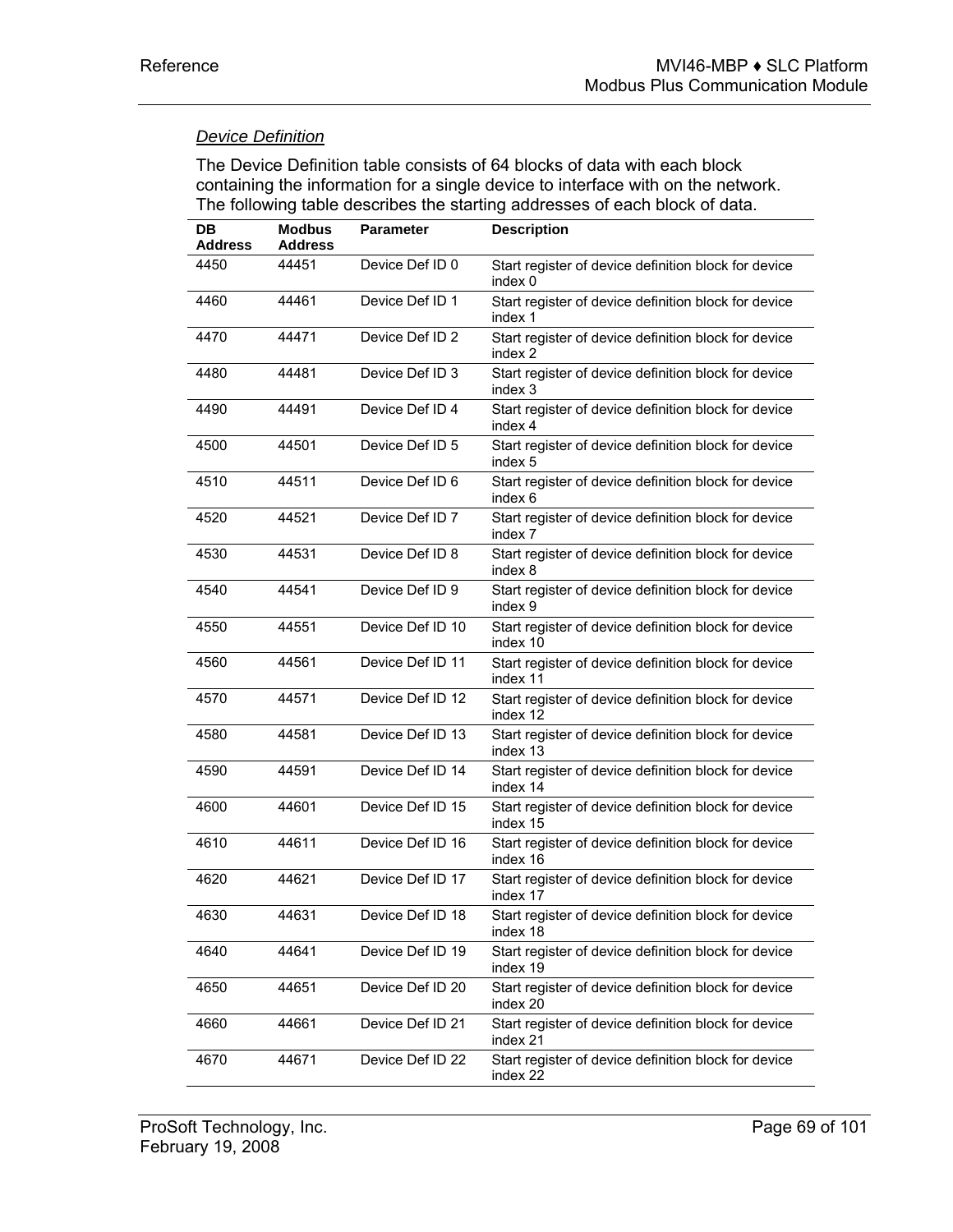| DB.<br><b>Address</b> | <b>Modbus</b><br><b>Address</b> | <b>Parameter</b> | <b>Description</b>                                               |
|-----------------------|---------------------------------|------------------|------------------------------------------------------------------|
| 4680                  | 44681                           | Device Def ID 23 | Start register of device definition block for device<br>index 23 |
| 4690                  | 44691                           | Device Def ID 24 | Start register of device definition block for device<br>index 24 |
| 4700                  | 44701                           | Device Def ID 25 | Start register of device definition block for device<br>index 25 |
| 4710                  | 44711                           | Device Def ID 26 | Start register of device definition block for device<br>index 26 |
| 4720                  | 44721                           | Device Def ID 27 | Start register of device definition block for device<br>index 27 |
| 4730                  | 44731                           | Device Def ID 28 | Start register of device definition block for device<br>index 28 |
| 4740                  | 44741                           | Device Def ID 29 | Start register of device definition block for device<br>index 29 |
| 4750                  | 44751                           | Device Def ID 30 | Start register of device definition block for device<br>index 30 |
| 4760                  | 44761                           | Device Def ID 31 | Start register of device definition block for device<br>index 31 |
| 4770                  | 44771                           | Device Def ID 32 | Start register of device definition block for device<br>index 32 |
| 4780                  | 44781                           | Device Def ID 33 | Start register of device definition block for device<br>index 33 |
| 4790                  | 44791                           | Device Def ID 34 | Start register of device definition block for device<br>index 34 |
| 4800                  | 44801                           | Device Def ID 35 | Start register of device definition block for device<br>index 35 |
| 4810                  | 44811                           | Device Def ID 36 | Start register of device definition block for device<br>index 36 |
| 4820                  | 44821                           | Device Def ID 37 | Start register of device definition block for device<br>index 37 |
| 4830                  | 44831                           | Device Def ID 38 | Start register of device definition block for device<br>index 38 |
| 4840                  | 44841                           | Device Def ID 39 | Start register of device definition block for device<br>index 39 |
| 4850                  | 44851                           | Device Def ID 40 | Start register of device definition block for device<br>index 40 |
| 4860                  | 44861                           | Device Def ID 41 | Start register of device definition block for device<br>index 41 |
| 4870                  | 44871                           | Device Def ID 42 | Start register of device definition block for device<br>index 42 |
| 4880                  | 44881                           | Device Def ID 43 | Start register of device definition block for device<br>index 43 |
| 4890                  | 44891                           | Device Def ID 44 | Start register of device definition block for device<br>index 44 |
| 4900                  | 44901                           | Device Def ID 45 | Start register of device definition block for device<br>index 45 |
| 4910                  | 44911                           | Device Def ID 46 | Start register of device definition block for device<br>index 46 |
| 4920                  | 44921                           | Device Def ID 47 | Start register of device definition block for device<br>index 47 |
| 4930                  | 44931                           | Device Def ID 48 | Start register of device definition block for device<br>index 48 |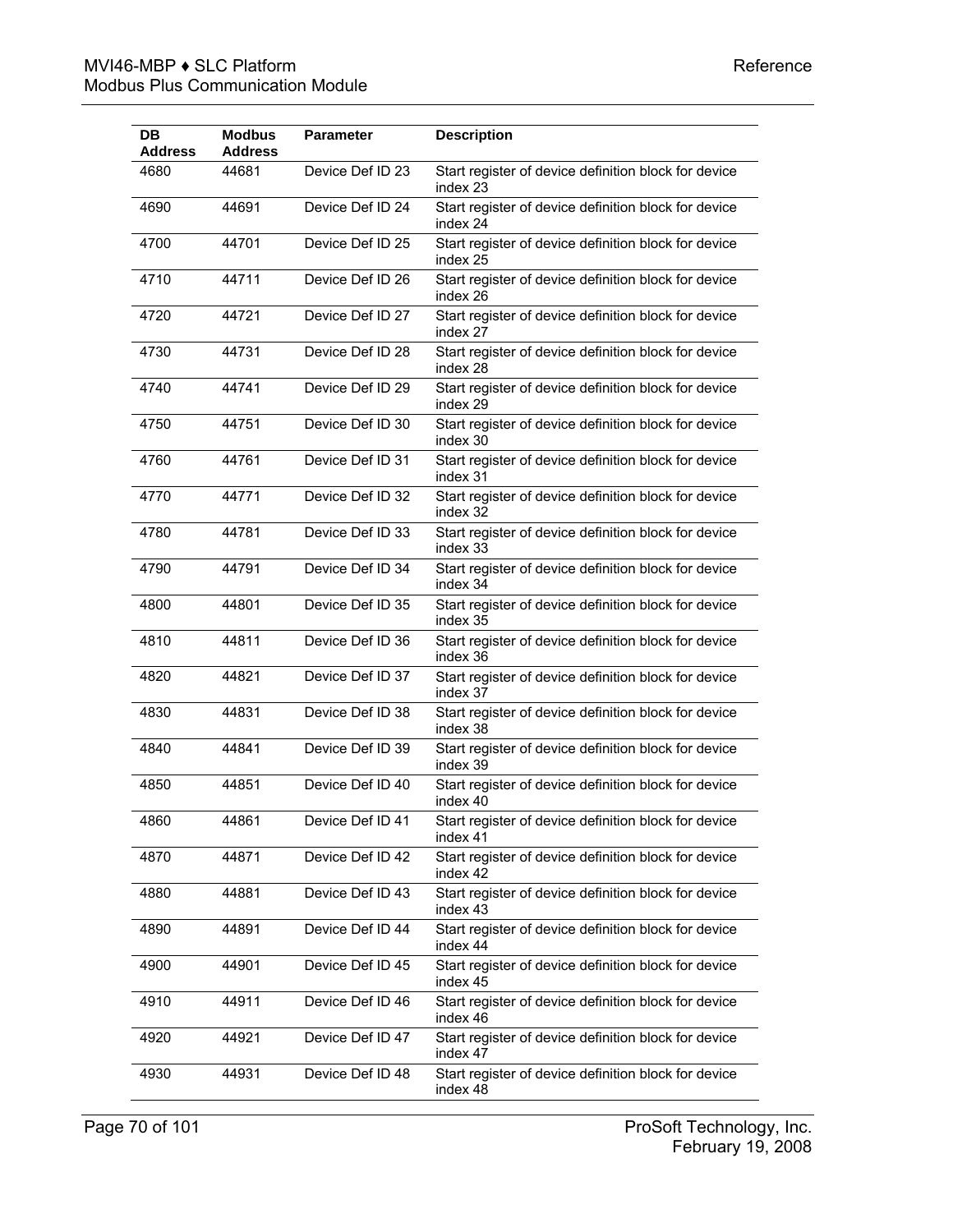| DB<br><b>Address</b> | <b>Modbus</b><br><b>Address</b> | <b>Parameter</b> | <b>Description</b>                                               |
|----------------------|---------------------------------|------------------|------------------------------------------------------------------|
| 4940                 | 44941                           | Device Def ID 49 | Start register of device definition block for device<br>index 49 |
| 4950                 | 44951                           | Device Def ID 50 | Start register of device definition block for device<br>index 50 |
| 4960                 | 44961                           | Device Def ID 51 | Start register of device definition block for device<br>index 51 |
| 4970                 | 44971                           | Device Def ID 52 | Start register of device definition block for device<br>index 52 |
| 4980                 | 44981                           | Device Def ID 53 | Start register of device definition block for device<br>index 53 |
| 4990                 | 44991                           | Device Def ID 54 | Start register of device definition block for device<br>index 54 |
| 5000                 | 45001                           | Device Def ID 55 | Start register of device definition block for device<br>index 55 |
| 5010                 | 45011                           | Device Def ID 56 | Start register of device definition block for device<br>index 56 |
| 5020                 | 45021                           | Device Def ID 57 | Start register of device definition block for device<br>index 57 |
| 5030                 | 45031                           | Device Def ID 58 | Start register of device definition block for device<br>index 58 |
| 5040                 | 45041                           | Device Def ID 59 | Start register of device definition block for device<br>index 59 |
| 5050                 | 45051                           | Device Def ID 60 | Start register of device definition block for device<br>index 60 |
| 5060                 | 45061                           | Device Def ID 61 | Start register of device definition block for device<br>index 61 |
| 5070                 | 45071                           | Device Def ID 62 | Start register of device definition block for device<br>index 62 |
| 5080                 | 45081                           | Device Def ID 63 | Start register of device definition block for device<br>index 63 |

# *Device Definition Block Format*

The structure of the data in each block is described in the following table:

| DB<br><b>Address</b> | <b>Modbus</b><br><b>Address</b> | <b>Parameter</b> | <b>Description</b>                                                                                                                                                                                                                                                                                                                                                                                      |
|----------------------|---------------------------------|------------------|---------------------------------------------------------------------------------------------------------------------------------------------------------------------------------------------------------------------------------------------------------------------------------------------------------------------------------------------------------------------------------------------------------|
| 4450                 | 44451                           | Route 1          | These values determine the network route that a                                                                                                                                                                                                                                                                                                                                                         |
| 4451                 | 44452                           | Route 2          | message will use to get from the module to a node<br>on the network. The values are entered directly                                                                                                                                                                                                                                                                                                    |
| 4452                 | 44453                           | Route 3          | into the Modbus Plus message. Note the following:                                                                                                                                                                                                                                                                                                                                                       |
| 4453                 | 44454                           | Route 4          | <b>PLCs:</b> When addressing these devices, the last<br>non-zero byte in the routing list specifies the<br>network node address. For example, to reach<br>node 7 on the network, enter 7, 0, 0, 0, 0.                                                                                                                                                                                                   |
| 4454                 | 44455                           | Route 5          |                                                                                                                                                                                                                                                                                                                                                                                                         |
|                      |                                 |                  | <b>ModConnect Type Devices: When addressing</b><br>these devices (including other MVI46-MBP<br>modules), the next-to-last non-zero values<br>specifies the node address and the last non-zero<br>value specifies the slave data path to use (1 to 8).<br>If the slave path is set incorrectly the message will<br>fail. For example, to reach slave path 1 on node 6,<br>enter values of 6, 1, 0, 0, 0. |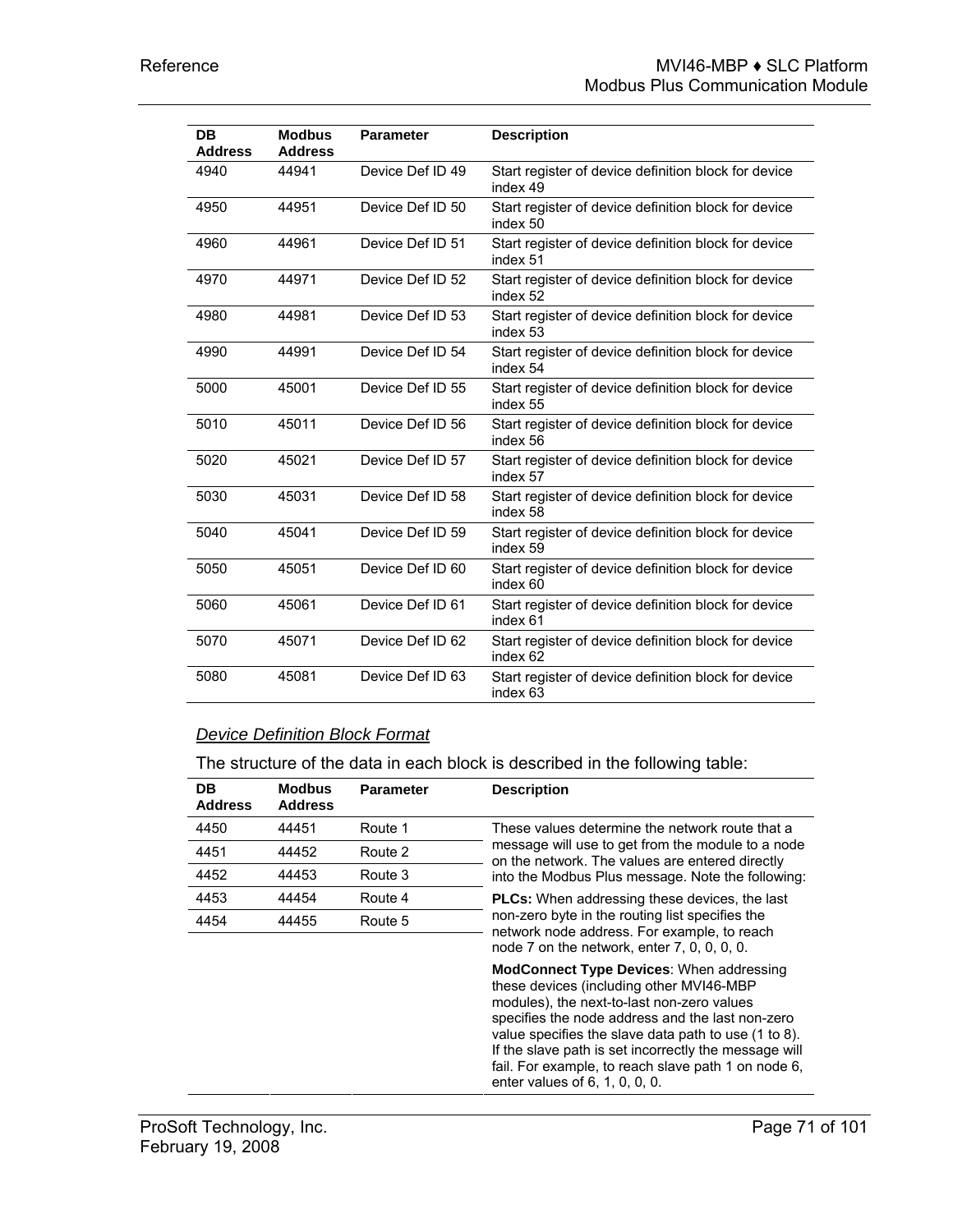| DB<br><b>Address</b> | <b>Modbus</b><br><b>Address</b> | <b>Parameter</b>             | <b>Description</b>                                                                                                                                                                                                                                                                                                         |
|----------------------|---------------------------------|------------------------------|----------------------------------------------------------------------------------------------------------------------------------------------------------------------------------------------------------------------------------------------------------------------------------------------------------------------------|
| 4455                 | 44456                           | Device Type                  | This parameter is ignored in the current version of<br>the software. It may be required in future releases<br>to customize communication for non-compliant<br>devices.                                                                                                                                                     |
| 4456                 | 44457                           | Global In Length             | This parameter sets the length of global data<br>accepted from the specified node. If a value of<br>zero is entered, no global data will be accepted<br>from this node. A value of 1 to 32 indicate that<br>global data is to be expected from the module and<br>the length of data to accept is set in this<br>parameter. |
| 4457                 | 44458                           | Global In Storage<br>Address | This parameter specifies the starting address in<br>the module's database where the received global<br>data will be placed. Valid locations are from 0 to<br>3999.                                                                                                                                                         |
| 4458                 | 44459                           | Spare                        | Not used                                                                                                                                                                                                                                                                                                                   |
| 4459                 | 44460                           | Spare                        | Not used                                                                                                                                                                                                                                                                                                                   |

# *Master Command List*

The next data set present in the module's database is the master command list. Each command requires a block of ten registers in the database to describe the command. There are 200 commands that can be defined in the module. Therefore, this data occupies 2000 registers. The starting locations for the commands is shown in the following table:

| DB<br><b>Address</b> | <b>Modbus</b><br><b>Address</b> | <b>Parameter</b> | <b>Description</b>                      |
|----------------------|---------------------------------|------------------|-----------------------------------------|
| 5090                 | 45091                           | Cmd $#0$         | Start of command block for command # 0  |
| 5100                 | 45101                           | Cmd $# 1$        | Start of command block for command #1   |
| 5110                 | 45111                           | Cmd $#2$         | Start of command block for command #2   |
| 5120                 | 45121                           | Cmd $#3$         | Start of command block for command #3   |
| 5130                 | 45131                           | Cmd #4           | Start of command block for command #4   |
| 5140                 | 45141                           | Cmd #5           | Start of command block for command #5   |
|                      |                                 |                  |                                         |
| 7060                 | 47061                           | Cmd #197         | Start of command block for command #197 |
| 7070                 | 47071                           | Cmd #198         | Start of command block for command #198 |
| 7080                 | 47081                           | Cmd # 199        | Start of command block for command #199 |

The data structure associated with each command block is described in the following table: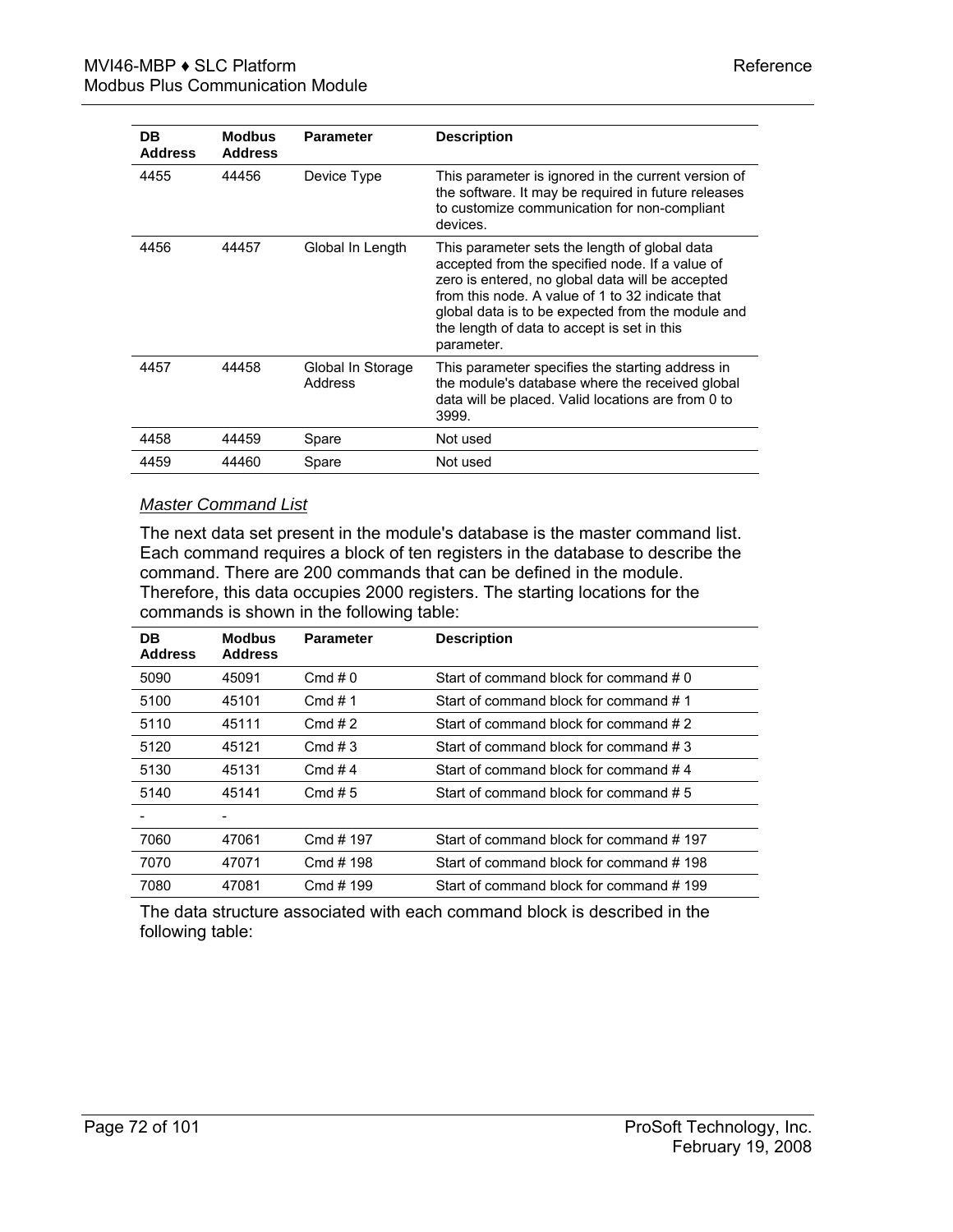| DB<br><b>Address</b> | <b>Modbus</b><br><b>Address</b> | <b>Parameter</b>                        | <b>Description</b>                                                                                                                                                                                                                                                                                                                                                                                            |
|----------------------|---------------------------------|-----------------------------------------|---------------------------------------------------------------------------------------------------------------------------------------------------------------------------------------------------------------------------------------------------------------------------------------------------------------------------------------------------------------------------------------------------------------|
| 5090                 | 45091                           | Enable                                  | This parameter is used define if the command will<br>be executed or will be disregarded. The following<br>values are valid: 0=Disables the command and it<br>will not execute; 1=The command will be<br>considered for execution each scan of the<br>command list and will be controlled by the PollInt<br>parameter; and 2=The command will only execute<br>if the event control bit for the command is set. |
| 5091                 | 45092                           | Module's<br>Database<br>Register Number | This parameter specifies the starting internal<br>register address to be associated with the<br>command. Valid entry for this parameter is 0 to<br>3999.                                                                                                                                                                                                                                                      |
| 5092                 | 45093                           | Polling Interval                        | This parameter defines the minimum number of<br>seconds to wait between the execution of<br>continuous commands (Enable=1). This poll<br>interval command can be used to lighten the<br>communications load on a busy network. Valid<br>entry for this parameter is 0 to 65535.                                                                                                                               |
| 5093                 | 45094                           | <b>Register Count</b>                   | This parameter defines the number of registers to<br>be considered by the command. Valid entry for<br>this parameter is 1 to 100.                                                                                                                                                                                                                                                                             |
| 5094                 | 45095                           | Swap Code                               | This parameter is not implemented in the current<br>version of the software but will be used in the<br>future to swap the bytes of word and double-word<br>values when floating-point data is required.                                                                                                                                                                                                       |
| 5095                 | 45096                           | Device Index                            | This parameter associates the command with a<br>device defined in the device definition table<br>(Device[] in the MBPlusModuleDef object). The<br>index defined in this parameter sets the route path<br>defined for the device in the Modbus Plus<br>message.                                                                                                                                                |
| 5096                 | 45097                           | <b>Function Code</b>                    | This parameter specifies the function to be<br>performed by the command. Valid entries are 3=<br>Read register data from a node and 16= Write<br>register data to a node.                                                                                                                                                                                                                                     |
| 5097                 | 45098                           | <b>Register Address</b><br>in Device    | This parameter defines the starting address in the<br>device being considered by the command. Values<br>entered in this field are dependent on the node's<br>database definition. Refer to the specific<br>manufacture's database definition for the device to<br>determine the location of the data to be interfaced.                                                                                        |
| 5098                 | 45099                           | Spare                                   | Not used                                                                                                                                                                                                                                                                                                                                                                                                      |
| 5099                 | 45100                           | Spare                                   | Not used                                                                                                                                                                                                                                                                                                                                                                                                      |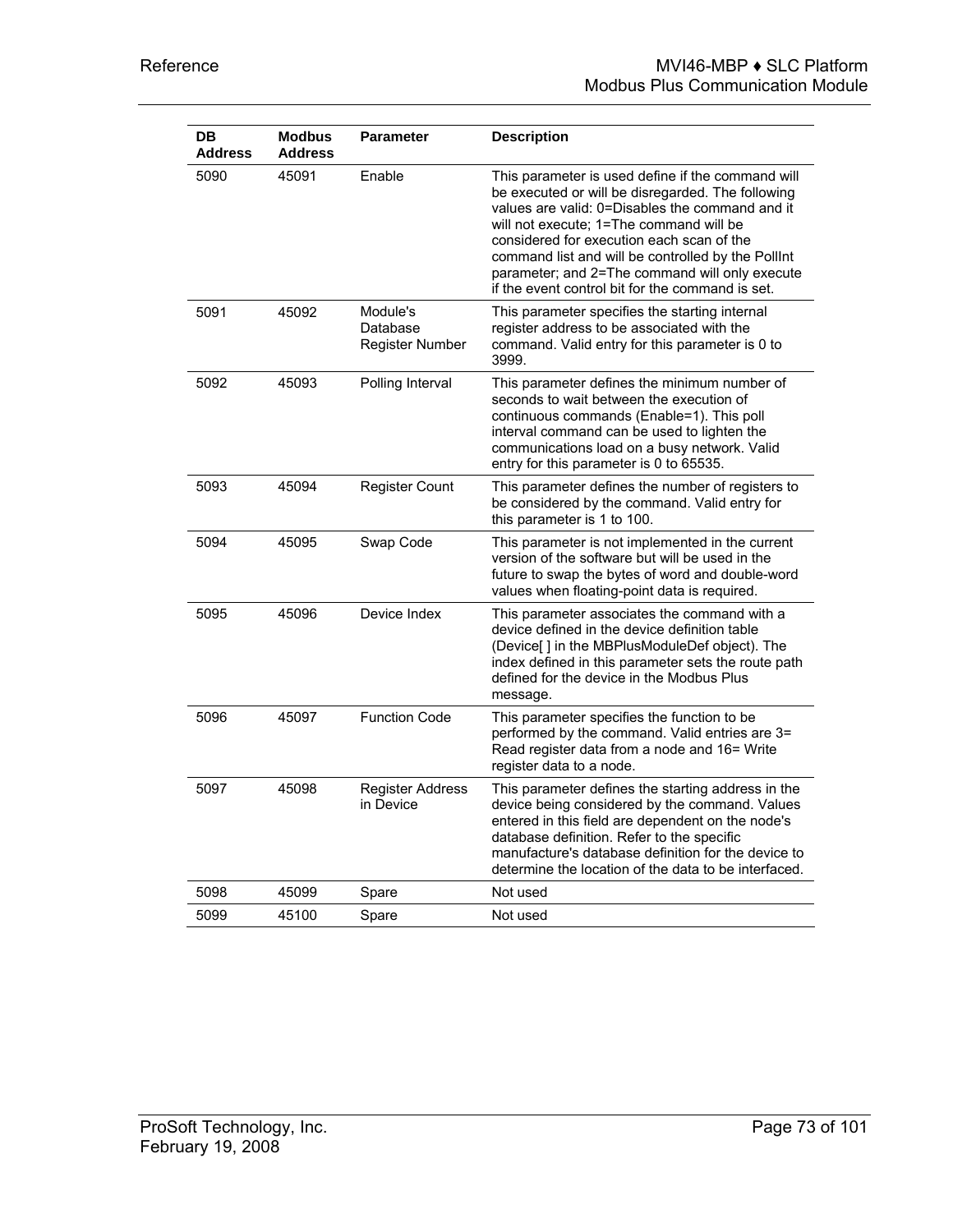### *5.7.4 Global Output Data*

Global Output Data transmitted from the MVI46-MBP module to the network is located at registers 7090 to 7121 in the module's database. This data is globally broadcast to all active nodes on the network.

Destination nodes can be configured to accept or ignore incoming data from specific source nodes. Data is transferred from the processor to the module in each new output image block. The following table shows the database registers used by this data.

| DB.<br><b>Address</b> | <b>Modbus</b><br><b>Address</b> | Ox Output<br>Table Offset* | Parameter     | Description                              |
|-----------------------|---------------------------------|----------------------------|---------------|------------------------------------------|
| 7090                  | 47091                           | $O: \times 0$              | Global Out 0  | Global output data for module word $#0$  |
| 7091                  | 47092                           | Q: x.1                     | Global Out 1  | Global output data for module word #1    |
| 7092                  | 47093                           | 0: x.2                     | Global Out 2  | Global output data for module word #2    |
| 7093                  | 47094                           | Q: x.3                     | Global Out 3  | Global output data for module word $# 3$ |
| 7094                  | 47095                           | Q: x.4                     | Global Out 4  | Global output data for module word $# 4$ |
|                       | $\overline{a}$                  | ٠                          |               |                                          |
| 7121                  | 47122                           | Q: x.31                    | Global Out 31 | Global output data for module word #31   |
| 7122                  | 47123                           |                            | Spare         | Not used                                 |
| 7123                  | 47124                           |                            | Spare         | Not used                                 |
| 7124                  | 47125                           |                            | Spare         | Not used                                 |
| 7125                  | 47126                           |                            | Spare         | Not used                                 |
| 7126                  | 47127                           |                            | Spare         | Not used                                 |
| 7127                  | 47128                           |                            | Spare         | Not used                                 |
| 7128                  | 47129                           |                            | Spare         | Not used                                 |
| 7129                  | 47130                           |                            | Spare         | Not used                                 |

#### *Global Out Image*

 $*$   $x =$  the slot number in the chassis where the module is installed.

### *5.7.5 Input File Data*

The MVI46-MBP module transfers up to 32 words of data in each new input image block sent to the processor. Incoming data from each source node can be indexed into up to eight fields for delivery into separate data destinations in the receiving node. Nodes configured for global input can request up to 32 words from each node up to a maximum of 500 words.

The data used to construct is block is determined by the Input File Map data set. The data transferred to the processor is located in the module's database at registers 7130 to 7161. The following table describes the register locations for this data in the module's database: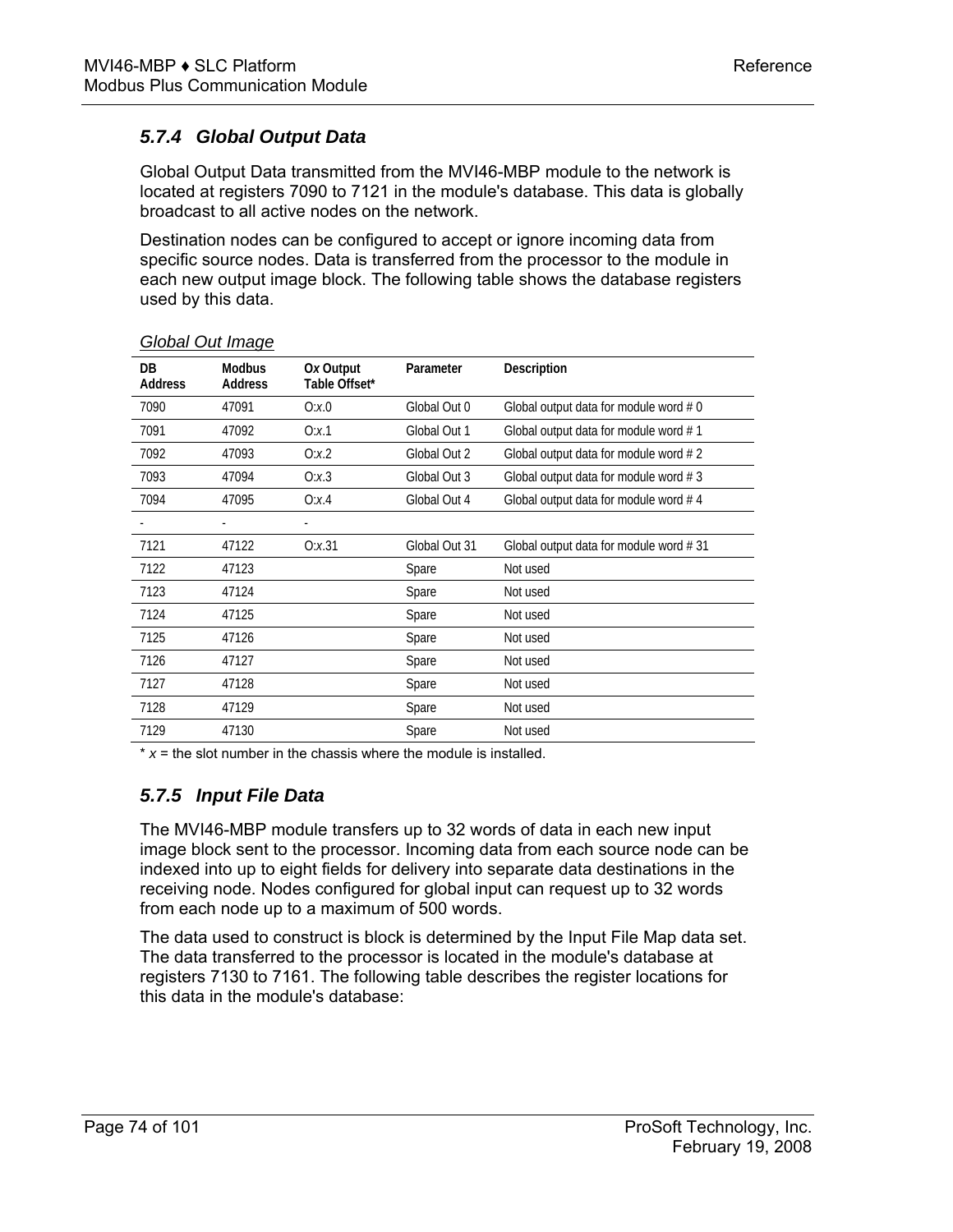| Global In Image      |                                 |                                       |                 |                                               |
|----------------------|---------------------------------|---------------------------------------|-----------------|-----------------------------------------------|
| DB<br><b>Address</b> | <b>Modbus</b><br><b>Address</b> | Ix Input Table<br>Offset <sup>*</sup> | Parameter       | Description                                   |
| 7130                 | 47131                           | $\mathsf{L} \times 0$                 | In File Word 0  | Data from Input File Map index 0 for word 0   |
| 7131                 | 47132                           | $\mathsf{L} \mathsf{X}$               | In File Word 1  | Data from Input File Map index 1 for word 1   |
| 7132                 | 47133                           | $\mathsf{L} \times 2$                 | In File Word 2  | Data from Input File Map index 2 for word 2   |
| 7133                 | 47134                           | $\mathsf{L} \times 3$                 | In File Word 3  | Data from Input File Map index 3 for word 3   |
|                      |                                 |                                       |                 |                                               |
| 7161                 | 47162                           | l:x.31                                | In File Word 31 | Data from Input File Map index 31 for word 31 |
| 7162                 | 47163                           |                                       | Spare           | Not used                                      |
| 7163                 | 47164                           |                                       | Spare           | Not used                                      |
| 7164                 | 47165                           |                                       | Spare           | Not used                                      |
| 7165                 | 47166                           |                                       | Spare           | Not used                                      |
| 7166                 | 47167                           |                                       | Spare           | Not used                                      |
| 7167                 | 47168                           |                                       | Spare           | Not used                                      |
| 7168                 | 47169                           |                                       | Spare           | Not used                                      |
| 7169                 | 47170                           |                                       | Spare           | Not used                                      |

#### *Global In Image*

 $* x =$  the slot number in the chassis where the module is installed.

### *5.7.6 Command Event Data*

The command event data controls the master command list. If a command is set to be controlled by events, then the status of the bits contained in this data set enable the command for a single instance. Each bit in the event data set is associated with an individual command. When the bit is set, the command will be issued once. The bit must be cleared and set again for the command to be issued again. The first thirteen words of data area associated with the event command data set contain these control bits. The remainder of the data area holds data associated with each event. The following table describes the event data area:

| DB<br><b>Address</b> | <b>Modbus</b><br><b>Address</b> | <b>Parameter</b>             | <b>Description</b>                         |
|----------------------|---------------------------------|------------------------------|--------------------------------------------|
| 7170                 | 47171                           | Fvent Control Word #0        | Event control bits for commands 0 to 15    |
| 7171                 | 47172                           | Event Control Word #1        | Event control bits for commands 16 to 31   |
| 7172                 | 47173                           | Event Control Word #2        | Event control bits for commands 32 to 47   |
| 7173                 | 47174                           | <b>Event Control Word #3</b> | Event control bits for commands 48 to 63   |
| 7174                 | 47175                           | <b>Event Control Word #4</b> | Event control bits for commands 64 to 79   |
| 7175                 | 47176                           | <b>Event Control Word #5</b> | Event control bits for commands 80 to 95   |
| 7176                 | 47177                           | Event Control Word #6        | Event control bits for commands 96 to 111  |
| 7177                 | 47178                           | Event Control Word #7        | Event control bits for commands 112 to 127 |
| 7178                 | 47179                           | Event Control Word #8        | Event control bits for commands 128 to 143 |
| 7179                 | 47180                           | Event Control Word #9        | Event control bits for commands 144 to 159 |
| 7180                 | 47181                           | Event Control Word #10       | Event control bits for commands 160 to 175 |

#### *Command Event Control*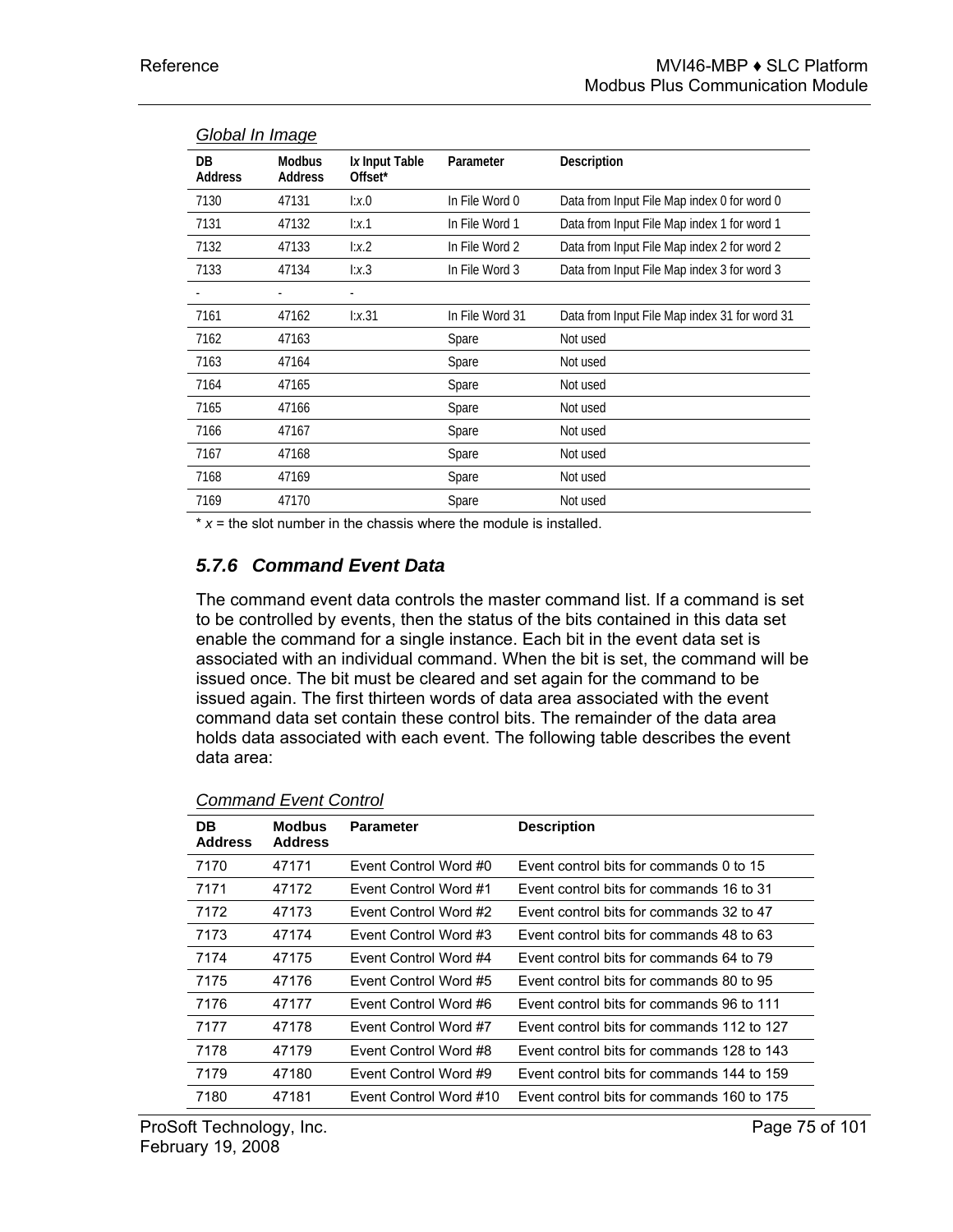| DB.<br><b>Address</b> | <b>Modbus</b><br><b>Address</b> | <b>Parameter</b>          | <b>Description</b>                          |
|-----------------------|---------------------------------|---------------------------|---------------------------------------------|
| 7181                  | 47182                           | Event Control Word #11    | Event control bits for commands 176 to 191  |
| 7182                  | 47183                           | Event Control Word #12    | Event control bits for commands 192 to 199  |
| 7183                  | 47184                           | Event Done Word #0        | Event done bits for commands 0 to 15        |
| 7184                  | 47185                           | Event Done Word #1        | Event done bits for commands 16 to 31       |
| 7185                  | 47186                           | Event Done Word #2        | Event done bits for commands 32 to 47       |
| 7186                  | 47187                           | <b>Event Done Word #3</b> | Event done bits for commands 48 to 63       |
| 7187                  | 47188                           | Event Done Word #4        | Event done bits for commands 64 to 79       |
| 7188                  | 47189                           | Event Done Word #5        | Event done bits for commands 80 to 95       |
| 7189                  | 47190                           | Event Done Word #6        | Event done bits for commands 96 to 111      |
| 7190                  | 47191                           | Event Done Word #7        | Event done bits for commands 112 to 127     |
| 7191                  | 47192                           | Event Done Word #8        | Event done bits for commands 128 to 143     |
| 7192                  | 47193                           | Event Done Word #9        | Event done bits for commands 144 to 159     |
| 7193                  | 47194                           | Event Done Word #10       | Event done bits for commands 160 to 175     |
| 7194                  | 47195                           | Event Done Word #11       | Event done bits for commands 176 to 191     |
| 7195                  | 47196                           | Event Done Word #12       | Event done bits for commands 192 to 199     |
| 7196                  | 47197                           | Event Err Word #0         | Event error bits for commands 0 to 15       |
| 7197                  | 47198                           | Event Err Word #1         | Event error bits for commands 16 to 31      |
| 7198                  | 47199                           | Event Err Word #2         | Event error bits for commands 32 to 47      |
| 7199                  | 47200                           | Event Err Word #3         | Event error bits for commands 48 to 63      |
| 7200                  | 47201                           | Event Err Word #4         | Event error bits for commands 64 to 79      |
| 7201                  | 47202                           | Event Err Word #5         | Event error bits for commands 80 to 95      |
| 7202                  | 47203                           | Event Err Word #6         | Event error bits for commands 96 to 111     |
| 7203                  | 47204                           | Event Err Word #7         | Event error bits for commands 112 to 127    |
| 7204                  | 47205                           | Event Err Word #8         | Event error bits for commands 128 to 143    |
| 7205                  | 47206                           | Event Err Word #9         | Event error bits for commands 144 to 159    |
| 7206                  | 47207                           | Event Err Word #10        | Event error bits for commands 160 to 175    |
| 7207                  | 47208                           | Event Err Word #11        | Event error bits for commands 176 to 191    |
| 7208                  | 47209                           | Event Err Word #12        | Event error bits for commands 192 to 199    |
| 7209                  | 47210                           | Event One Shot #0         | Event one shot bits for commands 0 to 15    |
| 7210                  | 47211                           | Event One Shot #1         | Event one shot bits for commands 16 to 31   |
| 7211                  | 47212                           | Event One Shot #2         | Event one shot bits for commands 32 to 47   |
| 7212                  | 47213                           | Event One Shot #3         | Event one shot bits for commands 48 to 63   |
| 7213                  | 47214                           | Event One Shot #4         | Event one shot bits for commands 64 to 79   |
| 7214                  | 47215                           | Event One Shot #5         | Event one shot bits for commands 80 to 95   |
| 7215                  | 47216                           | Event One Shot #6         | Event one shot bits for commands 96 to 111  |
| 7216                  | 47217                           | Event One Shot #7         | Event one shot bits for commands 112 to 127 |
| 7217                  | 47218                           | Event One Shot #8         | Event one shot bits for commands 128 to 143 |
| 7218                  | 47219                           | Event One Shot #9         | Event one shot bits for commands 144 to 159 |
| 7219                  | 47220                           | Event One Shot #10        | Event one shot bits for commands 160 to 175 |
| 7220                  | 47221                           | Event One Shot #11        | Event one shot bits for commands 176 to 191 |
| 7221                  | 47222                           | Event One Shot #12        | Event one shot bits for commands 192 to 199 |

Page 76 of 101 ProSoft Technology, Inc. February 19, 2008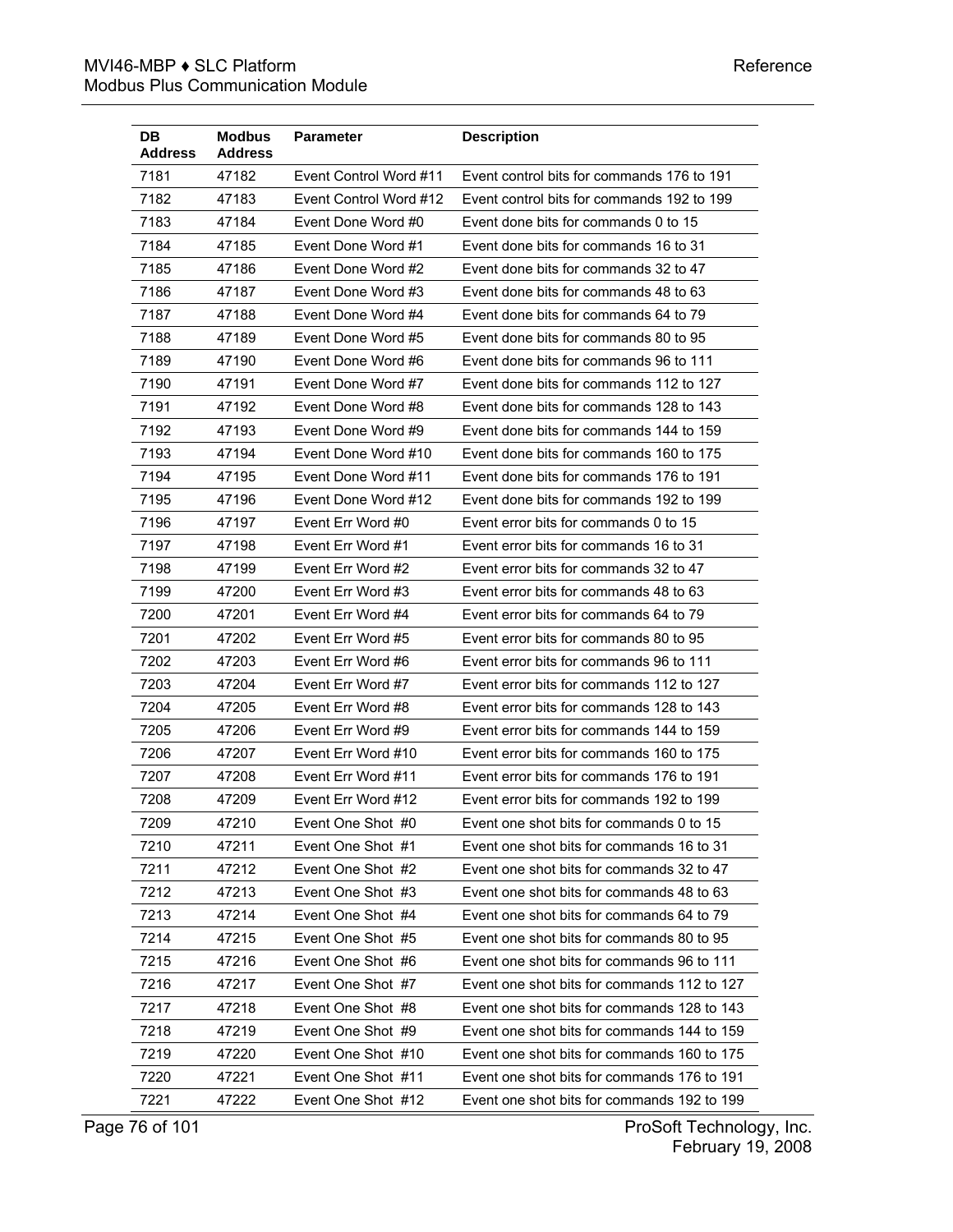# **5.8 Configuration Forms**

This section contains forms that aid in the design of applications using the MVI46-MBP module:

# *5.8.1 Module Configuration*

| Global Input File Map |  |
|-----------------------|--|
|-----------------------|--|

|    | <b>N20 Word Description</b>                              | Value | Word | <b>Description</b>    | Value |
|----|----------------------------------------------------------|-------|------|-----------------------|-------|
| 0  | Module Command Word                                      |       | 40   | Global In Source Addr |       |
| 1  | Local Modbus Plus Node<br>Address (1 to 64)              |       | 41   | Global In Source Addr |       |
| 2  | Global Output File Length (0<br>or 1 to 32)              |       | 42   | Global In Source Addr |       |
| 3  | Global Out Update Timing                                 |       | 43   | Global In Source Addr |       |
| 4  | Input File Length (0 or 1 to<br>32)                      |       | 44   | Global In Source Addr |       |
| 5  | Input File Update Timing                                 |       | 45   | Global In Source Addr |       |
| 6  | Global In Update Timeout                                 |       | 46   | Global In Source Addr |       |
| 7  | Spare                                                    |       | 47   | Global In Source Addr |       |
| 8  | Spare                                                    |       | 48   | Global In Source Addr |       |
| 9  | Spare                                                    |       | 49   | Global In Source Addr |       |
| 10 | Number of Nodes Defined in<br>the Device Definition File |       | 50   | Global In Source Addr |       |
| 11 | Number of Master<br>Commands                             |       | 51   | Global In Source Addr |       |
| 12 | Number of Master Data<br>Paths Maximum                   |       | 52   | Global In Source Addr |       |
| 13 | <b>Master Command Timeout</b><br>Preset                  |       | 53   | Global In Source Addr |       |
| 14 | Spare                                                    |       | 54   | Global In Source Addr |       |
| 15 | Spare                                                    |       | 55   | Global In Source Addr |       |
| 16 | Spare                                                    |       | 56   | Global In Source Addr |       |
| 17 | Spare                                                    |       | 57   | Global In Source Addr |       |
| 18 | Spare                                                    |       | 58   | Global In Source Addr |       |
| 19 | Spare                                                    |       | 59   | Global In Source Addr |       |
| 20 | <b>Block Transfer Failure</b><br>Count                   |       | 60   | Global In Source Addr |       |
| 21 | Spare                                                    |       | 61   | Global In Source Addr |       |
| 22 | Spare                                                    |       | 62   | Global In Source Addr |       |
| 23 | Spare                                                    |       | 63   | Global In Source Addr |       |
| 24 | Spare                                                    |       | 64   | Global In Source Addr |       |
| 25 | Spare                                                    |       | 65   | Global In Source Addr |       |
| 26 | Spare                                                    |       | 66   | Global In Source Addr |       |
| 27 | Spare                                                    |       | 67   | Global In Source Addr |       |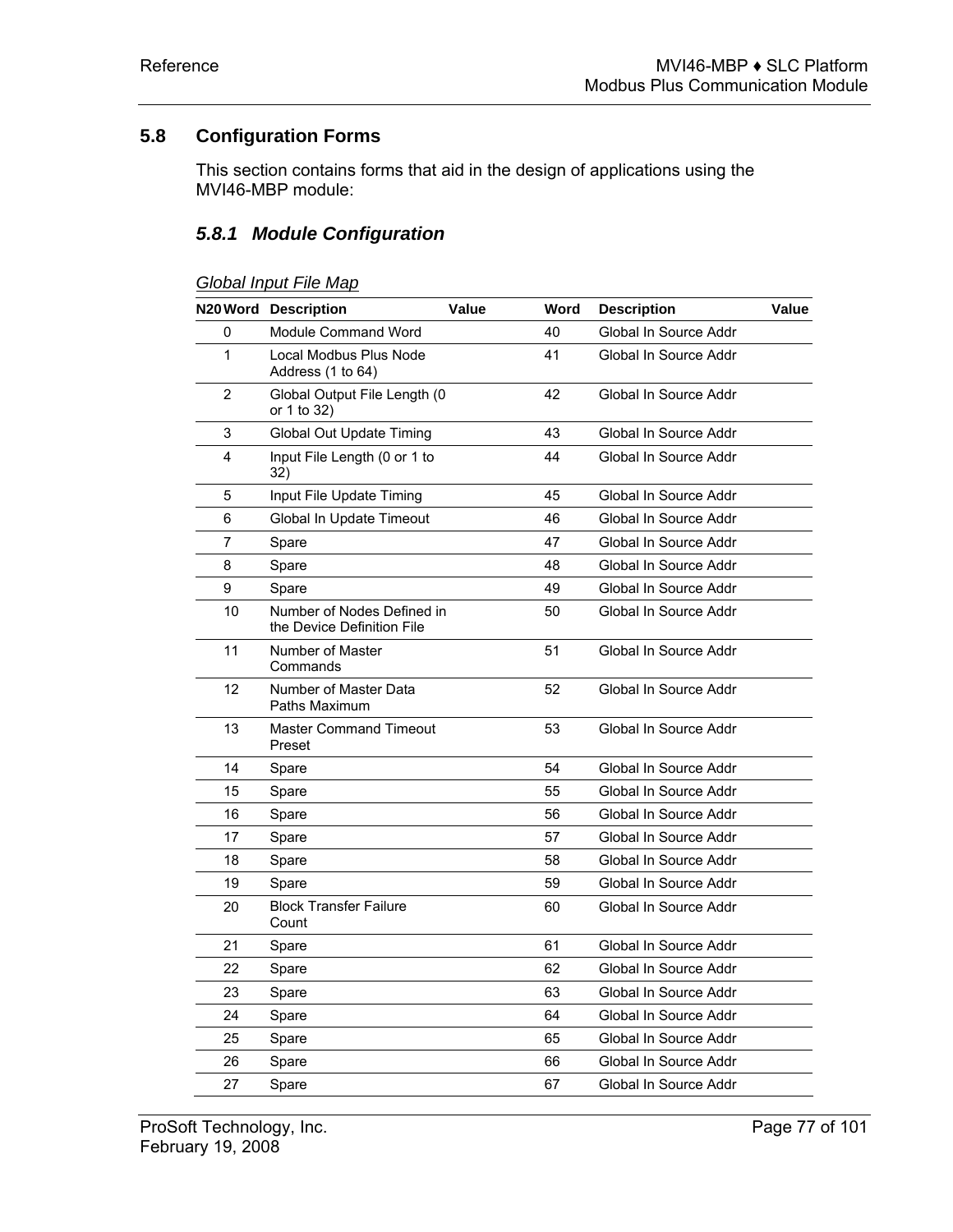|                              | N20 Word Description                   |   |                | Value        |   | Word |             | <b>Description</b>                                                           |                |   | Value                          |
|------------------------------|----------------------------------------|---|----------------|--------------|---|------|-------------|------------------------------------------------------------------------------|----------------|---|--------------------------------|
| 28                           | Spare                                  |   |                |              |   | 68   |             | Global In Source Addr                                                        |                |   |                                |
| 29                           | Spare                                  |   |                |              |   | 69   |             | Global In Source Addr                                                        |                |   |                                |
| 30                           | Spare                                  |   |                |              |   | 70   |             | Global In Source Addr                                                        |                |   |                                |
| 31                           | Spare                                  |   |                |              |   | 71   |             | Global In Source Addr                                                        |                |   |                                |
| 32                           | Spare                                  |   |                |              |   | 72   |             | Not Used                                                                     |                |   |                                |
| 33                           | Spare                                  |   |                |              |   | 73   |             | Not Used                                                                     |                |   |                                |
| 34                           | Spare                                  |   |                |              |   | 74   |             | Not Used                                                                     |                |   |                                |
| 35                           | Spare                                  |   |                |              |   | 75   |             | Not Used                                                                     |                |   |                                |
| 36                           | Spare                                  |   |                |              |   | 76   |             | Not Used                                                                     |                |   |                                |
| 37                           | Spare                                  |   |                |              |   | 77   |             | Not Used                                                                     |                |   |                                |
| 38                           | Spare                                  |   |                |              |   | 78   |             | Not Used                                                                     |                |   |                                |
| 39                           | Spare                                  |   |                |              |   | 79   |             | Not Used                                                                     |                |   |                                |
|                              | Module Command Word                    |   |                |              |   |      |             |                                                                              |                |   |                                |
|                              | 9000: Module Configuration Request     |   |                |              |   |      |             |                                                                              |                |   |                                |
|                              | 9001: Module Configuration Ready       |   |                |              |   |      |             |                                                                              |                |   |                                |
|                              | 9997: Read Configuration from M1 File  |   |                |              |   |      |             |                                                                              |                |   |                                |
|                              | 9998: Warm Boot Module                 |   |                |              |   |      |             |                                                                              |                |   |                                |
|                              | 9999: Cold Boot Module                 |   |                |              |   |      |             |                                                                              |                |   |                                |
|                              | <b>Device Definition Configuration</b> |   |                |              |   |      |             |                                                                              |                |   |                                |
| <b>N21</b>                   |                                        | 0 | 1              | $\mathbf{2}$ | 3 | 4    | 5           | 6                                                                            | $\overline{7}$ | 8 | 9                              |
| <b>SLC</b><br><b>Address</b> | <b>Device</b><br><b>Number</b>         | 1 | $\overline{2}$ | 3            | 4 | 5    | <b>Type</b> | Route Route Route Route Route Device Global Global Not<br><b>Length Dest</b> |                |   | <b>Not</b><br><b>Used Used</b> |
| $0$ to $9$                   | 0                                      |   |                |              |   |      |             |                                                                              |                |   |                                |
| 10 to 19                     | 1                                      |   |                |              |   |      |             |                                                                              |                |   |                                |
| 20 to 29                     | $\overline{2}$                         |   |                |              |   |      |             |                                                                              |                |   |                                |
| 30 to 39                     | 3                                      |   |                |              |   |      |             |                                                                              |                |   |                                |
| 40 to 49                     | $\overline{4}$                         |   |                |              |   |      |             |                                                                              |                |   |                                |
| 50 to 59                     | 5                                      |   |                |              |   |      |             |                                                                              |                |   |                                |
| 60 to 69                     | 6                                      |   |                |              |   |      |             |                                                                              |                |   |                                |
| 70 to 79                     | 7                                      |   |                |              |   |      |             |                                                                              |                |   |                                |
| 80 to 89                     | 8                                      |   |                |              |   |      |             |                                                                              |                |   |                                |
| 90 to 99                     | 9                                      |   |                |              |   |      |             |                                                                              |                |   |                                |
| 100 to 109                   | 10                                     |   |                |              |   |      |             |                                                                              |                |   |                                |
| 110 to 119                   | 11                                     |   |                |              |   |      |             |                                                                              |                |   |                                |
| 120 to 129                   | 12                                     |   |                |              |   |      |             |                                                                              |                |   |                                |
| 130 to 139                   | 13                                     |   |                |              |   |      |             |                                                                              |                |   |                                |
| 140 to 149                   | 14                                     |   |                |              |   |      |             |                                                                              |                |   |                                |
| 150 to 159                   | 15                                     |   |                |              |   |      |             |                                                                              |                |   |                                |
| 160 to 169                   | 16                                     |   |                |              |   |      |             |                                                                              |                |   |                                |
| 170 to 179                   | 17                                     |   |                |              |   |      |             |                                                                              |                |   |                                |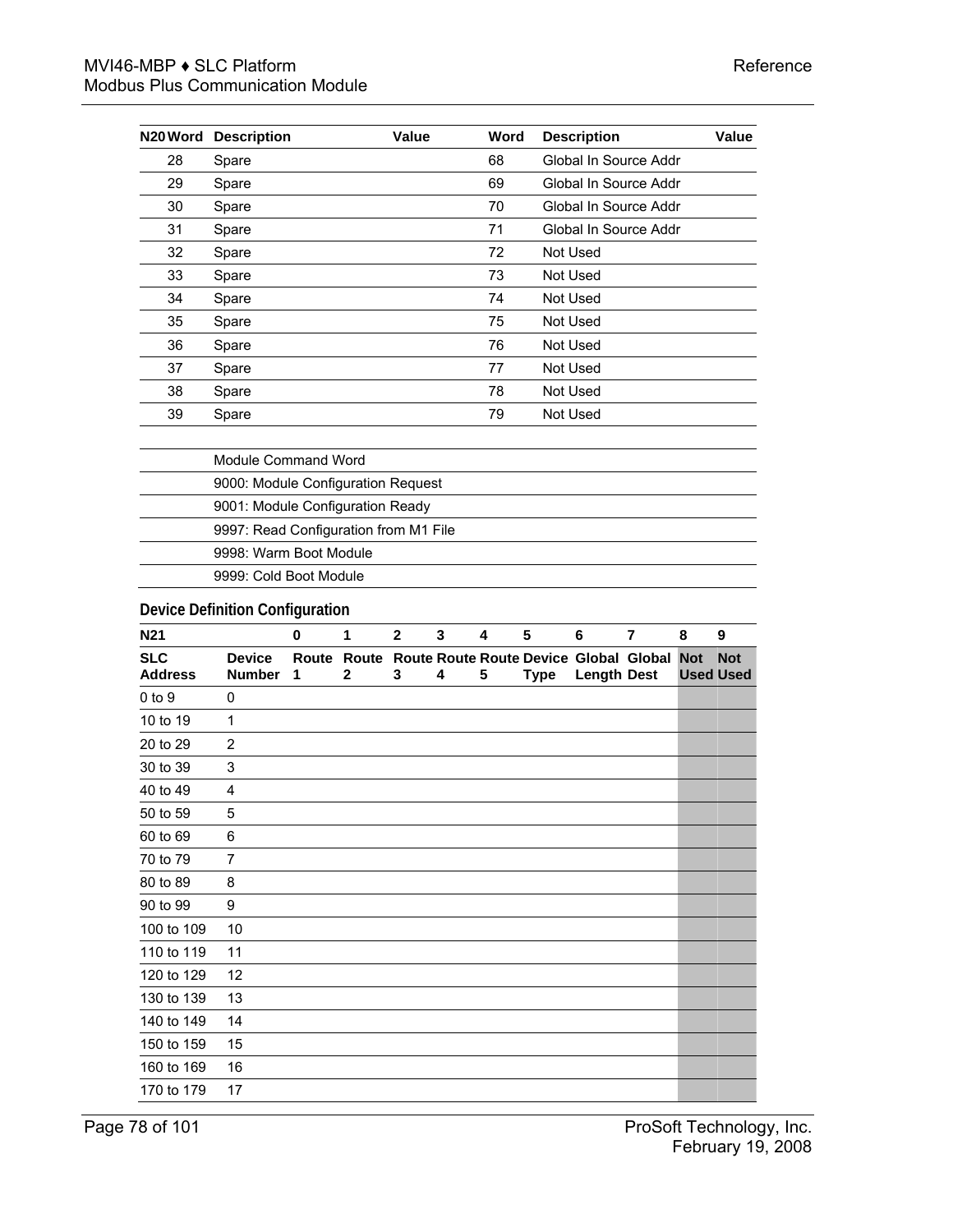| <b>N21</b>                   |                                | 0  | 1 | $\mathbf{2}$ | 3 | 4 | 5           | 6                                                                 | 8                              | 9          |
|------------------------------|--------------------------------|----|---|--------------|---|---|-------------|-------------------------------------------------------------------|--------------------------------|------------|
| <b>SLC</b><br><b>Address</b> | <b>Device</b><br><b>Number</b> | -1 | 2 | 3            | 4 | 5 | <b>Type</b> | Route Route Route Route Route Device Global Global<br>Length Dest | <b>Not</b><br><b>Used Used</b> | <b>Not</b> |
| 180 to 189                   | 18                             |    |   |              |   |   |             |                                                                   |                                |            |
| 190 to 199                   | 19                             |    |   |              |   |   |             |                                                                   |                                |            |
| 200 to 209                   | 20                             |    |   |              |   |   |             |                                                                   |                                |            |
| 210 to 219                   | 21                             |    |   |              |   |   |             |                                                                   |                                |            |
| 220 to 229                   | 22                             |    |   |              |   |   |             |                                                                   |                                |            |
| 230 to 239                   | 23                             |    |   |              |   |   |             |                                                                   |                                |            |
| 240 to 249                   | 24                             |    |   |              |   |   |             |                                                                   |                                |            |

| <b>N22</b>                   |                                | $\bf{0}$   | 1                                | $\overline{2}$ | 3 | 4 | 5           | 6                                                            | $\overline{7}$ | 8          | 9                              |
|------------------------------|--------------------------------|------------|----------------------------------|----------------|---|---|-------------|--------------------------------------------------------------|----------------|------------|--------------------------------|
| <b>SLC</b><br><b>Address</b> | <b>Device</b><br><b>Number</b> | Route<br>1 | Route<br>$\overline{\mathbf{2}}$ | 3              | 4 | 5 | <b>Type</b> | Route Route Route Device Global Global<br><b>Length Dest</b> |                | <b>Not</b> | <b>Not</b><br><b>Used Used</b> |
| $0$ to $9$                   | 25                             |            |                                  |                |   |   |             |                                                              |                |            |                                |
| 10 to 19                     | 26                             |            |                                  |                |   |   |             |                                                              |                |            |                                |
| 20 to 29                     | 27                             |            |                                  |                |   |   |             |                                                              |                |            |                                |
| 30 to 39                     | 28                             |            |                                  |                |   |   |             |                                                              |                |            |                                |
| 40 to 49                     | 29                             |            |                                  |                |   |   |             |                                                              |                |            |                                |
| 50 to 59                     | 30                             |            |                                  |                |   |   |             |                                                              |                |            |                                |
| 60 to 69                     | 31                             |            |                                  |                |   |   |             |                                                              |                |            |                                |
| 70 to 79                     | 32                             |            |                                  |                |   |   |             |                                                              |                |            |                                |
| 80 to 89                     | 33                             |            |                                  |                |   |   |             |                                                              |                |            |                                |
| 90 to 99                     | 34                             |            |                                  |                |   |   |             |                                                              |                |            |                                |
| 100 to 109                   | 35                             |            |                                  |                |   |   |             |                                                              |                |            |                                |
| 110 to 119                   | 36                             |            |                                  |                |   |   |             |                                                              |                |            |                                |
| 120 to 129                   | 37                             |            |                                  |                |   |   |             |                                                              |                |            |                                |
| 130 to 139                   | 38                             |            |                                  |                |   |   |             |                                                              |                |            |                                |
| 140 to 149                   | 39                             |            |                                  |                |   |   |             |                                                              |                |            |                                |
| 150 to 159                   | 40                             |            |                                  |                |   |   |             |                                                              |                |            |                                |
| 160 to 169                   | 41                             |            |                                  |                |   |   |             |                                                              |                |            |                                |
| 170 to 179                   | 42                             |            |                                  |                |   |   |             |                                                              |                |            |                                |
| 180 to 189                   | 43                             |            |                                  |                |   |   |             |                                                              |                |            |                                |
| 190 to 199                   | 44                             |            |                                  |                |   |   |             |                                                              |                |            |                                |
| 200 to 209                   | 45                             |            |                                  |                |   |   |             |                                                              |                |            |                                |
| 210 to 219                   | 46                             |            |                                  |                |   |   |             |                                                              |                |            |                                |
| 220 to 229                   | 47                             |            |                                  |                |   |   |             |                                                              |                |            |                                |
| 230 to 239                   | 48                             |            |                                  |                |   |   |             |                                                              |                |            |                                |
| 240 to 249                   | 49                             |            |                                  |                |   |   |             |                                                              |                |            |                                |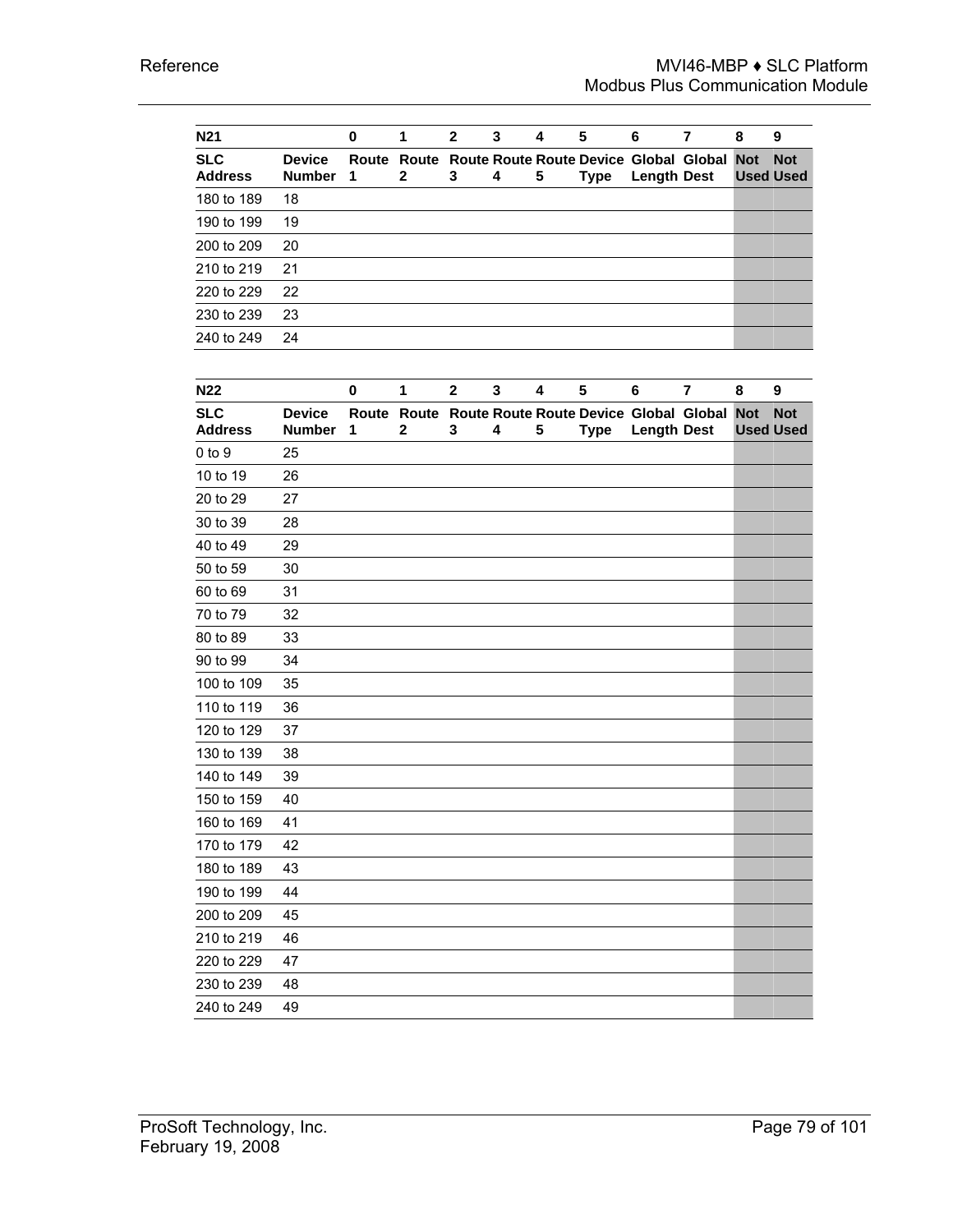| <b>N23</b>                   |                                | $\bf{0}$   | 1          | $\mathbf{2}$ | 3 | 4 | 5           | 6                                                                   | 7 | 8          | 9                              |
|------------------------------|--------------------------------|------------|------------|--------------|---|---|-------------|---------------------------------------------------------------------|---|------------|--------------------------------|
| <b>SLC</b><br><b>Address</b> | <b>Device</b><br><b>Number</b> | Route<br>1 | Route<br>2 | 3            | 4 | 5 | <b>Type</b> | <b>Route Route Route Device Global Global</b><br><b>Length Dest</b> |   | <b>Not</b> | <b>Not</b><br><b>Used Used</b> |
| $0$ to $9$                   | 50                             |            |            |              |   |   |             |                                                                     |   |            |                                |
| 10 to 19                     | 51                             |            |            |              |   |   |             |                                                                     |   |            |                                |
| 20 to 29                     | 52                             |            |            |              |   |   |             |                                                                     |   |            |                                |
| 30 to 39                     | 53                             |            |            |              |   |   |             |                                                                     |   |            |                                |
| 40 to 49                     | 54                             |            |            |              |   |   |             |                                                                     |   |            |                                |
| 50 to 59                     | 55                             |            |            |              |   |   |             |                                                                     |   |            |                                |
| 60 to 69                     | 56                             |            |            |              |   |   |             |                                                                     |   |            |                                |
| 70 to 79                     | 57                             |            |            |              |   |   |             |                                                                     |   |            |                                |
| 80 to 89                     | 58                             |            |            |              |   |   |             |                                                                     |   |            |                                |
| 90 to 99                     | 59                             |            |            |              |   |   |             |                                                                     |   |            |                                |
| 100 to 109                   | 60                             |            |            |              |   |   |             |                                                                     |   |            |                                |
| 110 to 119                   | 61                             |            |            |              |   |   |             |                                                                     |   |            |                                |
| 120 to 129                   | 62                             |            |            |              |   |   |             |                                                                     |   |            |                                |
| 130 to 139                   | 63                             |            |            |              |   |   |             |                                                                     |   |            |                                |

# *Master Command List*

| <b>N24</b>                   |                | $\bf{0}$             | 1                           | $\mathbf{2}$ | 3   | 4            | 5                           | 6    | $\overline{7}$ | 8 | 9                  |
|------------------------------|----------------|----------------------|-----------------------------|--------------|-----|--------------|-----------------------------|------|----------------|---|--------------------|
| <b>SLC</b><br><b>Address</b> |                | <b>Cmd Enable DB</b> | Code Address Interval Count | Poll         | Reg | Swap<br>Code | <b>Device Func</b><br>Index | Code | Dev<br>Reg     |   | <b>Spare Spare</b> |
| $0$ to $9$                   | 0              |                      |                             |              |     |              |                             |      |                |   |                    |
| 10 to 19                     | 1              |                      |                             |              |     |              |                             |      |                |   |                    |
| 20 to 29                     | $\overline{2}$ |                      |                             |              |     |              |                             |      |                |   |                    |
| 30 to 39                     | 3              |                      |                             |              |     |              |                             |      |                |   |                    |
| 40 to 49                     | 4              |                      |                             |              |     |              |                             |      |                |   |                    |
| 50 to 59                     | 5              |                      |                             |              |     |              |                             |      |                |   |                    |
| 60 to 69                     | 6              |                      |                             |              |     |              |                             |      |                |   |                    |
| 70 to 79                     | $\overline{7}$ |                      |                             |              |     |              |                             |      |                |   |                    |
| 80 to 89                     | 8              |                      |                             |              |     |              |                             |      |                |   |                    |
| 90 to 99                     | 9              |                      |                             |              |     |              |                             |      |                |   |                    |
| 100 to 109 10                |                |                      |                             |              |     |              |                             |      |                |   |                    |
| 110 to 119 11                |                |                      |                             |              |     |              |                             |      |                |   |                    |
| 120 to 129 12                |                |                      |                             |              |     |              |                             |      |                |   |                    |
| 130 to 139 13                |                |                      |                             |              |     |              |                             |      |                |   |                    |
| 140 to 149 14                |                |                      |                             |              |     |              |                             |      |                |   |                    |
| 150 to 159 15                |                |                      |                             |              |     |              |                             |      |                |   |                    |
| 160 to 169 16                |                |                      |                             |              |     |              |                             |      |                |   |                    |
| 170 to 179 17                |                |                      |                             |              |     |              |                             |      |                |   |                    |
| 180 to 189 18                |                |                      |                             |              |     |              |                             |      |                |   |                    |
| 190 to 199 19                |                |                      |                             |              |     |              |                             |      |                |   |                    |
| 200 to 209 20                |                |                      |                             |              |     |              |                             |      |                |   |                    |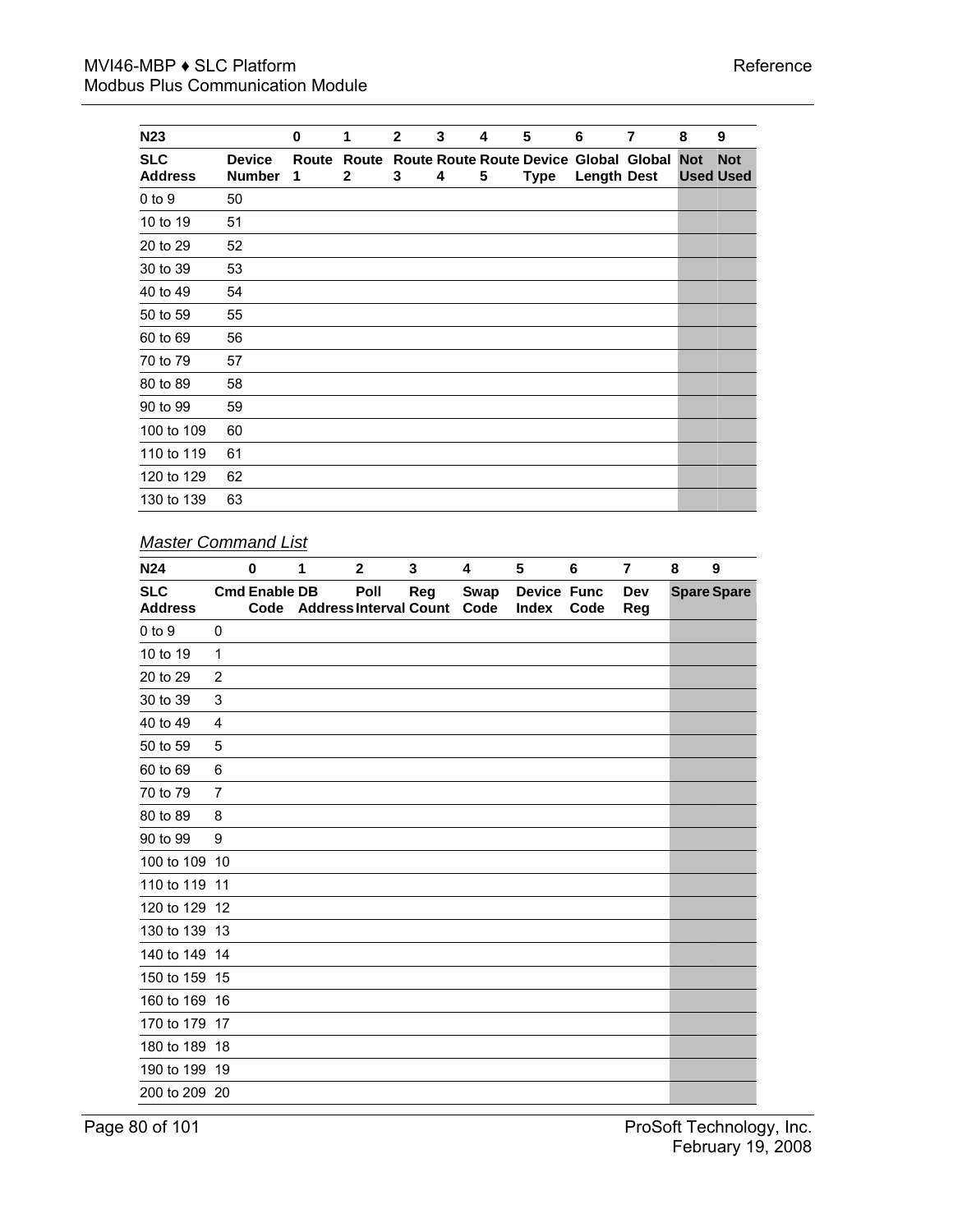| <b>N24</b>                   |    | 0                            | 1                             | $\mathbf{2}$ | 3   | 4                   | 5                                  | 6    | $\overline{\mathbf{r}}$ | 8 | 9                  |
|------------------------------|----|------------------------------|-------------------------------|--------------|-----|---------------------|------------------------------------|------|-------------------------|---|--------------------|
| <b>SLC</b><br><b>Address</b> |    | <b>Cmd Enable DB</b><br>Code | <b>Address Interval Count</b> | Poll         | Reg | <b>Swap</b><br>Code | <b>Device Func</b><br><b>Index</b> | Code | Dev<br>Reg              |   | <b>Spare Spare</b> |
| 210 to 219 21                |    |                              |                               |              |     |                     |                                    |      |                         |   |                    |
| 220 to 229 22                |    |                              |                               |              |     |                     |                                    |      |                         |   |                    |
| 230 to 239 23                |    |                              |                               |              |     |                     |                                    |      |                         |   |                    |
| 240 to 249 24                |    |                              |                               |              |     |                     |                                    |      |                         |   |                    |
|                              |    |                              |                               |              |     |                     |                                    |      |                         |   |                    |
| <b>N25</b>                   |    | 0                            | 1                             | $\mathbf{2}$ | 3   | 4                   | 5                                  | 6    | 7                       | 8 | 9                  |
| <b>SLC</b><br><b>Address</b> |    | <b>Cmd Enable DB</b>         | Code Address Interval Count   | Poll         | Reg | <b>Swap</b><br>Code | <b>Device Func</b><br><b>Index</b> | Code | Dev<br>Reg              |   | <b>Spare Spare</b> |
| $0$ to $9$                   | 25 |                              |                               |              |     |                     |                                    |      |                         |   |                    |
| 10 to 19                     | 26 |                              |                               |              |     |                     |                                    |      |                         |   |                    |
| 20 to 29                     | 27 |                              |                               |              |     |                     |                                    |      |                         |   |                    |
| 30 to 39                     | 28 |                              |                               |              |     |                     |                                    |      |                         |   |                    |
| 40 to 49                     | 29 |                              |                               |              |     |                     |                                    |      |                         |   |                    |
| 50 to 59                     | 30 |                              |                               |              |     |                     |                                    |      |                         |   |                    |
| 60 to 69                     | 31 |                              |                               |              |     |                     |                                    |      |                         |   |                    |
| 70 to 79                     | 32 |                              |                               |              |     |                     |                                    |      |                         |   |                    |
| 80 to 89                     | 33 |                              |                               |              |     |                     |                                    |      |                         |   |                    |
| 90 to 99                     | 34 |                              |                               |              |     |                     |                                    |      |                         |   |                    |
| 100 to 109 35                |    |                              |                               |              |     |                     |                                    |      |                         |   |                    |
| 110 to 119 36                |    |                              |                               |              |     |                     |                                    |      |                         |   |                    |
| 120 to 129 37                |    |                              |                               |              |     |                     |                                    |      |                         |   |                    |
| 130 to 139 38                |    |                              |                               |              |     |                     |                                    |      |                         |   |                    |
| 140 to 149 39                |    |                              |                               |              |     |                     |                                    |      |                         |   |                    |
| 150 to 159 40                |    |                              |                               |              |     |                     |                                    |      |                         |   |                    |
| 160 to 169 41                |    |                              |                               |              |     |                     |                                    |      |                         |   |                    |
| 170 to 179 42                |    |                              |                               |              |     |                     |                                    |      |                         |   |                    |
| 180 to 189 43                |    |                              |                               |              |     |                     |                                    |      |                         |   |                    |
| 190 to 199 44                |    |                              |                               |              |     |                     |                                    |      |                         |   |                    |
| 200 to 209 45                |    |                              |                               |              |     |                     |                                    |      |                         |   |                    |
| 210 to 219 46                |    |                              |                               |              |     |                     |                                    |      |                         |   |                    |
| 220 to 229 47                |    |                              |                               |              |     |                     |                                    |      |                         |   |                    |
| 230 to 239 48                |    |                              |                               |              |     |                     |                                    |      |                         |   |                    |
| 240 to 249 49                |    |                              |                               |              |     |                     |                                    |      |                         |   |                    |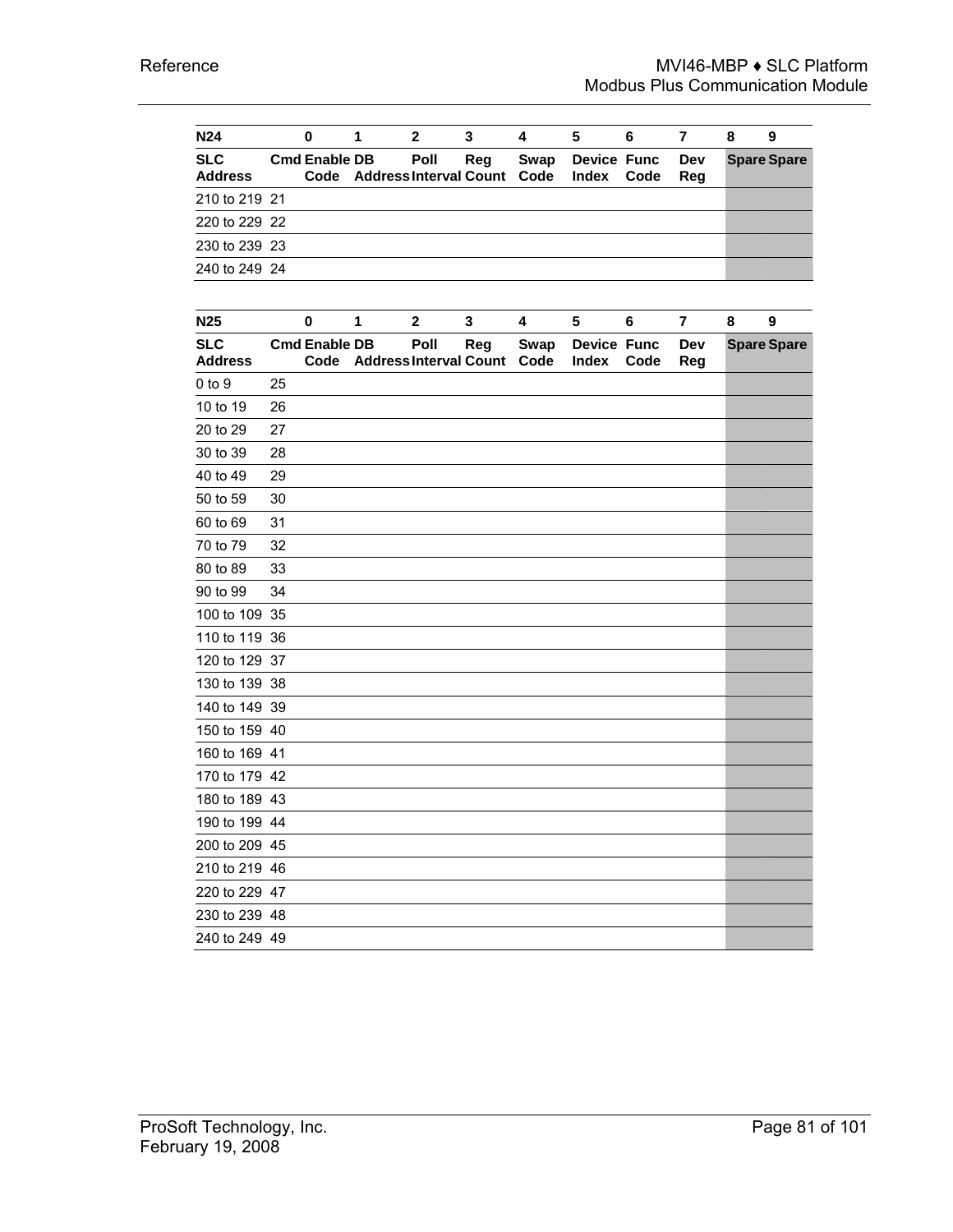| N <sub>26</sub>              |    | 0                            | 1                             | $\mathbf{2}$ | 3   | 4                   | 5                                  | 6    | 7              | 8 | 9                  |
|------------------------------|----|------------------------------|-------------------------------|--------------|-----|---------------------|------------------------------------|------|----------------|---|--------------------|
| <b>SLC</b><br><b>Address</b> |    | <b>Cmd Enable DB</b><br>Code | <b>Address Interval Count</b> | Poll         | Reg | <b>Swap</b><br>Code | <b>Device Func</b><br><b>Index</b> | Code | Dev<br>Reg     |   | <b>Spare Spare</b> |
| $0$ to $9$                   | 50 |                              |                               |              |     |                     |                                    |      |                |   |                    |
| 10 to 19                     | 51 |                              |                               |              |     |                     |                                    |      |                |   |                    |
| 20 to 29                     | 52 |                              |                               |              |     |                     |                                    |      |                |   |                    |
| 30 to 39                     | 53 |                              |                               |              |     |                     |                                    |      |                |   |                    |
| 40 to 49                     | 54 |                              |                               |              |     |                     |                                    |      |                |   |                    |
| 50 to 59                     | 55 |                              |                               |              |     |                     |                                    |      |                |   |                    |
| 60 to 69                     | 56 |                              |                               |              |     |                     |                                    |      |                |   |                    |
| 70 to 79                     | 57 |                              |                               |              |     |                     |                                    |      |                |   |                    |
| 80 to 89                     | 58 |                              |                               |              |     |                     |                                    |      |                |   |                    |
| 90 to 99                     | 59 |                              |                               |              |     |                     |                                    |      |                |   |                    |
| 100 to 109 60                |    |                              |                               |              |     |                     |                                    |      |                |   |                    |
| 110 to 119 61                |    |                              |                               |              |     |                     |                                    |      |                |   |                    |
| 120 to 129 62                |    |                              |                               |              |     |                     |                                    |      |                |   |                    |
| 130 to 139 63                |    |                              |                               |              |     |                     |                                    |      |                |   |                    |
| 140 to 149 64                |    |                              |                               |              |     |                     |                                    |      |                |   |                    |
| 150 to 159 65                |    |                              |                               |              |     |                     |                                    |      |                |   |                    |
| 160 to 169 66                |    |                              |                               |              |     |                     |                                    |      |                |   |                    |
| 170 to 179 67                |    |                              |                               |              |     |                     |                                    |      |                |   |                    |
| 180 to 189 68                |    |                              |                               |              |     |                     |                                    |      |                |   |                    |
| 190 to 199 69                |    |                              |                               |              |     |                     |                                    |      |                |   |                    |
| 200 to 209 70                |    |                              |                               |              |     |                     |                                    |      |                |   |                    |
| 210 to 219 71                |    |                              |                               |              |     |                     |                                    |      |                |   |                    |
| 220 to 229 72                |    |                              |                               |              |     |                     |                                    |      |                |   |                    |
| 230 to 239 73                |    |                              |                               |              |     |                     |                                    |      |                |   |                    |
| 240 to 249 74                |    |                              |                               |              |     |                     |                                    |      |                |   |                    |
| N27                          |    | $\pmb{0}$                    | 1                             | $\mathbf{2}$ | 3   | 4                   | 5                                  | 6    | $\overline{7}$ | 8 | $\boldsymbol{9}$   |
| <b>SLC</b><br><b>Address</b> |    | <b>Cmd Enable DB</b><br>Code | <b>Address Interval Count</b> | Poll         | Reg | Swap<br>Code        | <b>Device Func</b><br><b>Index</b> | Code | Dev<br>Reg     |   | <b>Spare Spare</b> |
| $0$ to $9$                   | 75 |                              |                               |              |     |                     |                                    |      |                |   |                    |
| 10 to 19                     | 76 |                              |                               |              |     |                     |                                    |      |                |   |                    |
| 20 to 29                     | 77 |                              |                               |              |     |                     |                                    |      |                |   |                    |
| 30 to 39                     | 78 |                              |                               |              |     |                     |                                    |      |                |   |                    |
| 40 to 49                     | 79 |                              |                               |              |     |                     |                                    |      |                |   |                    |
| 50 to 59                     | 80 |                              |                               |              |     |                     |                                    |      |                |   |                    |
| 60 to 69                     | 81 |                              |                               |              |     |                     |                                    |      |                |   |                    |
| 70 to 79                     | 82 |                              |                               |              |     |                     |                                    |      |                |   |                    |
| 80 to 89                     | 83 |                              |                               |              |     |                     |                                    |      |                |   |                    |
| 90 to 99                     | 84 |                              |                               |              |     |                     |                                    |      |                |   |                    |
| 100 to 109 85                |    |                              |                               |              |     |                     |                                    |      |                |   |                    |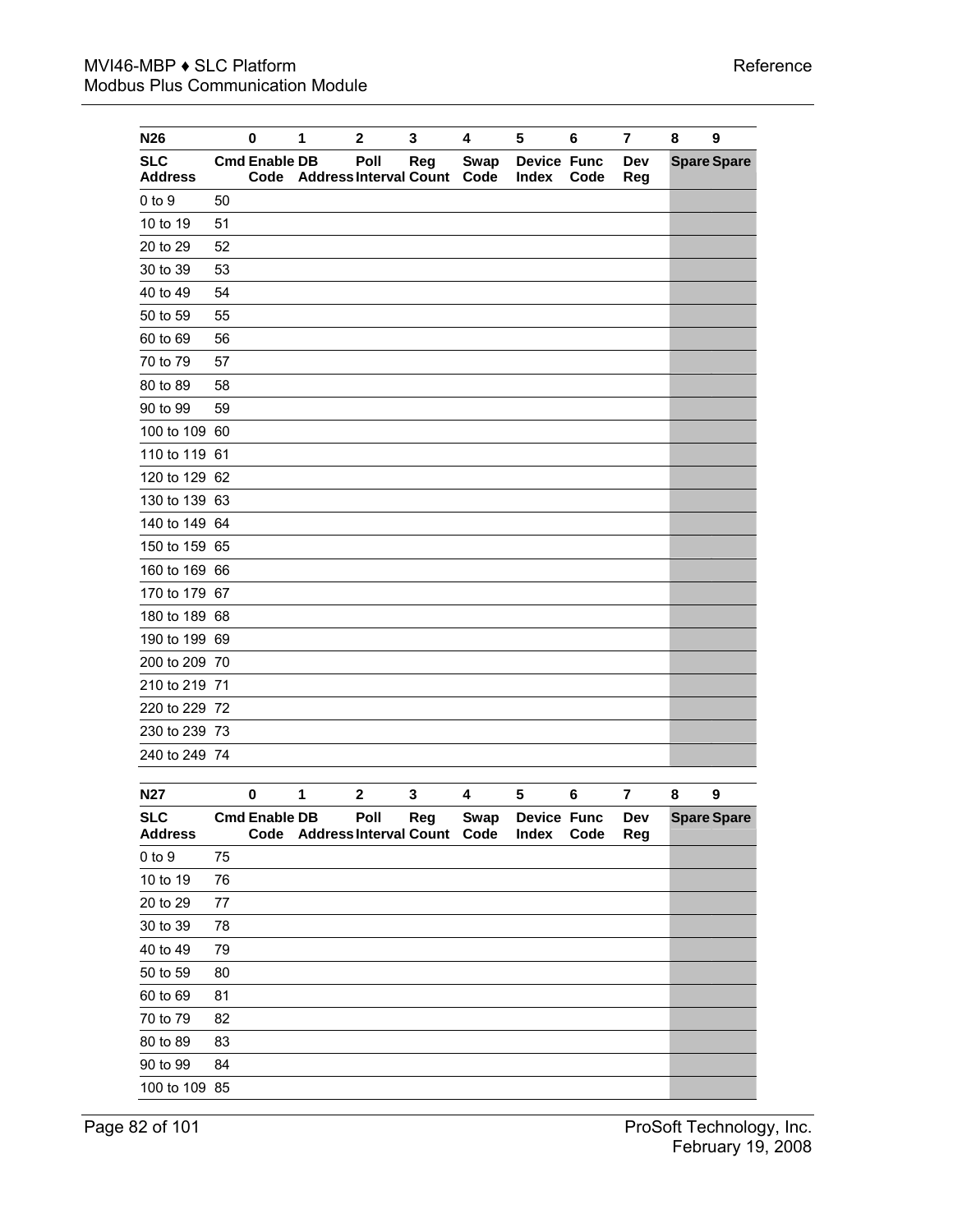| <b>N27</b>                   |     | $\bf{0}$                     | $\mathbf 1$                        | $\mathbf{2}$ | 3   | 4            | 5                                  | 6    | $\overline{7}$ | 8 | 9                  |
|------------------------------|-----|------------------------------|------------------------------------|--------------|-----|--------------|------------------------------------|------|----------------|---|--------------------|
| <b>SLC</b><br><b>Address</b> |     | <b>Cmd Enable DB</b><br>Code | <b>Address Interval Count</b>      | Poll         | Reg | Swap<br>Code | <b>Device Func</b><br>Index        | Code | Dev<br>Reg     |   | <b>Spare Spare</b> |
| 110 to 119 86                |     |                              |                                    |              |     |              |                                    |      |                |   |                    |
| 120 to 129 87                |     |                              |                                    |              |     |              |                                    |      |                |   |                    |
| 130 to 139 88                |     |                              |                                    |              |     |              |                                    |      |                |   |                    |
| 140 to 149 89                |     |                              |                                    |              |     |              |                                    |      |                |   |                    |
| 150 to 159 90                |     |                              |                                    |              |     |              |                                    |      |                |   |                    |
| 160 to 169 91                |     |                              |                                    |              |     |              |                                    |      |                |   |                    |
| 170 to 179 92                |     |                              |                                    |              |     |              |                                    |      |                |   |                    |
| 180 to 189 93                |     |                              |                                    |              |     |              |                                    |      |                |   |                    |
| 190 to 199 94                |     |                              |                                    |              |     |              |                                    |      |                |   |                    |
| 200 to 209 95                |     |                              |                                    |              |     |              |                                    |      |                |   |                    |
| 210 to 219 96                |     |                              |                                    |              |     |              |                                    |      |                |   |                    |
| 220 to 229 97                |     |                              |                                    |              |     |              |                                    |      |                |   |                    |
| 230 to 239 98                |     |                              |                                    |              |     |              |                                    |      |                |   |                    |
| 240 to 249 99                |     |                              |                                    |              |     |              |                                    |      |                |   |                    |
|                              |     |                              |                                    |              |     |              |                                    |      |                |   |                    |
| <b>N28</b>                   |     | $\mathbf 0$                  | 1                                  | $\mathbf{2}$ | 3   | 4            | 5                                  | 6    | $\overline{7}$ | 8 | 9                  |
| <b>SLC</b><br><b>Address</b> |     | <b>Cmd Enable DB</b><br>Code | <b>Address Interval Count Code</b> | Poll         | Reg | <b>Swap</b>  | <b>Device Func</b><br><b>Index</b> | Code | Dev<br>Reg     |   | <b>Spare Spare</b> |
| $0$ to $9$                   | 100 |                              |                                    |              |     |              |                                    |      |                |   |                    |
| 10 to 19                     | 101 |                              |                                    |              |     |              |                                    |      |                |   |                    |
| 20 to 29                     | 102 |                              |                                    |              |     |              |                                    |      |                |   |                    |
| 30 to 39                     | 103 |                              |                                    |              |     |              |                                    |      |                |   |                    |
| 40 to 49                     | 104 |                              |                                    |              |     |              |                                    |      |                |   |                    |
| 50 to 59                     | 105 |                              |                                    |              |     |              |                                    |      |                |   |                    |
| 60 to 69                     | 106 |                              |                                    |              |     |              |                                    |      |                |   |                    |
| 70 to 79                     | 107 |                              |                                    |              |     |              |                                    |      |                |   |                    |
| 80 to 89                     | 108 |                              |                                    |              |     |              |                                    |      |                |   |                    |
| 90 to 99                     | 109 |                              |                                    |              |     |              |                                    |      |                |   |                    |
| 100 to 109 110               |     |                              |                                    |              |     |              |                                    |      |                |   |                    |
| 110 to 119 111               |     |                              |                                    |              |     |              |                                    |      |                |   |                    |
| 120 to 129 112               |     |                              |                                    |              |     |              |                                    |      |                |   |                    |
| 130 to 139 113               |     |                              |                                    |              |     |              |                                    |      |                |   |                    |
| 140 to 149 114               |     |                              |                                    |              |     |              |                                    |      |                |   |                    |
| 150 to 159 115               |     |                              |                                    |              |     |              |                                    |      |                |   |                    |
| 160 to 169 116               |     |                              |                                    |              |     |              |                                    |      |                |   |                    |
| 170 to 179 117               |     |                              |                                    |              |     |              |                                    |      |                |   |                    |
| 180 to 189 118               |     |                              |                                    |              |     |              |                                    |      |                |   |                    |
| 190 to 199 119               |     |                              |                                    |              |     |              |                                    |      |                |   |                    |
| 200 to 209 120               |     |                              |                                    |              |     |              |                                    |      |                |   |                    |
| 210 to 219 121               |     |                              |                                    |              |     |              |                                    |      |                |   |                    |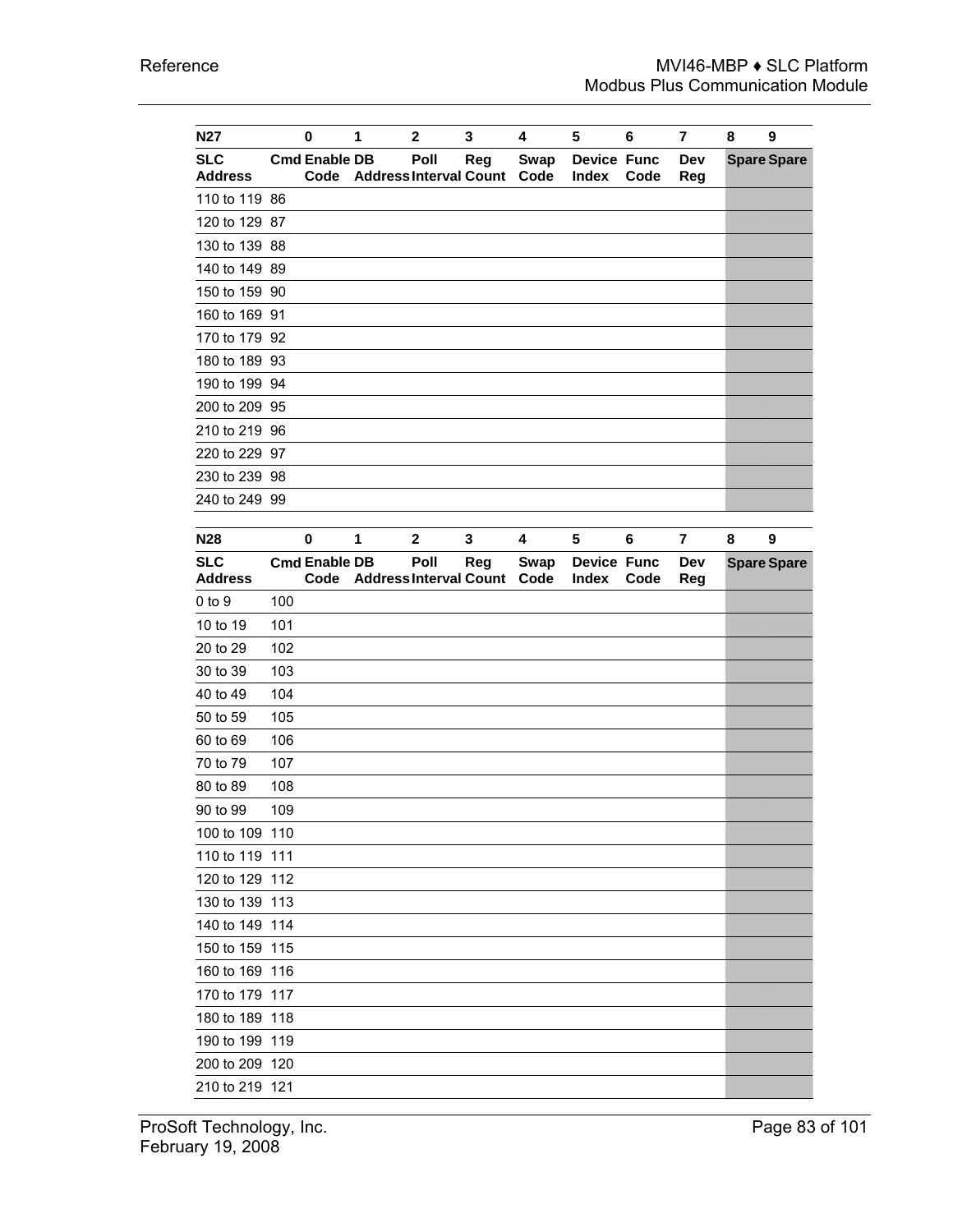| <b>N28</b>                   |     | $\bf{0}$                         | 1                                | $\overline{2}$       | 3   | 4                   | 5                                  | 6    | $\overline{7}$ | 8 | 9                  |
|------------------------------|-----|----------------------------------|----------------------------------|----------------------|-----|---------------------|------------------------------------|------|----------------|---|--------------------|
| <b>SLC</b>                   |     | <b>Cmd Enable DB</b>             |                                  | Poll                 | Reg | Swap                | <b>Device Func</b>                 |      | Dev            |   | <b>Spare Spare</b> |
| <b>Address</b>               |     |                                  | Code Address Interval Count Code |                      |     |                     | <b>Index</b>                       | Code | Reg            |   |                    |
| 220 to 229 122               |     |                                  |                                  |                      |     |                     |                                    |      |                |   |                    |
| 230 to 239 123               |     |                                  |                                  |                      |     |                     |                                    |      |                |   |                    |
| 240 to 249 124               |     |                                  |                                  |                      |     |                     |                                    |      |                |   |                    |
|                              |     |                                  | $\mathbf 1$                      |                      | 3   |                     |                                    |      | $\overline{7}$ |   | $\boldsymbol{9}$   |
| N29<br><b>SLC</b>            |     | $\bf{0}$<br><b>Cmd Enable DB</b> |                                  | $\mathbf{2}$<br>Poll |     | 4                   | 5<br><b>Device Func</b>            | 6    | Dev            | 8 |                    |
| <b>Address</b>               |     | Code                             | <b>Address Interval Count</b>    |                      | Reg | <b>Swap</b><br>Code | <b>Index</b>                       | Code | Reg            |   | <b>Spare Spare</b> |
| $0$ to $9$                   | 125 |                                  |                                  |                      |     |                     |                                    |      |                |   |                    |
| 10 to 19                     | 126 |                                  |                                  |                      |     |                     |                                    |      |                |   |                    |
| 20 to 29                     | 127 |                                  |                                  |                      |     |                     |                                    |      |                |   |                    |
| 30 to 39                     | 128 |                                  |                                  |                      |     |                     |                                    |      |                |   |                    |
| 40 to 49                     | 129 |                                  |                                  |                      |     |                     |                                    |      |                |   |                    |
| 50 to 59                     | 130 |                                  |                                  |                      |     |                     |                                    |      |                |   |                    |
| 60 to 69                     | 131 |                                  |                                  |                      |     |                     |                                    |      |                |   |                    |
| 70 to 79                     | 132 |                                  |                                  |                      |     |                     |                                    |      |                |   |                    |
| 80 to 89                     | 133 |                                  |                                  |                      |     |                     |                                    |      |                |   |                    |
| 90 to 99                     | 134 |                                  |                                  |                      |     |                     |                                    |      |                |   |                    |
| 100 to 109 135               |     |                                  |                                  |                      |     |                     |                                    |      |                |   |                    |
| 110 to 119 136               |     |                                  |                                  |                      |     |                     |                                    |      |                |   |                    |
| 120 to 129 137               |     |                                  |                                  |                      |     |                     |                                    |      |                |   |                    |
| 130 to 139 138               |     |                                  |                                  |                      |     |                     |                                    |      |                |   |                    |
| 140 to 149 139               |     |                                  |                                  |                      |     |                     |                                    |      |                |   |                    |
| 150 to 159 140               |     |                                  |                                  |                      |     |                     |                                    |      |                |   |                    |
| 160 to 169 141               |     |                                  |                                  |                      |     |                     |                                    |      |                |   |                    |
| 170 to 179 142               |     |                                  |                                  |                      |     |                     |                                    |      |                |   |                    |
| 180 to 189 143               |     |                                  |                                  |                      |     |                     |                                    |      |                |   |                    |
| 190 to 199 144               |     |                                  |                                  |                      |     |                     |                                    |      |                |   |                    |
| 200 to 209 145               |     |                                  |                                  |                      |     |                     |                                    |      |                |   |                    |
| 210 to 219 146               |     |                                  |                                  |                      |     |                     |                                    |      |                |   |                    |
| 220 to 229 147               |     |                                  |                                  |                      |     |                     |                                    |      |                |   |                    |
| 230 to 239 148               |     |                                  |                                  |                      |     |                     |                                    |      |                |   |                    |
| 240 to 249 149               |     |                                  |                                  |                      |     |                     |                                    |      |                |   |                    |
|                              |     |                                  |                                  |                      |     |                     |                                    |      |                |   |                    |
| <b>N30</b>                   |     | $\bf{0}$                         | 1                                | $\mathbf{2}$         | 3   | 4                   | 5                                  | 6    | 7              | 8 | 9                  |
| <b>SLC</b><br><b>Address</b> |     | <b>Cmd Enable DB</b><br>Code     | <b>Address Interval Count</b>    | Poll                 | Reg | <b>Swap</b><br>Code | <b>Device Func</b><br><b>Index</b> | Code | Dev<br>Reg     |   | <b>Spare Spare</b> |
| $0$ to $9$                   | 150 |                                  |                                  |                      |     |                     |                                    |      |                |   |                    |
| 10 to 19                     | 151 |                                  |                                  |                      |     |                     |                                    |      |                |   |                    |
| 20 to 29                     | 152 |                                  |                                  |                      |     |                     |                                    |      |                |   |                    |
| 30 to 39                     | 153 |                                  |                                  |                      |     |                     |                                    |      |                |   |                    |
| 40 to 49                     | 154 |                                  |                                  |                      |     |                     |                                    |      |                |   |                    |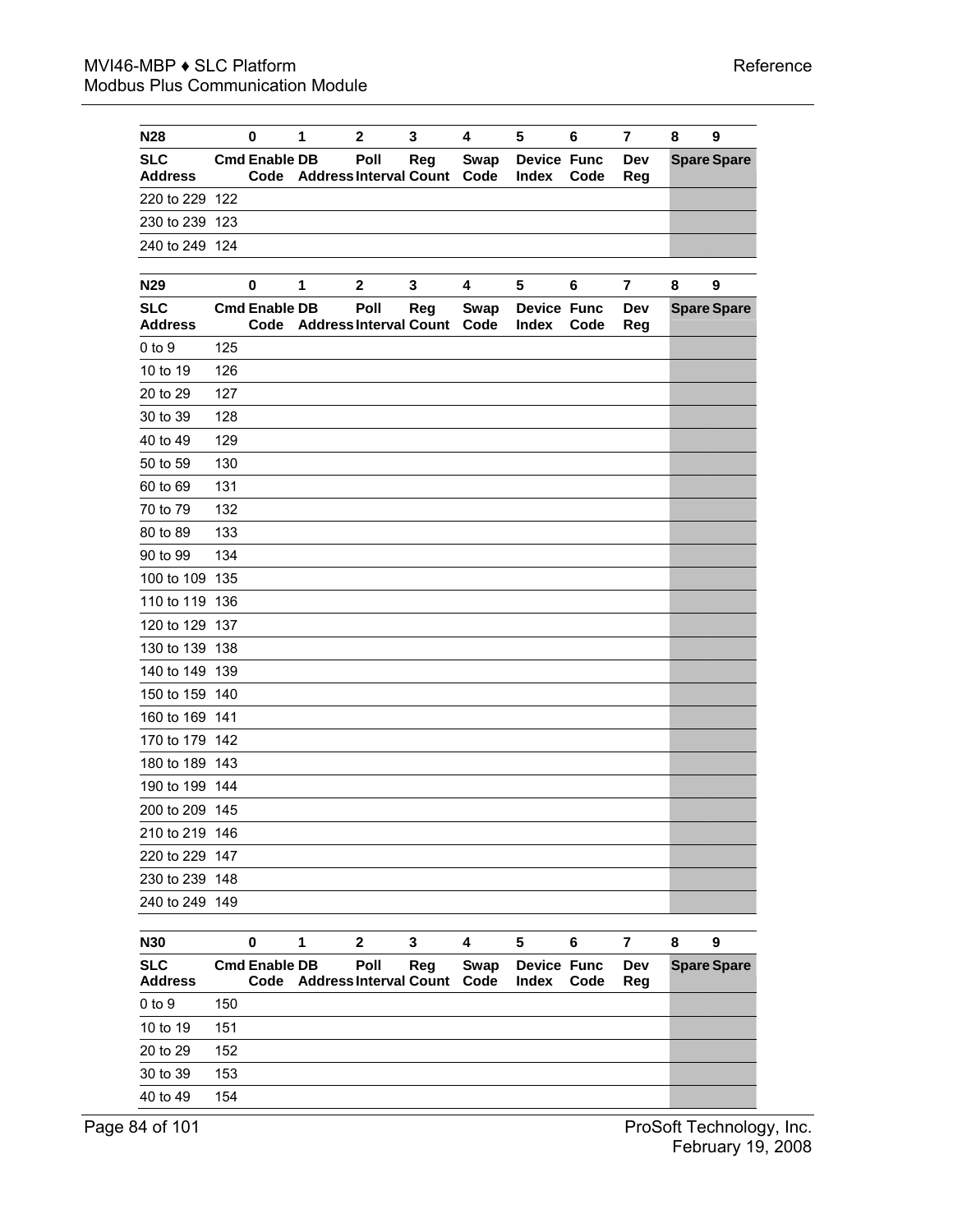| N30                          |     | $\bf{0}$                     | 1                             | $\mathbf{2}$ | 3   | 4                   | 5                                  | 6    | $\overline{\mathbf{r}}$ | 8 | 9                  |
|------------------------------|-----|------------------------------|-------------------------------|--------------|-----|---------------------|------------------------------------|------|-------------------------|---|--------------------|
| <b>SLC</b><br><b>Address</b> |     | <b>Cmd Enable DB</b><br>Code | <b>Address Interval Count</b> | Poll         | Reg | <b>Swap</b><br>Code | <b>Device Func</b><br><b>Index</b> | Code | Dev<br>Reg              |   | <b>Spare Spare</b> |
| 50 to 59                     | 155 |                              |                               |              |     |                     |                                    |      |                         |   |                    |
| 60 to 69                     | 156 |                              |                               |              |     |                     |                                    |      |                         |   |                    |
| 70 to 79                     | 157 |                              |                               |              |     |                     |                                    |      |                         |   |                    |
| 80 to 89                     | 158 |                              |                               |              |     |                     |                                    |      |                         |   |                    |
| 90 to 99                     | 159 |                              |                               |              |     |                     |                                    |      |                         |   |                    |
| 100 to 109 160               |     |                              |                               |              |     |                     |                                    |      |                         |   |                    |
| 110 to 119 161               |     |                              |                               |              |     |                     |                                    |      |                         |   |                    |
| 120 to 129 162               |     |                              |                               |              |     |                     |                                    |      |                         |   |                    |
| 130 to 139 163               |     |                              |                               |              |     |                     |                                    |      |                         |   |                    |
| 140 to 149 164               |     |                              |                               |              |     |                     |                                    |      |                         |   |                    |
| 150 to 159 165               |     |                              |                               |              |     |                     |                                    |      |                         |   |                    |
| 160 to 169 166               |     |                              |                               |              |     |                     |                                    |      |                         |   |                    |
| 170 to 179 167               |     |                              |                               |              |     |                     |                                    |      |                         |   |                    |
| 180 to 189 168               |     |                              |                               |              |     |                     |                                    |      |                         |   |                    |
| 190 to 199 169               |     |                              |                               |              |     |                     |                                    |      |                         |   |                    |
| 200 to 209                   | 170 |                              |                               |              |     |                     |                                    |      |                         |   |                    |
| 210 to 219                   | 171 |                              |                               |              |     |                     |                                    |      |                         |   |                    |
| 220 to 229 172               |     |                              |                               |              |     |                     |                                    |      |                         |   |                    |
| 230 to 239 173               |     |                              |                               |              |     |                     |                                    |      |                         |   |                    |
| 240 to 249 174               |     |                              |                               |              |     |                     |                                    |      |                         |   |                    |
| N31                          |     | $\bf{0}$                     | 1                             | $\mathbf{2}$ | 3   | 4                   | 5                                  | 6    | $\overline{7}$          | 8 | 9                  |
| <b>SLC</b><br><b>Address</b> |     | <b>Cmd Enable DB</b><br>Code | <b>Address Interval Count</b> | Poll         | Reg | Swap<br>Code        | <b>Device Func</b><br><b>Index</b> | Code | Dev<br>Reg              |   | <b>Spare Spare</b> |
| 0 to 9                       | 175 |                              |                               |              |     |                     |                                    |      |                         |   |                    |
| 10 to 19                     | 176 |                              |                               |              |     |                     |                                    |      |                         |   |                    |
| 20 to 29                     | 177 |                              |                               |              |     |                     |                                    |      |                         |   |                    |
| 30 to 39                     | 178 |                              |                               |              |     |                     |                                    |      |                         |   |                    |
| 40 to 49                     | 179 |                              |                               |              |     |                     |                                    |      |                         |   |                    |
| 50 to 59                     | 180 |                              |                               |              |     |                     |                                    |      |                         |   |                    |
| 60 to 69                     | 181 |                              |                               |              |     |                     |                                    |      |                         |   |                    |
| 70 to 79                     | 182 |                              |                               |              |     |                     |                                    |      |                         |   |                    |
| 80 to 89                     | 183 |                              |                               |              |     |                     |                                    |      |                         |   |                    |
| 90 to 99                     | 184 |                              |                               |              |     |                     |                                    |      |                         |   |                    |
| 100 to 109 185               |     |                              |                               |              |     |                     |                                    |      |                         |   |                    |
| 110 to 119                   | 186 |                              |                               |              |     |                     |                                    |      |                         |   |                    |
| 120 to 129                   | 187 |                              |                               |              |     |                     |                                    |      |                         |   |                    |
| 130 to 139                   | 188 |                              |                               |              |     |                     |                                    |      |                         |   |                    |
| 140 to 149 189               |     |                              |                               |              |     |                     |                                    |      |                         |   |                    |
| 150 to 159 190               |     |                              |                               |              |     |                     |                                    |      |                         |   |                    |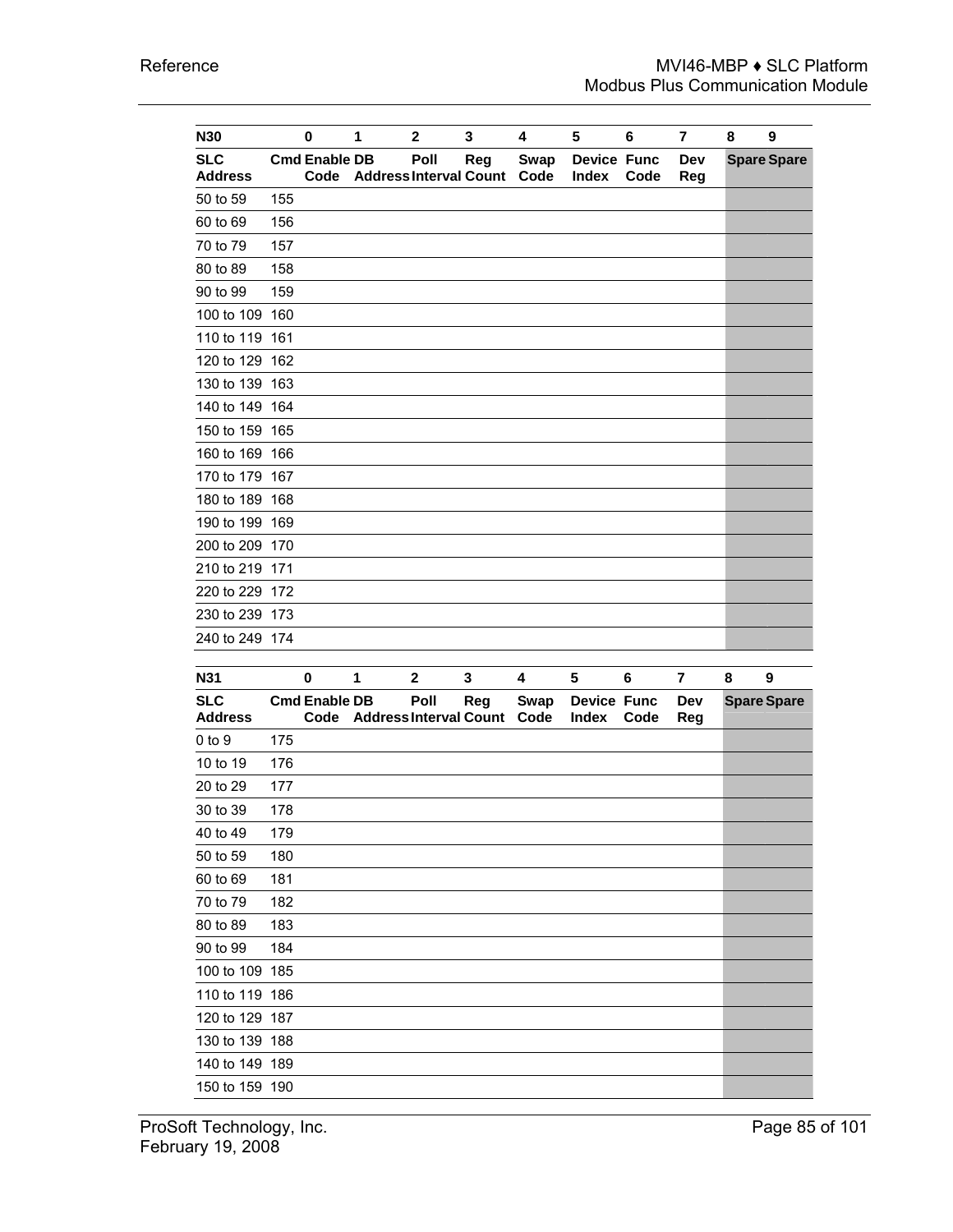| <b>N31</b>                   | 0                    | 1                                | $\mathbf{2}$ | 3   | 4    | 5                           | 6    | 7          | 8 | 9                  |
|------------------------------|----------------------|----------------------------------|--------------|-----|------|-----------------------------|------|------------|---|--------------------|
| <b>SLC</b><br><b>Address</b> | <b>Cmd Enable DB</b> | Code Address Interval Count Code | Poll         | Reg | Swap | <b>Device Func</b><br>Index | Code | Dev<br>Reg |   | <b>Spare Spare</b> |
| 160 to 169 191               |                      |                                  |              |     |      |                             |      |            |   |                    |
| 170 to 179 192               |                      |                                  |              |     |      |                             |      |            |   |                    |
| 180 to 189 193               |                      |                                  |              |     |      |                             |      |            |   |                    |
| 190 to 199 194               |                      |                                  |              |     |      |                             |      |            |   |                    |
| 200 to 209 195               |                      |                                  |              |     |      |                             |      |            |   |                    |
| 210 to 219 196               |                      |                                  |              |     |      |                             |      |            |   |                    |
| 220 to 229 197               |                      |                                  |              |     |      |                             |      |            |   |                    |
| 230 to 239 198               |                      |                                  |              |     |      |                             |      |            |   |                    |
| 240 to 249 199               |                      |                                  |              |     |      |                             |      |            |   |                    |

### *User Command List*

|                        |                | $\mathbf 0$ | $\mathbf{1}$      | $\mathbf{2}$ | 3            | 4                   | $5\phantom{.0}$ | $\bf 6$ | $\overline{\mathbf{7}}$ | 8 | $\boldsymbol{9}$ |
|------------------------|----------------|-------------|-------------------|--------------|--------------|---------------------|-----------------|---------|-------------------------|---|------------------|
| <b>SLC Address Cmd</b> |                | DB<br>Reg   | Reg<br>Count Code | <b>Swap</b>  | Dev<br>Index | <b>Func</b><br>Code | Dev<br>Reg      |         | Spare Spare Spare Spare |   |                  |
| 32                     |                |             |                   |              |              |                     |                 |         |                         |   |                  |
| $0$ to $9$             | 0              |             |                   |              |              |                     |                 |         |                         |   |                  |
| 10 to 19               | 1              |             |                   |              |              |                     |                 |         |                         |   |                  |
| 20 to 29               | $\overline{c}$ |             |                   |              |              |                     |                 |         |                         |   |                  |
| 30 to 39               | 3              |             |                   |              |              |                     |                 |         |                         |   |                  |
| 40 to 49               | 4              |             |                   |              |              |                     |                 |         |                         |   |                  |
| 50 to 59               | 5              |             |                   |              |              |                     |                 |         |                         |   |                  |
| 60 to 69               | 6              |             |                   |              |              |                     |                 |         |                         |   |                  |
| 70 to 79               | $\overline{7}$ |             |                   |              |              |                     |                 |         |                         |   |                  |
| 80 to 89               | 8              |             |                   |              |              |                     |                 |         |                         |   |                  |
| 90 to 99               | 9              |             |                   |              |              |                     |                 |         |                         |   |                  |
| 100 to 109             | 10             |             |                   |              |              |                     |                 |         |                         |   |                  |
| 110 to 119             | 11             |             |                   |              |              |                     |                 |         |                         |   |                  |
| 120 to 129             | 12             |             |                   |              |              |                     |                 |         |                         |   |                  |
| 130 to 139             | 13             |             |                   |              |              |                     |                 |         |                         |   |                  |
| 140 to 149             | 14             |             |                   |              |              |                     |                 |         |                         |   |                  |
| 150 to 159             | 15             |             |                   |              |              |                     |                 |         |                         |   |                  |
| 160 to 169             | 16             |             |                   |              |              |                     |                 |         |                         |   |                  |
| 170 to 179             | 17             |             |                   |              |              |                     |                 |         |                         |   |                  |
| 180 to 189             | 18             |             |                   |              |              |                     |                 |         |                         |   |                  |
| 190 to 199             | 19             |             |                   |              |              |                     |                 |         |                         |   |                  |
| 200 to 209             | 20             |             |                   |              |              |                     |                 |         |                         |   |                  |
| 210 to 219             | 21             |             |                   |              |              |                     |                 |         |                         |   |                  |
| 220 to 229             | 22             |             |                   |              |              |                     |                 |         |                         |   |                  |
| 230 to 239             | 23             |             |                   |              |              |                     |                 |         |                         |   |                  |
| 240 to 249             | 24             |             |                   |              |              |                     |                 |         |                         |   |                  |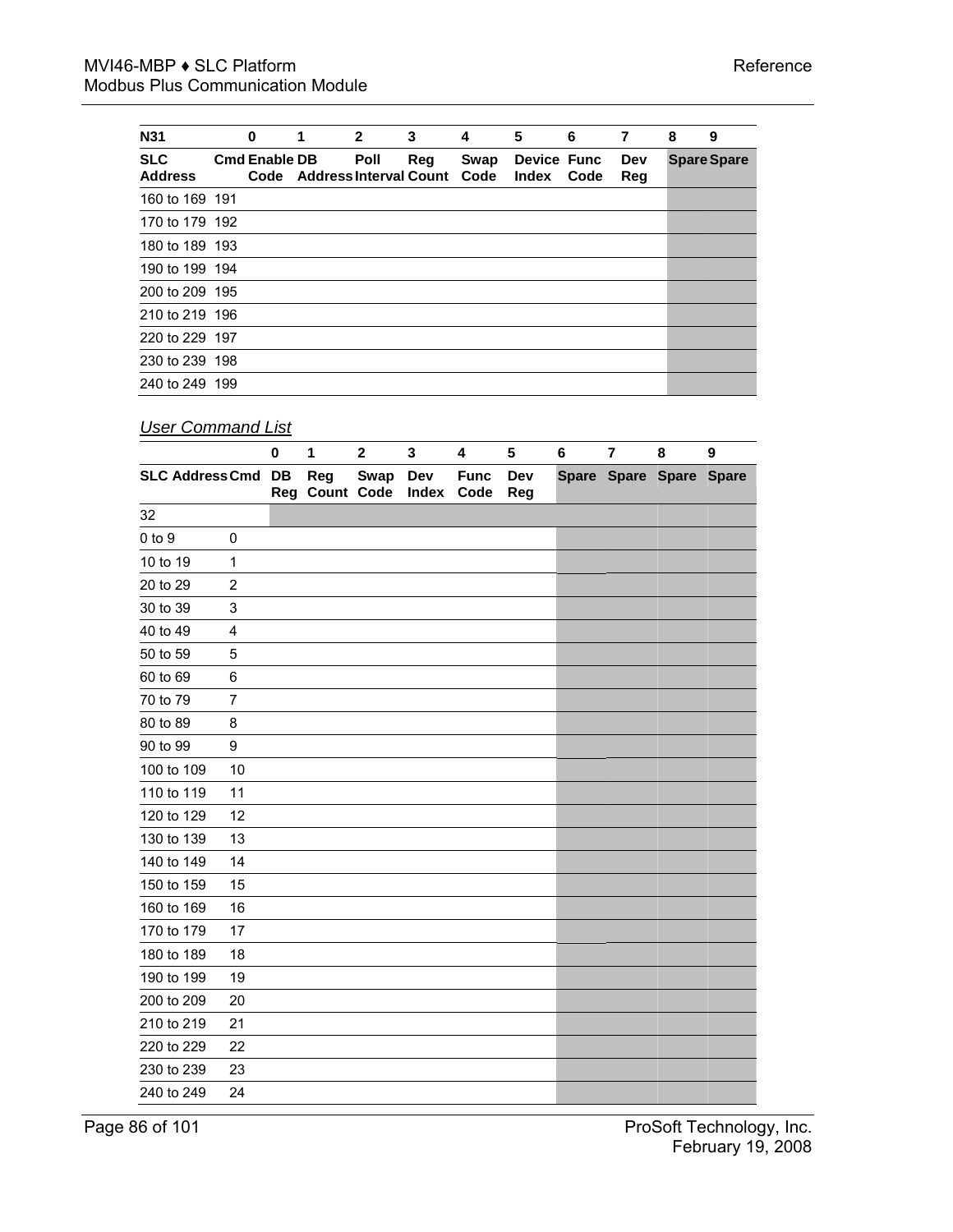### **5.9 Frequently Asked Questions**

### *5.9.1 How is data transferred between the SLC and the MVI46-MBP?*

The transfer of data is performed using the module M0 and M1 files across the backplane. So the M1 file is a copy of the module internal database and the M0 file is used for module control from ladder logic.

### *5.9.2 How many registers can be used for user data?*

The first 4000 registers (0 to 3999) can be used to store user data.

#### *5.9.3 How is new configuration data written to the MVI46-MBP module?*

The SLC data files should be used to store the configuration data. When the module performs a restart operation (either through a cold boot or warm boot) it will request configuration data to the SLC by moving a value of 9000 to register 4370 of M1 file. When this happens, the ladder logic should copy the configuration data to the module (general configuration, global in file map, device definition and master command list). After the configuration data is copied, the ladder logic should place a value of 9001 to register 4370 of M1 file in order to flag the end of the operation.

### *5.9.4 How is the current module configuration copied to the SLC memory?*

The user should select option 'Y' (Transfer module cfg to processor) using the debug terminal to initiate the transfer. At this point, the module sets a value of - 9000 to word 4370 of the M1 file. Ladder logic must recognize this value and the move the configuration data from the M1 file to the SLC data file (general configuration, global in file map, device definition and master command list). The order of the registers is the same as defined the Reference chapter - Memory Definition. After the data is copied to the SLC memory, the ladder logic must move a value of 0 to word 4370 of the M1 file in order to flag the end of the operation.

### *5.9.5 Why do I get an error code 3 every time I try to send configuration data from the module to the processor and no data is moved?*

Look at the ladder logic and make sure the ladder logic moves a value of 0 to word 4370 of the M1 file in order to flag the end of the operation.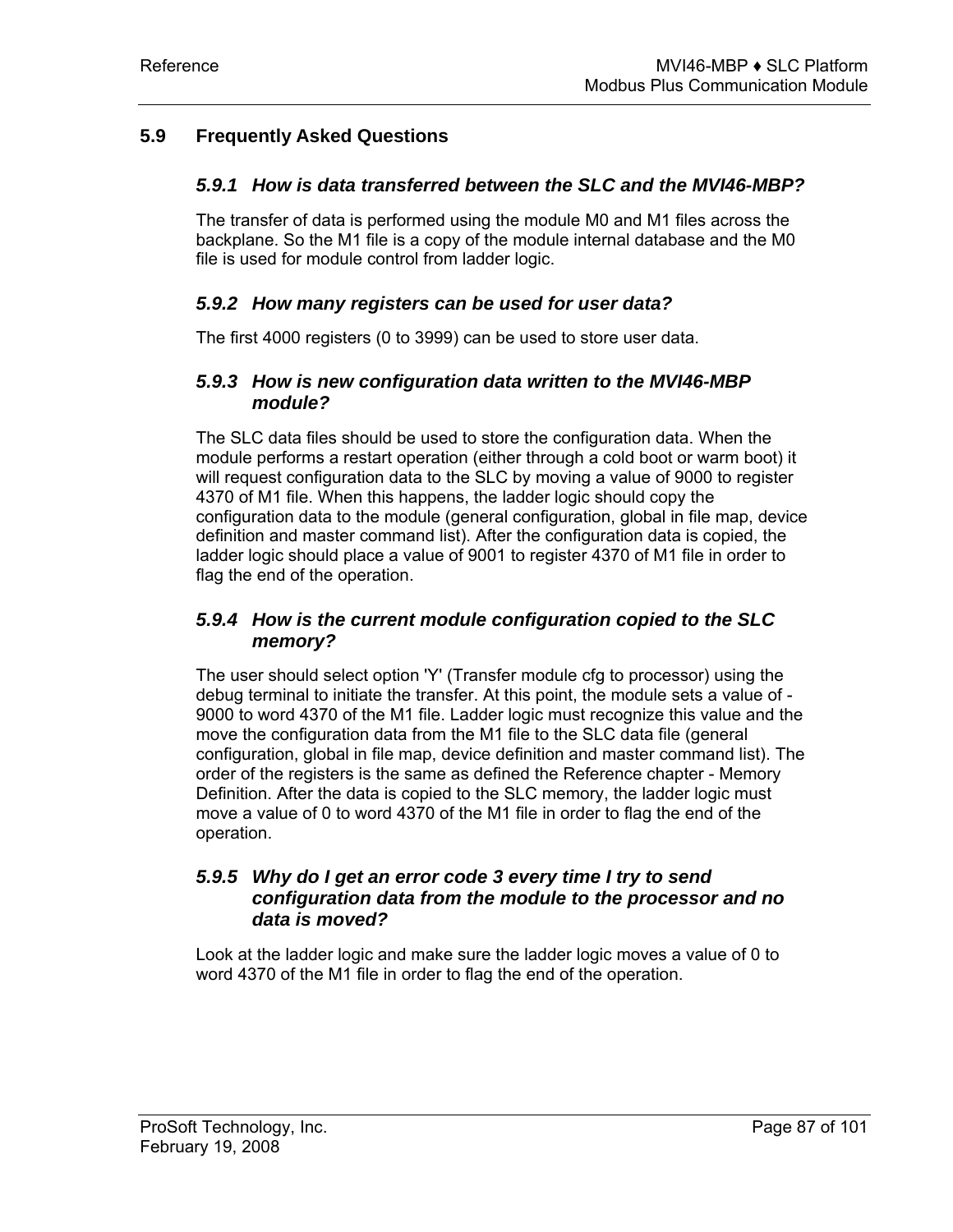### *5.9.6 Is it possible to create and send commands from the ladder logic?*

Yes. You can create your own commands in the SLC memory and send these commands using block 9002. Up to 6 commands can be sent at each scan using block 9902.

### *5.9.7 Is it possible to disable and enable commands in ladder?*

Yes. The user can disable or enable commands that are configured in the Master Command List using ladder logic. Block 9010 disable commands (enable code =0), block 9011 enable commands (enable code =1) and block 9012 enable commands (enable code = 2). Up to 60 commands may be enabled/disabled using these blocks.

Another way to enable commands is by using the ladder logic to send a command execution block (block 9003). This block puts commands that are configured in the Master Command List on a high priority basis in the command queue even if these commands are disabled.

Refer to the user manual for information on how to use blocks 9010, 9011, 9012 and 9003.

### *5.9.8 After I disable (or enable) a specific command, how do I check the status of the command?*

Use the debug port to view the Master Command List to determine if the command is currently disabled or enabled.

### *5.9.9 What happens if the MVI46-MBP module performs a COLDBOOT or WARMBOOT after commands have been disabled by the ladder?*

The new ENABLE code for each command will be sent to the module.

### *5.9.10 Does the MVI46-MBP operate as a Master and Slave simultaneously?*

Yes. If the module starts receiving commands on the MBP port, it starts to operate as a Slave. If the MVI46-MBP sends commands, it operates as a Master. Therefore, no specific configuration is required to set the module as a Master or Slave.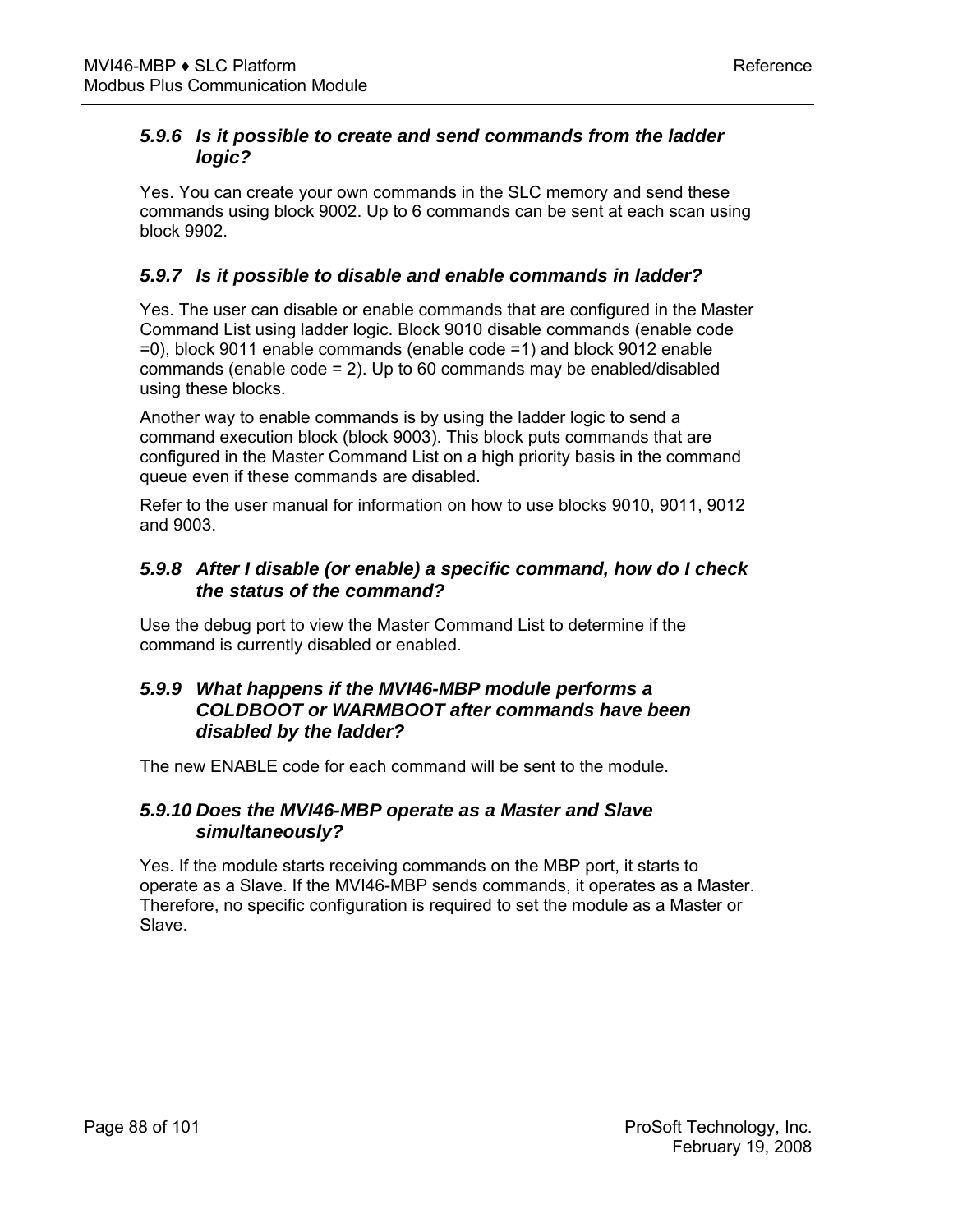# **6 Support, Service & Warranty**

#### *In This Chapter*

| ❖ Return Material Authorization (RMA) Policies and Conditions91 |
|-----------------------------------------------------------------|

[LIMITED WARRANTY..](#page-92-0).........................................................................[93](#page-92-0) 

*Be sure and read the full Warranty that can be found on our web site at*  [www.prosoft-technology.com](http://www.prosoft-technology.com/) *for details and other terms and conditions. The content in this summary is subject to change without notice. The content is current at date of publication.*

ProSoft Technology, Inc. strives to provide meaningful support to its customers. Should any questions or problems arise, please feel free to contact us at:

| Internet | Web Site: http://www.prosoft-technology.com/support |
|----------|-----------------------------------------------------|
|          | E-mail address: support@prosoft-technology.com      |

Those of us at ProSoft Technology, Inc. want to provide the best and quickest support possible, so before calling please have the following information available. You may wish to fax this information to us prior to calling.

- **1** Product Version Number
- **2** System architecture
- **3** Network details

In the case of hardware, we will also need the following information:

- **1** Module configuration and contents of file
- **2** Module Operation
- **3** Configuration/Debug status information
- **4** LED patterns
- **5** Information about the processor and user data files as viewed through the development software and LED patterns on the processor
- **6** Details about the networked devices interfaced, if any

For technical support calls within the United States, an after-hours answering system allows pager access to one of our qualified technical and/or application support engineers at any time to answer your questions.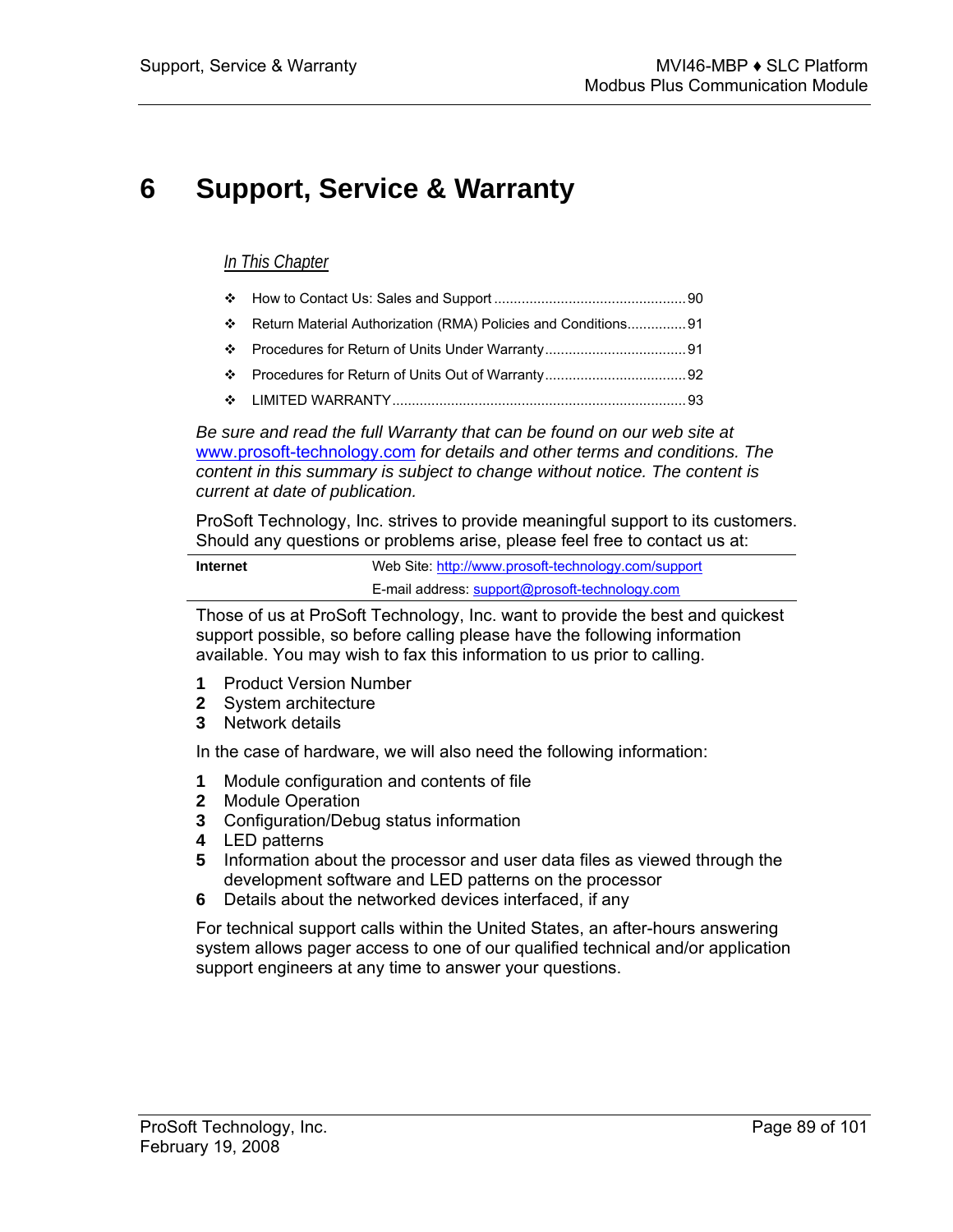#### **6.1 How to Contact Us: Sales and Support**

<span id="page-89-0"></span>All ProSoft Technology Products are backed with full technical support. Contact our worldwide Technical Support team and Customer Service representatives directly by phone or email:

#### **USA / Latin America (excluding Brasil) (Office in California)**

+1(661) 716-5100 +1(661) 716-5101 (Fax) 1675 Chester Avenue, 4th Floor Bakersfield, California 93301 U.S.A. +1.661.716.5100, [support@prosoft-technology.com](mailto:support@prosoft-technology.com) Languages spoken include: English, Spanish

#### **Asia Pacific Sales (office in Malaysia)**

+603.7724.2080 +603.7724.2090 (Fax) C210, Damansara Intan, 1 Jalan SS20/27, 47400 Petaling Jaya Selangor, Malaysia +603.7724.2080, [asiapc@prosoft-technology.com](mailto:asiapc@prosoft-technology.com) Languages spoken include: Chinese, Japanese, English

#### **Asia Pacific Support (office in China)**

+86.21.64518356 x 8011 +86.21.64756957 (Fax) 4/F, No. 16 Hongcao Road Shanghai, China 200233 China +86.21.64518356 x 8011, [zhang@prosoft-technology.com](mailto:zhang@prosoft-technology.com) Languages spoken include: Chinese, English

#### **Europe / Middle East / Africa (office in Toulouse, France)**

+33 (0) 5.34.36.87.20 +33 (0) 5.61.78.40.52 (Fax) Zone d'activité de Font Grasse 17, rue des Briquetiers F-31700 Blagnac France +33 (0) 5.34.36.87.20. support. [EMEA@prosoft-technology.com](mailto:EMEA@prosoft-technology.com) Languages spoken include: French, English

#### **Brasil (office in Sao Paulo)**

+55-11-5084-5178 +55-11-5083-3776 (Fax) Rua Vergueiro, 2949 - sala 182 - Edifício Vergueiro Work Center Vila Mariana - São Paulo Cep: 04101-300 - Brasil +55-11-5084-5178, [eduardo@prosoft-technology.com](mailto:eduardo@prosoft-technology.com) Languages spoken include: Portuguese, English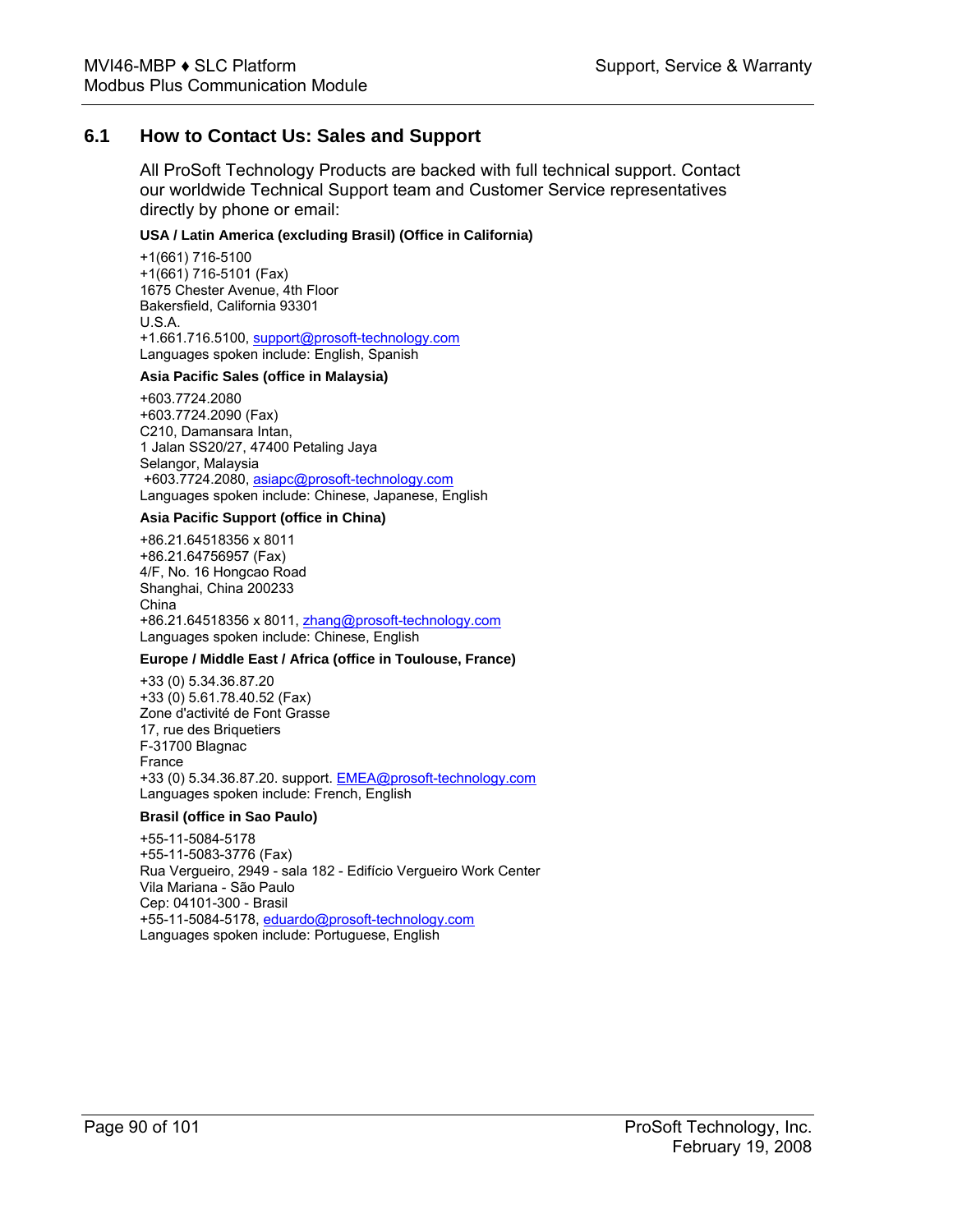### **6.2 Return Material Authorization (RMA) Policies and Conditions**

<span id="page-90-0"></span>The following RMA Policies and Conditions apply to any returned product. These RMA Policies are subject to change by ProSoft without notice. For warranty information, see Section C below entitled "Limited Warranty". In the event of any inconsistency between the RMA Policies and the Warranty, the Warranty shall govern.

### *6.2.1 All Product Returns*

- **1** In order to return a Product for repair, exchange or otherwise, the Customer must obtain a Returned Material Authorization (RMA) number from ProSoft and comply with ProSoft shipping instructions.
- **2** In the event that the Customer experiences a problem with the Product for any reason, Customer should contact ProSoft Technical Support at one of the telephone numbers listed above in Section A. A Technical Support Engineer will request several tests in an attempt to isolate the problem. If after these tests are completed, the Product is found to be the source of the problem, ProSoft will issue an RMA.
- **3** All returned Products must be shipped freight prepaid, in the original shipping container or equivalent, to the location specified by ProSoft, and be accompanied by proof of purchase. The RMA number is to be prominently marked on the outside of the shipping box. Customer agrees to insure the Product or assume the risk of loss or damage in transit. Products shipped to ProSoft without an RMA number will be returned to the Customer, freight collect. Contact ProSoft Technical Support for further information.
- **4** Out of warranty returns are not allowed on RadioLinx accessories such as antennas, cables, and brackets.

The following policy applies for Non-Warranty Credit Returns:

- **A** 10% Restocking Fee if Factory Seal is *not* broken
- **B** 20% Restocking Fee if Factory Seal is broken

ProSoft retains the right, in its absolute and sole discretion, to reject any nonwarranty returns for credit if the return is not requested within three (3) months after shipment of the Product to Customer, if the Customer fails to comply with ProSoft's shipping instructions, or if the Customer fails to return the Product to ProSoft within six (6) months after Product was originally shipped.

### **6.3 Procedures for Return of Units Under Warranty**

- <span id="page-90-1"></span>**1** A Technical Support Engineer must pre-approve all product returns.
- **2** Module is repaired or replaced after a Return Material Authorization Number is entered and a replacement order is generated.
- **3** Credit for the warranted item is issued within 10 business days after receipt of product and evaluation of the defect has been performed by ProSoft. The credit will only be issued provided the product is returned with a valid Return Material Authorization Number and in accordance with ProSoft's shipping instructions.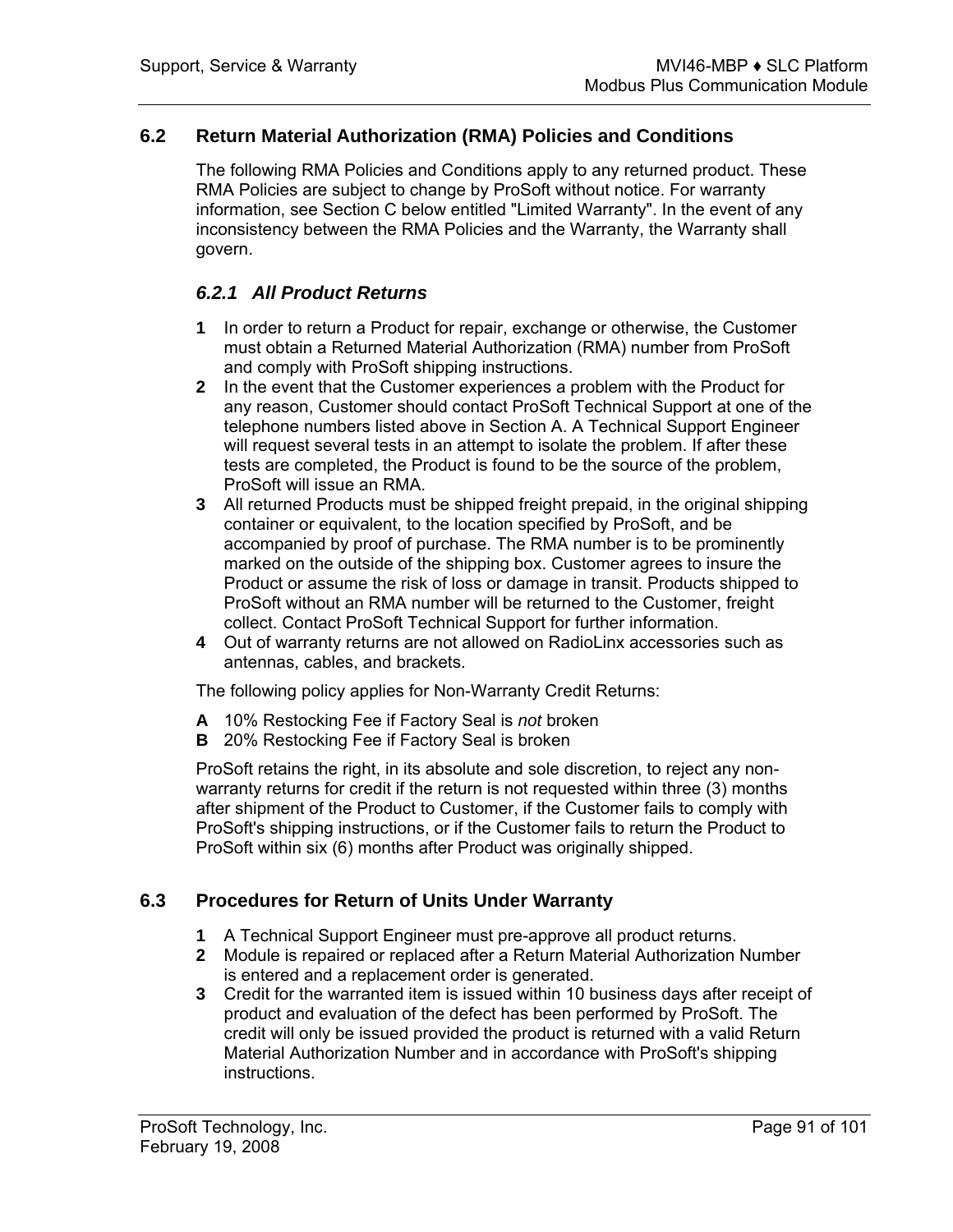- a) If no defect is found, a credit is issued.
- b) If a defect is found and is determined to be customer generated or if the defect is otherwise not covered by ProSoft's Warranty, or if the module is not repairable, a credit is not issued and payment of the replacement module is due.

### **6.4 Procedures for Return of Units Out of Warranty**

- <span id="page-91-0"></span>**1** Customer sends unit in for evaluation.
- **2** If no defect is found, Customer will be charged the equivalent of US \$100 plus shipping, duties and taxes that may apply. A new Purchase Order will be required for this evaluation fee.

If the unit is repaired the charge to the Customer will be 30%\* of the list price plus any shipping, duties and taxes that may apply. A new Purchase Order will be required for a product repair.

- **3** For an immediate exchange, a new module may be purchased and sent to Customer while repair work is being performed. Credit for purchase of the new module will be issued when the new module is returned in accordance with ProSoft's shipping instructions and subject to ProSoft's policy on nonwarranty returns. This is in addition to charges for repair of the old module and any associated charges to Customer.
- **4** If, upon contacting ProSoft Customer Service, the Customer is informed that unit is believed to be unrepairable, the Customer may choose to send unit in for evaluation to determine if the repair can be made. Customer will pay shipping, duties and taxes that may apply. If unit cannot be repaired, the Customer may purchase a new unit.

### *6.4.1 Un-repairable Units*

- **3150-All**
- 3750
- 3600-All
- 3700
- 3170-All
- 3250
- 1560 can be repaired, if defect is the power supply
- 1550 can be repaired, if defect is the power supply
- 3350
- 3300
- 1500-All

**\* 30% of list price is an estimated repair cost only. The actual cost of repairs will be determined when the module is received by ProSoft and evaluated for needed repairs.**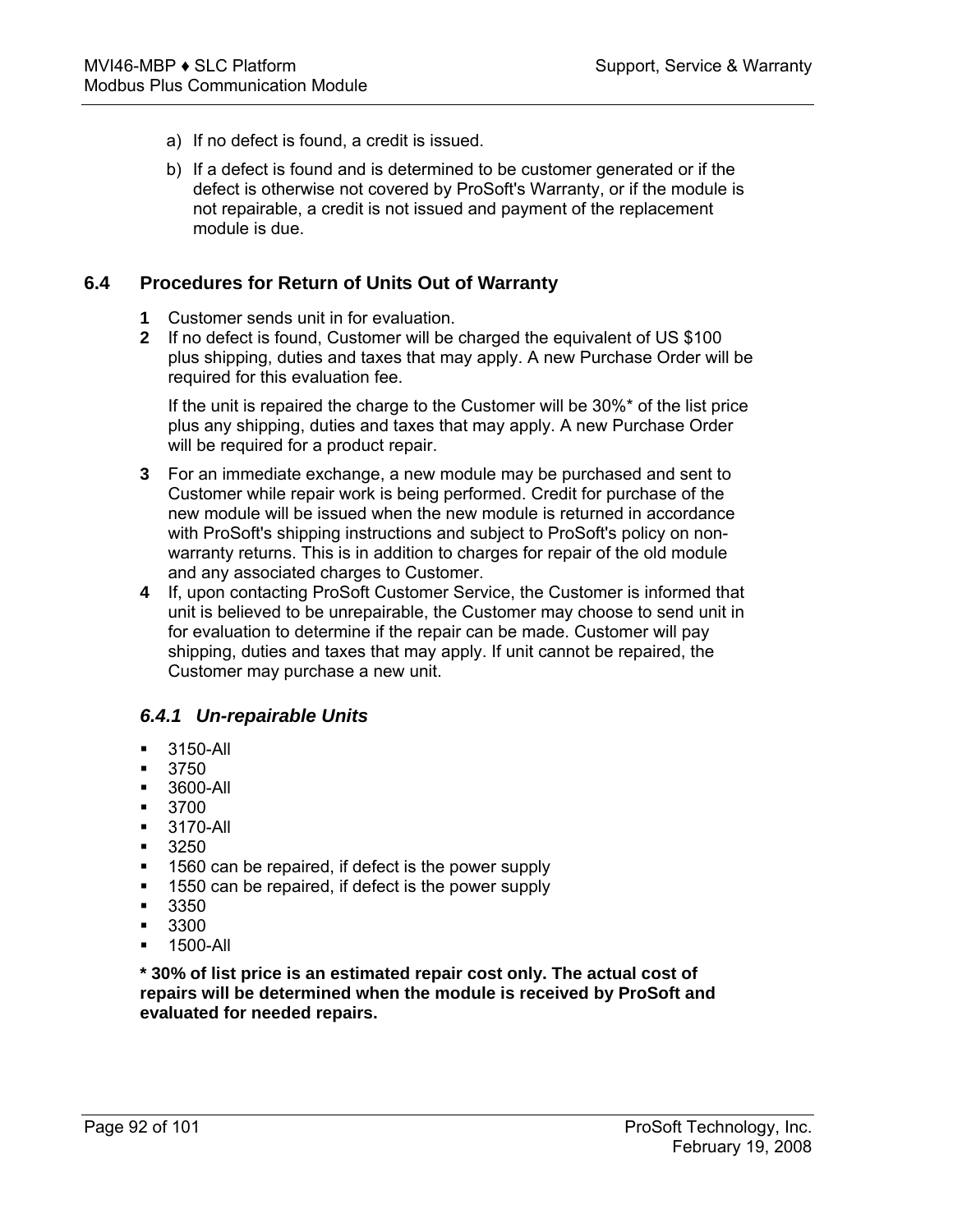### *6.4.2 Purchasing Warranty Extension*

As detailed below in ProSoft's Warranty, the standard Warranty Period is one year (or in the case of RadioLinx modules, three years) from the date of delivery. The Warranty Period may be extended for an additional charge, as follows:

- $\blacksquare$  Additional 1 year = 10% of list price
- Additional 2 years =  $20\%$  of list price
- Additional 3 years = 30% of list price

### **6.5 LIMITED WARRANTY**

<span id="page-92-0"></span>This Limited Warranty ("Warranty") governs all sales of hardware, software and other products (collectively, "Product") manufactured and/or offered for sale by ProSoft, and all related services provided by ProSoft, including maintenance, repair, warranty exchange, and service programs (collectively, "Services"). By purchasing or using the Product or Services, the individual or entity purchasing or using the Product or Services ("Customer") agrees to all of the terms and provisions (collectively, the "Terms") of this Limited Warranty. All sales of software or other intellectual property are, in addition, subject to any license agreement accompanying such software or other intellectual property.

### *6.5.1 What Is Covered By This Warranty*

**A** *Warranty On New Products*: ProSoft warrants, to the original purchaser only, that the Product that is the subject of the sale will (1) conform to and perform in accordance with published specifications prepared, approved, and issued by ProSoft, and (2) will be free from defects in material or workmanship; provided these warranties only cover Product that is sold as new. This Warranty expires one year (or in the case of RadioLinx modules, three years) from the date of shipment (the "Warranty Period"). If the Customer discovers within the Warranty Period a failure of the Product to conform to specifications, or a defect in material or workmanship of the Product, the Customer must promptly notify ProSoft by fax, email or telephone. In no event may that notification be received by ProSoft later than 15 months (or in the case of RadioLinx modules, 39 months) from the date of delivery. Within a reasonable time after notification, ProSoft will correct any failure of the Product to conform to specifications or any defect in material or workmanship of the Product, with either new or used replacement parts. Such repair, including both parts and labor, will be performed at ProSoft's expense. All warranty service will be performed at service centers designated by ProSoft. If ProSoft is unable to repair the Product to conform to this Warranty after a reasonable number of attempts, ProSoft will provide, at its option, one of the following: a replacement product, a full refund of the purchase price or a credit in the amount of the purchase price. All replaced product and parts become the property of ProSoft. These remedies are the Customer's only remedies for breach of warranty.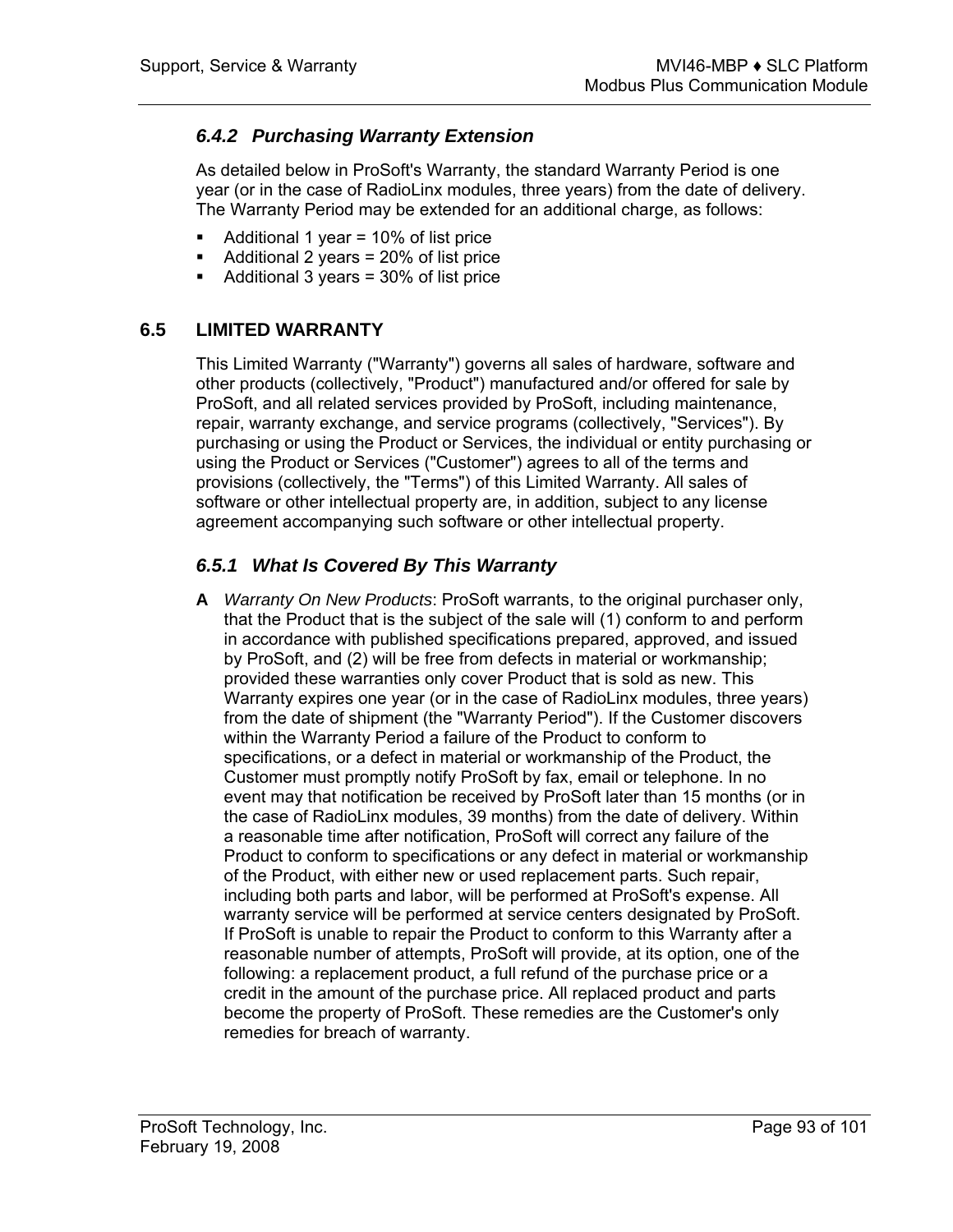- **B** *Warranty On Services*: Material and labor used by ProSoft to repair a verified malfunction or defect are warranted on the terms specified above for new Product, provided said warranty will be for the period remaining on the original new equipment warranty or, if the original warranty is no longer in effect, for a period of 90 days from the date of repair.
- **C** The Warranty Period for RadioLinx accessories (such as antennas, cables, brackets, etc.) are the same as for RadioLinx modules, that is, three years from the date of shipment.

# *6.5.2 What Is Not Covered By This Warranty*

- **A** ProSoft makes no representation or warranty, expressed or implied, that the operation of software purchased from ProSoft will be uninterrupted or error free or that the functions contained in the software will meet or satisfy the purchaser's intended use or requirements; the Customer assumes complete responsibility for decisions made or actions taken based on information obtained using ProSoft software.
- **B** With the exception of RadioLinx accessories referenced in paragraph 1(c) this Warranty does not cover any product, components, or parts not manufactured by ProSoft.
- **C** This Warranty also does not cover the failure of the Product to perform specified functions, or any other non-conformance, defects, losses or damages caused by or attributable to any of the following: (i) shipping; (ii) improper installation or other failure of Customer to adhere to ProSoft's specifications or instructions; (iii) unauthorized repair or maintenance; (iv) attachments, equipment, options, parts, software, or user-created programming (including, but not limited to, programs developed with any IEC 61131-3 programming languages, or "C") not furnished by ProSoft; (v) use of the Product for purposes other than those for which it was designed; (vi) any other abuse, misapplication, neglect or misuse by the Customer; (vii) accident, improper testing or causes external to the Product such as, but not limited to, exposure to extremes of temperature or humidity, power failure or power surges outside of the limits indicated on the product specifications; or (viii) disasters such as fire, flood, earthquake, wind or lightning.
- **D** The information in this Agreement is subject to change without notice. ProSoft shall not be liable for technical or editorial errors or omissions made herein; nor for incidental or consequential damages resulting from the furnishing, performance or use of this material. The user guides included with your original product purchased by you from ProSoft, contains information protected by copyright. No part of the guide may be duplicated or reproduced in any form without prior written consent from ProSoft.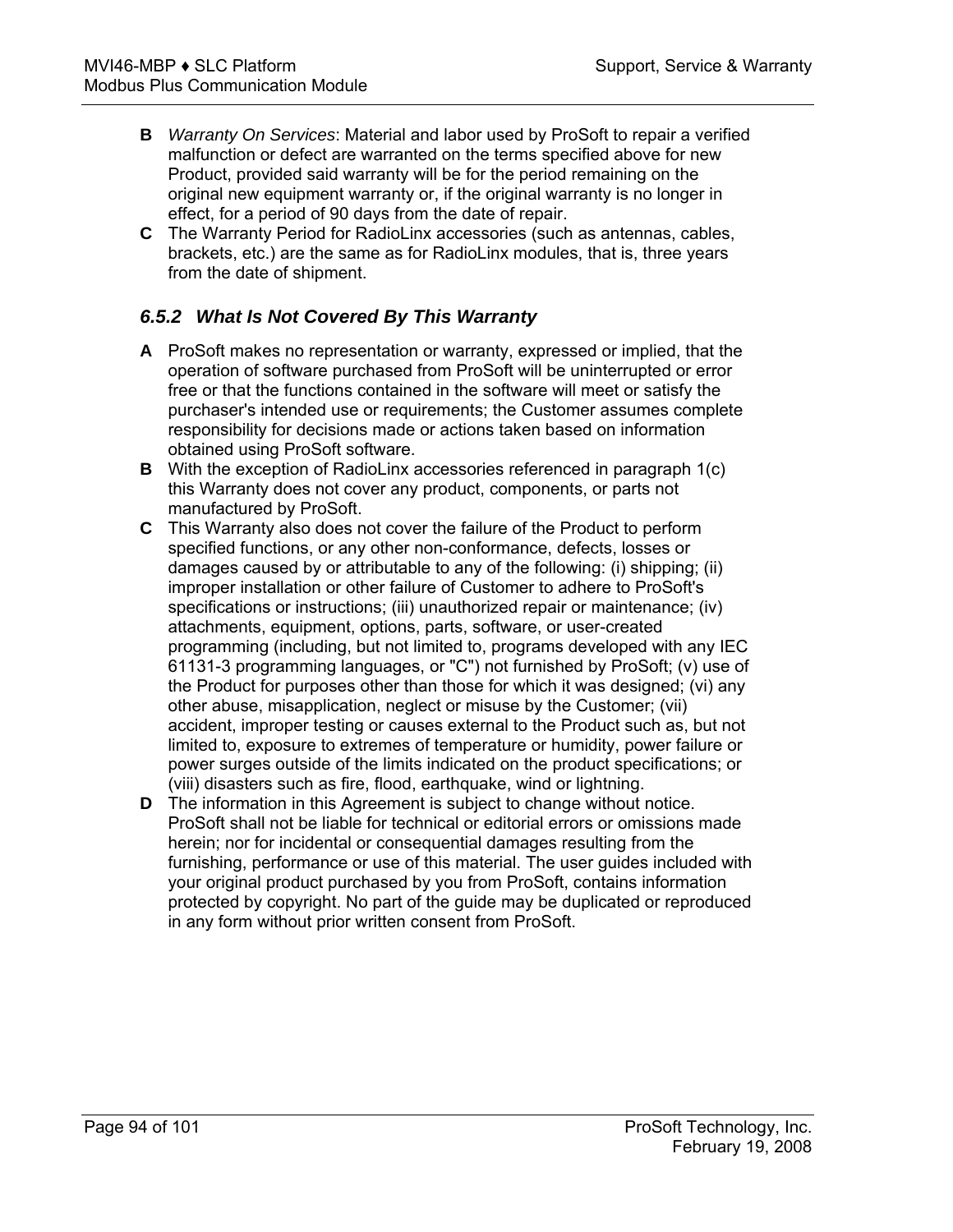### *6.5.3 DISCLAIMER REGARDING HIGH RISK ACTIVITIES*

**PRODUCT MANUFACTURED OR SUPPLIED BY PROSOFT IS NOT FAULT TOLERANT AND IS NOT DESIGNED, MANUFACTURED OR INTENDED FOR USE IN HAZARDOUS ENVIRONMENTS REQUIRING FAIL-SAFE PERFORMANCE (INCLUDING, WITHOUT LIMITATION, THE OPERATION OF NUCLEAR FACILITIES, AIRCRAFT NAVIGATION OF COMMUNICATION SYSTEMS, AIR TRAFFIC CONTROL, DIRECT LIFE SUPPORT MACHINES OR WEAPONS SYSTEMS), IN WHICH THE FAILURE OF THE PRODUCT COULD LEAD DIRECTLY OR INDIRECTLY TO DEATH, PERSONAL INJURY, OR SEVERE PHYSICAL OR ENVIRONMENTAL DAMAGE (COLLECTIVELY, "HIGH RISK ACTIVITIES"). PROSOFT SPECIFICALLY DISCLAIMS ANY EXPRESS OR IMPLIED WARRANTY OF FITNESS FOR HIGH RISK ACTIVITIES.**

#### *6.5.4 DISCLAIMER OF ALL OTHER WARRANTIES*

**THE WARRANTIES SET FORTH IN PARAGRAPH 1 ABOVE ARE IN LIEU OF ALL OTHER WARRANTIES, EXPRESS OR IMPLIED, INCLUDING BUT NOT LIMITED TO THE IMPLIED WARRANTIES OF MERCHANTABILITY AND FITNESS FOR A PARTICULAR PURPOSE.**

#### *6.5.5 LIMITATION OF REMEDIES\*\**

**IN NO EVENT WILL PROSOFT (OR ITS DEALER) BE LIABLE FOR ANY SPECIAL, INCIDENTAL, OR CONSEQUENTIAL DAMAGES BASED ON BREACH OF WARRANTY, BREACH OF CONTRACT, NEGLIGENCE, STRICT TORT, OR ANY OTHER LEGAL THEORY. DAMAGES THAT PROSOFT AND ITS DEALER WILL NOT BE RESPONSIBLE FOR INCLUDE, BUT ARE NOT LIMITED TO: LOSS OF PROFITS; LOSS OF SAVINGS OR REVENUE; LOSS OF USE OF THE PRODUCT OR ANY ASSOCIATED EQUIPMENT; LOSS OF DATA; COST OF CAPITAL; COST OF ANY SUBSTITUTE EQUIPMENT, FACILITIES, OR SERVICES; DOWNTIME; THE CLAIMS OF THIRD PARTIES, INCLUDING CUSTOMERS OF THE PURCHASER; AND INJURY TO PROPERTY.**

\*\* Some areas do not allow time limitations on an implied warranty, or allow the exclusion or limitation of incidental or consequential damages. In such areas the above limitations may not apply. This Warranty gives you specific legal rights, and you may also have other rights which vary from place to place.

### *6.5.6 Time Limit for Bringing Suit*

Any action for breach of warranty must be commenced within 15 months (or in the case of RadioLinx modules, 39 months) following shipment of the Product.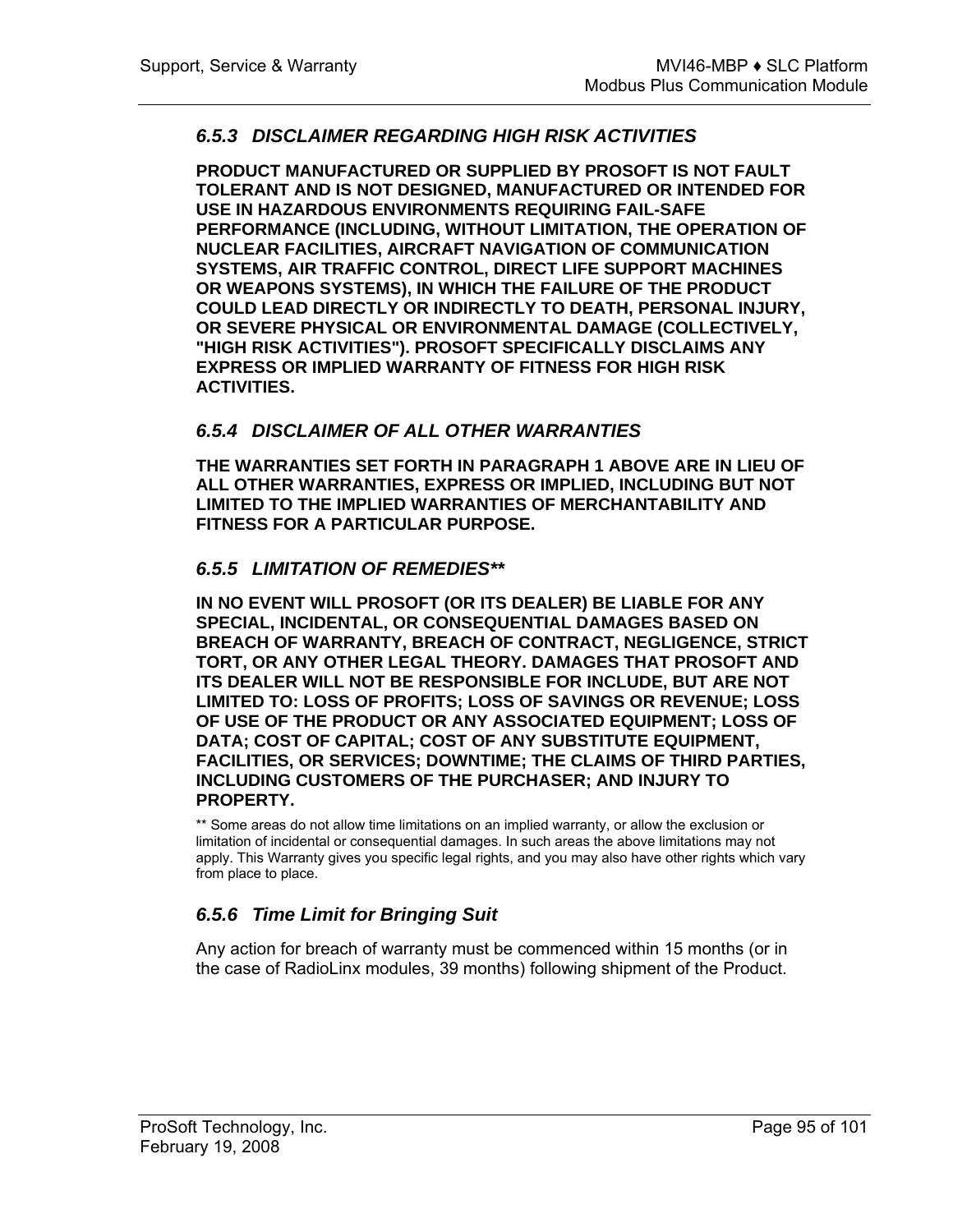# *6.5.7 No Other Warranties*

Unless modified in writing and signed by both parties, this Warranty is understood to be the complete and exclusive agreement between the parties, suspending all oral or written prior agreements and all other communications between the parties relating to the subject matter of this Warranty, including statements made by salesperson. No employee of ProSoft or any other party is authorized to make any warranty in addition to those made in this Warranty. The Customer is warned, therefore, to check this Warranty carefully to see that it correctly reflects those terms that are important to the Customer.

# *6.5.8 Intellectual Property*

- **A** Any documentation included with Product purchased from ProSoft is protected by copyright and may not be photocopied or reproduced in any form without prior written consent from ProSoft.
- **B** ProSoft's technical specifications and documentation that are included with the Product are subject to editing and modification without notice.
- **C** Transfer of title shall not operate to convey to Customer any right to make, or have made, any Product supplied by ProSoft.
- **D** Customer is granted no right or license to use any software or other intellectual property in any manner or for any purpose not expressly permitted by any license agreement accompanying such software or other intellectual property.
- **E** Customer agrees that it shall not, and shall not authorize others to, copy software provided by ProSoft (except as expressly permitted in any license agreement accompanying such software); transfer software to a third party separately from the Product; modify, alter, translate, decode, decompile, disassemble, reverse-engineer or otherwise attempt to derive the source code of the software or create derivative works based on the software; export the software or underlying technology in contravention of applicable US and international export laws and regulations; or use the software other than as authorized in connection with use of Product.

### *6.5.9 Additional Restrictions Relating To Software And Other Intellectual Property*

In addition to complying with the Terms of this Warranty, Customers purchasing software or other intellectual property shall comply with any license agreement accompanying such software or other intellectual property. Failure to do so may void this Warranty with respect to such software and/or other intellectual property.

### *6.5.10 Allocation of risks*

This Warranty allocates the risk of product failure between ProSoft and the Customer. This allocation is recognized by both parties and is reflected in the price of the goods. The Customer acknowledges that it has read this Warranty, understands it, and is bound by its Terms.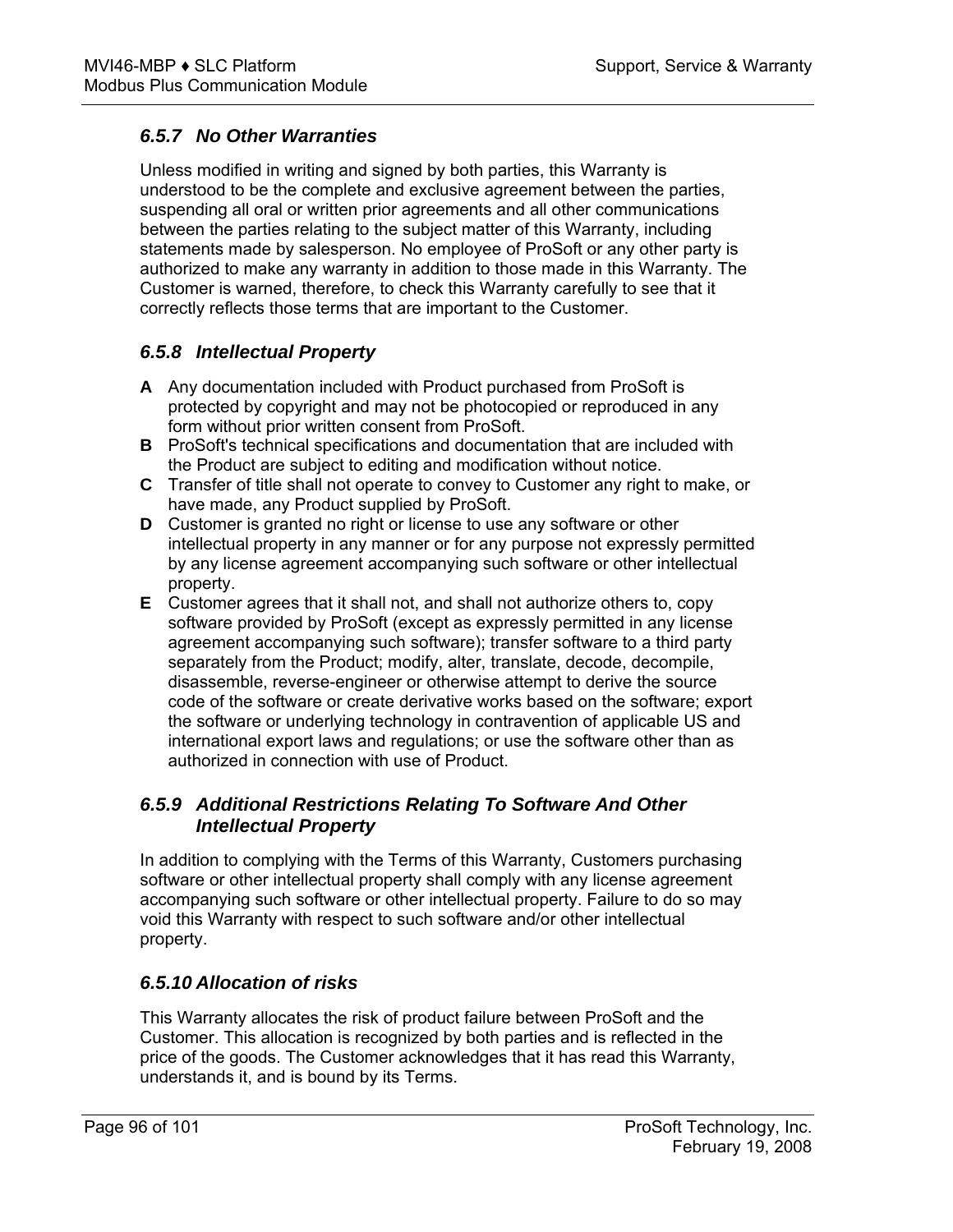### *6.5.11 Controlling Law and Severability*

This Warranty shall be governed by and construed in accordance with the laws of the United States and the domestic laws of the State of California, without reference to its conflicts of law provisions. If for any reason a court of competent jurisdiction finds any provisions of this Warranty, or a portion thereof, to be unenforceable, that provision shall be enforced to the maximum extent permissible and the remainder of this Warranty shall remain in full force and effect. Any cause of action with respect to the Product or Services must be instituted in a court of competent jurisdiction in the State of California.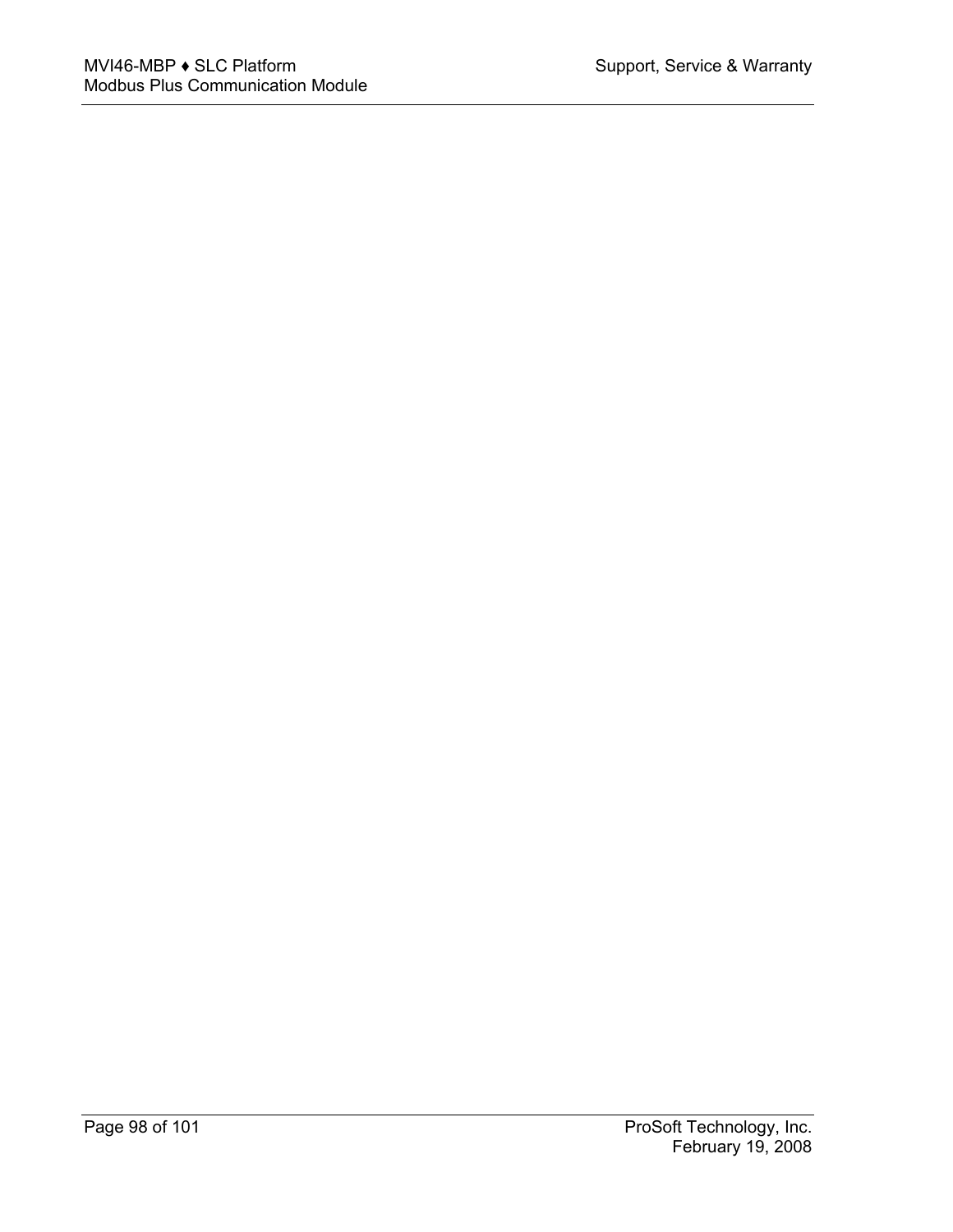# **Index**

# **(**

(0x0000) Turn Debug off • 28 (0x0001) Service Requests • 28 (0x0002) Put Master Command to Output Path • 29 (0x0004) Get Slave Command from Input Path • 29 (0x0008) Put Slave Response to Input Path • 29 (0x0010) Get Master Response from Output Path • 29 (0x0020) Abort Transaction • 29 (0x0040) Configuration Status • 29 (0x0080) Interface Diagnostics • 30 (0x0100) Software Reset • 30 (0x0200) Put Global Data • 30 (0x0400) Get Global Data • 30

#### **A**

Additional Restrictions Relating To Software And Other Intellectual Property • 96 After I disable (or enable) a specific command, how do I check the status of the command? • 88 All Product Returns • 91 Allocation of risks • 96

#### **B**

Backplane Data Transfer • 40

#### **C**

Cold Boot • 46 Command Control Blocks • 42 Command Enable/Disable Blocks • 44 Command Event Control • 75 Command Event Data • 75 Command Execution Block • 43 Configuration Data • 66 Configuration Data Transfer • 42 Configuration Forms • 77 Configuring RSLinx • 12 Connect your PC to the Module • 13 Connect your PC to the Processor • 10 Controlling Law and Severability • 97

#### **D**

Data Analyzer • 28 Data Flow between MVI46-MBP Module and SLC Processor • 48 Database Definition • 60 Database View Menu • 31 DB9 to RJ45 Adaptor (Cable 14) • 59 Device Definition • 69 Device Definition Block Format • 71 Device Definition Configuration • 78 Device Definition File • 54 Diagnostics and Troubleshooting • 5, 16, 21

#### ProSoft Technology, Inc. **ProSoft Technology, Inc.** ProSoft Technology, Inc. February 19, 2008

Disabling the RSLinx Driver for the Com Port on the  $PC \cdot 23.57$ 

DISCLAIMER OF ALL OTHER WARRANTIES • 95 DISCLAIMER REGARDING HIGH RISK ACTIVITIES • 95

Displaying the Current Page of Registers Again • 31 Does the MVI46-MBP operate as a Master and Slave simultaneously? • 88

Download the Sample Program to the Processor • 11 Dual Port Operation • 55

#### **E**

Error Code Definition • 63 Event Command Control • 54 Exiting the Program • 27

#### **F**

Fatal Crash Codes • 64 Features and Benefits • 37 Formatted Pass Through Control Blocks • 46 Frequently Asked Questions • 87 Function 15 • 47 Function 5 • 46 Function 6 and 16 • 46 Functional Overview • 5, 39 Functional Specifications • 38

#### **G**

General Concepts • 39 General Configuration • 66 General Specifications • 38 Global Data In Mode • 48 Global Data Out Mode • 49 Global In File Map • 68 Global In Image • 75 Global In Update Counters • 65 Global In Update Status • 61 Global Input File Map • 77 Global Out Image • 74 Global Out Update Status • 65 Global Output Data • 74 Guide to the MVI46-MBP User Manual • 5

#### **H**

Hardware Specifications • 38 How is data transferred between the SLC and the MVI46-MBP? • 87 How is new configuration data written to the MVI46- MBP module? • 87 How is the current module configuration copied to the SLC memory? • 87 How many registers can be used for user data? • 87 How to Contact Us Sales and Support • 90

#### **I**

Input File Data • 74 Install the Module in the Rack • 8 Installing and Configuring the Module • 15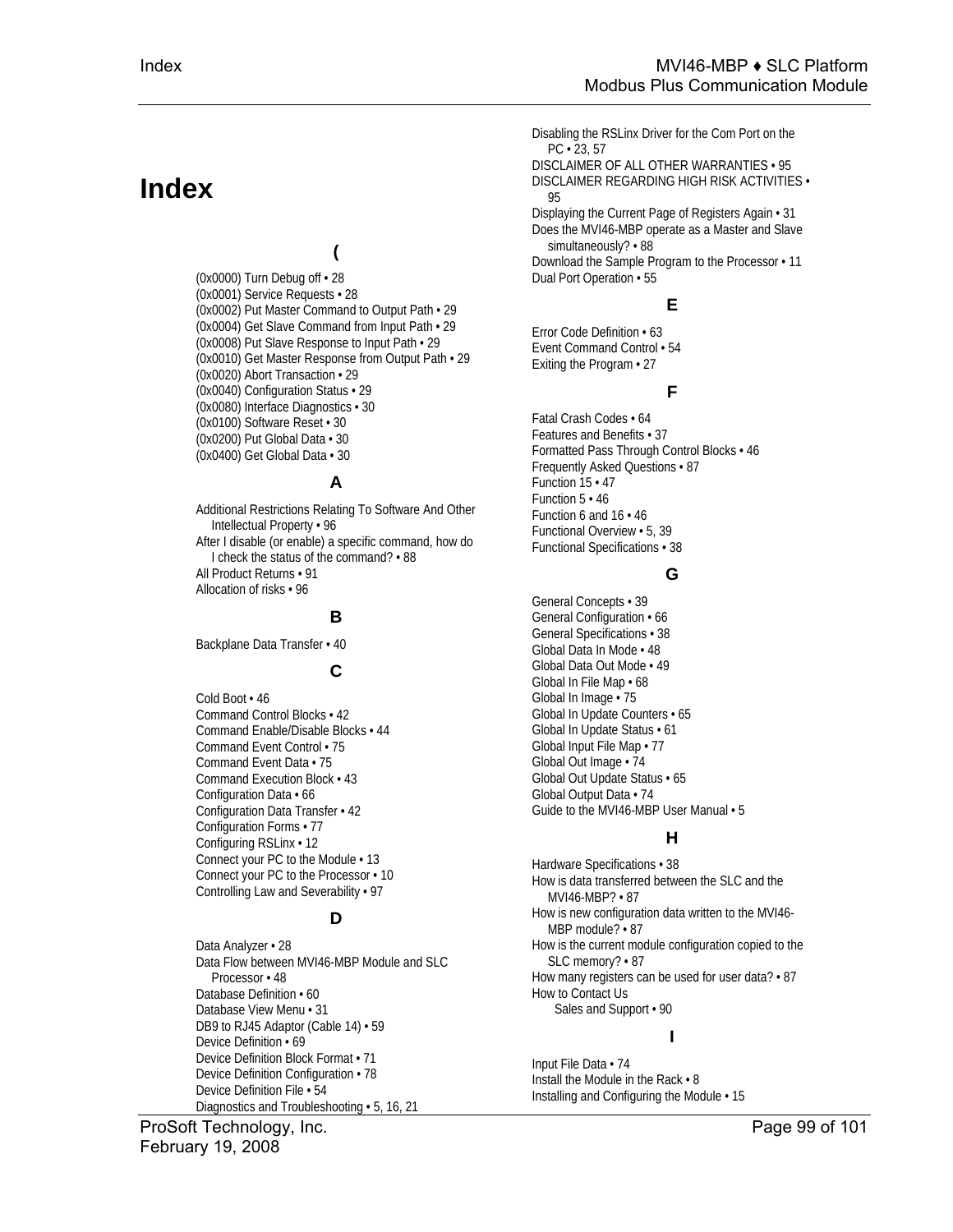Intellectual Property • 96 Interface Crash Codes • 64 Is it possible to create and send commands from the ladder logic? • 88 Is it possible to disable and enable commands in

ladder? • 88

#### **K**

Keystrokes • 23

#### **L**

Ladder Logic • 19 LED Status Indicators • 5, 34 LIMITATION OF REMEDIES\*\* • 95 LIMITED WARRANTY • 93

#### **M**

M0 Pass-Through Control • 45 Main Logic Loop • 40 Main Menu • 24 Master Command Error List Menu • 33 Master Command List · 54, 72, 80 Master Command Status • 62 Master Driver Mode • 53 Miscellaneous Module Status • 63 Modbus Plus Communication Port • 60 Modbus Plus Connections • 59 Module Configuration • 17, 77 Module Data • 17 Module Memory Map • 60 Module Power Up • 39 Module Status Values • 64 Moving Back Through 5 Pages of Registers • 32

#### **N**

Navigation • 23 No Other Warranties • 96 Normal Operation • 64

### **O**

Opening the Command Error List Menu • 25 Opening the Data Analyzer Menu • 24 Opening the Database Menu • 25 Opening the Device Definition List Menu • 25 Overview • 60

#### **P**

Package Contents • 8 Pass-Through Control Blocks • 46 Peer Status Codes • 65 Please Read This Notice • 2 Procedures for Return of Units Out of Warranty • 92 Procedures for Return of Units Under Warranty • 91 Processor Not in Run • 40 Product Specifications • 5, 37 Purchasing Warranty Extension • 93

#### **R**

Reading Status Data from the Module • 21 Reading the Configuration from the MVI46-MBP • 42 Redisplaying the Current Page • 33 Reference • 5, 37 Required Hardware • 22 Required Software • 22 Return Material Authorization (RMA) Policies and Conditions • 91 Returning to the Main Menu • 30, 32, 33 RS-232 Configuration/Debug Port • 57

#### **S**

Skipping 500 Registers of Data • 32 Slave Driver Mode • 50 Start Here  $\cdot$  5, 7 Status Blocks • 42 Status Code Definitions • 62 Status Data Definition • 61 Support, Service & Warranty • 5, 89 System Requirements • 7

#### **T**

The Configuration/Debug Menu • 21 Time Limit for Bringing Suit • 95 Transferring Module Configuration to the Processor • 27 Troubleshooting • 35

#### **U**

Un-repairable Units • 92 User Command Block • 43 User Command List • 86 Using the Configuration/Debug Port • 22

#### **V**

Viewing Backplane Diagnostic Information • 24 Viewing Communication Status • 27 Viewing Data in ASCII (Text) Format • 32 Viewing Data in Decimal Format • 32 Viewing Data in Floating Point Format • 32 Viewing Data in Hexadecimal Format • 32 Viewing Global Input Status and Counter Data • 25 Viewing I/O File Data • 26 Viewing Module Configuration • 25 Viewing Register Pages • 31 Viewing the Event Command Enable List • 27 Viewing the Next 100 Registers of Data • 32 Viewing the Next 20 Commands • 33 Viewing the Next Page of Commands • 33 Viewing the Previous 100 Registers of Data • 32 Viewing the Previous 20 Commands • 33 Viewing the Previous Page of Commands • 33 Viewing Version Information • 26

#### **W**

Warm Boot • 46 Warm Booting the Module • 26